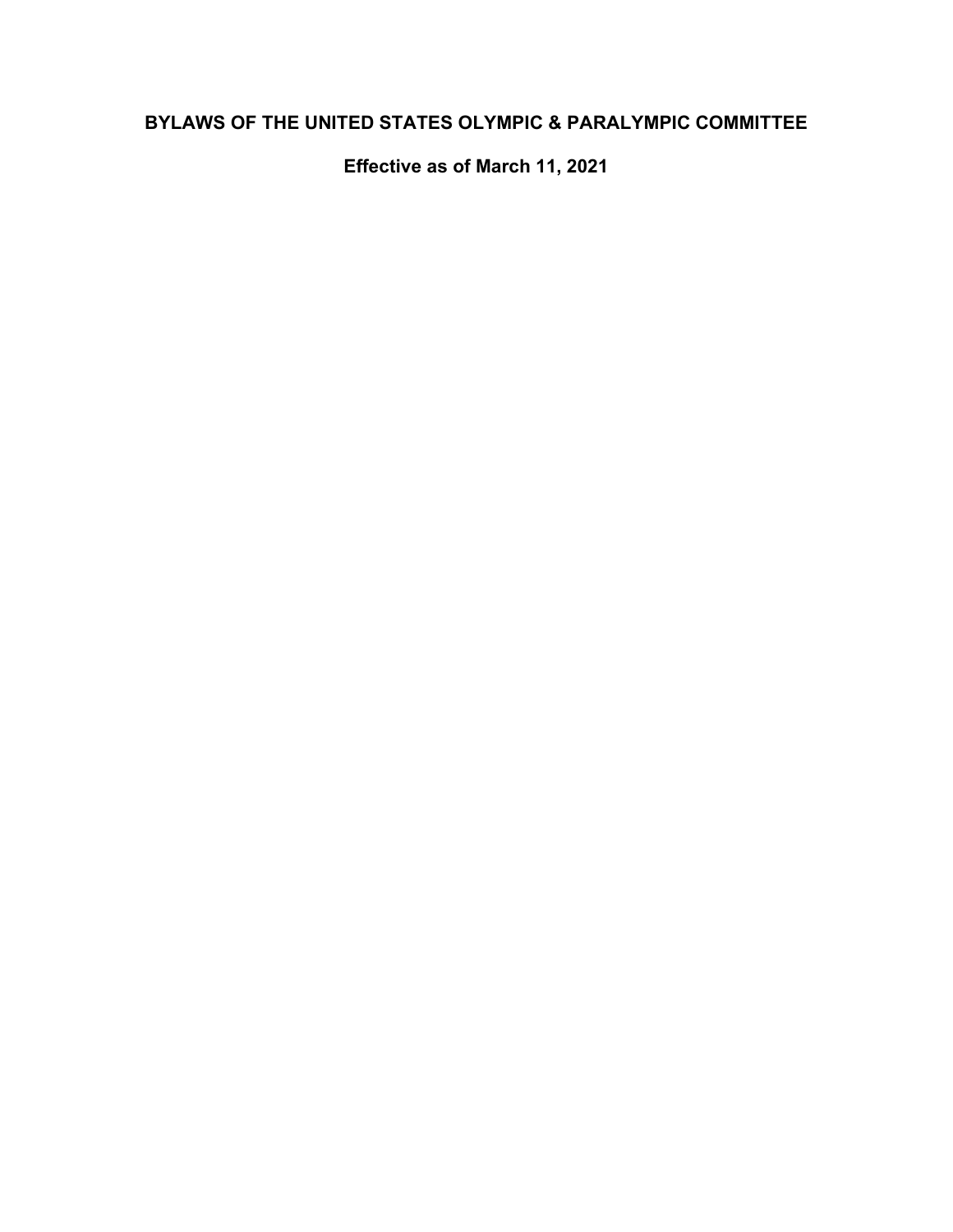# **SECTION 1**

### **NAME, OFFICES, AND DEFINITIONS**

Section 1.1 The Corporation. The name of this organization, incorporated by an Act of Congress (36 USC §§ 220501-220529) (the "Act"), will be the United States Olympic and Paralympic Committee (the "corporation"), and the corporation will be exempt from taxation within the meaning of Section 501(c)(3) of the Internal Revenue Code. To the extent that the Act refers to the corporation's "constitution and bylaws," such reference will be deemed to refer to this document (the "Bylaws").

Section 1.2 Business Offices. The principal office of the corporation is located at One Olympic Plaza, Colorado Springs, Colorado 80909. The registered office of the corporation may be, but need not be, the same as the principal office, and the address of the registered office may be changed from time to time by the corporation Board.

Section 1.3 Definitions. As used in these Bylaws the term:

- a) "AAC" means the corporation's Athletes' Advisory Council;
- b) "amateur athlete" means any athlete who meets the eligibility standards established by the National Governing Body for the sport in which the athlete competes;
- c) The "Act" is the Ted Stevens Olympic and Amateur Sports Act, as amended;
- d) "amateur athletic competition" means a contest, game, meet, match, tournament, regatta, or other event in which amateur athletes compete;
- e) "amateur sports organization" means a not for profit corporation, club, federation, union, association, or other group organized in the United States that sponsors or arranges any amateur athletic competition;
- f) "ANOC" means the Association of National Olympic Committees;
- g) "AOC" means the Affiliate Organizations Council
- h) "corporation Board" means the corporation's Board of Directors;
- i) "CEO" means the corporation's chief executive officer;
- j) "Chair" means the chairman of the corporation's Board of Directors;
- k) "Code" means the Code of Conduct as defined in Section 12 of these Bylaws;
- l) "Delegation Event" means, individually or collectively as applicable, the Olympic Games, the Olympic Winter Games, the Paralympic Games, the Paralympic Winter Games, the Pan American Games, and the Parapan Am Games;
- m) "IF" means the international federation for a particular sport;
- n) "international amateur athletic competition" means any amateur athletic competition between any athlete or athletes representing the United States, either individually or as a part of a team, and any athlete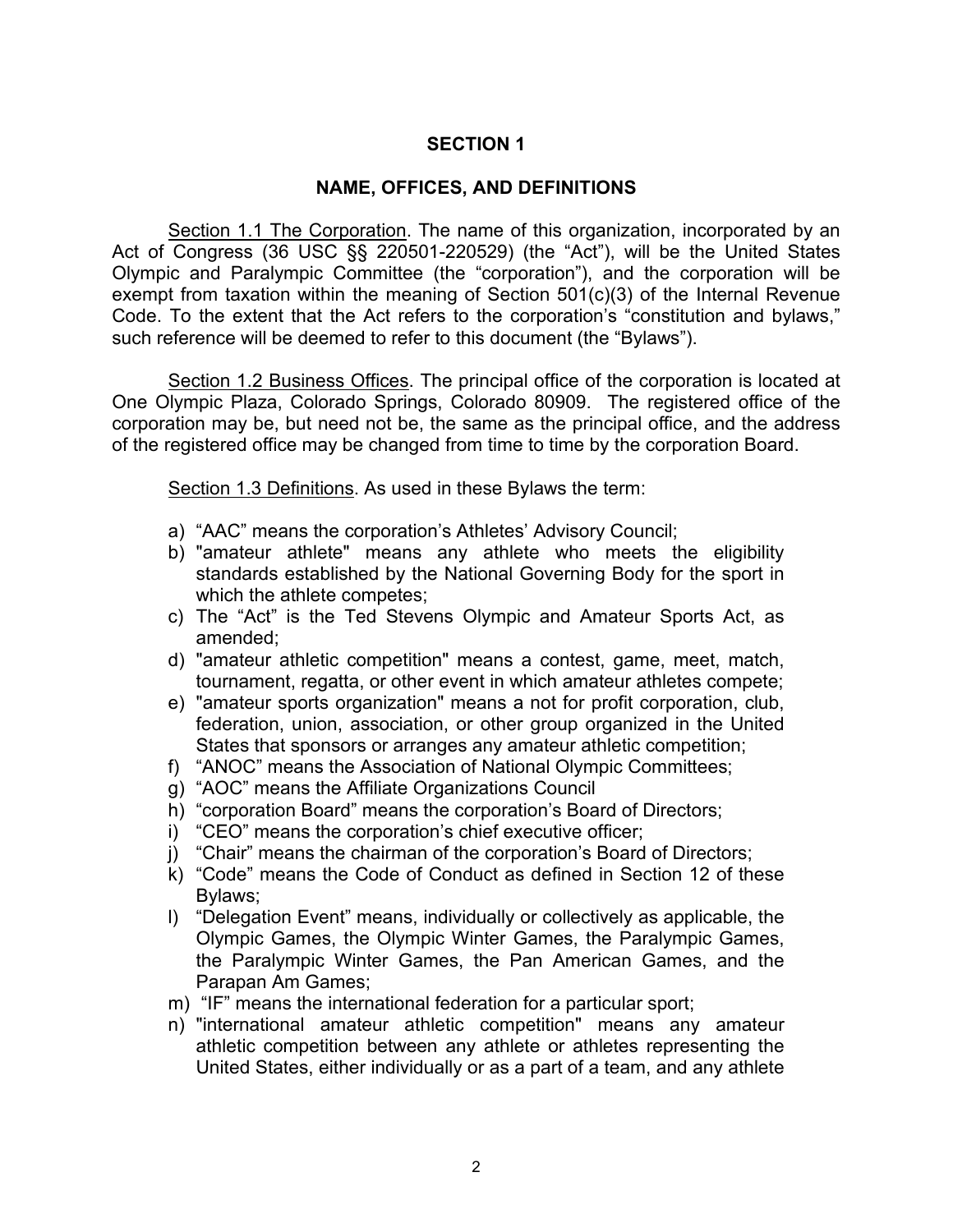<span id="page-2-1"></span>or athletes representing any foreign country<sup>[1](#page-2-0)</sup>;

- o) "IOC" means the International Olympic Committee;
- p) "IPC" means the International Paralympic Committee;
- q) "members" means those organizations accepted into the membership of the corporation as set out in Section 8 of these Bylaws;
- r) "NGB" means a National Governing Body recognized and certified by the corporation as set out in Section 8 of these Bylaws;
- s) "NGBC" means the corporation's National Governing Bodies Council;
- t) "OCOG" means an Organizing Committee for the Olympic Games or the Olympic Winter Games, as applicable;
- u) "Olympic Games" means either the summer Olympic Games or the Olympic Winter Games as applicable unless specified otherwise;
- v) "Panam Sports" means the Pan American Sport Organization, a confederation of national Olympic committees from the Americas;
- w) "PSO" means a Para Sport Organization that is an amateur sports organization recognized and certified as an NGB by the corporation in accordance with Section 8 of these Bylaws;
- x) "Protected Competition" means:
	- i. any Delegation Event as defined by these Bylaws
	- ii. any international competition between athlete(s) officially designated by the appropriate NGB as representing the United States, either individually or as part of a team, and any athlete(s) representing any foreign country where
		- 1. the terms of such competition require that the entrants be individuals or teams representing their respective nations; and
		- 2. the athlete(s) representing the United States are organized and sponsored by the appropriate NGB in accordance with a defined selection or tryout procedure that is open to all and publicly announced in advance except for domestic amateur athletic competition, which, by its terms, requires that entrants be expressly restricted to members of a specific class of athletes such as those referred to in Section

<span id="page-2-0"></span> $1$  This term is not intended to be limited to athletes or teams known as "national" teams of the United States. In the context of this definition, it is intended that any United States amateur sports organization that wishes to conduct or sponsor amateur athletic competition between United States amateur athletes, or teams of United States amateur athletes representing such organization and athletes or teams of amateur athletes representing a foreign country or institution, must obtain a sanction from the appropriate NGB. Correlatively, an NGB must sanction such international amateur athletic competition upon satisfaction by the applicant organization of the objective and nondiscriminatory sanction criteria set forth in Section 220525 of the Act. This definition is not intended to change the prevailing practices that vary from sport to sport with respect to sanctioning of regular "border" scholastic or collegiate competition between American and Canadian or Mexican educational institutions, nor is any provision in these Bylaws intended to authorize an NGB to designate or select (as distinct merely from certifying on request the eligibility or amateur status of) United States amateur athletes or a team of United States amateur athletes to participate in an international competition other than one involving a United States national team.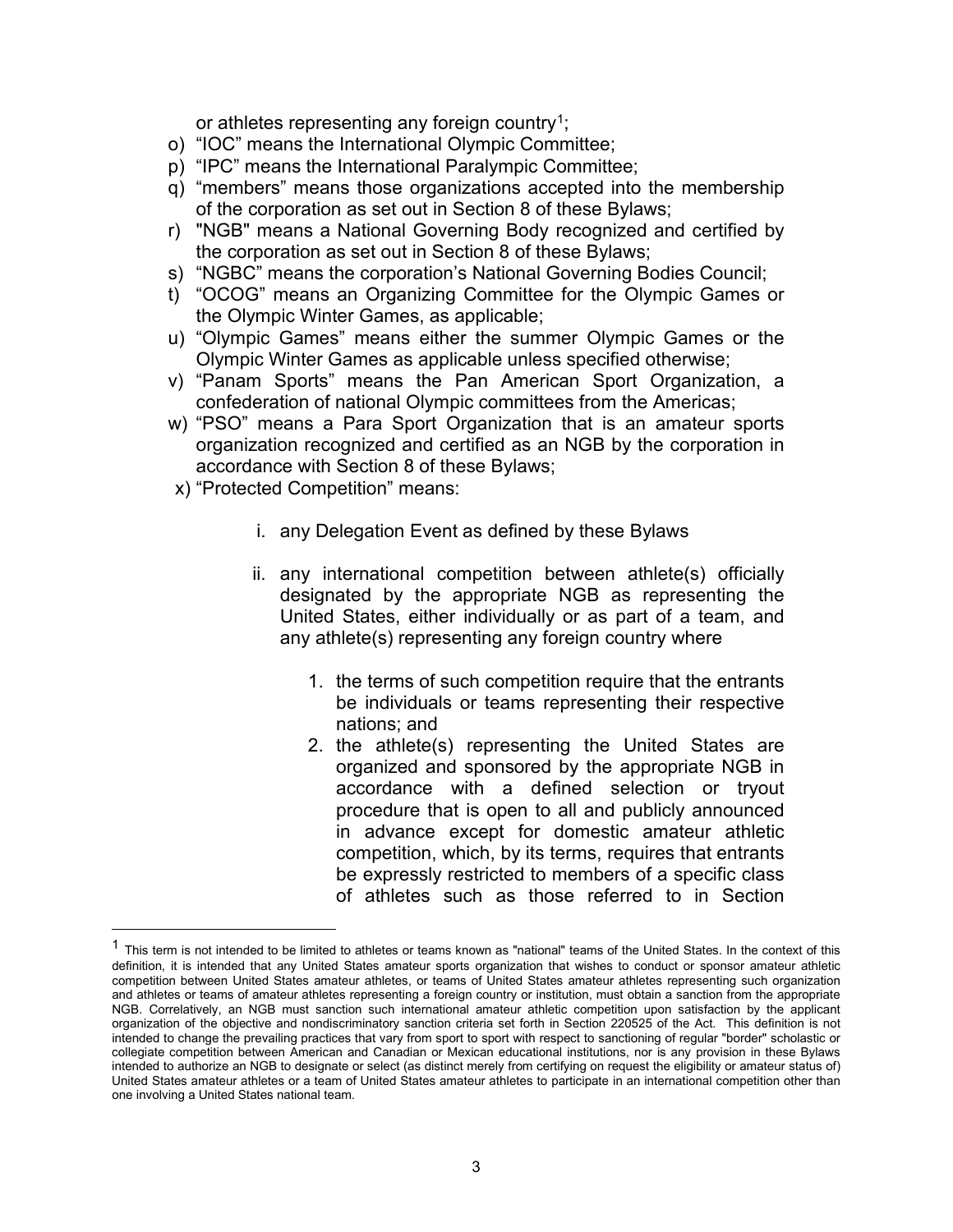220526(a) of the Act (i.e., high school students, college students, members of the Armed Forces, or similar groups or categories);

- iii. any domestic competition or event (i.e., a camp, tryout, or trials event) organized and conducted by an NGB or PSO in its selection procedure and publicly announced in advance as a competition or event directly qualifying each successful competitor as an athlete representing the United States in a Delegation Event or protected international competition as defined in ii. above.
- y) "sanction" means a certificate of approval issued by an NGB in accordance with Section 220525 of the Act;
- z) "quadrennium" means the four-year period that begins on the first day of January after the summer Olympic Games and extends until the last day of December following the next summer Olympic Games;
- aa)"USADA" means the U.S. Anti-Doping Agency;
- bb)"USCSS" means the U.S. Center for SafeSport;
- cc) "USOPA" means the corporation's U.S. Olympians and Paralympians Association;
- dd)"USOPF" means the U.S. Olympic and Paralympic Foundation;
- <span id="page-3-1"></span>ee) "10 Year Athlete<sup>[2](#page-3-0)</sup>" means an athlete who has represented the United States in a Delegation Event, World Championships, or another event designated by the USOPC (together with the AAC) and the relevant NGB (together with that NGB's athlete advisory council) as an elitelevel event for purposes of this definition, within the previous 10 years; and
- ff) "10 Year+ Athlete" means an athlete who has represented the United States in a Delegation Event, World Championships, or another event designated by the USOPC (together with the AAC) and the relevant NGB (together with that NGB's athlete advisory council) as an elitelevel event for purposes of this definition, but not within the previous 10 years.

Section 1.4 Jurisdiction. The corporation will enforce and comply with all rules and regulations of the IOC including the Olympic Charter, IPC, and Panam Sports. In addition, the corporation will abide by the World Anti-Doping Code. Pursuant to the authority granted by the IOC, IPC, and Panam Sports, the corporation will have

<span id="page-3-0"></span> $2$  Throughout these Bylaws, where an athlete representative must be a 10 Year Athlete, the following norms will apply: Time measurement for the 10 years is based on the date of the athlete representative's election/selection; this measurement applies without adjustment or expiration throughout the term of the position held by the athlete representative; in cases where the representative's seat derives from an underlying office (e.g., a corporation Board member serving on a Board committee, an NGB board member serving on an NGB committee, an AAC member serving on a corporation Board committee) this measurement is made as of the time of election/selection to that underlying office; and eligibility to serve as a 10 Year Athlete Representative may not be obtained through events that categorize entrants in age-restricted classifications commonly known as "Juniors," "Masters," "Seniors," "Veterans" or other similarly designated age-restricted competitions.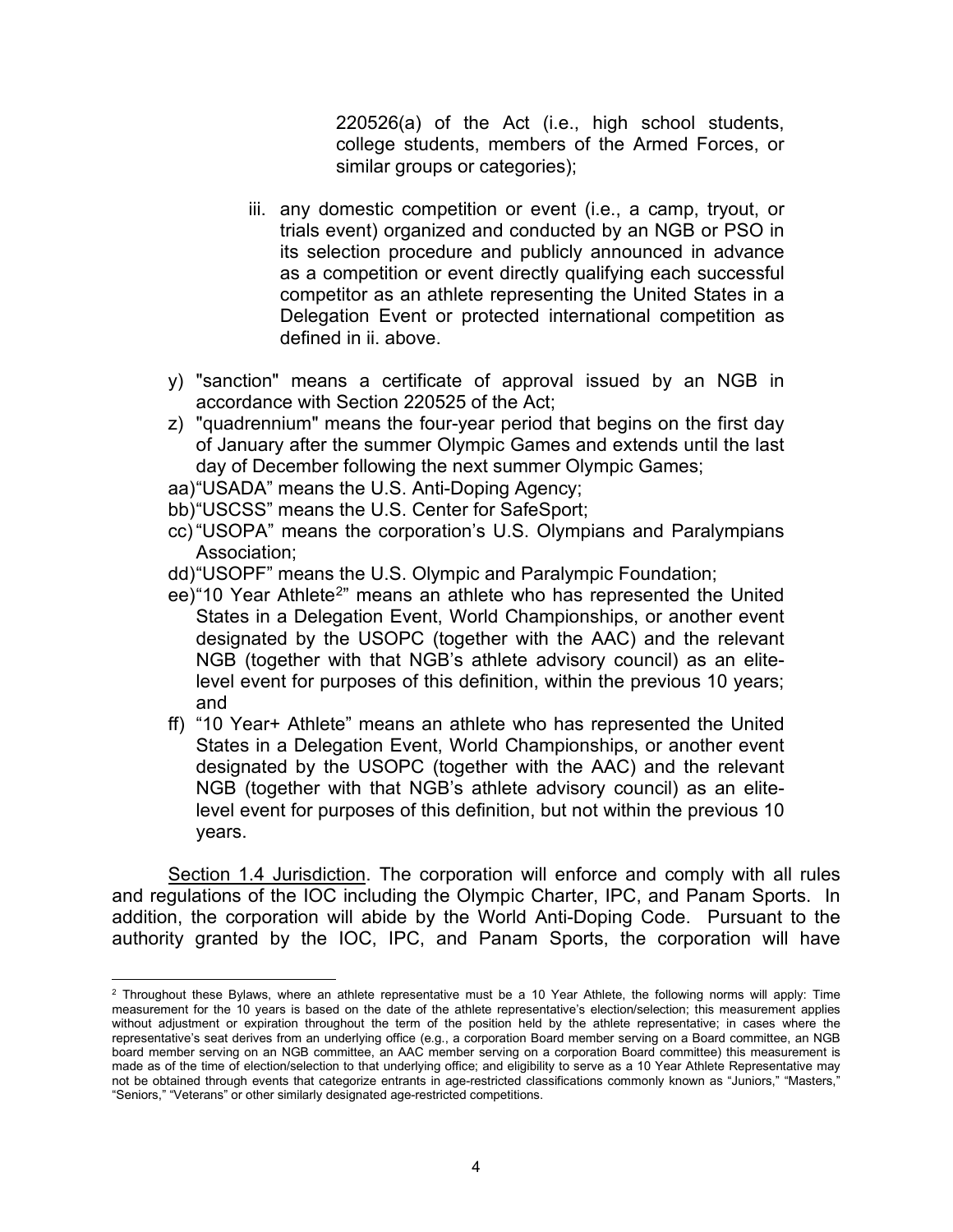exclusive jurisdiction to enter competitors who will represent the United States in Delegation Events and the Youth Olympic Games and to enforce in connection therewith the definition of an eligible athlete adopted by the IOC, IPC and Panam Sports. The corporation will be and remain autonomous from political influence in accordance with the Olympic Charter.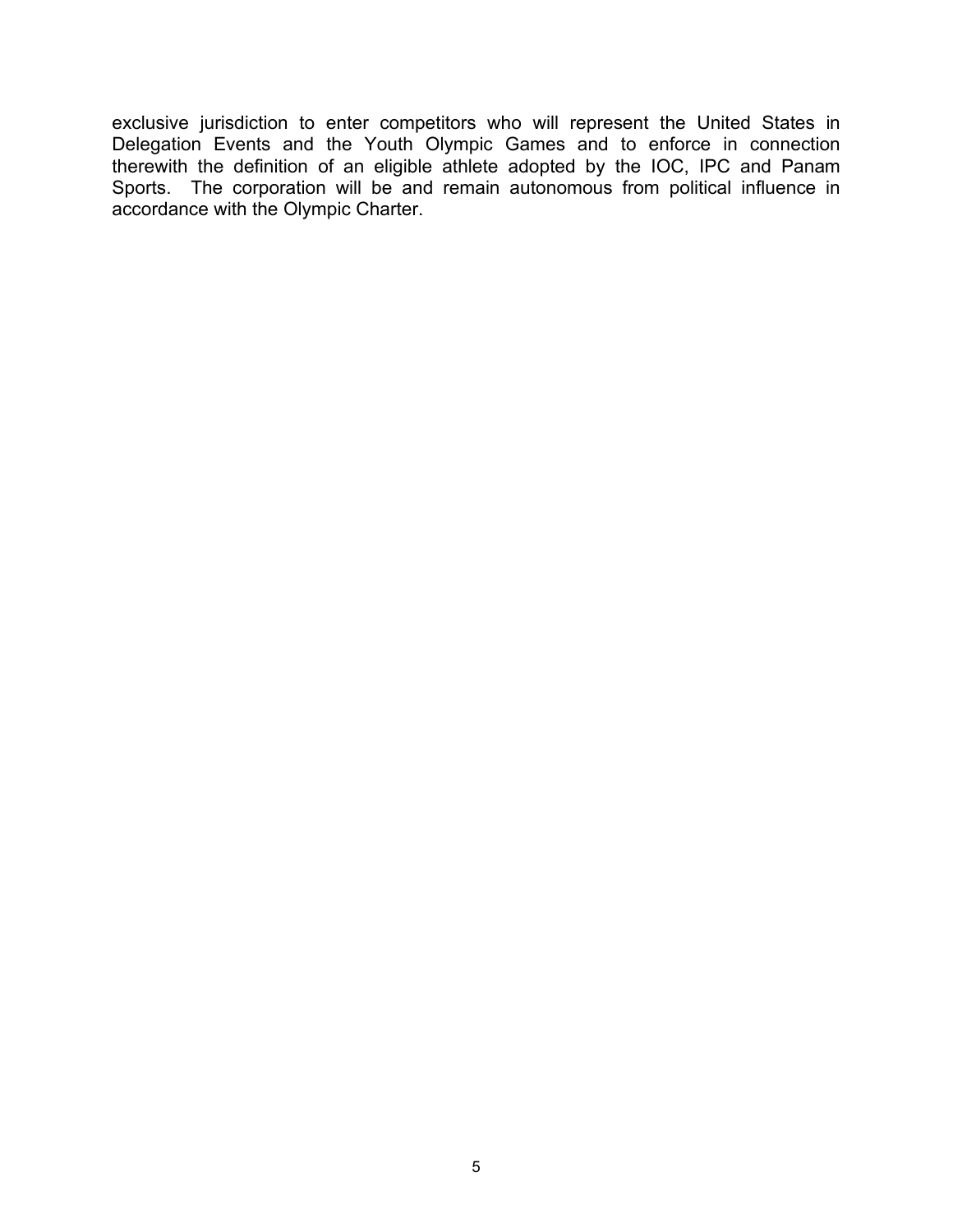# **SECTION 2**

### **THE MISSION**

Section 2.1 Mission and Core Principles. The mission of the corporation is to empower Team USA athletes to achieve sustained competitive excellence and wellbeing.

The Core Principles of the corporation are:

- We promote and protect athletes' rights, safety, and wellness
- We champion the integrity of sport
- We respect the important role of our member organizations and support their need for success
- We set clear standards of organizational excellence and hold ourselves and all member organizations accountable
- We engage as a trusted and influential leader to advance the global Olympic & Paralympic Movements
- We honor and celebrate the legacy of Olympic & Paralympic athletes

Section 2.2 Review of Mission Statement. The corporation Board will review and assess the mission of the corporation on an ongoing basis, and in all events at least at the last regularly scheduled corporation Board meeting at the end of the first year of each quadrennium, to ensure that it serves as an appropriate guide for strategic planning and decision making.

Section 2.3 Purposes. The purposes of the corporation are set forth in Section 220503 of the Act and will be reviewed and prioritized by the corporation Board on an ongoing basis as part of an annual strategic planning process.

Section 2.4 Reports to Congress. The corporation will provide recurring written reports to Congress as set out in the Act. In preparing each such report, the corporation will provide the AAC, NGBC, and USOPA with an opportunity to contribute their own independent and supplementary report, which the USOPC will include verbatim and in its entirety.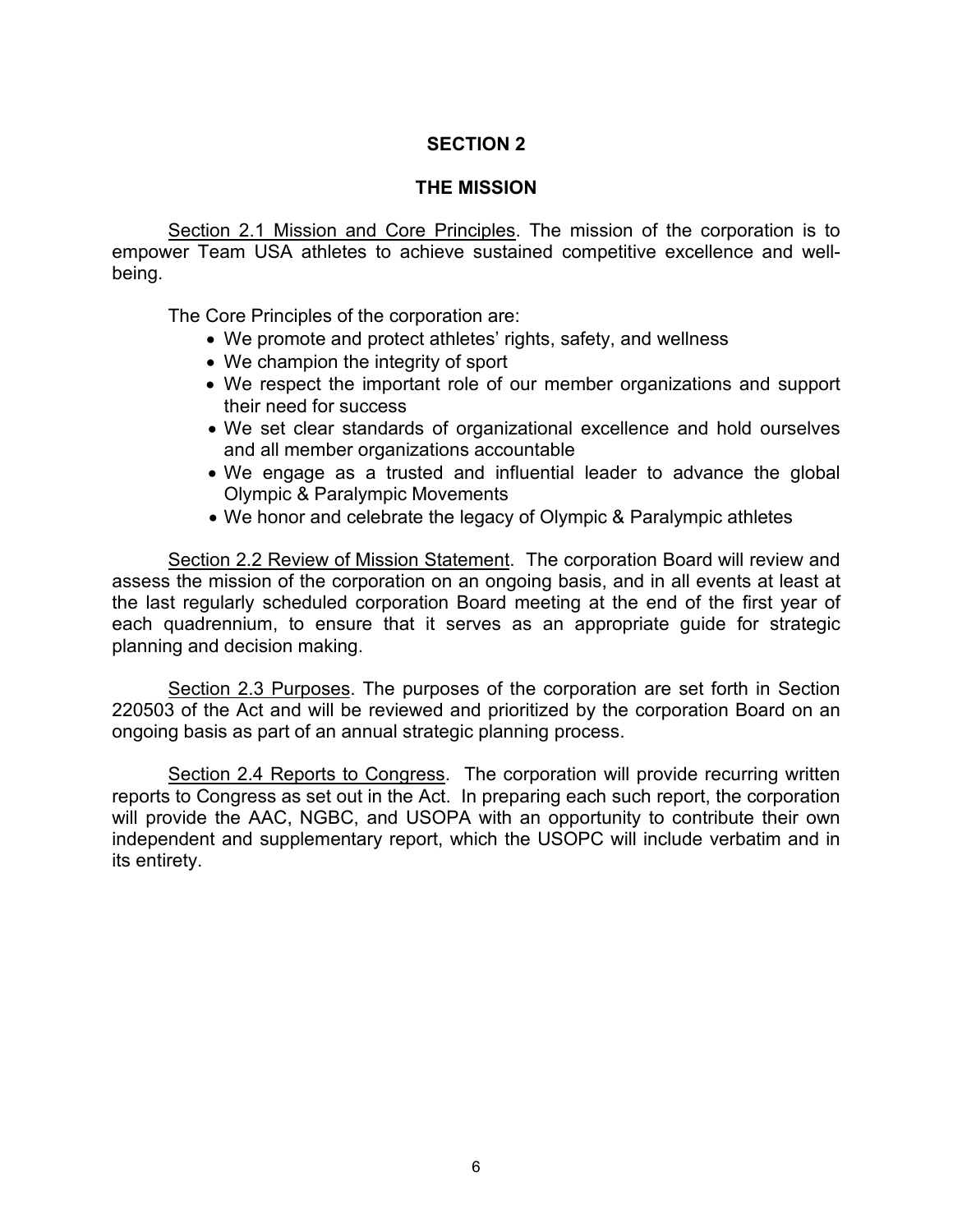# **SECTION 3**

### **THE CORPORATION BOARD**

Section 3.1 General Powers. The business and affairs of the corporation will be overseen by the corporation Board, except as otherwise provided in the Act or these Bylaws. The corporation Board will have ultimate authority over the business, policies, affairs, and activities of the corporation, including, but not limited to, the authority:

- a) to elect independent members of the corporation Board, following receipt of the recommendations of the Nominating and Governance Committee, and to elect the Chair;
- b) to remove the Chair or any other member of the corporation Board or any Committee for cause or not for cause;
- c) to elect one member of the corporation Board to act as, and be referred to internationally as, the President of U.S. Paralympics;
- d) to hire, fire, evaluate, and set the compensation for the CEO;
- e) to enact, amend, or repeal provisions of these Bylaws;
- f) to admit new members, to reclassify and to terminate the membership of members, as provided by these Bylaws;
- g) to receive and review the reports of the CEO and committees and task forces;
- h) to approve the selection of independent auditors;
- i) to maintain a culture of ethical behavior and compliance throughout the corporation;
- j) to achieve as much transparency in the operations of the corporation as is reasonably achievable and to keep the attendees at the Olympic and Paralympic Assembly and the stakeholders in the Olympic and Paralympic movements in the United States informed about the business and operations of the corporation; and
- k) to take such other action as is customary for a corporation Board of directors of a corporation.

Further, the corporation Board will:

- a) set the strategic plan, budget and corporate performance measures;
- b) create policy direction for the CEO and staff on significant issues facing the corporation;
- c) monitor the financial reporting process and the legal and regulatory compliance program;
- d) set policy on capital structure, financial strategies, borrowing commitments and long range financial planning;
- e) monitor the corporation's assets to ensure that they are being properly protected;
- f) ensure that the corporation Board is properly structured and is capable of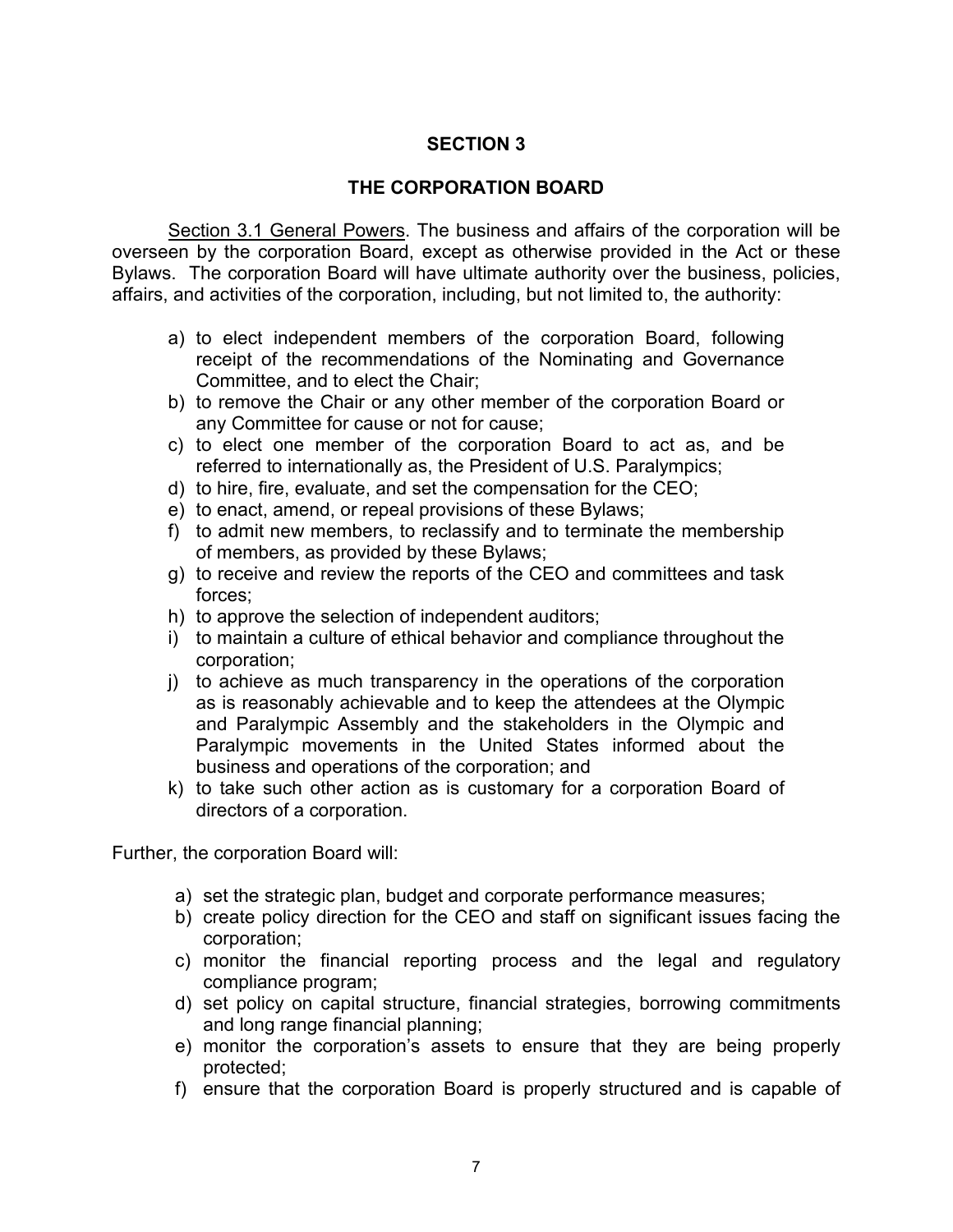acting in case of an unforeseen corporate crisis; and

g) conduct an annual review of the corporation's performance and effectiveness and determine future actions required to achieve the corporation's mission.

The corporation Board may seek assistance in these tasks from the committees it appoints, but the corporation Board will remain ultimately responsible for ensuring these tasks are carried out appropriately.

Section 3.2 Composition and Voting. The composition of the corporation Board will be as follows:

- a) five independent members ("independent directors") elected by the corporation Board from among individuals recommended by the Nominating and Governance Committee pursuant to the process set out in Section 3.5 of these Bylaws;
- b) three members elected by the NGBC pursuant to the process set out in Section 3.5 of these Bylaws;
- c) three AAC athlete members elected by the AAC pursuant to the process set out in Section 3.5 of these Bylaws;
- d) two At-Large athlete members elected by USOPA pursuant to the process set out in Section 3.5 of these Bylaws;
- e) the United States members of the IOC, who assume their positions as directors on the corporation Board *ex officio* by virtue of, and for the same term as, their IOC membership;
- f) the United States members of the IPC Governing Board, who assume their positions as directors on the Board *ex officio* by virtue of, and for the same term as, their service on the IPC Governing Board;
- g) the Chair of USOPF, as a non-voting *ex officio* member; and
- h) the CEO of the corporation, as a non-voting *ex officio* member.

The IOC and IPC *ex officio* members will each have one vote, and the other voting directors will each have a vote equal to the number of IOC *ex officio* members who are at that time serving on the corporation Board.

The corporation Board member types and elections set out above were legislated in 2019 and made effective in 2020; they will be implemented in the first instance via elections to take place as current corporation Board seat terms expire, with newly-legislated corporation Board seats serving terms starting on January 1, 2021.

Corporation Board members will be entitled to participate in discussions and (except for non-voting members) vote on all issues presented to the corporation Board as to which they do not have a conflict of interest. All corporation Board members will disclose any actual or potential conflict of interest prior to participating in a discussion or vote on any matter pertaining to such conflict.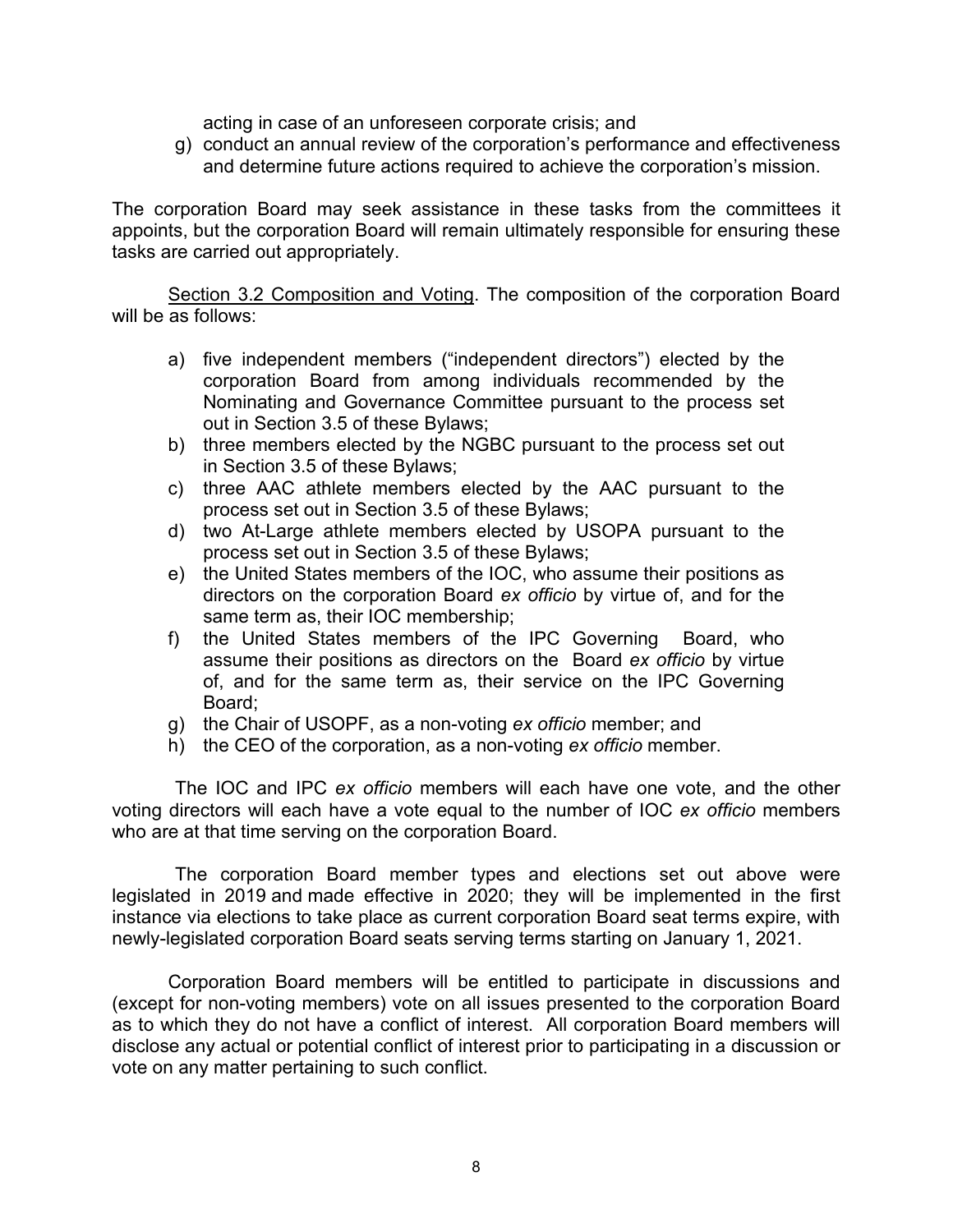The corporation Board will hold at least one executive session, during the last regularly scheduled corporation Board meeting each year, at which the CEO, notwithstanding their status as a member of the corporation Board, will not be present, specifically for the purpose of discussing the CEO's performance.

### Section 3.3 Section Number Reserved.

Section 3.4 Independence. A director will not be considered an "independent director" for purposes of Section 3.2 of these Bylaws if, at any time during the two years preceding commencement of or during their term or position as a director:

- a) the director was employed by or held any paid position or any volunteer governance position with the corporation, a corporationmember sports governing body, the IOC, the IPC, an OCOG, Panam Sports, or ANOC;
- b) an immediate family member of the director was employed by or held any paid position or any volunteer governance position with the corporation, a corporation-member sports governing body, the IOC, the IPC, an OCOG, Panam Sports, or ANOC;
- c) the director was affiliated with or employed by the corporation's outside auditor or outside counsel;
- d) an immediate family member of the director was affiliated with or employed by the corporation's outside auditor or outside counsel as a partner, principal or manager; or
- e) the director held a paid position or any volunteer governance or leadership position with, the AAC, NGBC, USOPA, or the Affiliate Organizations Council.

For the sake of clarity, and notwithstanding anything to the contrary contained herein, active involvement by an individual or an individual's immediate family member with, including, without limitation, as a member of the Board of Directors or officer of, the USOPF will not, in and of itself, undermine an individual's independence for purposes hereof.

A director will not be considered independent if at any time during the two years preceding commencement of or during their term or position as a director the director receives any compensation from the corporation, directly or indirectly. For purposes of this rule, compensation does not include reimbursement of out of pocket expenses incurred for the benefit of the corporation or receipt of any benefits, subsidies or payments generally available to athletes or elite athletes to support their training.

A director will not be considered independent if at any time during the two years preceding commencement of or during their term or position as a director the director is an officer, member of senior management, controlling shareholder, or partner of a corporation or partnership or other business entity that has a material business relationship with the corporation and the director was/is directly involved in or oversees/oversaw the business relationship.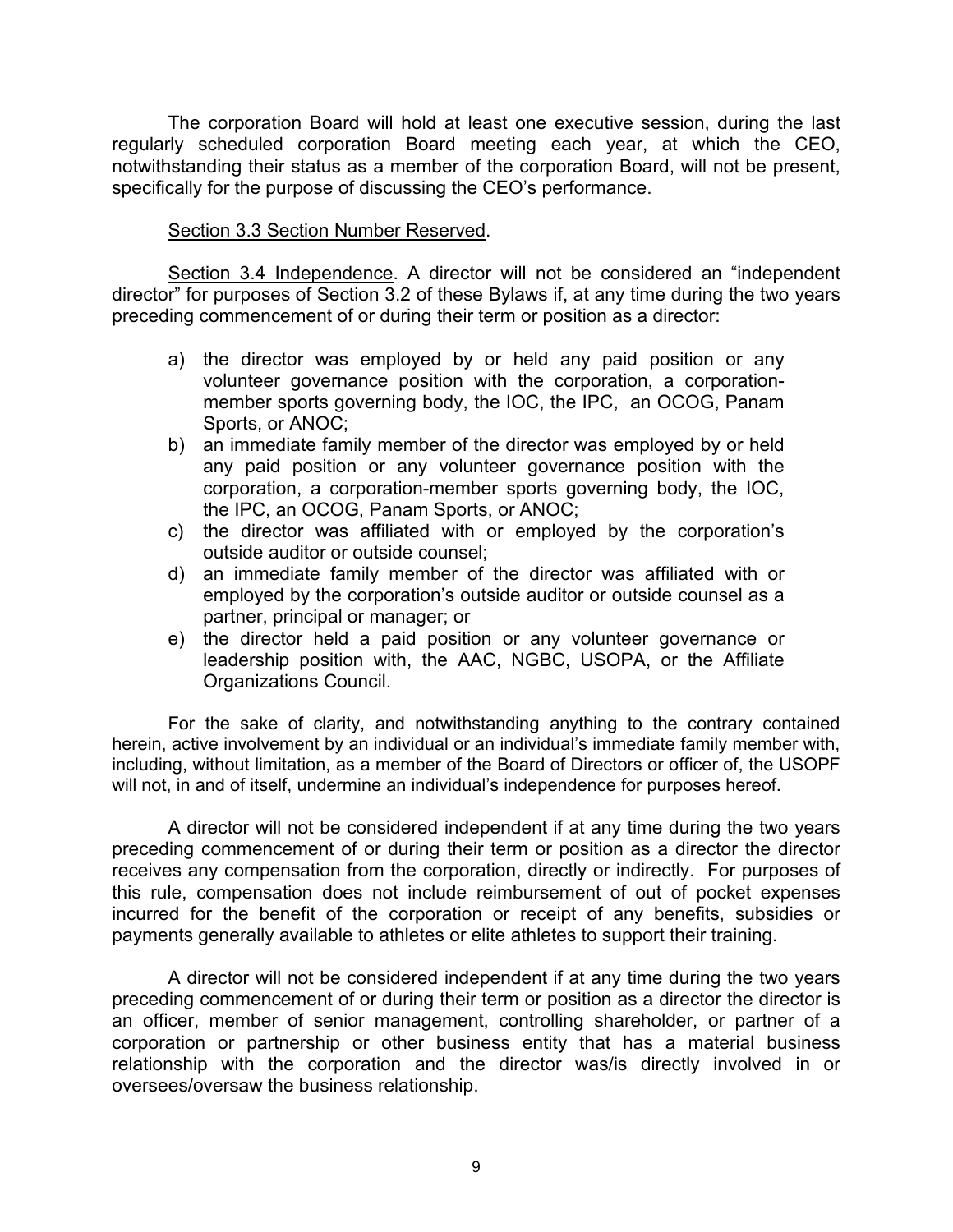A director will not be considered independent if at any time during the two years preceding commencement of or during their term or position as a director the director or the director's spouse is an officer, employee, director, or trustee of a nonprofit organization to which the corporation or the U.S. Olympic Endowment makes payments in any year in excess of 5 percent of the organization's consolidated gross annual revenues, or \$100,000, whichever is less. The Ethics Committee also will administer standards concerning any charitable contributions to organizations otherwise associated with a director or any spouse or other family member of the director. The corporation will be guided by the interests of the corporation and its stakeholders in determining whether and the extent to which it makes charitable contributions.

The definitions of independence set out in this Section 3.4 for "independent directors" will also be used to determine whether an individual is independent for other purposes, as set forth in these Bylaws.

When the guidelines in this Section 3.4 do not address a particular relationship, the determination of whether the relationship is material, and whether a director is independent, will be made by the Nominating and Governance Committee if it concerns a person nominated or under consideration for selection to be a member of the corporation Board or to be a member of the Ethics Committee or the Nominating and Governance Committee. If the issue concerns an individual who is already serving as a member of the corporation Board, the Ethics Committee, or the Nominating and Governance Committee, the determination will be made by members of the corporation Board who occupy the independent director seats on the corporation Board (with the corporation Board member whose independence is at issue not voting if the issue concerns a current member of the corporation Board), after receiving the recommendation of the Nominating and Governance Committee.

The Nominating and Governance Committee may determine that, in its judgment, a director who does not meet these guidelines strictly nonetheless, under all the facts and circumstances, does not have a relationship with the corporation or any organization, entity, or individual associated with the corporation that would interfere with the perception or reality of the director's independent judgment, and that such a person may nevertheless be independent or an independent director under these Bylaws.

The Nominating and Governance Committee will review at least annually the independence of "independent directors" and others who are required by these Bylaws to be independent.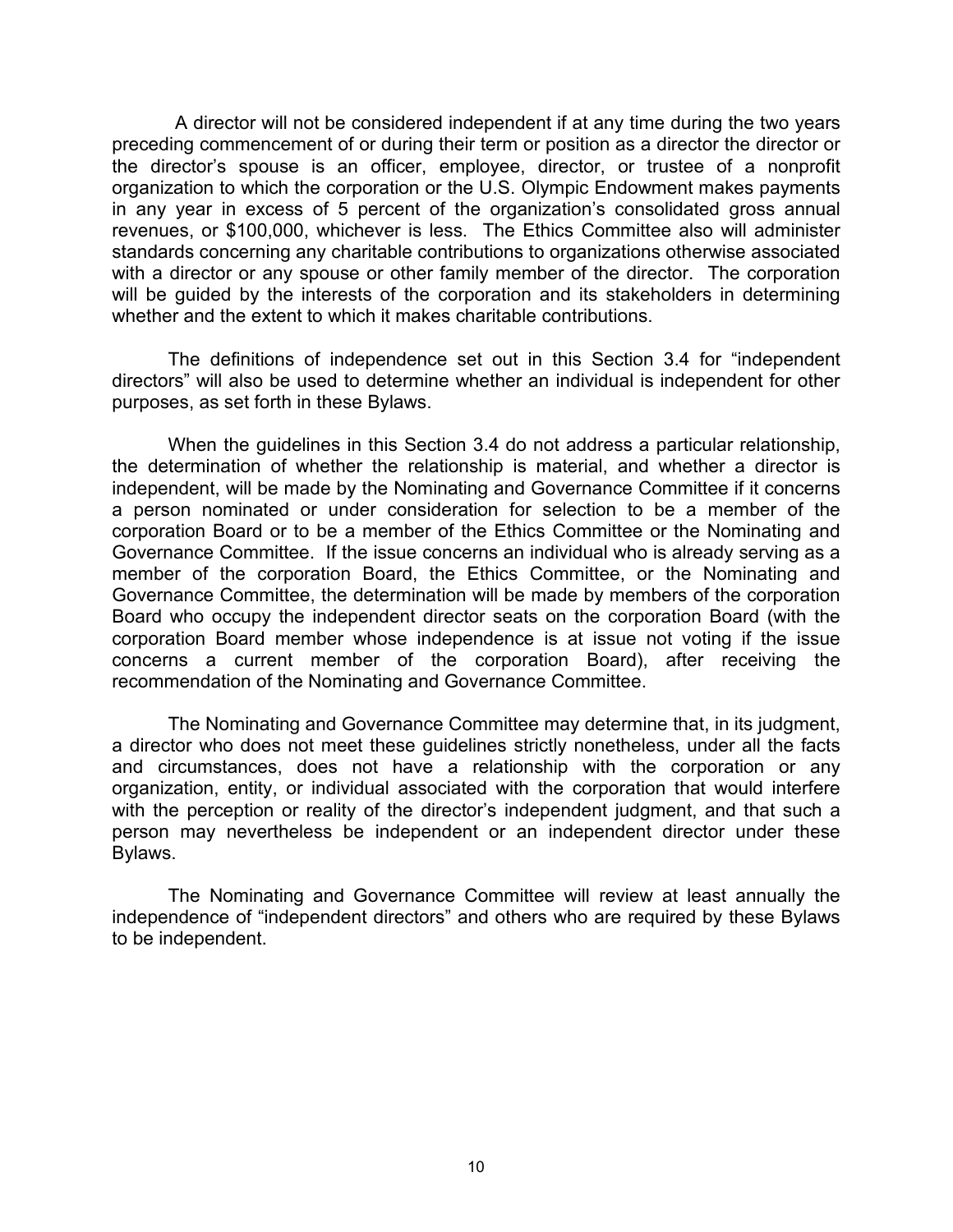### Section 3.5 Selection to the Corporation Board.

Section 3.5.1 Independent Corporation Board Members. When an independent corporation Board seat is going to become available the corporation Board may provide the Nominating and Governance Committee with a written description of particular qualifications, skills and experiences the corporation Board feels would be beneficial to the corporation in its next corporation Board member, over and above the standing qualifications developed and maintained under Section 5.8.3(c) of these Bylaws. The Nominating and Governance Committee will solicit candidates from the Olympic and Paralympic community, including, without limitation, the AAC, the NGBC, the AOC, USOPA, and the general public after disseminating the written director criteria referred to in Section 5.8.3(c) hereof. The committee will then review and, if appropriate, interview candidates for such corporation Board seat and will recommend one candidate for the corporation Board to consider in filling each available corporation Board seat. Candidates proposed by the committee for consideration by the corporation Board will be accompanied by a written description setting forth the committee's views regarding the qualifications, skills and experiences making each candidate a good selection for the corporation Board. The corporation Board will then, at a duly noticed meeting, vote upon each candidate so recommended by the committee. Election of new members to the corporation Board will be by majority vote. The corporation Board will accompany such vote with feedback on each candidate, either confirming the views of the committee or specifying any differing views of the corporation Board. In the event the corporation Board elects a candidate or candidates recommended by the committee, the views of the corporation Board and the committee regarding the qualifications, skills and experiences that led the corporation Board to elect such candidate(s) will promptly be made public. In the event the corporation Board does not elect a candidate recommended by the committee, as soon as possible thereafter, the committee will provide the corporation Board with an alternative candidate, again accompanied by a written description setting forth the committee's views regarding the qualifications, skills and experiences of the new candidate. This process will continue until the corporation Board elects a candidate recommended by the committee and the open corporation Board seat is filled.

Section 3.5.2 AAC Athlete, At-Large Athlete, NGBC Representatives. Each of the AAC, USOPA, and the NGBC will develop and maintain election procedures for their representatives on the corporation Board. These procedures must include consultation with the Nominating and Governance Committee as set out in these Bylaws. The procedures must be codified in the organizations' bylaws in a form and with language approved by the corporation Board in advance. All candidates for corporation Board service must be qualified to serve under the terms of these Bylaws and pursuant to the director criteria referred to in Section 5.8.3.(c) hereof.

In their elections of corporation Board members (i) the AAC will ensure that all AAC representatives on the corporation Board are 10 Year Athletes, that at least one AAC representative on the corporation board be an AAC member, and that at least one AAC representative on the corporation Board represents a Paralympic sport; and (ii)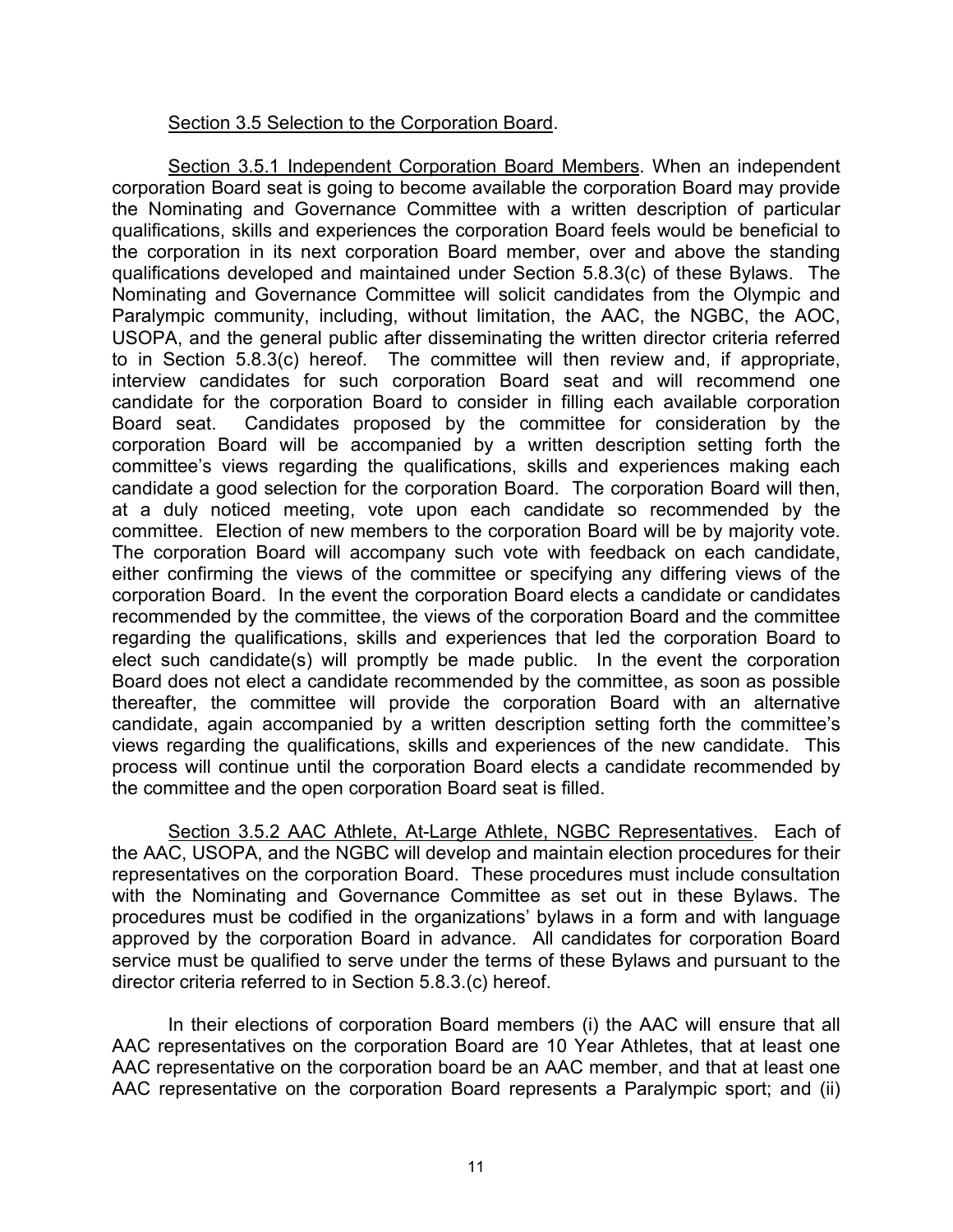USOPA will ensure that (a) its At-Large athlete representative election process includes creation of a candidate slate based on a nominating group operated with the AAC and that (b) all At-Large athlete representatives are 10 Year or 10 Year+ Athletes, who have retired from elite competition by the time of their candidacy for election.

When an AAC, At-Large athlete, or NGBC representative seat on the corporation Board is going to become available, the Nominating and Governance Committee will notify the electing organization so that it may timely conduct an election using the procedures referred to in this Section 3.5.2, and may provide the electing organization with specific information on current corporation Board configuration and needs, including in the areas set out in Section 5.8.3.(d) of these Bylaws. The electing organization will provide this Nominating and Governance Committee-provided information verbatim to all voting members in advance of the relevant vote.

### Section 3.6 Term for Directors.

 Section 3.6.1 General. The term for each corporation Board member is four years, subject to an overall term limit of two such four-year terms, except that:

- a) the term for the CEO will continue for so long as the CEO continues in that capacity and will terminate immediately upon termination of the CEO's employment as CEO;
- b) the term for the USOPF Chair will continue for so long as that person continues in that capacity and will terminate immediately upon expiration or termination in that role;
- c) the term for the United States members of the IOC will continue for so long as such persons continue in their capacity as United States members of the IOC and will terminate immediately upon termination of such IOC membership;
- d) the term for the United States members of the IPC Governing Board will continue for so long as such persons continue in their capacity as United States members of the IPC Governing Board and will terminate immediately upon termination of such IPC Governing Board service; and
- e) the term for the Chair will be as provided in Section 3.9.2 of these Bylaws.

When a director is elected to fill a vacancy because of the resignation, removal, incapacity, disability or death of a director, (i) if the remaining term is for less than two years, then the director's service during such shortened term will not count towards the eight-year limitation described above; and (ii) if the remaining term is for between two and four years, then the director's service during such shortened term will count as fouryears towards the eight-year limitation described above. This approach will also apply to committee member terms (other than corporation Board members serving on such committees) under Section 5 below.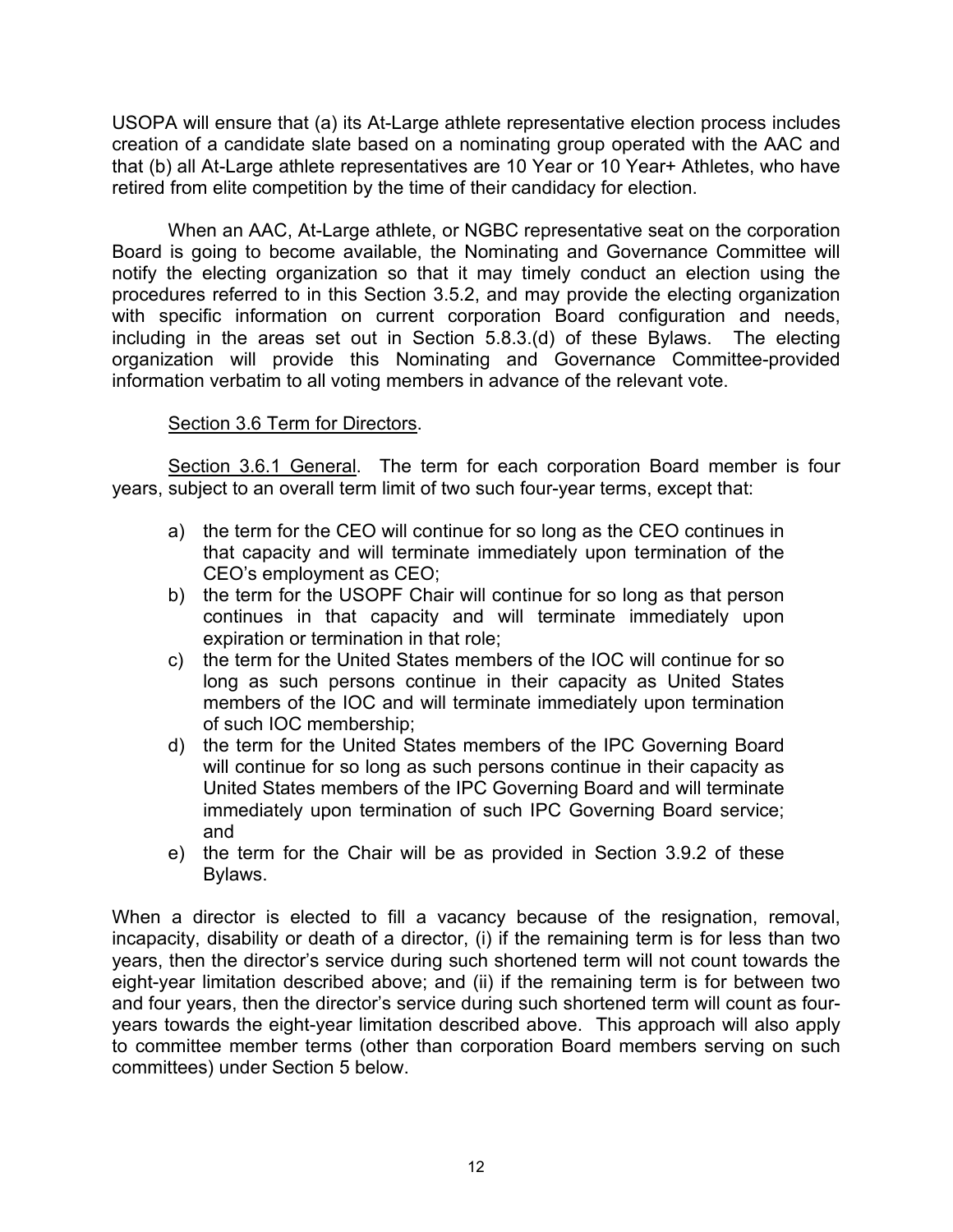Section 3.6.2 Terms of Office to be Staggered. The terms of office of members of the corporation Board (other than the *ex officio* corporation Board members) will be staggered, with the aim that a roughly equal proportion of them) will be elected pursuant to these Bylaws every other year as contemplated in Section 3.6.3 of these Bylaws. The Secretary will maintain a list of corporation Board members and their terms of office.

In order to better align corporation Board member terms with these staggered term targets, which were established in 2019, the following one-time term adjustments will apply:

- a) The term of one of the two first USOPA-elected corporation Board members will begin on January 1, 2021 and end on December 31, 2022;
- b) The term of one of the two first USOPA-elected corporation Board members will begin on January 1, 2021 and end on December 31, 2024;
- c) The term of one independent corporation Board member will complete an open seat through December 31, 2022 and continue for an initial two-year term ending on December 31, 2024; such corporation Board member may then stand for re-election for an additional four-year term starting on January 1, 2025.

Section 3.6.3 Term Completions. The corporation Board members' staggered terms will end on December 31 of applicable even-numbered years and new corporation Board members' terms of office will begin on January 1 of applicable oddnumbered years; provided, however, that each director will hold office until such director's successor will have been elected and qualified, or until such director's earlier death, disability, resignation, disqualification, incapacity or removal.

Section 3.7 Qualifications. Directors must be at least 18 years old and have the legal right to work in the United States without sponsorship, and should have the highest personal values, judgment, and integrity, as well as a commitment to Olympic and Paralympic ideals.

An individual is ineligible for a leadership role if they have:

- a) A felony conviction involving harm to a member of a vulnerable population such as children, elderly or individuals with a disability;
- b) A felony conviction for sexual abuse or assault of any kind;
- c) A felony conviction for a hate crime;
- d) Served a period of ineligibility for an Anti-Doping Rule Violation (ADRV) as determined by the World Anti-Doping Code; or
- e) Served a period of ineligibility for a SafeSport Code violation as defined by the USCSS or a National Governing Body.

Any other felony conviction must be disclosed in advance of consideration for service as a Director and may be considered in evaluations. Any misdemeanor,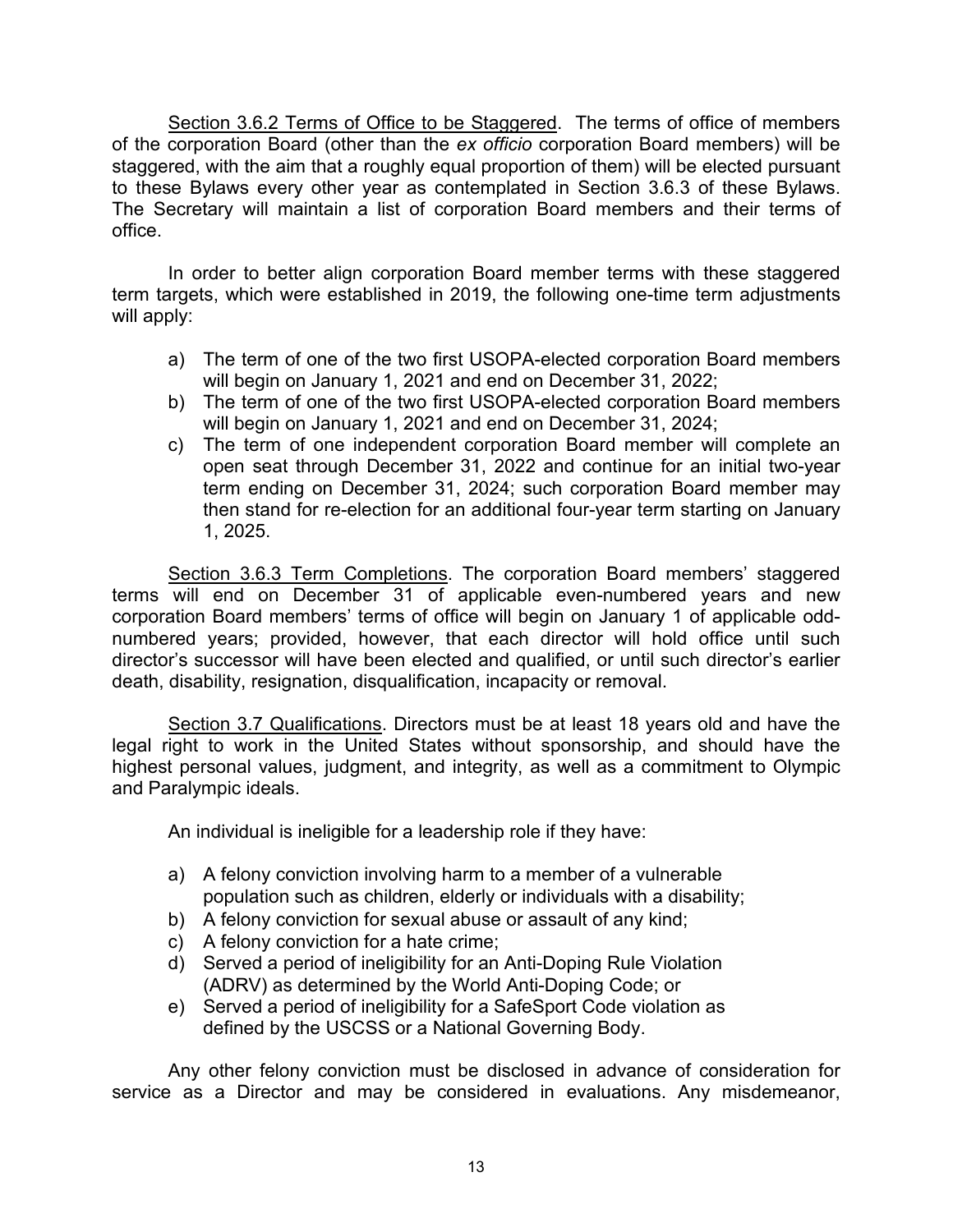suspension, or ineligibility from a sport or sport organization for rules violations or otherwise must also be disclosed for similar consideration. Leaders have an ongoing duty to disclose. If a potential or existing leader is under investigation for, or has been formally accused of, any of the above infractions, that individual may be asked to suspend their candidacy or leadership role until the investigation or accusation has been adjudicated.

The Nominating and Governance Committee or their designee will receive disclosures and resolve questions and disputes in eligibility and the application of these qualifications for service.

Section 3.8 Resignations/Vacancies/Removal. A director's position on the corporation Board may be declared vacant upon the resignation, removal, incapacity, disability, disqualification or death of a director. Any director may resign at any time by giving written notice to the Secretary of the corporation. Such resignation will take effect at the time specified therein, and unless otherwise specified therein, the acceptance of such resignation will not be necessary to make it effective. Directors will be removed by the corporation Board if they fail to attend in person more than one half of the regular meetings of the corporation Board during any 12-month period, unless they are able to demonstrate to the other members of the corporation Board that the presence of exigent circumstances caused and excused the absences. In such circumstances, the absent director can be removed by a vote of the majority of the voting power of the directors then in office (not including the voting power of the absent director, who will not be eligible to vote on such matters). Directors may also be removed for cause at any duly noticed meeting of the corporation Board, and after being provided an opportunity for the corporation Board member to be heard by the corporation Board, upon the affirmative vote of at least two-thirds of the voting power of the directors then in office (excluding the voting power of the director in question). Directors may also be removed not for cause at any duly noticed meeting of the corporation Board upon the affirmative vote of at least three-fourths of the voting power of the directors then in office (excluding the voting power of the director in question). Any vacancy occurring in the corporation Board will be filled as set forth for the election of that member of the corporation Board. A director elected to fill a vacancy will be elected for the unexpired term of such director's predecessor in office. No director will be subject to removal based upon how they vote as a director, unless such voting is determined to be part of a violation of the Code of Conduct.

Section 3.9 The Chair.

Section 3.9.1 Duties. The Chair will:

- a) preside at all meetings of the directors;
- b) have primary responsibility for ensuring that the corporation Board carries out its responsibilities under these Bylaws and applicable laws;
- c) appoint, with approval of the corporation Board, corporation Board members to corporation Board committees as appropriate;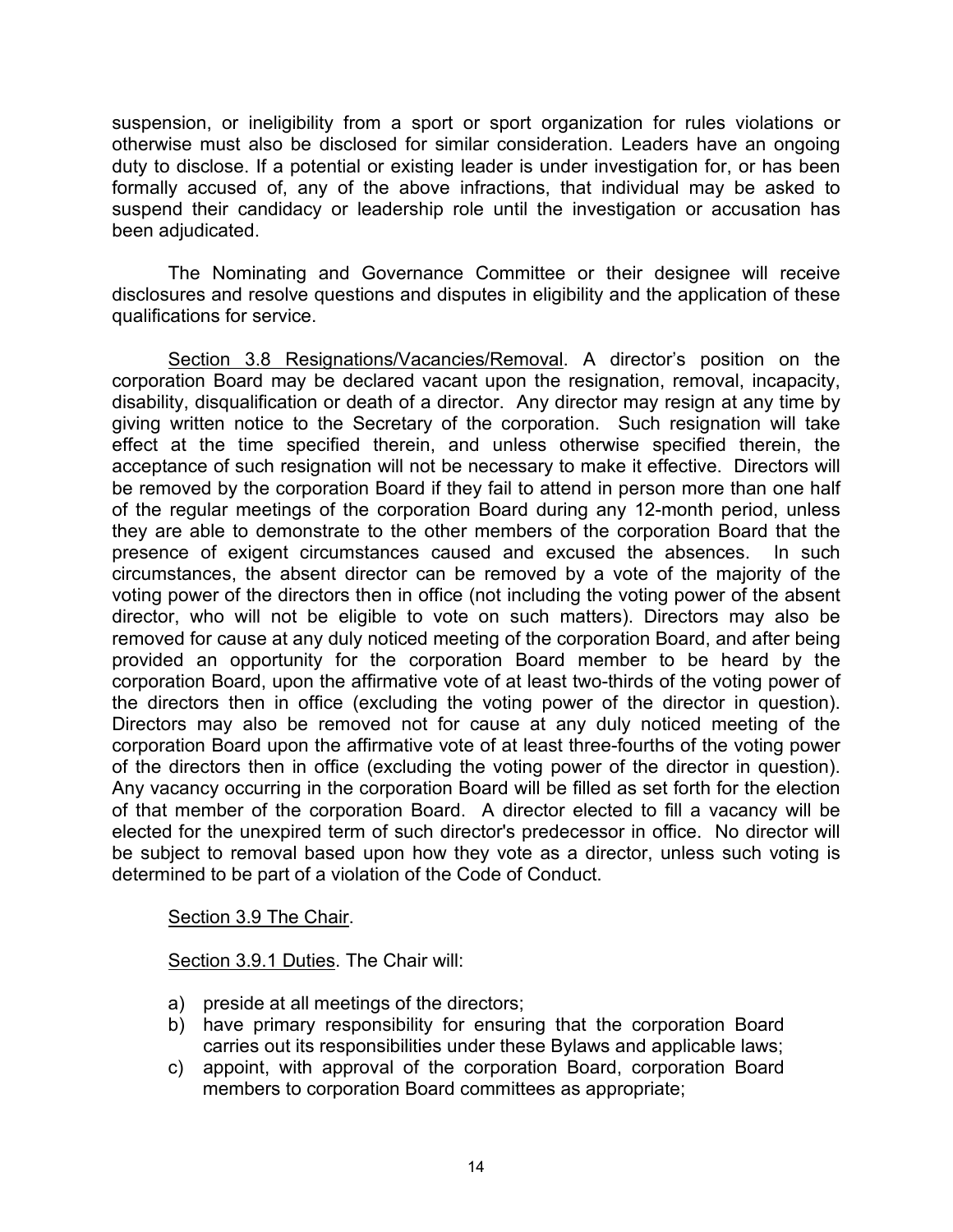- d) work with the CEO on a cooperative basis as necessary to manage key international relationships (including, without limitation, by executing cooperation and other international agreements on behalf of the corporation as appropriate), with the allocation of international responsibilities between the CEO and the Chair to be determined by the corporation Board in the event of a conflict between the two;
- e) be referred to internationally as the President of the U.S. Olympic & Paralympic Committee; and
- f) have and may exercise such powers and perform such other duties as may be specified in these Bylaws and/or assigned from time to time by the corporation Board.

Section 3.9.2 Term. The Chair will be elected for a four-year term. Election of the Chair will be by majority vote of the voting power of the directors then in office. The Chair may serve a maximum of three four-year terms in total (i.e., the Chair may serve one additional four-year term over and above the two-term general limit set out in Section 3.6.1 of these Bylaws.) The Chair will hold office until the Chair's successor will have been duly elected and will have qualified, or until the Chair's earlier death, resignation, disability, disqualification, incapacity or removal.

For the sake of clarity, and notwithstanding the term limits set forth in Section 3.6.1 of these Bylaws, a director who is the Chair at the conclusion of their term as a member of the corporation Board will be eligible to continue to serve as a director in their category of director (as specified in Section 3.2 of these Bylaws) and the Chair for consecutive four-year terms thereafter, subject to the total limit set out in this Section. Further, if a director serves for longer than eight total years by virtue of being the Chair, and is subsequently removed from the Chair position, such director will, unless the corporation Board determines otherwise, complete their then current four-year term as a director.

Section 3.9.3 Compensation of the Chair. The Chair will not receive compensation for their services, but will be reimbursed for reasonable expenses incurred by him/her in the course of performing their duties, subject to the expense reimbursement policies of the corporation.

Section 3.9.4 Removal. The corporation Board may remove the Chair (for cause or not for cause) from serving as the Chair of the corporation Board at any time prior to the expiration of the Chair's term as Chair. The Chair may be removed for cause by the affirmative vote of two-thirds of the voting power of the directors then in office (excluding the voting power of the Chair). The Chair may be removed not for cause by the affirmative vote of not less than three-fourths of the voting power of the directors then in office (excluding the voting power of the Chair). Removal from serving as Chair will not, in and of itself, constitute removal from the corporation Board. Selection to serve as the Chair or as a director will not in itself create any contract rights.

Section 3.10 Regular Meetings. Regular meetings of the corporation Board will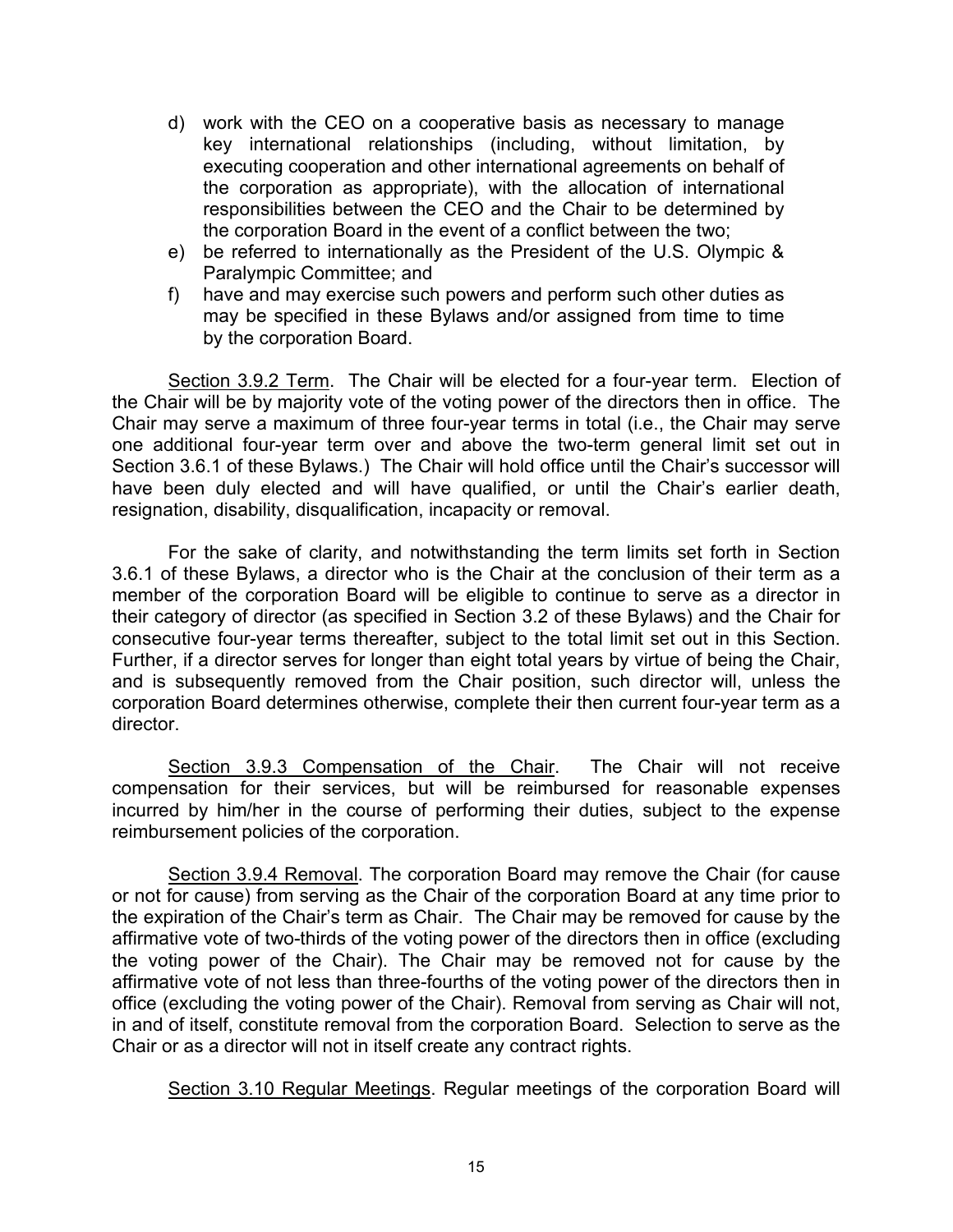be held in person at the time and place determined by the corporation Board. The corporation Board will hold a minimum of four regular meetings per calendar year, but it may hold additional regular meetings. At least one regular meeting of the corporation Board will be held in association with the Olympic and Paralympic Assembly. Approved minutes of all regular corporation Board meetings will be published by the corporation online.

Section 3.11 Special Meetings. Special meetings of the corporation Board may be called by or at the request of the Chair or at the request of directors holding a majority of the voting power of the directors then in office. The Chair may fix any appropriate place as the place for holding any special meeting of the corporation Board, but special meetings may also be held in accordance with Section 3.12 of these Bylaws. Approved minutes of all special corporation Board meetings will be published by the corporation on its publicly available website, generally within 60 days of the end of the subject meeting.

Section 3.12 Meetings by Telephone and Transacting Business by Other Means. Members of the corporation Board or any committee thereof may participate in a meeting of the corporation Board or committee by means of conference telephone or similar communications equipment by which all persons participating in the meeting can hear each other at the same time. Such participation will constitute presence in person at the meeting for purposes of a quorum and voting, but not for purposes of the attendance requirement in Section 3.8 of these Bylaws. The corporation Board will have the power to transact its business by mail, e-mail, telephone, or facsimile, if in the judgment of the Chair the urgency of the case requires such action; but if directors holding at least one-third of the voting power of the directors then in office indicate their unwillingness to decide such a matter in such manner, the Chair must call a meeting of the corporation Board to determine the question at issue. Minutes of corporation Board meetings may in all instances be voted upon for approval via e-mail, but if directors holding at least one-third of the voting power of the directors then in office express concerns about the minutes, the vote will be delayed until the matter can be discussed at the next meeting of the corporation Board.

Section 3.13 Agenda. The agenda for a meeting of the corporation Board will be set by the Chair of the corporation Board, after consultation with the CEO. Any corporation Board member and the Chairs of the NGBC, AAC, USOPA, and the Affiliate Organizations Council may request that items be placed on the corporation Board's agenda. Final corporation Board meeting agendas will be published by the corporation online.

Section 3.14 Notice. Notice of each meeting of the corporation Board, stating the place, day and hour of the meeting, along with the agenda and any supporting materials, will be given to each director at the director's business address (or such other address provided by the director for such purpose) at least five days prior thereto by the mailing of written notice by first class, certified or registered mail, or at least two days prior thereto by personal delivery of written notice or by telephonic, facsimile or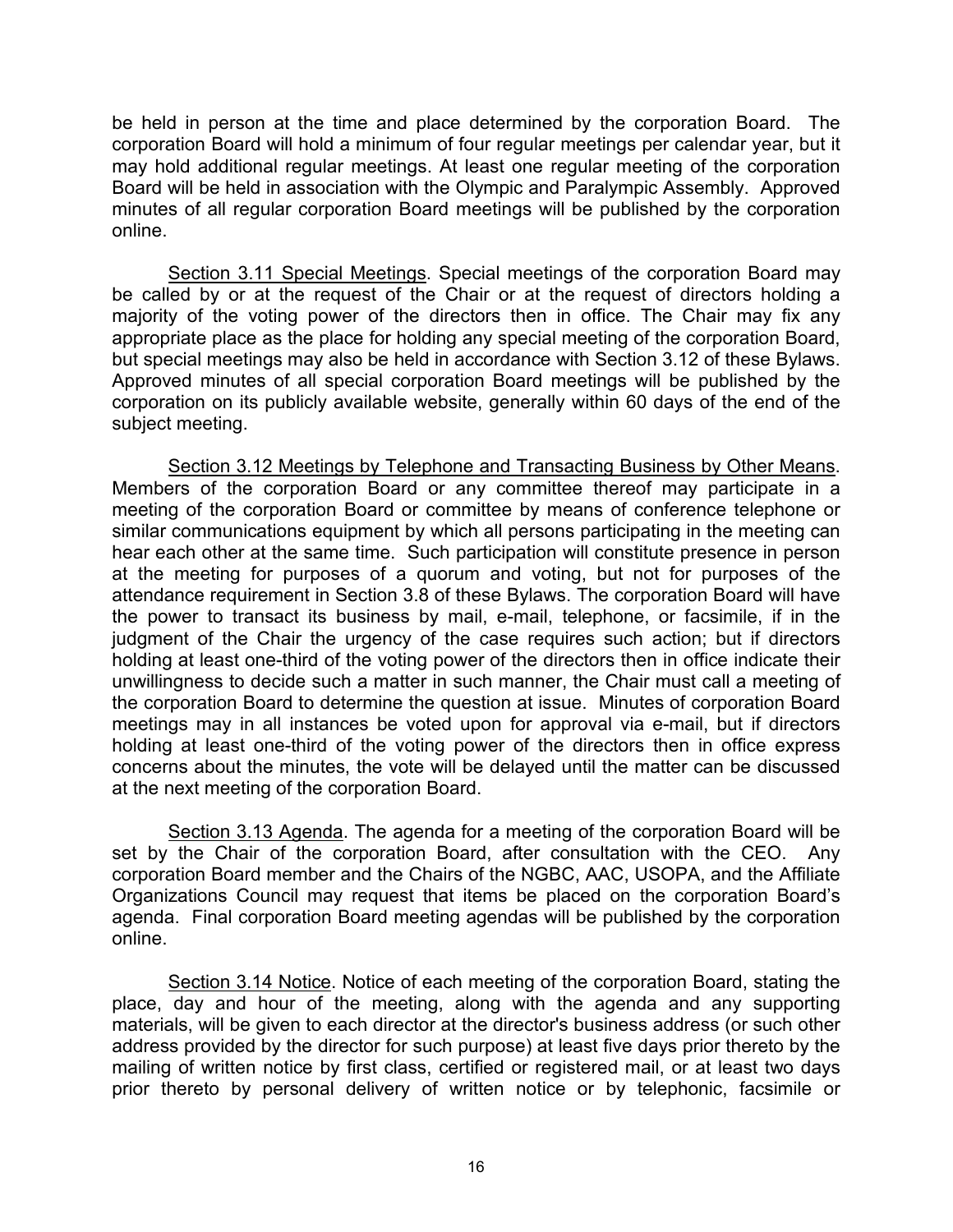electronically transmitted notice (and the method of notice need not be the same as to each director). If mailed, such notice will be deemed to be given when deposited in the United States mail, with postage thereon prepaid. If transmitted by facsimile or electronic transmission, such notice will be deemed to be given when the transmission is received. Any director may waive notice of any meeting before, at or after such meeting. The attendance of a director at a meeting will constitute a waiver of notice of such meeting, except where a director attends a meeting for the express purpose of objecting to the transaction of any business because the meeting is not lawfully called or convened. Neither the business to be transacted at, nor the purpose of, any meeting of the corporation Board need be specified in the notice or waiver of notice of such meeting unless otherwise required by statute.

Section 3.15 Presumption of Assent. A director of the corporation who is present at a meeting of the corporation Board at which action on any corporate matter is taken will be presumed to have assented to the action taken unless such director's dissent will be entered in the minutes of the meeting or unless the director will file a written dissent to such action with the person acting as the Secretary of the corporation Board before the adjournment thereof or will forward such dissent by registered mail to the Secretary of the corporation Board immediately after the adjournment of the meeting. Such right to dissent will not apply to a director who voted in favor of such action.

Section 3.16 Quorum and Proxies. A simple majority of the voting power of the directors then in office will constitute a quorum for the transaction of business at any meeting of the corporation Board, and the vote of a majority of a quorum will be the act of the corporation Board. If less than a quorum is present at a meeting, a majority of the directors present may adjourn the meeting from time to time without further notice other than an announcement at the meeting, until a quorum will be present.

No director may vote or act by proxy at any meeting of directors.

Section 3.17 Action Without a Meeting. Any action required or permitted to be taken at a meeting of the directors or any committee thereof may be taken without a meeting if a consent in writing, setting forth the action so taken, will be signed by directors or committee members (as applicable) representing at least two-thirds of the voting power of the directors or committee members then in office and entitled to vote with respect to the subject matter thereof. Such consent (which may be signed in counterparts) will have the same force and effect as a vote of the directors or committee members. In the event of a conflict between this Section and Section 3.12 of these Bylaws, the provisions of Section 3.12 will control.

Section 3.18 Compensation. Directors will not receive compensation for their services as such, although the reasonable expenses of directors may be paid or reimbursed in accordance with the policies of the corporation. Directors will not be disqualified to receive reasonable compensation for services rendered to or for the benefit of the corporation in any other capacity, provided that the rendering of such services and such compensation are approved by the Ethics Committee or corporation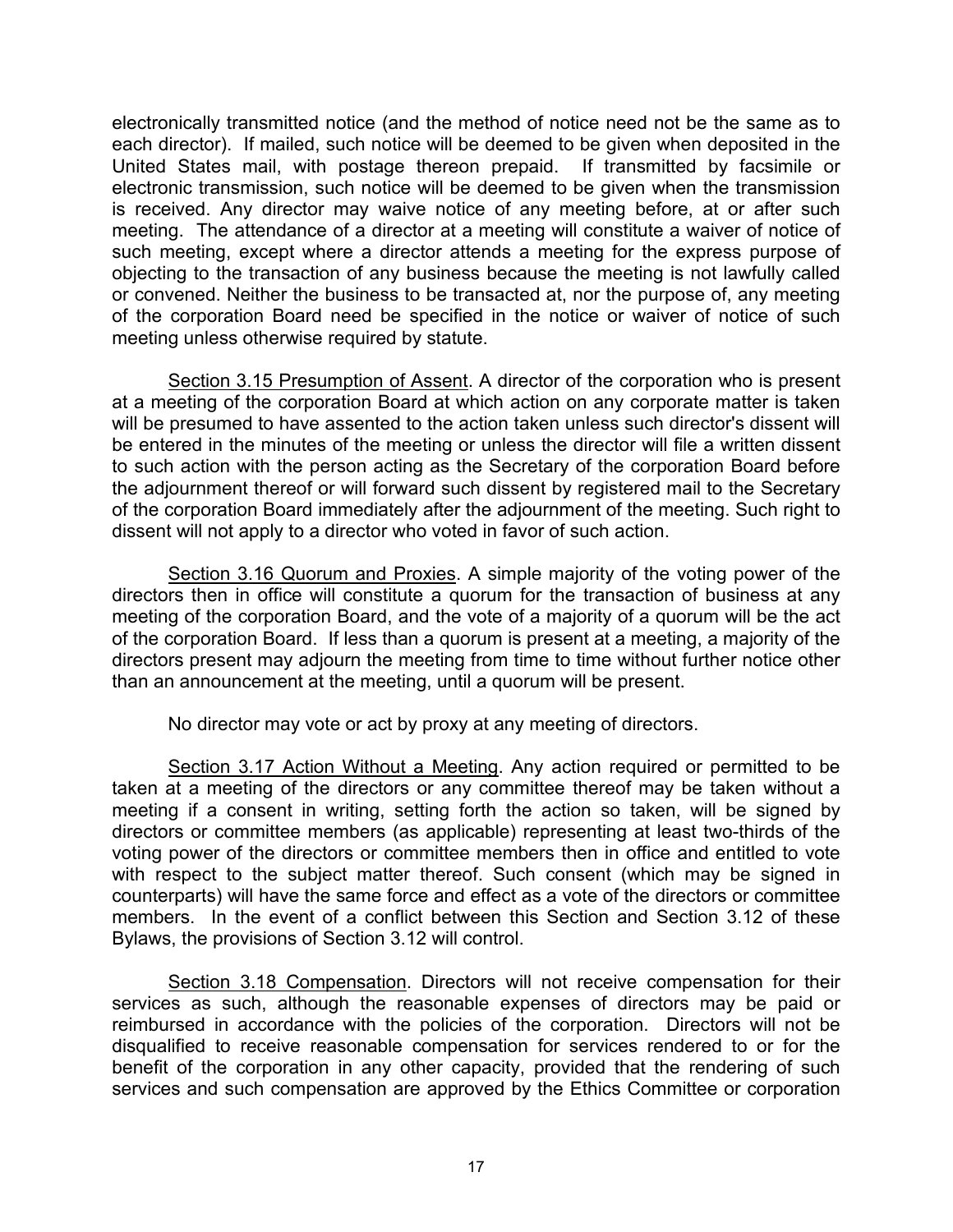Board policies.

Section 3.19 Effectiveness of Actions. Actions taken at a meeting of the corporation Board will become effective immediately following the adjournment of the meeting, except as otherwise provided in the Bylaws or when a definite effective date is recited in the record of the action taken.

Section 3.20 Questions of Order and Corporation Board Meeting Leadership. Questions of order will be decided by the Chair. The Chair will lead meetings of the corporation Board. If the Chair is absent from any meeting of the corporation Board, then the Chair will designate in writing in advance one other member of the corporation Board to preside. If the Chair is unable to make or has not made such a designation, the corporation Board may, by majority vote, choose another member of the corporation Board to serve as presiding officer for that meeting.

Section 3.21 Delegation Event Participation. Any motion before the corporation Board that would seek to prevent the corporation from participating in a Delegation Event, or that would not allow the team representing the United States to participate in a Delegation Event, or any motion having the same effect as the above, will require that at least three-fourths of the voting power of the directors then in office vote in favor of such a motion.

Section 3.22 Submission of Specific Delegation Event Issues to Further Review. In the event that the corporation Board votes, in accordance with the provisions of Section 3.21 of these Bylaws, to prevent or not allow the corporation or the team representing the United States to participate in a Delegation Event or to take any action having that effect, the corporation Board must submit the issue to a vote of (a) the members of the corporation Board, (b) the members of the NGBC, and (c) the members of the AAC, with each member having one vote. The issue must be noticed a reasonable time before a meeting of that collection of individuals, pursuant to procedures established by the corporation Board, and for the motion to have any effect it must be approved by that collection of individuals by a three-fourths vote of the individuals present, with each individual having one vote. If there are other issues as to which the corporation Board decides, by a vote of a majority of the voting power of the directors then in office, that it should secure guidance or a broad United States Olympic and Paralympic community consensus, it may submit those issues to the abovereferenced collection of individuals for review, comment or approval of action proposed by the corporation Board. If the corporation Board does decide to refer any additional issues to the above-referenced group, the procedure and vote required for approval should be specified by the corporation Board.

Section 3.23 Vote of Retention After Four Years. If a director has been elected to and served four years, they may choose to stand for a vote of retention. The corporation Board will vote as to whether an independent director will be so retained to serve another four years of service or whether that director position will be opened to be filled by a new director. The AAC will vote as to whether an AAC athlete representative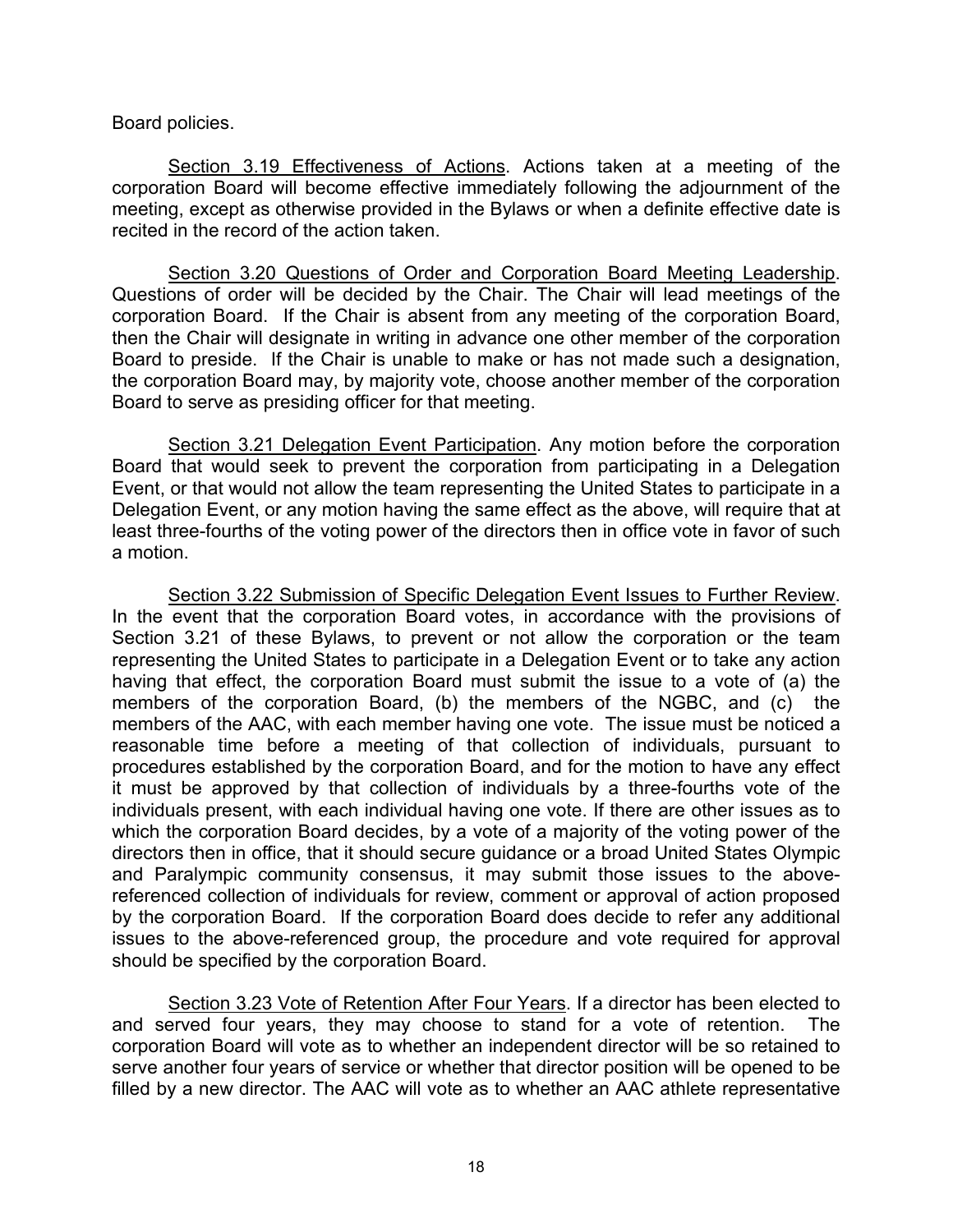director will be so retained, USOPA will vote as to whether a USOPA athlete representative director will be so retained, and the NGBC will vote as to whether an NGB representative director will be so retained, in each case according to the election procedures established by that body and approved by the corporation Board.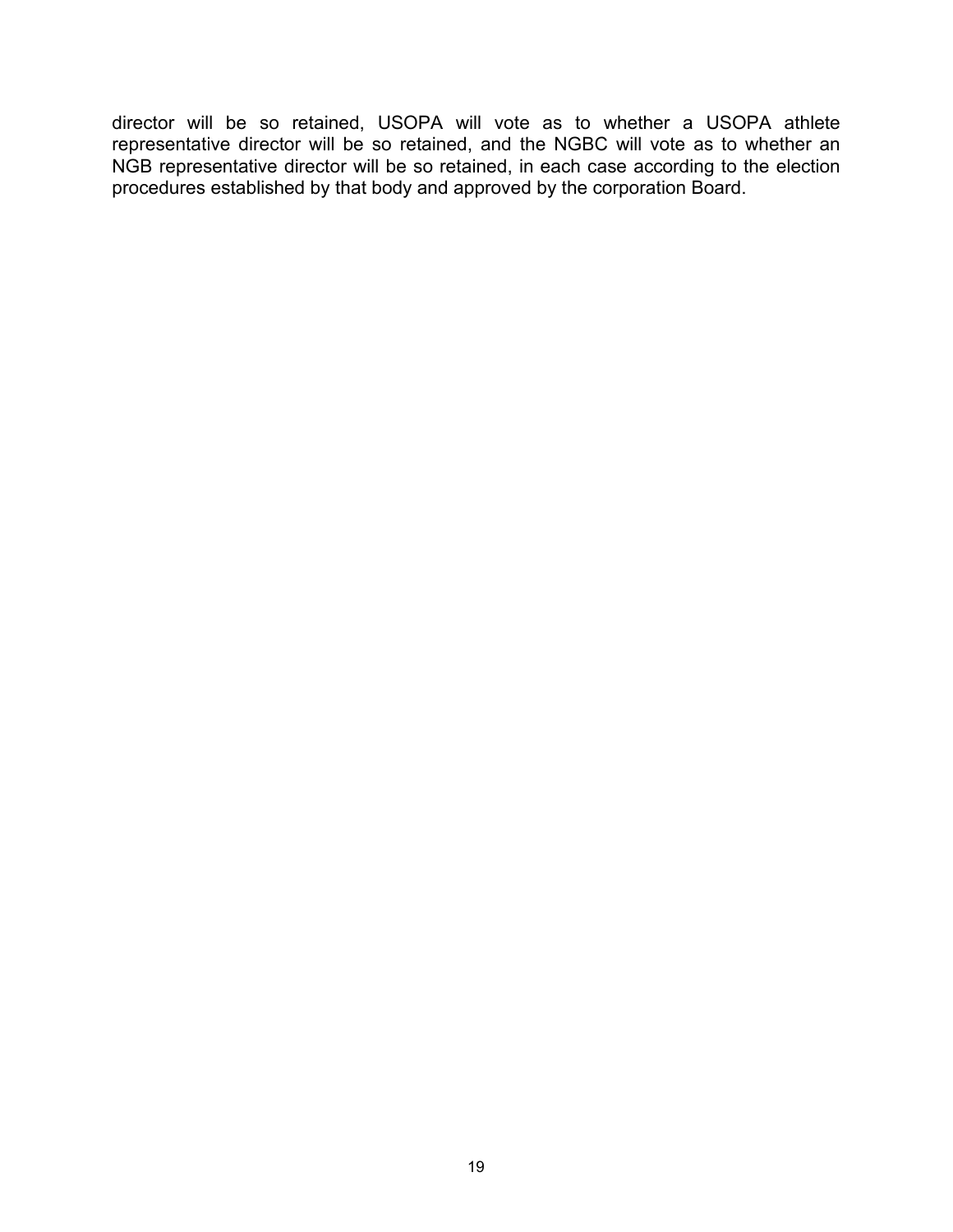### **SECTION 4**

#### **OFFICERS**

Section 4.1 Number and Qualifications. The officers of the corporation will be the CEO, Secretary and Treasurer. All such officers are subject to the qualifications criteria and resolution process set out in Section 3.7 of these Bylaws.

Section 4.2 Selection/Appointment. The officers of the corporation will be selected or appointed and their terms will be as set out below.

Section 4.2.1 CEO. The CEO will be the corporation's chief executive officer and will be an officer of the corporation for so long as they are employed as the CEO of the corporation.

Section 4.2.2 Secretary and Treasurer. The corporation's general counsel will be the Secretary and the corporation's chief financial officer will be the Treasurer. In any circumstance in which the CEO has not designated an employee to serve as general counsel or chief financial officer, the corporation Board may select a corporation Board member or another individual employed by the corporation to serve as Secretary or Treasurer until a new Secretary or Treasurer is designated by the CEO. The term of the Secretary and Treasurer will end automatically when their employment by the corporation ends or when that person is no longer able to serve. If either the general counsel or chief financial officer's position is vacant, or if either the general counsel or chief financial officer is otherwise unable to serve, then the CEO may designate another appropriate employee of the corporation to fill that position.

Section 4.3 Vacancies. The CEO, the Secretary and the Treasurer may resign at any time from their positions as officers and employees of the corporation by giving written notice to the Chair and the other members of the corporation Board. An officer's resignation will take effect at the time specified in such notice, and unless otherwise specified therein, the acceptance of such resignation will not be necessary to make it effective.

A vacancy in the office of CEO, however occurring, will be filled as determined by the corporation Board. A vacancy in the office of Secretary or Treasurer will be filled by the CEO in accordance with Section 4.2.2 of these Bylaws.

Section 4.4 Authority and Duties of Officers. The officers of the corporation will have the authority and will exercise the powers and perform the duties specified in this Section 4 and as may be additionally specified by the corporation Board or these Bylaws, except that in any event each officer will exercise such powers and perform such duties as may be required by law.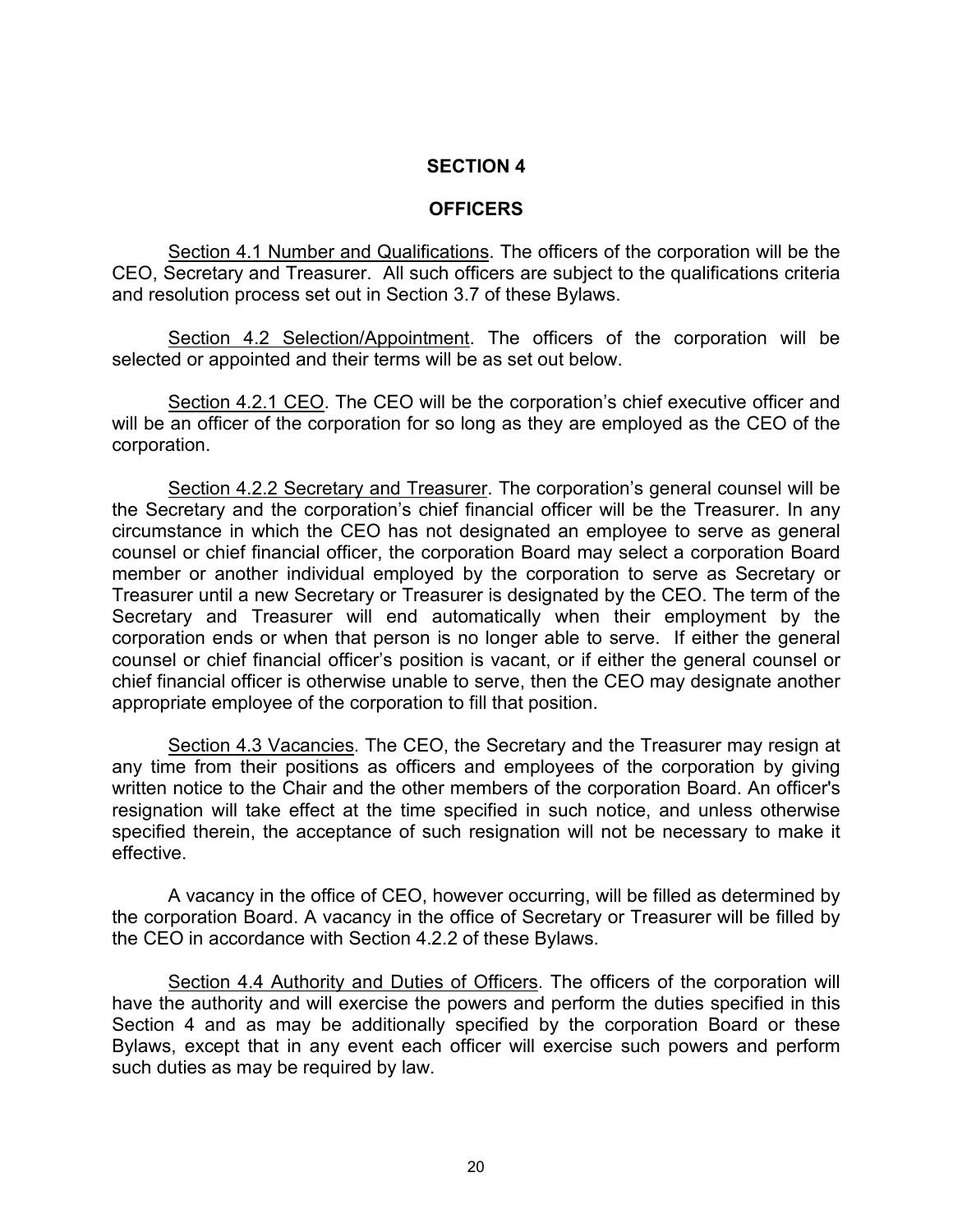Section 4.4.1 CEO. The CEO will perform such duties and functions as are specified in Section 6 of these Bylaws.

Section 4.4.2 Secretary. The Secretary will:

- a) keep the minutes of the proceedings of the corporation Board;
- b) see that all notices are duly given in accordance with the provisions of these Bylaws or as required by law;
- c) be custodian of the corporate records and of the seal of the corporation; and
- d) in general, perform all duties incident to the office of Secretary and such other duties as from time to time may be assigned to the Secretary by the CEO or the corporation Board.

Section 4.4.3 Treasurer. The Treasurer will:

- a) have general oversight of the financial affairs of the corporation;
- b) present financial reports to the corporation Board as the corporation Board may request from time to time; and
- c) in general, perform all duties incident to the office of Treasurer and such other duties as from time to time may be assigned to the Treasurer by the CEO or the corporation Board.

Section 4.5 Due Care. Officers will perform their functions with due care. No person may serve simultaneously as an officer of the corporation and as an officer of an organization holding membership in the corporation.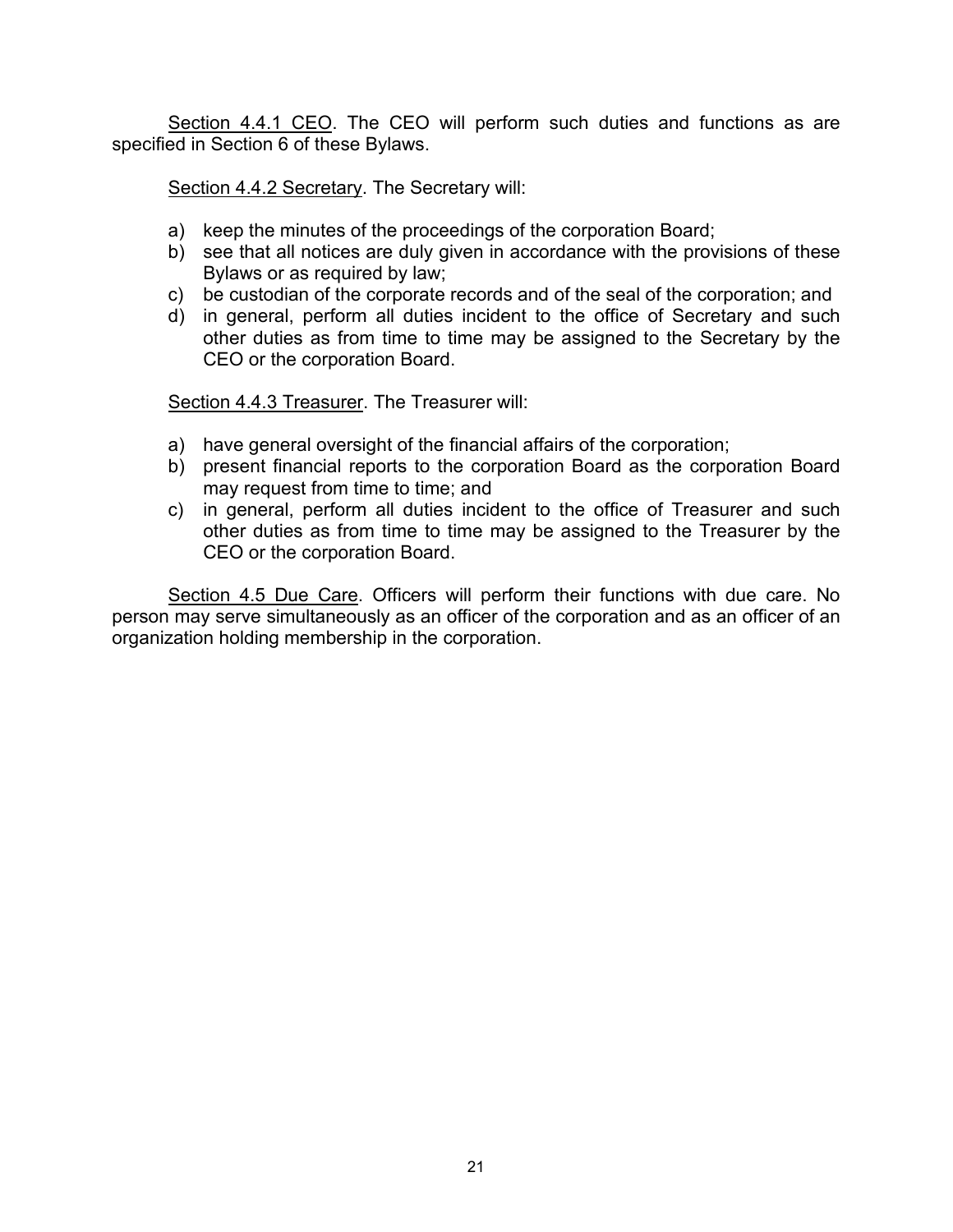#### **SECTION 5**

#### **COMMITTEES AND TASK FORCES**

Section 5.1 Standing Committees. The corporation will have the following committees: Athlete and NGB Services; Compensation; Ethics; Finance, Audit, and Risk; NGB Oversight & Compliance; and Nominating and Governance. The Chair will be entitled to attend meetings of all committees and receive copies of all committee correspondence, but will not be entitled to a vote on said committees. The delegation of authority to any committee will not operate to relieve the corporation Board or any member of the corporation Board or the CEO from any responsibility imposed by law. Rules governing procedures for meetings of any committee of the corporation Board will be as set forth in these Bylaws or as established by the corporation Board or, in the absence thereof, by the committee itself. All members of such committees are subject to the qualifications criteria and resolution process set out in Section 3.7 of these Bylaws.

Section 5.2 Other Committees and Task Forces. The Chair may determine that additional committees or task forces, and the CEO may determine that task forces, are necessary to assist them in performing their respective functions and obligations and they may appoint such committees or task forces as they deem appropriate and will establish such procedures, guidelines, and oversight of such committees and task forces as they deem necessary to ensure that those committees and task forces are accountable for their performance.

Section 5.3 General Corporation Board Committee Powers/Requirements. Each corporation Board committee will have the authority to delegate any of its responsibilities to a subcommittee or to an individual member of the committee as the corporation Board committee may deem appropriate in its discretion, subject to review and oversight by the corporation Board. Each corporation Board committee will have the authority to retain such consultants, outside counsel and other advisors as the corporation Board committee may deem appropriate in its sole discretion, consistent with the policies, budgets, and controls established by the corporation Board. The corporation Board committee in question will have the authority to approve related fees and retention terms unless specifically restricted by the corporation Board or restricted by policies established by the corporation Board. Each corporation Board committee will report its actions and any recommendations and the attendance of its membership to the corporation Board after each committee meeting and will conduct and present to the corporation Board an annual performance evaluation of the corporation Board committee. Each corporation Board committee will review at least annually the adequacy of its charter and will recommend any proposed changes to the corporation Board for review and consideration.

The Committee configurations set out below were amended in 2020; they will be implemented in the first instance via appointments to take place with effect from January 1, 2021.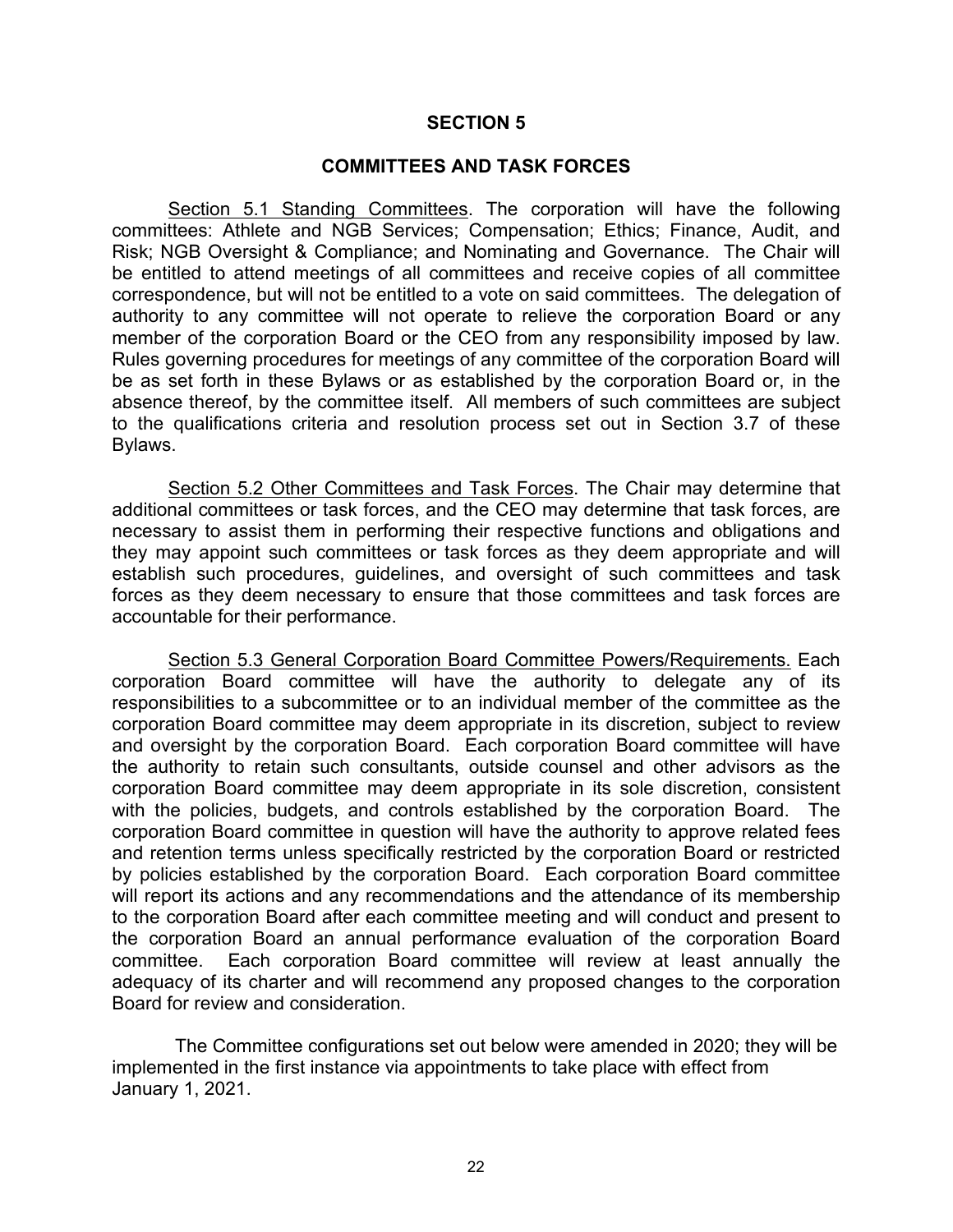Section 5.4 Vacancies. Notwithstanding any provision herein to the contrary, committee members (whether members of the corporation Board or not) will hold office until such committee member's successor will have been appointed or until such committee member's earlier death, disability, resignation, disqualification, incapacity or removal. In addition, the corporation Board may, from time to time, determine to rotate USOPC corporation Board members on to and off of committees. Where a non USOPC corporation Board member Committee member is subject to a four-year-term, two-term limit under this Section 5, that committee member's replacement or appointment to a second term will be conducted by the same means as their first term.

Section 5.5 Resignation and Removal. The absence of any committee member, without adequate excuse, from two or more consecutive meetings may be construed as their resignation from such committee by a majority vote of the corporation Board. Members of any committee may be removed, for cause or not for cause, upon the majority vote of the corporation Board, after the member has been provided an opportunity to be heard by the corporation Board.

Section 5.6 Athlete and NGB Services Committee. The Athlete and NGB Services Committee will be comprised in accordance with, governed pursuant to, and perform those duties as contained in those sections set forth below.

Section 5.6.1 Appointment and Composition. The Committee will consist of eight members. The Chair will appoint, with approval of the corporation Board, three members of the Committee, one of which will be an independent corporation Board member, one of which will be an AAC representative on the corporation Board, and one will be an NGBC representative on the corporation Board. The independent corporation Board member so appointed to the Committee will serve as the Chair of the Committee. Three Committee members will serve *ex officio* as follows: One member will be the Chair of the NGBC or their designee from among the members of the NGBC; one will be the Chair of the Athletes Advisory Council or their designee from among AAC members and alternates; and one will be the President of USOPA or their designee from among the members of USOPA. All such *ex officio* members will be people who are not currently serving any direct corporation Board or employment role with the corporation. The two remaining members of the Committee will be At-Large members appointed by the Nominating and Governance Committee from among individuals not currently serving any direct corporation Board or employment role with the corporation.

The two AAC representatives on the Committee will be 10 Year Athletes (provided that if they are members of the AAC, the applicable time period is the 10 years preceding when they started serving in that role) and the USOPA representative will be a 10 Year or 10 Year+ Athlete.

Section 5.6.2 Term/Term Limit. A corporation Board member may serve until their term as a director expires. All other members may serve an initial term of four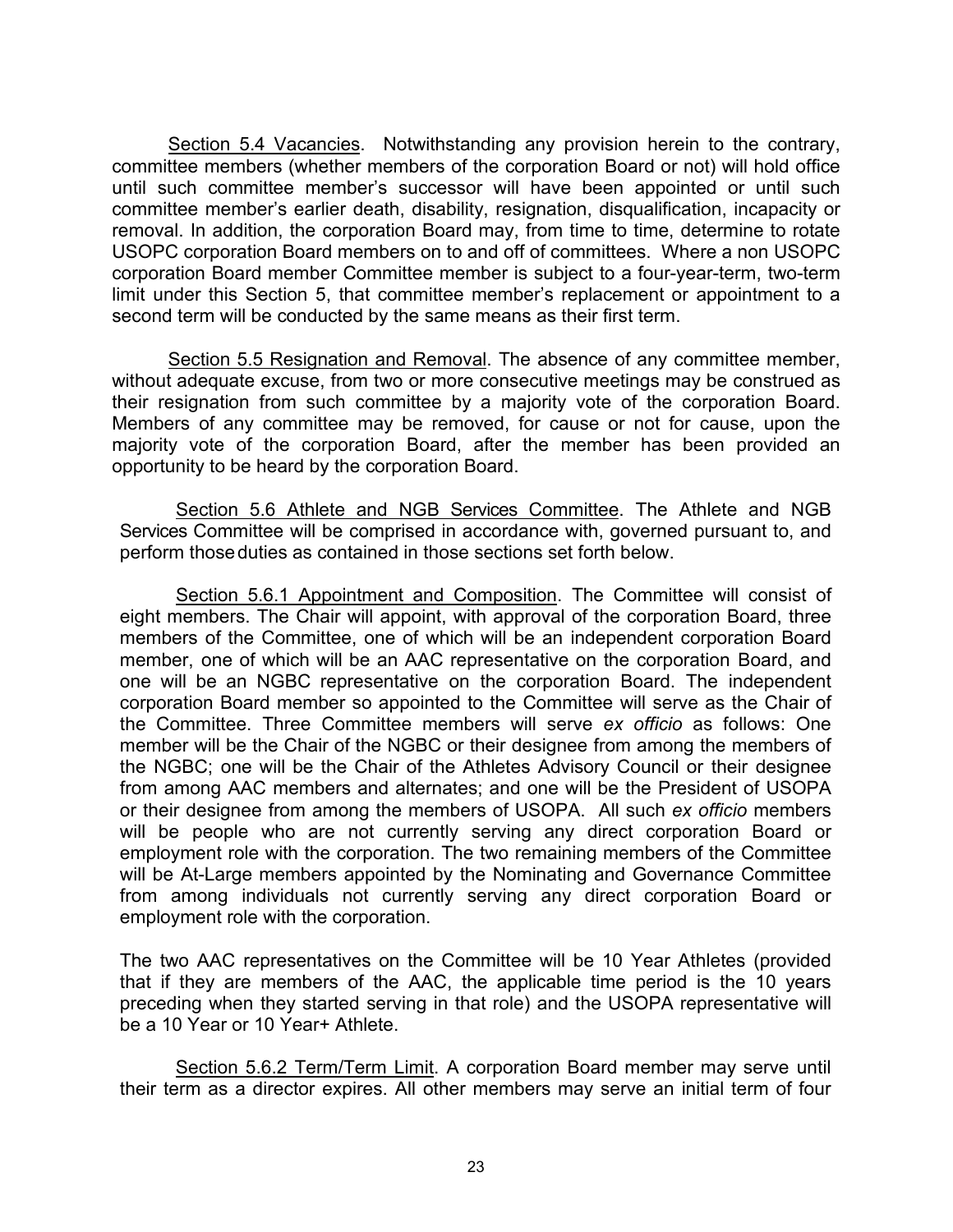years, and will be eligible for a second four-year term; such members will not be eligible to serve for more than two terms.

The Secretary will maintain a list of Committee members and their terms of service.

Section 5.6.3 Responsibilities. The purpose of the Committee will be to assist the corporation Board in its oversight of:

- i. corporation support of and engagement with athletes generally and the AAC specifically;
- ii. corporation support of and engagement with NGBs generally and the NGBC specifically;
- iii. Affiliate Organization issues generally and the AOCspecifically;
- iv. the USOPC Office of Athlete Ombuds and its work;
- v. athlete safety issues generally and the corporation's relationship with the USCSS specifically; and
- vi. anti-doping matters generally and the corporation's relationship with USADA specifically.

In light of these responsibilities, the Committee will exercise oversight as follows:

- a) the Athlete Ombuds will report directly to and be supervised by the Committee;
- b) the corporation Athlete Safety, NGB Support and Athlete Support teams will each provide the Committee with updates on a regular basis and generally seek guidance from the Committee;
- c) the Committee will receive periodic updates from representatives of USADA and the USCSS;
- d) the Committee will maintain minutes of its activities and records of attendance of its members; and
- e) the Committee will conduct such other activities as may be requested or assigned by the corporation Board or as set forth in these Bylaws.

Section 5.6.4 Meetings. The Committee will meet at least four times a year. The Committee will meet periodically in executive session without management present. The Committee may invite such members of management, corporate employees, individuals associated with the corporation's independent auditors or outside legal counsel, or others to its meetings as it deems desirable or appropriate.

The Committee will report its minutes and recommendations to the corporation Board of Directors after each committee meeting.

Section 5.7 Compensation Committee. The Compensation Committee will be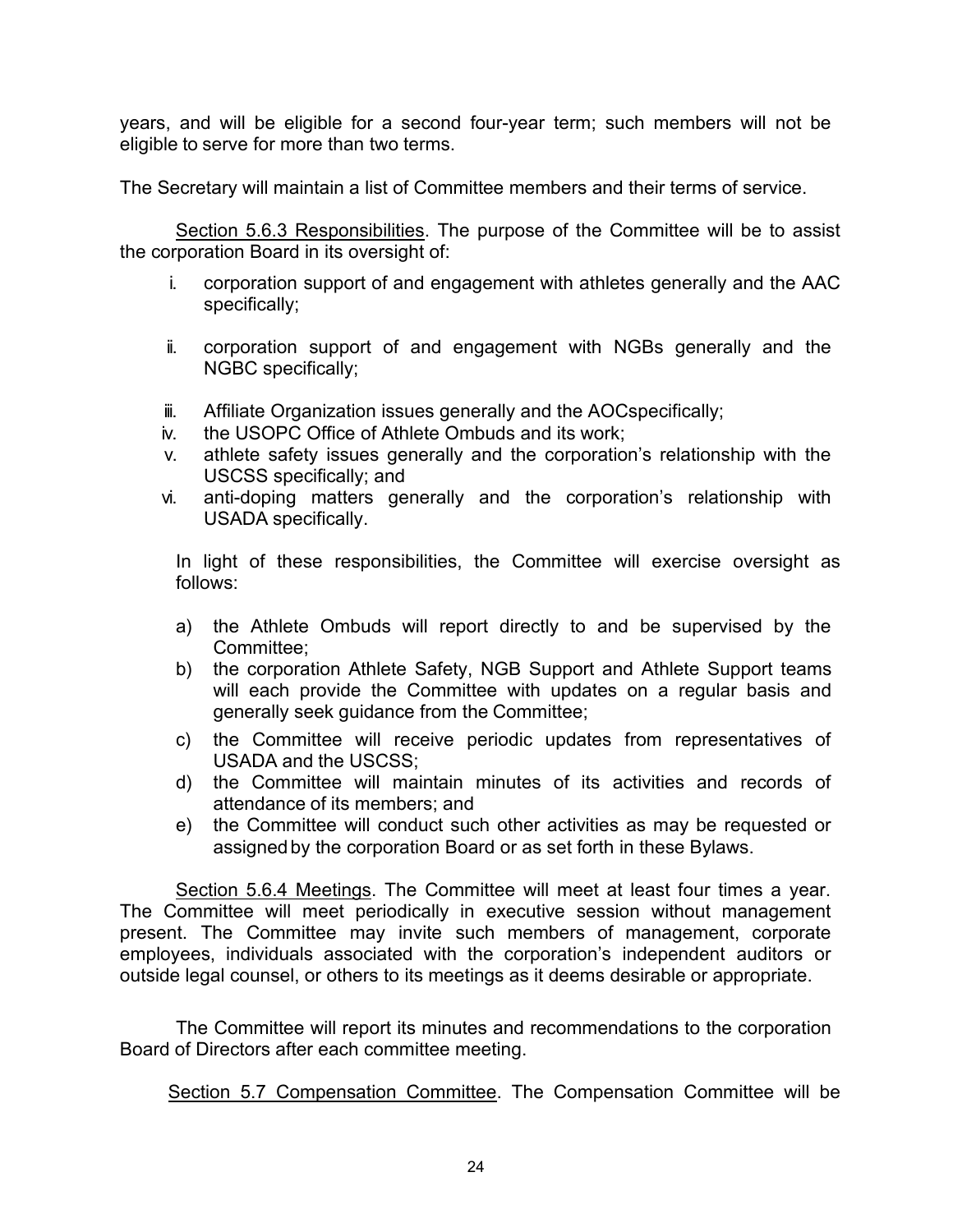comprised in accordance with, governed pursuant to, and perform those duties as contained in those sections set forth below.

Section 5.7.1 Appointment and Composition. The Chair will appoint the members of the Compensation Committee and its chair, with approval of the corporation Board. The Compensation Committee will consist of at least three and not more than six members, all of whom will be members of the corporation Board. The Compensation Committee will include at least two members elected to the corporation Board by the AAC and/or USOPA; and at least 20% of members will be 10 Year Athletes and at least 13.3% will be 10 Year or 10 Year+ Athletes.

Section 5.7.2 Term. Each member may serve until their term as a director expires. The Secretary will maintain a list of Committee members and their terms of services.

Section 5.7.3 Responsibilities. The purpose of the Committee will be to carry out the corporation Board's overall responsibility relating to compensation, benefits, human capital management, and organizational health, including diversity and inclusion.

The responsibilities of the Committee will be as follows:

- a) to assist the corporation Board in developing and evaluating potential candidates for the CEO position, and to oversee the development of executive succession plans;
- b) to review and approve on an annual basis the corporate goals, and objectives with respect to performance and compensation for the CEO, including salary, bonus and incentive compensation, benefits, perquisites, and any other compensation (the Committee will evaluate at least once a year the CEO's performance in light of these established goals and objectives; based upon these evaluations will set the CEO's annual compensation, including salary, bonus, incentive, and any other compensation; and will communicate performance feedback to the CEO following such evaluations);
- c) to review and approve on an annual basis the evaluation process and compensation structure for the corporation's senior executive management (the Committee will review with the CEO the CEO's view of the performance of the corporation's senior executives and will also review and provide oversight of management's decisions concerning the performance and compensation of other corporation executives, and the corporation's policies concerning benefits, retirement plans and contributions thereto, relocation benefits, and all other forms of benefits and perquisites offered to the corporation's employees);
- d) to review the corporation's incentive compensation and other compensation plans and recommend changes to such plans as necessary (the Committee will have and will exercise the authority of the corporation Board with respect to the oversight of such plans);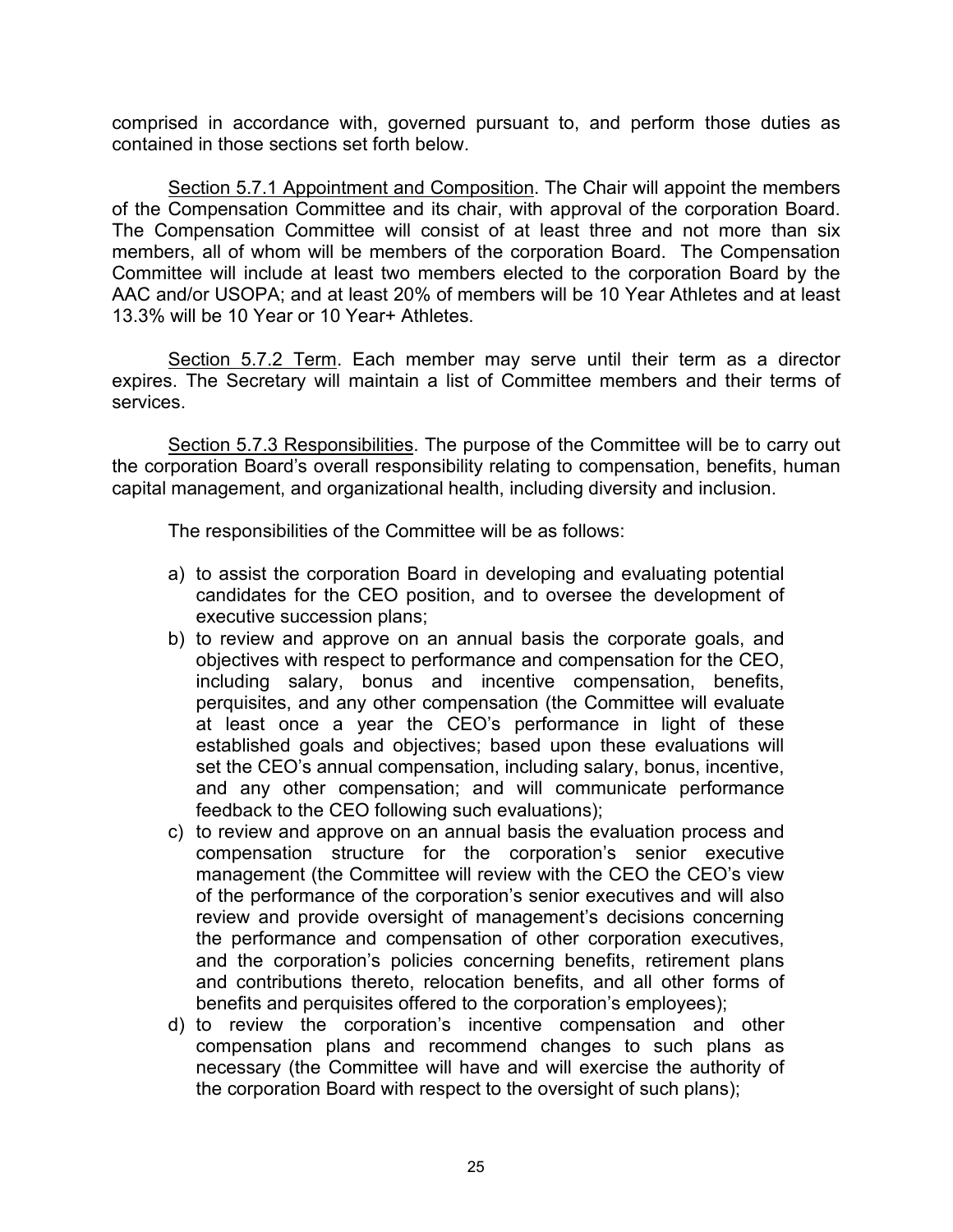- e) to conduct periodic review of the reasonableness of the compensation of the corporation's executives using relevant market benchmarks and survey data;
- f) to maintain regular contact with the CEO and/or his designees about compensation issues;
- g) to prepare and follow an annual work plan and report to the corporation Board on its activities (the report to the corporation Board may take the form of an oral report by the chair of the Committee or any other member of the Compensation designated by the chair of the Committee to make such report);
- h) to maintain minutes of its activities and records of attendance of its members;
- i) to conduct such other activities as may be requested or assigned by the corporation Board or as set forth in these Bylaws; and
- j) to manage the initiation and communication of the CEO's employment contract terms and renewal, subject to corporation Board approval.

The Committee will review its Charter at least annually and recommend any proposed changes to the corporation Board for its approval.

Section 5.7.4 Meetings. The Committee will meet at least two times annually, or more frequently as circumstances dictate. The Committee will meet regularly in executive session, without corporation management present. The Committee may invite to its meetings any director or employee of the corporation and such other persons as it deems appropriate to carry out its responsibilities. A member of the corporation's management will not, however, be present at any discussion or review where their performance or compensation is being determined.

The chair of the Committee will chair all meetings of the Committee, and, in consultation with the Chair of the corporation Board and the CEO, set the agendas for Committee meetings. Members of the corporation Board may suggest to the chair of the Committee items for consideration by the Committee.

The Committee will report its minutes and any recommendations to the corporation Board of Directors after each Compensation Committee meeting.

Section 5.8 Ethics Committee. The Ethics Committee will be comprised in accordance with, governed pursuant to and perform those duties as contained in those sections set forth below.

Section 5.8.1 Appointment and Composition. The Nominating and Governance Committee will appoint the members of the Ethics Committee other than its chair. The Ethics Committee will consist of up to six members. The chair of the Ethics Committee will be a member of the corporation Board, appointed by the Chair with approval of the corporation Board.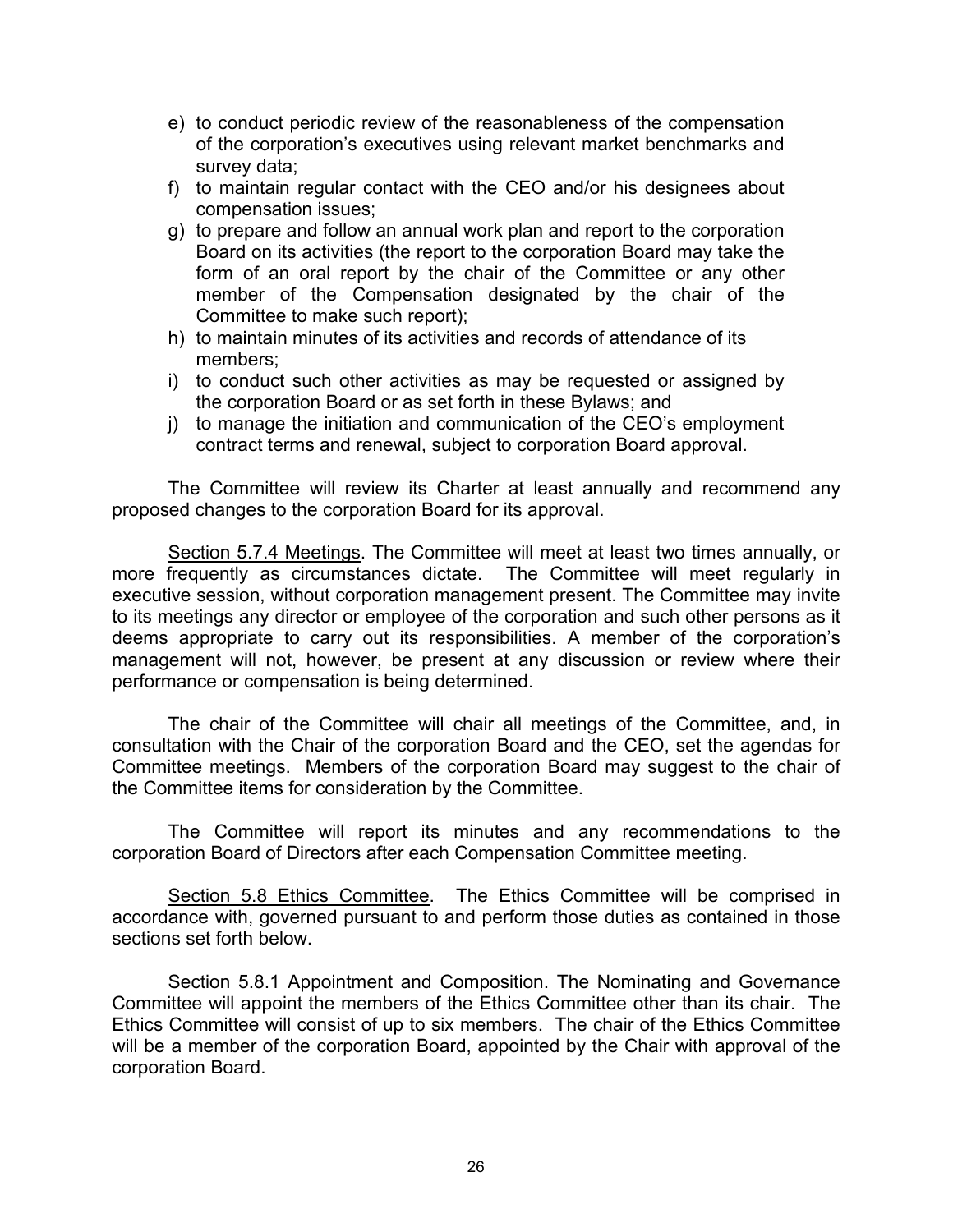The members of the Committee, other than its chair, will not be members of the corporation Board and must satisfy the standards of independence for "independent directors" as set forth in Section 3.4 of these Bylaws. At least two members of the Committee will be 10 Year or 10 Year+ Athletes appointed by the Nominating and Governance Committee after consultation with the AAC and USOPA; and at least 20% of the Committee membership will be made up of 10 Year Athletes and 13.3% will be 10 Year+ Athletes

Section 5.8.2 Term. Other than the chair, who may serve until their term as a director expires, each member of the Committee will serve for an initial term of four years. At the end of each member's initial term, s/he will be eligible for a second four year term if so determined by the Nominating and Governance Committee. The members of the Committee, excluding the chair, will have staggered terms. The Secretary will maintain a list of Committee members and their terms of service.

Section 5.8.3 Responsibilities. The responsibilities of the Committee will be as follows:

- a) to develop, administer and oversee compliance with the Code of Conduct;
- b) to recommend, for corporation Board consideration, proposed revisions to the Code of Conduct;
- c) to review the ethics and compliance staff functions, including: (i) purpose, authority and organizational reporting lines and (ii) annual ethics and compliance plan, budget and staffing;
- d) to review the handling of ethics-related complaints, and if directed by the corporation Board, to handle directly such complaints;
- e) to report to the corporation Board on its activities;
- f) to maintain minutes of its activities and records of attendance of its members; and
- g) to conduct such other activities as may be requested or assigned by the corporation Board or as set forth in these Bylaws.

Section 5.8.4 Meetings. The Committee will meet at least two times annually, or more frequently as circumstances dictate.

Section 5.9 Finance, Audit, and Risk Committee. The Finance, Audit, and Risk Committee will be comprised in accordance with, governed pursuant to and perform those duties as contained in those sections set forth below.

Section 5.9.1 Appointment and Composition. The Chair will appoint the members of the Committee and its chair, with approval of the corporation Board. The Committee will consist of at least three and not more than six members, all of whom will be members of the corporation Board.

The Committee will include at least two members who were elected to the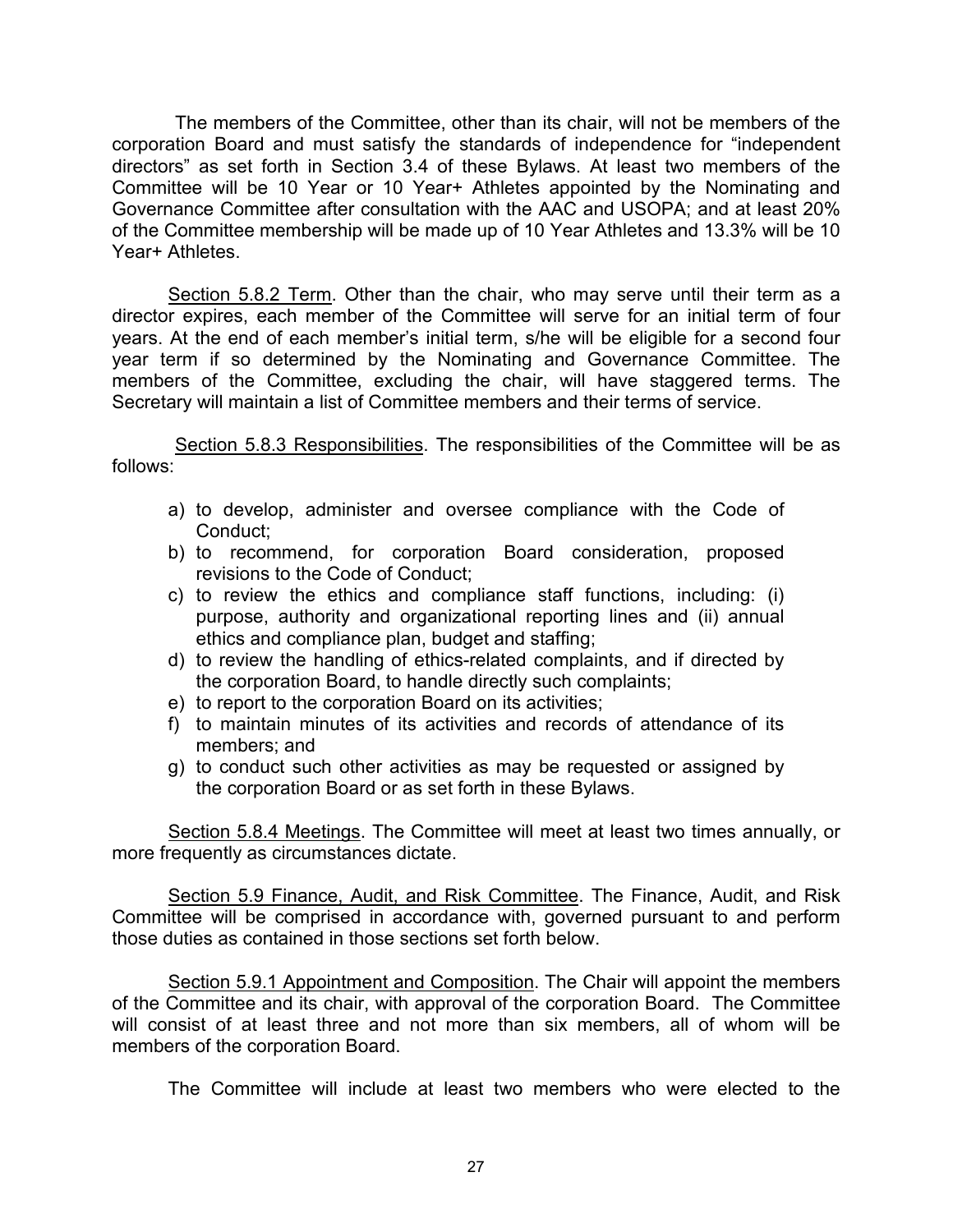corporation Board by the AAC or USOPA; and at least 20% of the Committee members will be 10 Year Athletes and at least 13.3% will be 10 Year or 10 Year+ Athletes. All members of the Committee must be financially literate and at least one member must have accounting or financial management expertise.

Section 5.9.2 Term. Each member may serve until their term as a director expires. The Secretary will maintain a list of Committee members and their terms of service.

Section 5.9.3 Responsibilities. The purpose of the Committee will be to assist the corporation Board in its oversight of:

- a) the integrity of the financial statements of the corporation;
- b) the corporation's compliance with legal and regulatory requirements relating to corporation finances and reporting thereof;
- c) the corporation's risk management function and efforts;
- d) the independence and qualifications of the independent auditor; and
- e) the performance of the corporation's internal audit function and independent auditors.

Additionally, the Committee will perform those duties normally performed by a finance committee.

The responsibilities of the Committee will include the following:

- a) to discuss with management the annual audited financial statements and quarterly financial statements including matters required to be reviewed under applicable legal, regulatory or other requirements;
- b) to approve the corporation's financial statements prior to publication;
- c) to discuss with management and the independent auditor, as appropriate, press releases containing financial information and financial information provided to the public;
- d) to select the independent auditor to examine the corporation's accounts, controls and financial statements (the Committee will have the sole authority to approve all audit engagement fees and terms and the Committee must pre-approve any non-audit service provided to the corporation by the corporation's independent auditor);
- e) to discuss with management and the independent auditor, as appropriate, any audit problems or difficulties and management's response, and the corporation's risk assessment and risk management policies, including the corporation's major financial risk exposure and steps taken by management to monitor and mitigate such exposure;
- f) to review the corporation's financial reporting and accounting standards and principles, significant changes in such standards or principles or in their application and the key accounting decisions affecting the corporation's financial statements, including alternatives to, and the rationale for, the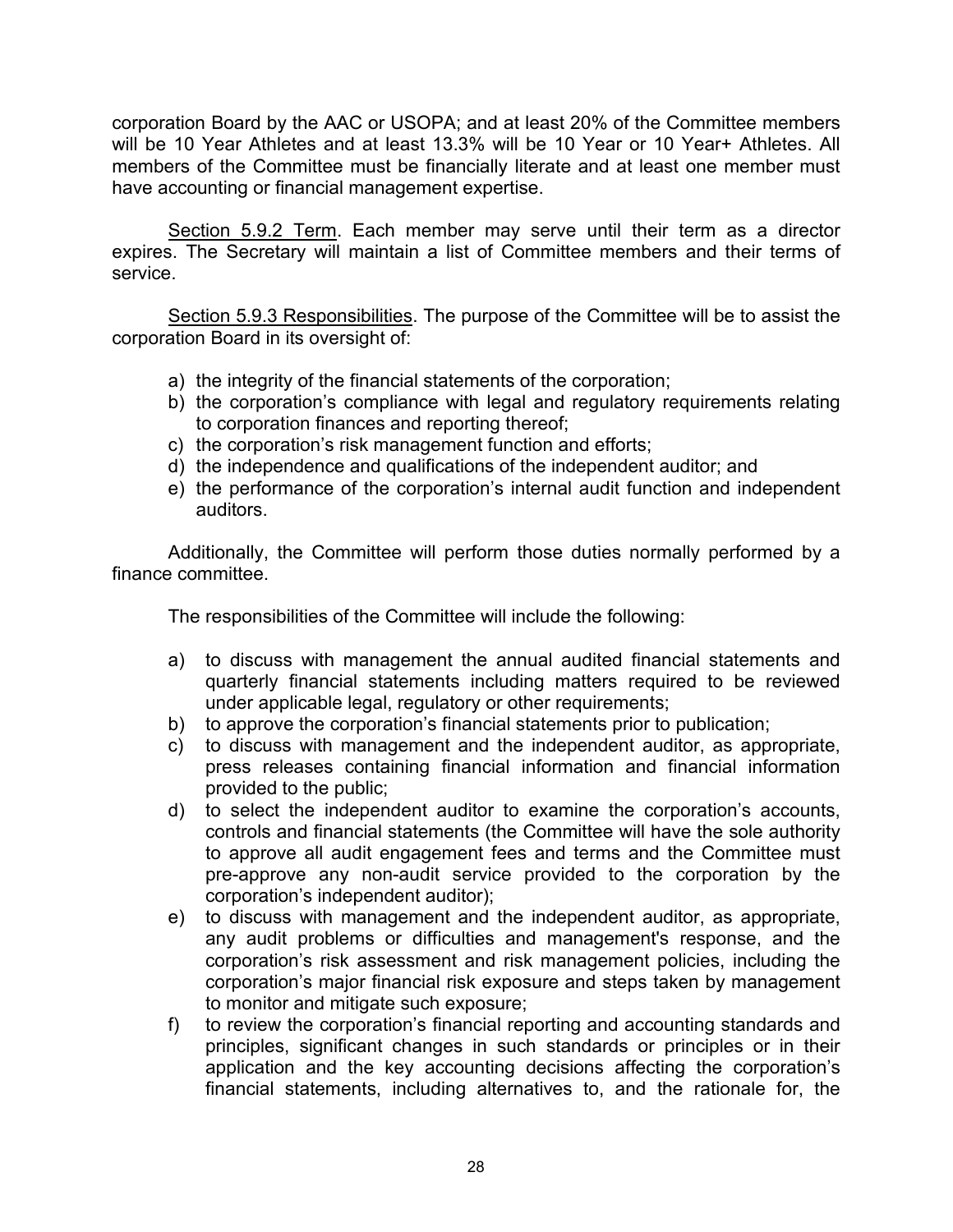decisions made;

- g) to review and approve the internal audit staff functions, including (i) purpose, authority and organizational reporting lines and (ii) annual audit plan, budget and staffing;
- h) to review and approve of the appointment and compensation of the Director of Internal Audit, who will report functionally to the Committee and operationally to the CEO or their designee;
- i) to review, with the CEO, Chief Financial Officer, Director of Internal Audit, General Counsel, independent auditors, and/or others, as the Committee deems appropriate, the corporation's internal system of audit and financial controls and the results of internal and independent audits;
- j) to periodically review with the independent auditor the qualifications and performance of the corporation's finance personnel as observed by the independent auditor;
- k) to establish practices or procedures alone or in conjunction with the CEO and or the Ethics Committee as appropriate, providing effective mechanisms for employees and others to make complaints relating to accounting practices, internal accounting controls, or audit matters, with provisions for confidential anonymous submission by employees and others (the Committee will be provided with an analysis of all financial, accounting and audit related complaints and their disposition, and will provide safeguards against retaliation against employees and others who make such complaints);
- l) to obtain and review at least annually a formal written report from the independent auditor delineating (i) the auditing firm's internal quality-control procedures and (ii) any material issues raised within the preceding five years by the auditing firm's internal quality-control reviews, by peer reviews of the firm, or by any governmental or other inquiry or investigation relating to any audit conducted by the firm (the Committee will also review steps taken by the auditing firm to address any findings in any of the foregoing reviews and will also review with the independent auditor any significant lawsuits or criminal action alleged against the independent audit firm and the impact, if any, of such suits on the viability of the independent audit firm);
- m) to maintain minutes of its activities and records of attendance of its members; and
- n) to conduct such other activities as may be requested or assigned by the corporation Board or as set forth in these Bylaws.

Section 5.9.4 Meetings. The Committee will meet at least three times a year with management and with the Internal Auditor, and at least annually with the corporation's independent auditors. The Committee will meet periodically in executive session without management present. The Committee may invite such members of management, corporate employees, individuals associated with the corporation's independent auditors or outside legal counsel, or others to its meetings as it deems desirable or appropriate.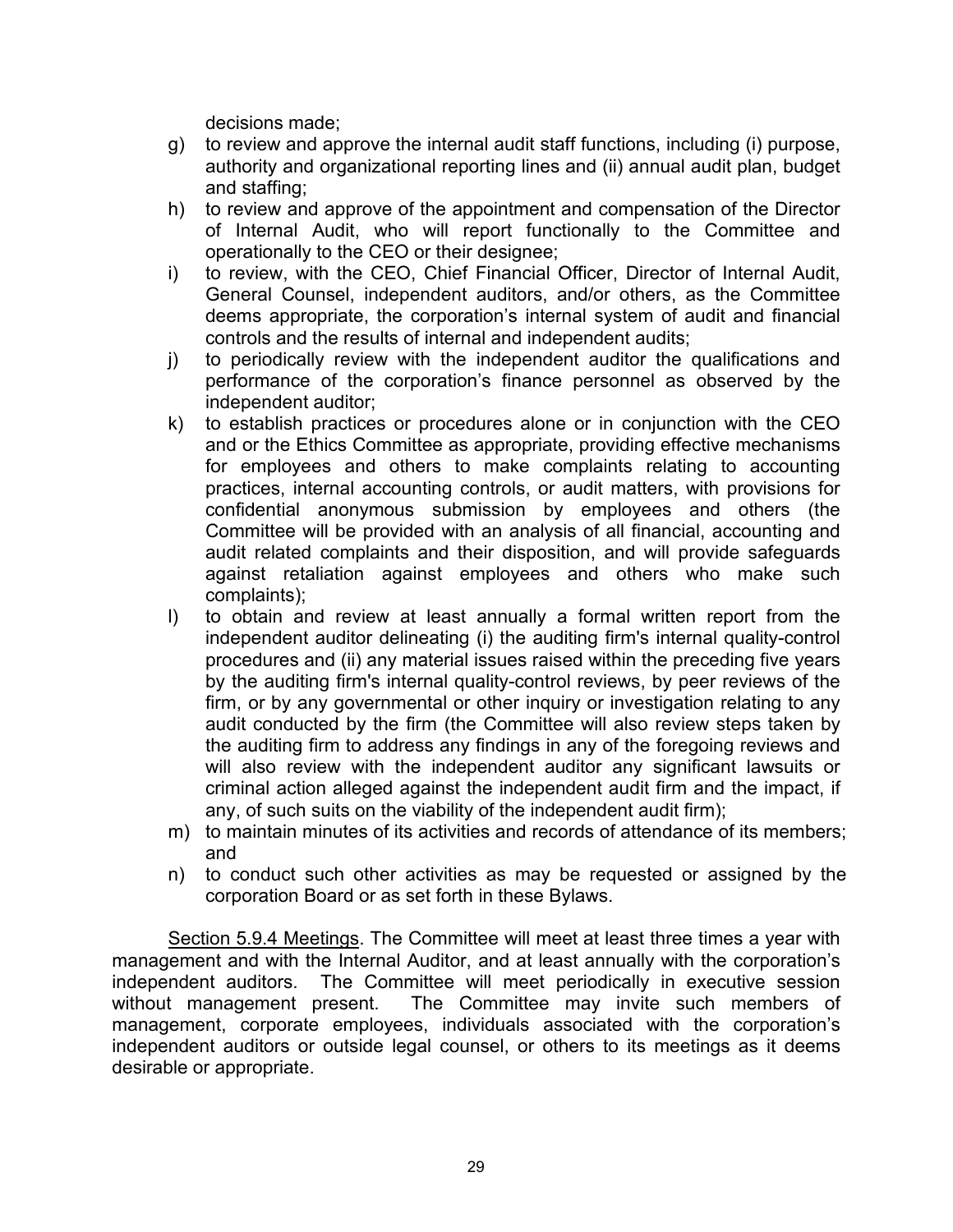The Committee will report its minutes and recommendations to the corporation Board of Directors after each committee meeting.

Section 5.10 NGB Oversight & Compliance Committee. The NGB Oversight & Compliance Committee will be comprised in accordance with, governed pursuant to, and perform thoseduties as contained in those sections set forth below.

Section 5.10.1 Appointment and Composition. The Committee will consist of seven members. The Chair will appoint, with approval of the corporation Board, three members of the Committee, one of which will be an independent corporation Board member, one of which will be an AAC representative on the corporation Board, and one will be an NGBC representative on the corporation Board. The independent corporation Board member so appointed to the Committee will serve as the Chair of the Committee.

Three Committee members will serve *ex officio* as follows: One member will be the Chair of the NGBC or their designee from among NGBC members; one will be the Chair of the Athletes Advisory Council or their designee from among AAC members and alternates; and one member will be the President of USOPA or their designee from among the members of USOPA. All such *ex officio* members will be people who are not currently serving any direct Board or employment role with the corporation.

The remaining member of the Committee will be an At-Large member appointed by the Nominating and Governance Committee from among individuals not currently serving any direct corporation Board or employment role with the corporation. In seating the At-Large Committee member, the Nominating and Governance Committee will seek to include At-Large members with significant organizational compliance and/or Olympic/Paralympic entity governance experience.

The two AAC representatives on the Committee will be 10 Year Athletes and the USOPA representative will be a 10 Year or 10 Year+ Athlete.

Section 5.10.2 Term/Term Limit. A corporation Board member may serve until their term as a director expires. All other members may serve an initial term of four years, and will be eligible for a second four-year term; such members will not be eligible to serve for more than two terms. Non-corporation Board members of the Committee will have staggered terms. The Secretary will maintain a list of Committee members and their terms of service.

Section 5.10.3 Responsibilities. The purpose of the Committee will be to assist the corporation Board in its oversight of:

- a) corporation oversight of NGBs generally and NGB certification and compliance issues under Bylaw Section 8 specifically;
- b) the NGBs' compliance with the Act, these Bylaws and with agreements with the USOPC;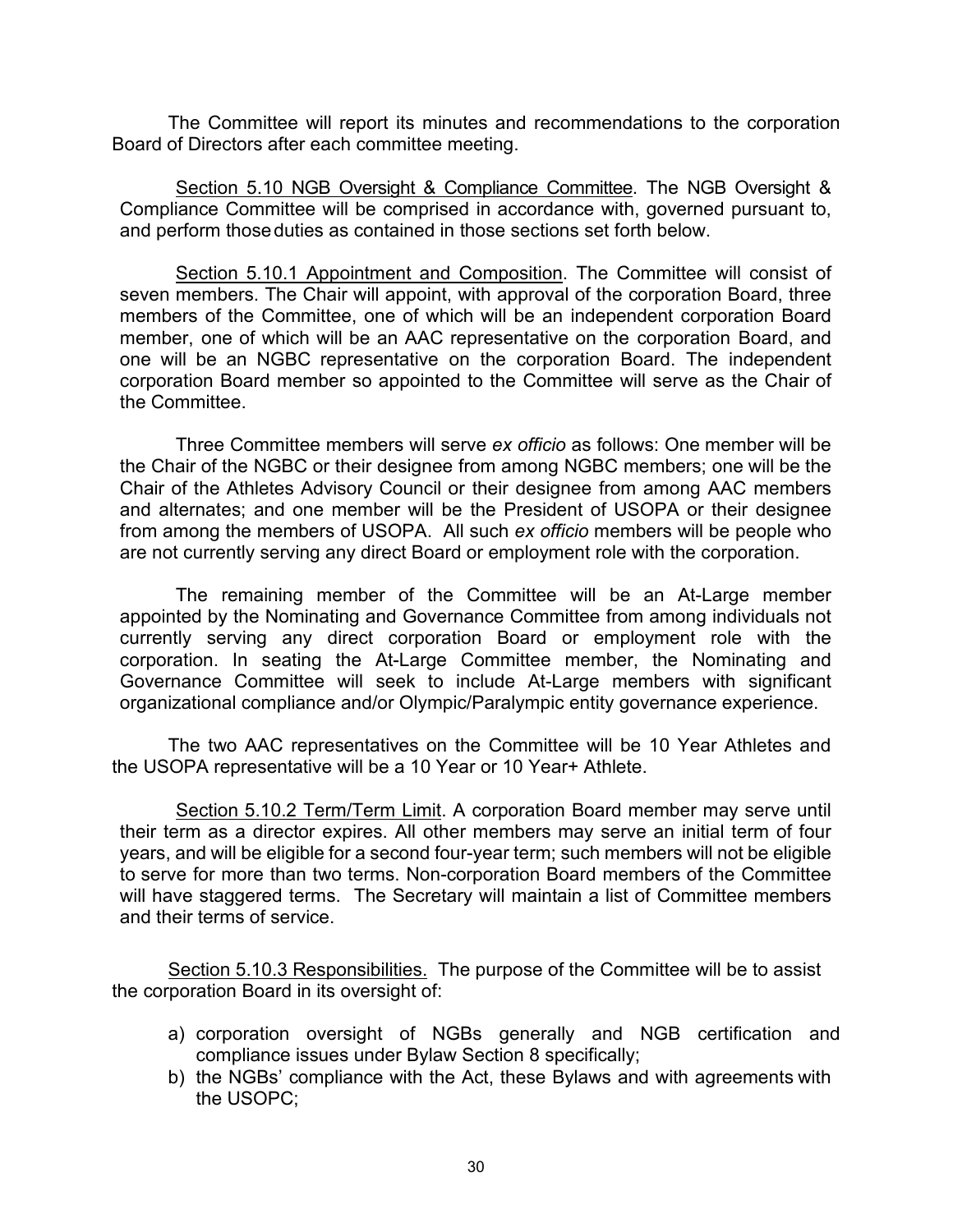- c) NGB certification renewals;
- d) the corporation's own management of a sport in cases where there is no certified NGB in that sport (e.g., as to the corporation's internally managed NGBs); and
- e) The corporation's dispute resolution procedures generally and those conducted in connection with Bylaw sections 9, 10, and 11 specifically.

In light of these responsibilities, the Committee will exercise oversight as follows:

- a) the corporation's Chief Ethics and Compliance Officer will provide the Committee with updates on a regular basis and generally seek guidance from the Committee;
- b) the corporation's Dispute Resolution team will provide the Committee with updates on a regular basis and generally seek guidance from the Committee;
- c) the Committee will receive copies of all NGB audits and review, as requested by USOPC staff or determined by the Committee itself, those issues identified as having a material effect on an NGB's ability to (i) adhere to the conditions specified in the Act or these Bylaws, or (ii) continue to be certified and recognized as an NGB;
- d) in connection with all audits of NGBs operated by the corporation itself, the Director of NGB Audit will report functionally to the Committee and operationally to the CEO or their designee;
- e) the Certification Validation Group, led by the Chief Ethics and Compliance Officer, will provide reports and recommendations to the Committee on a regular basis and generally seek guidance from the Committee, and the Committee may instruct the initiation of a decertification proceeding under Section 8 of these Bylaws;
- f) the Certification Validation Group will offer formal NGB certification renewal recommendations to the Committee for ratification and recommendation to the corporation Board, and the Committee may accept, reject, or modify such recommended actions including by adding conditions to certification renewal;
- g) the Committee will maintain minutes of its activities and records of attendance of its members; and
- h) the Committee will conduct such other activities as may be requested or assigned by the corporation Board or as set forth in these Bylaws.

Section 5.10.4 Meetings. The Committee will meet at least four times a year. The Committee will meet periodically in executive session without management present. The Committee may invite such members of management, corporate employees, individuals associated with the corporation's independent auditors or outside legal counsel, or others to its meetings as it deems desirable or appropriate.

The Committee will report its minutes and recommendations to the corporation Board after each committee meeting.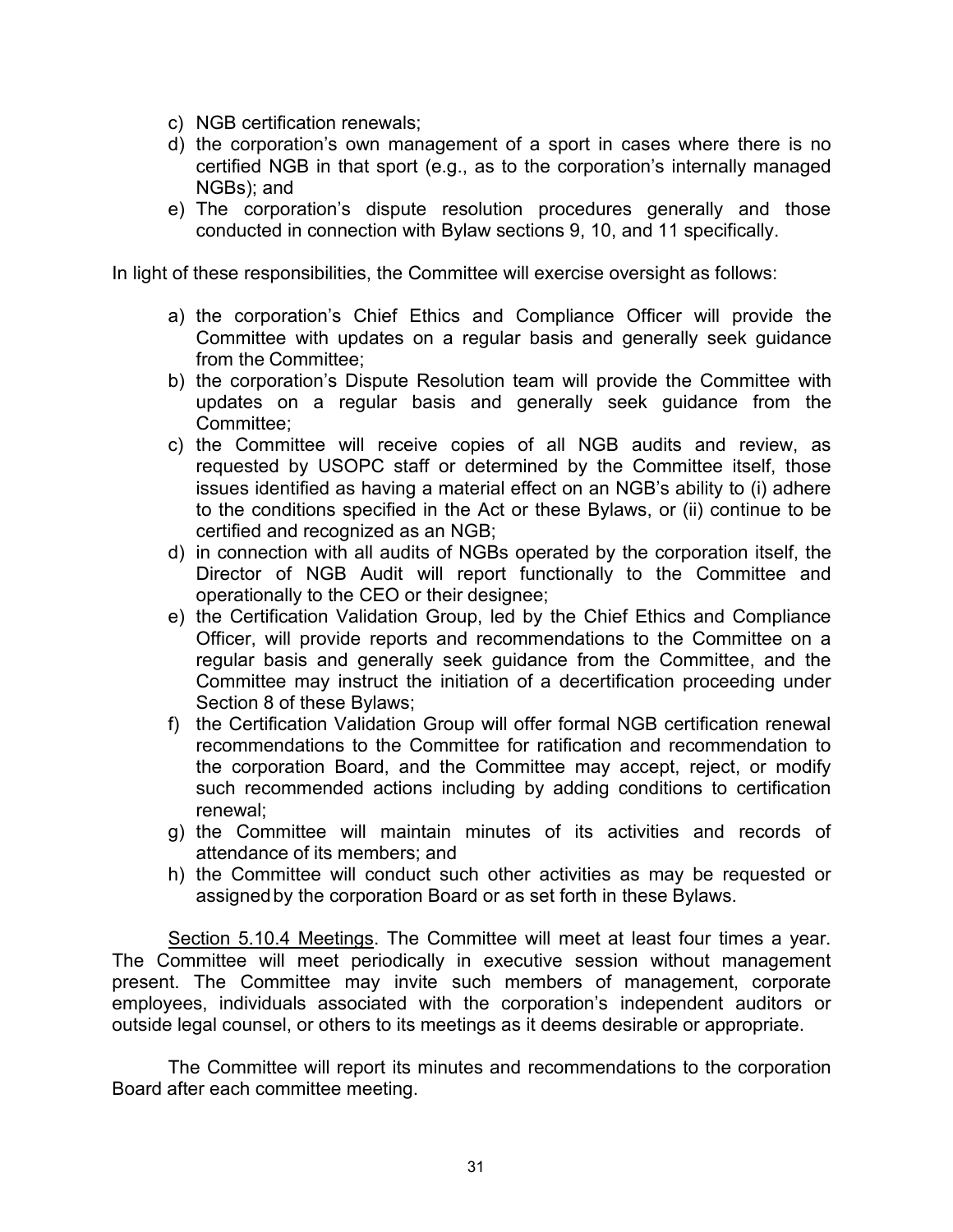Section 5.11 Nominating and Governance Committee. The Nominating and Governance Committee will be comprised in accordance with, governed pursuant to and perform those duties as contained in those sections set forth below.

Section 5.11.1 Appointment and Composition. The Committee will consist of six members. The Chair will appoint, with approval of the corporation Board, two corporation Board members who are not members of the IOC and who are not eligible for re-election to the corporation Board to serve on the Committee, one of which will be its chair. The remaining members of the Committee will be selected one each by the NGBC, the AAC, USOPA, and the AOC from individuals not currently serving any direct Board or employment role with the corporation. The AAC representative on the Committee will be a 10 Year Athlete; the USOPA representative on the Committee will be a 10 Year or 10 Year+ Athlete.

Section 5.11.2 Term. Each member of the Committee will serve for an initial term of four years. At the end of each member's initial term, they will be eligible for a second four-year term if so determined by the body appointing him or her under the terms of these Bylaws; provided, however, that at the beginning of any such subsequent fouryear term, the AAC representative on the Committee must at the time of re-election be a 10 Year Athlete. The members of the Committee, excluding the chair, will have staggered terms. The Secretary will maintain a list of Committee members and their terms of service.

Section 5.11.3 Responsibilities. The responsibilities of the Committee will include the following:

- a) to lead the search for individuals qualified to become independent members of the corporation Board and to recommend potential directors qualified under the terms of these Bylaws and the director criteria referred to in Section 5.11.3(c) hereof for consideration by the corporation Board (the Committee will recommend individuals to serve as directors who have the highest personal and professional integrity, who have demonstrated exceptional ability and judgment, and who will be most effective, in conjunction with the other nominees to the corporation Board, in collectively serving the long-term interests of the corporation) and to recommend for election appropriate individuals with each such individual recommendation to be accompanied by a written description of the qualifications, skills and experiences of each individual so identified;
- b) to confer with and provide support and guidance as appropriate to the AAC, NGBC, and USOPA in their elections of corporation Board members;
- c) to develop (including in consultation with the AAC, NGBC, and USOPA) and appropriately disseminate a set of consistent written director criteria for all corporation Board seats, taking into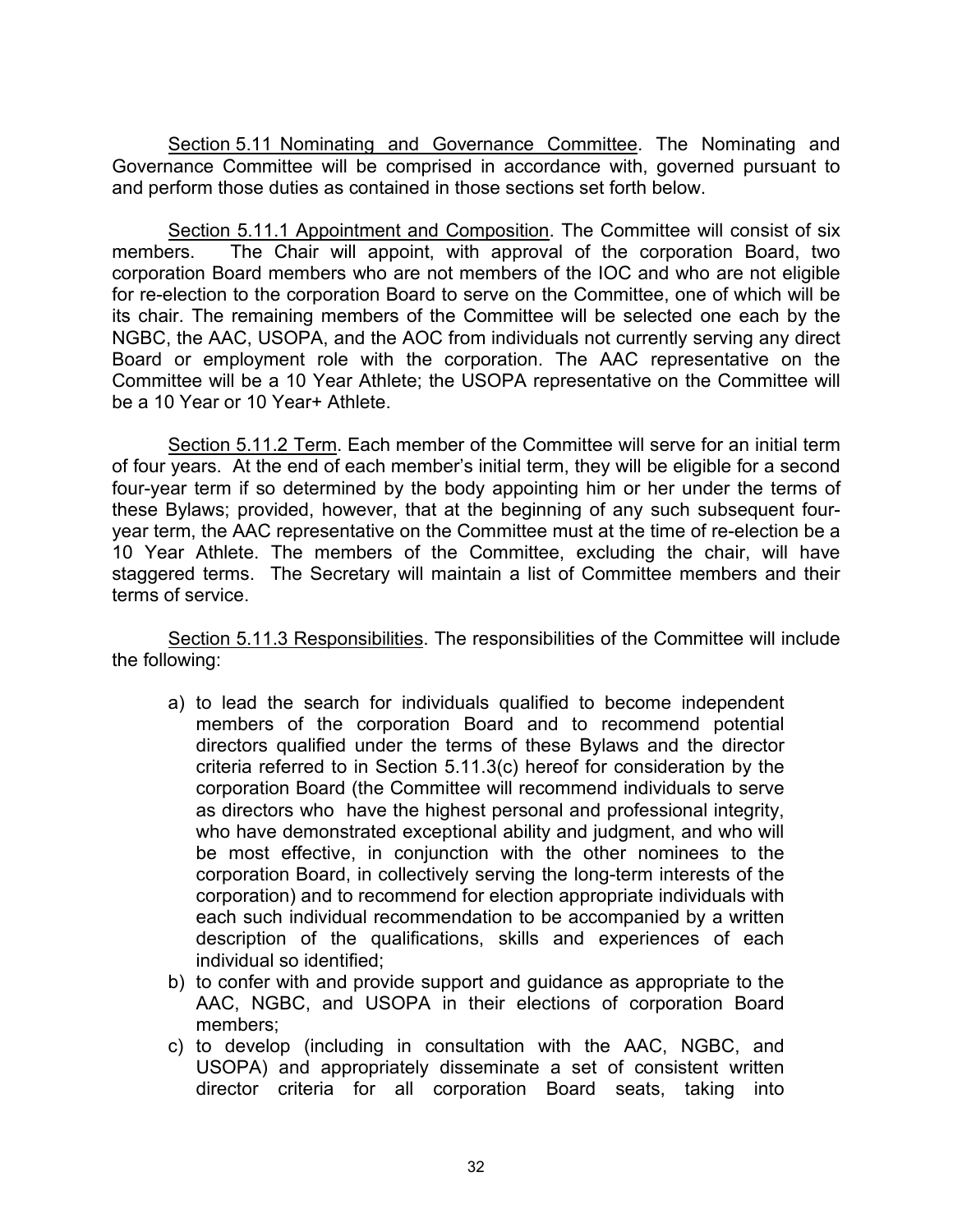consideration the needs of the corporation and the categories of corporation Board seat(s);

- d) in recommending candidates for the corporation Board to vote on as potential new corporation Board members, in providing support to other bodies in their election process for corporation Board members, and in making or supporting Board committee appointments, to endeavor to achieve diversity and balance in corporation Board and Board committee members' skills, experience, and qualifications, including by taking into account these characteristics of then-current corporation Board members, and to endeavor to ensure that corporation Board and Board committee membership includes appropriate leadership experience within, or other substantial experience with, Paralympic sport in the United States, and at least two directors on the corporation Board who competed in the Olympic Games or Paralympic Games at some time during their lives;
- e) to work with the Chair and CEO and their designees to develop and implement an appropriate training program for new directors and continuing education of existing directors, including a set of required training elements for all directors and additional, optional training elements for directors who seek them, and to support and track each director's participation in such training;
- f) to develop and conduct a recurring corporation Board member evaluation process applicable to all USOPC corporation Board members, including by reference to the consistent director criteria referred to above, and to report process results as appropriate;
- g) to report to the corporation Board of Directors on its activities (the report to the corporation Board of Directors may take the form of an oral report by the chair of the Committee or any other member of the Committee designated by the chair of the Committee to make such report);
- h) to maintain minutes of its activities and records of attendance of its members; and
- i) to conduct such other activities as may be requested or assigned by the corporation Board or as set forth in these Bylaws.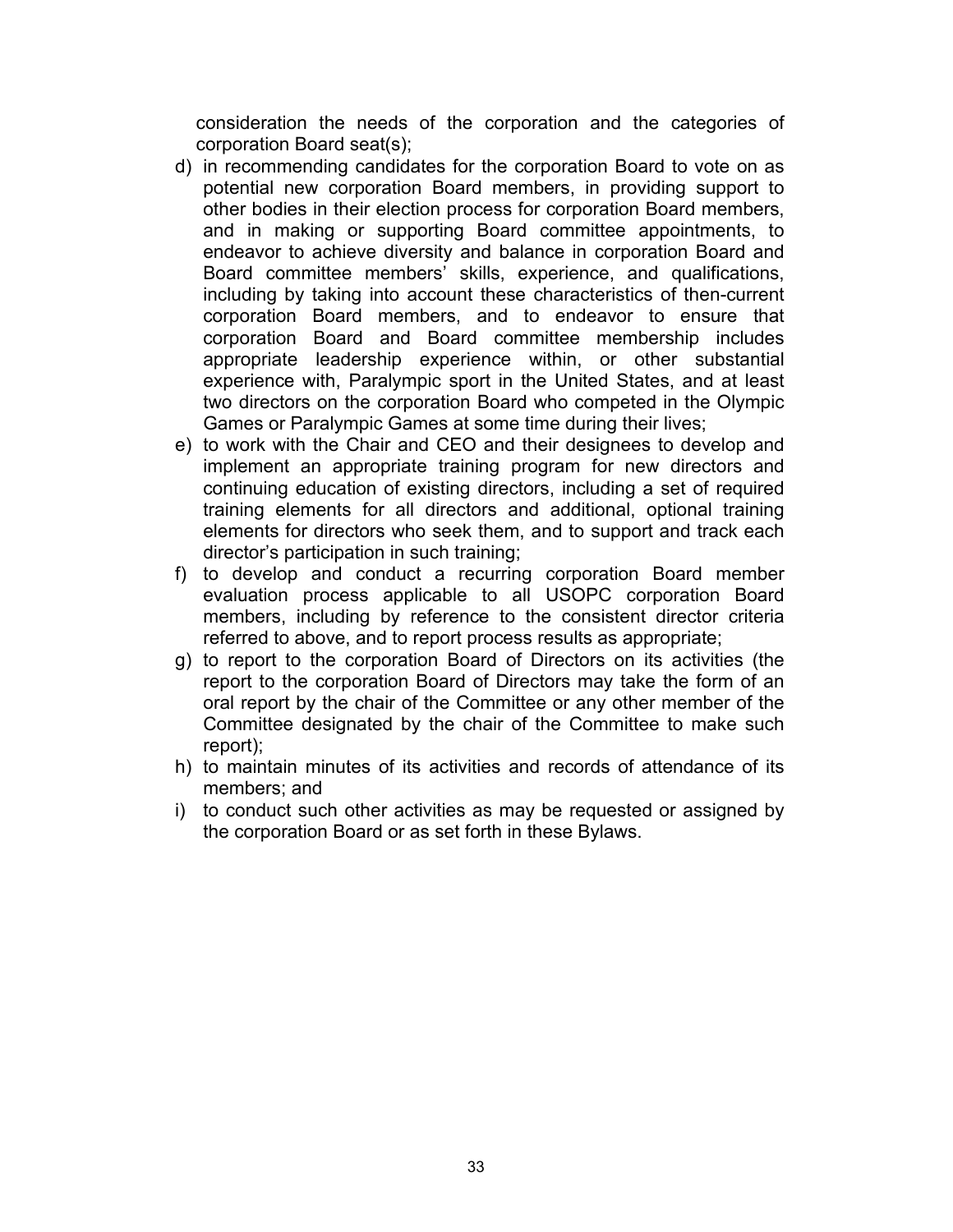#### **SECTION 6**

#### **THE CEO**

Section 6.1 Employment. There will be a CEO of the corporation, who will report to the corporation Board. Internationally, the CEO may also be referred to as the Secretary General of the corporation. The CEO will be employed by the corporation Board for whatever term the corporation Board deems appropriate and may be removed at any time for or not for cause by the corporation Board without prejudice to the CEO's contract rights, if any, and the contract of employment between the corporation and the CEO, if any, will provide that the CEO's employment may be terminated by the corporation Board for cause or not for cause.

Section 6.2 Management Responsibilities. The CEO will either directly or by delegation, manage all staff functions; determine the size and compensation of, hire and terminate the professional staff in accordance with the corporation's compensation policies and guidelines established by the Compensation Committee and/or the corporation Board; develop a strategy for achieving the mission, goals and objectives of the corporation as established by, and consistent with the policies of the corporation Board; be responsible for resource generation and allocation; manage key government relationships and coordinate government relations activities; work collaboratively with the Chair to manage key international relationships, with the allocation of international responsibilities between the CEO and the Chair to be determined by the corporation Board in the event of a conflict between the two; coordinate the international relations activities of the corporation; act as the corporation's spokesperson; be primarily responsible for coordinating the corporation's communications on all issues, subject to communication policies established by the corporation Board; prepare and submit quadrennial and annual budgets to the corporation Board; oversee the activities of all task forces the CEO appoints; and perform such other functions as usually pertain to that office. The CEO will implement the policies established by the corporation Board and report to the corporation Board concerning the results achieved.

Section 6.3 Official Notices. All official notices intended for the corporation or its corporation Board, or any of its committees or task forces, may be addressed in care of the CEO or any member of management designated by the CEO, who will be responsible for proper attention thereto.

Section 6.4 Service. The CEO will devote their entire time and service to the affairs of the corporation and will not engage in any other profession or employment (other than reasonable appropriate membership on boards of directors of other organizations as approved by the Ethics Committee and the corporation Board). The CEO will receive such salary, benefits and other perquisites as will be set forth in the CEO's contract of employment with the corporation, if any, or as otherwise determined by the corporation Board or the Compensation Committee.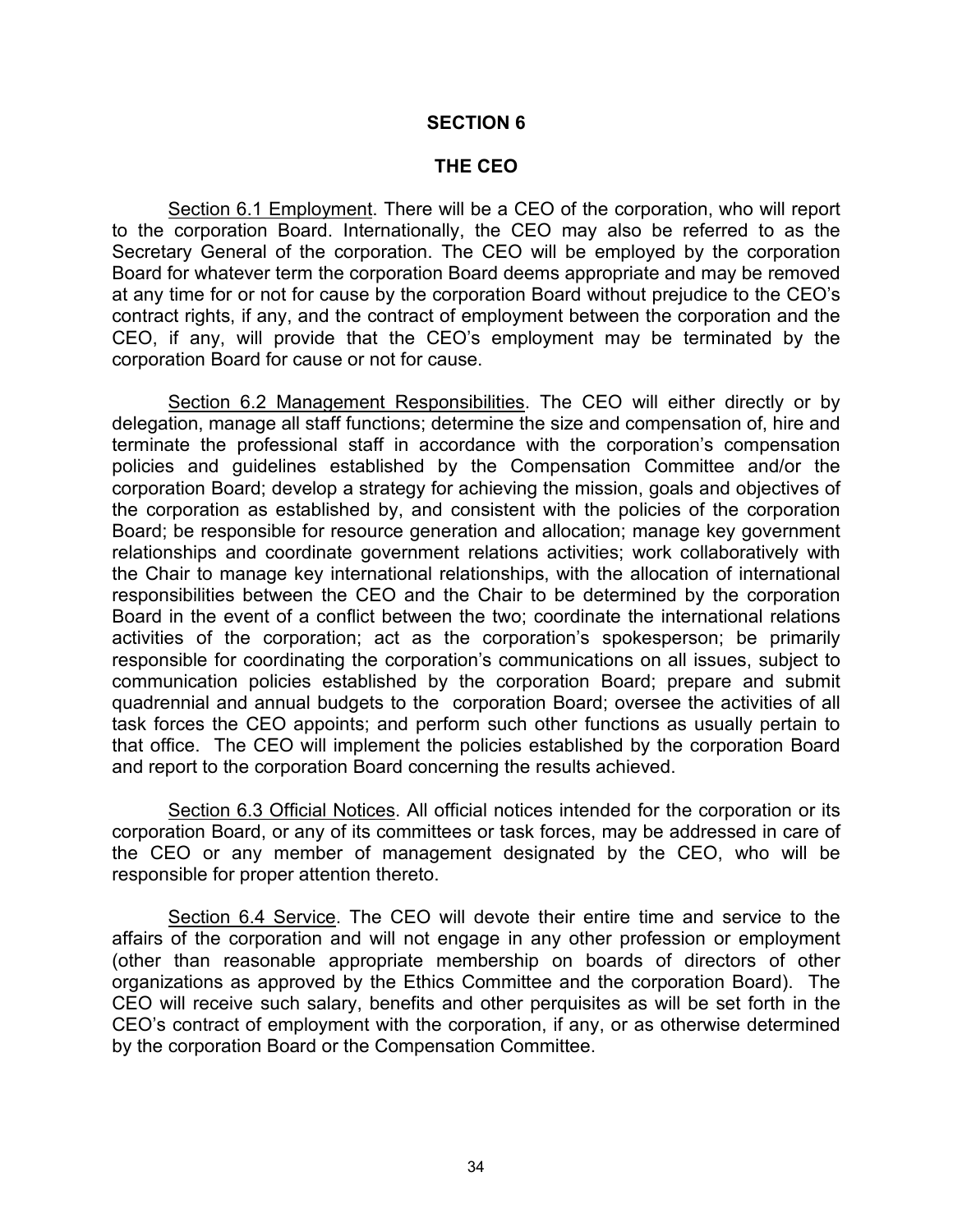## **SECTION 7**

#### **THE OLYMPIC AND PARALYMPIC ASSEMBLY**

Section 7.1 Purpose and Attendance. Once each year, in association with a regularly scheduled corporation Board meeting, the corporation will hold an Olympic and Paralympic Assembly. The purpose of the Assembly will be to facilitate communication between and among the corporation, the corporation Board, the corporation's members and other constituents. Representatives of all members of the corporation and the members of the AAC may choose to attend the Olympic and Paralympic Assembly as well as such others as the corporation Board determines may attend. The corporation Board will determine the parameters for attendance at the Olympic and Paralympic Assembly, including but not limited to determining a limit on the number of attendees and the amount of travel expenses, if any, that the corporation will pay, associated with the attendance of individuals at the Olympic and Paralympic Assembly.

Section 7.2 Development of Assembly Content and Format. The CEO will oversee and coordinate all operational aspects of the Olympic and Paralympic Assembly and will convene an Assembly Advisory Committee to provide him or her with advice and input regarding the Assembly format, sessions and content. The Assembly Advisory Committee will consist of a representative from the corporation Board, one representative each appointed by the NGBC, the AAC, USOPA, and the AOC, and such other individuals as the CEO may determine in their discretion. The Assembly Advisory Committee will meet telephonically as and when deemed appropriate by the CEO, and the CEO will, in good faith, consider all recommendations made by the Assembly Advisory Committee prior to making any Assembly-related recommendations to the corporation Board. The purpose of the work of the Assembly Advisory Committee will be to ensure that the Assembly is designed so as to facilitate communication between and among the corporation Board, the CEO and senior management of the corporation, the three councils and their members, and other members of the Olympic and Paralympic community; and to advance the mission of the corporation. The corporation Board will ultimately decide the time, place, and format of the Olympic and Paralympic Assembly based upon the recommendation of the CEO.

Section 7.3 Information to Assembly Attendees. The corporation Board, in conjunction with the CEO, will provide information to the attendees at the Olympic and Paralympic Assembly on the affairs of the corporation, which will include information on the performance of the organization, the financial performance and well-being of the corporation, preparations for Delegation Events, achievement of the corporation's mission, and actions taken, results achieved, and programs being implemented by the corporation, or such other matters as are determined by the corporation Board and/or CEO to be included.

Section 7.4 Communications with the Corporation Board. At the Olympic and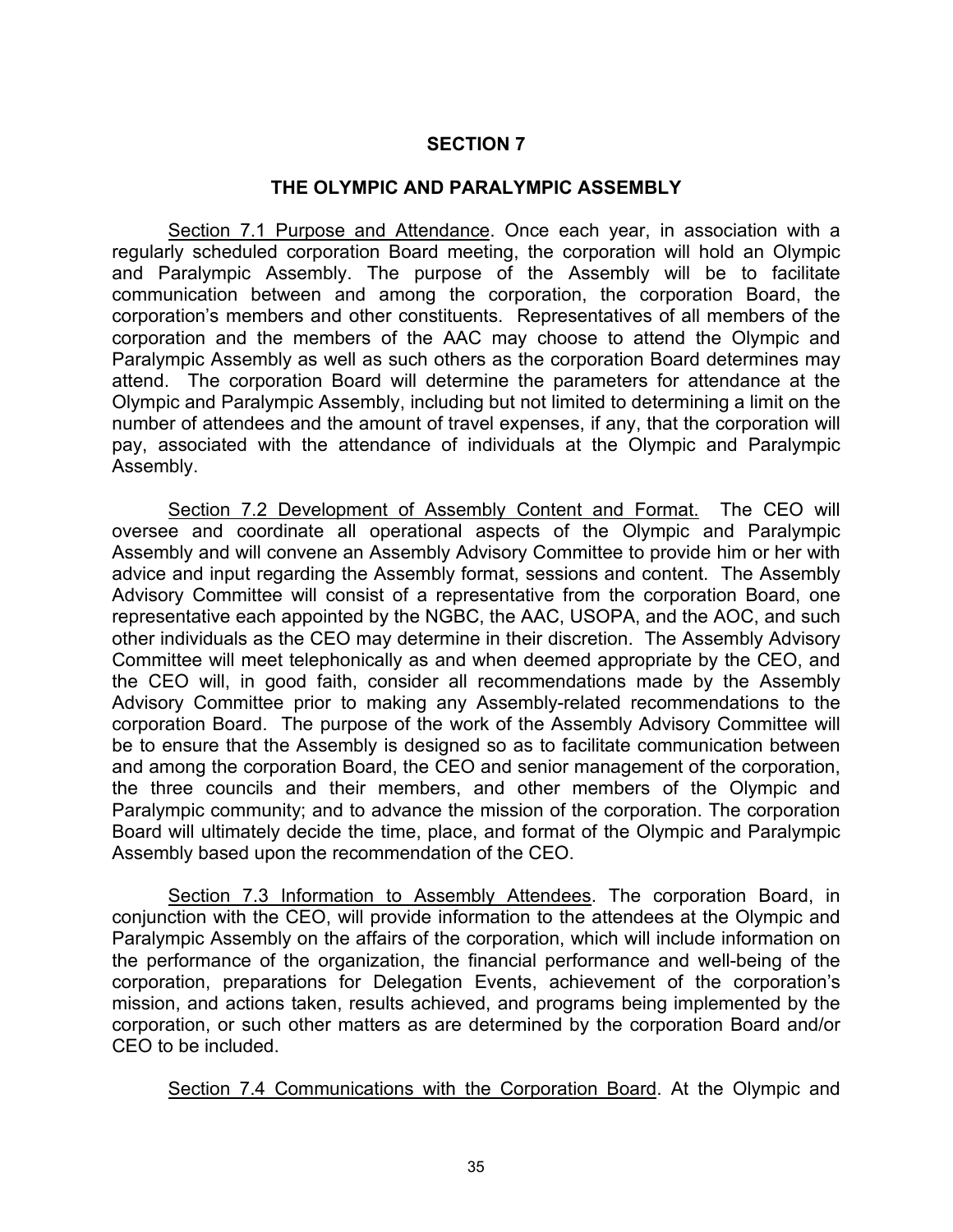Paralympic Assembly attendees will have an opportunity to provide information and to communicate with the corporation Board and the CEO concerning the performance, policies and other matters related to the corporation. Such input will be advisory in nature and will not be deemed to direct the corporation Board or the CEO to take or not take any particular action. The Olympic and Paralympic Assembly will not conduct or perform any governance functions.

Section 7.5 Corporation Board and Council Meetings. The corporation Board, NGBC, AAC, USOPA, and AOC will each also meet in association with the Olympic and Paralympic Assembly in the same geographic location.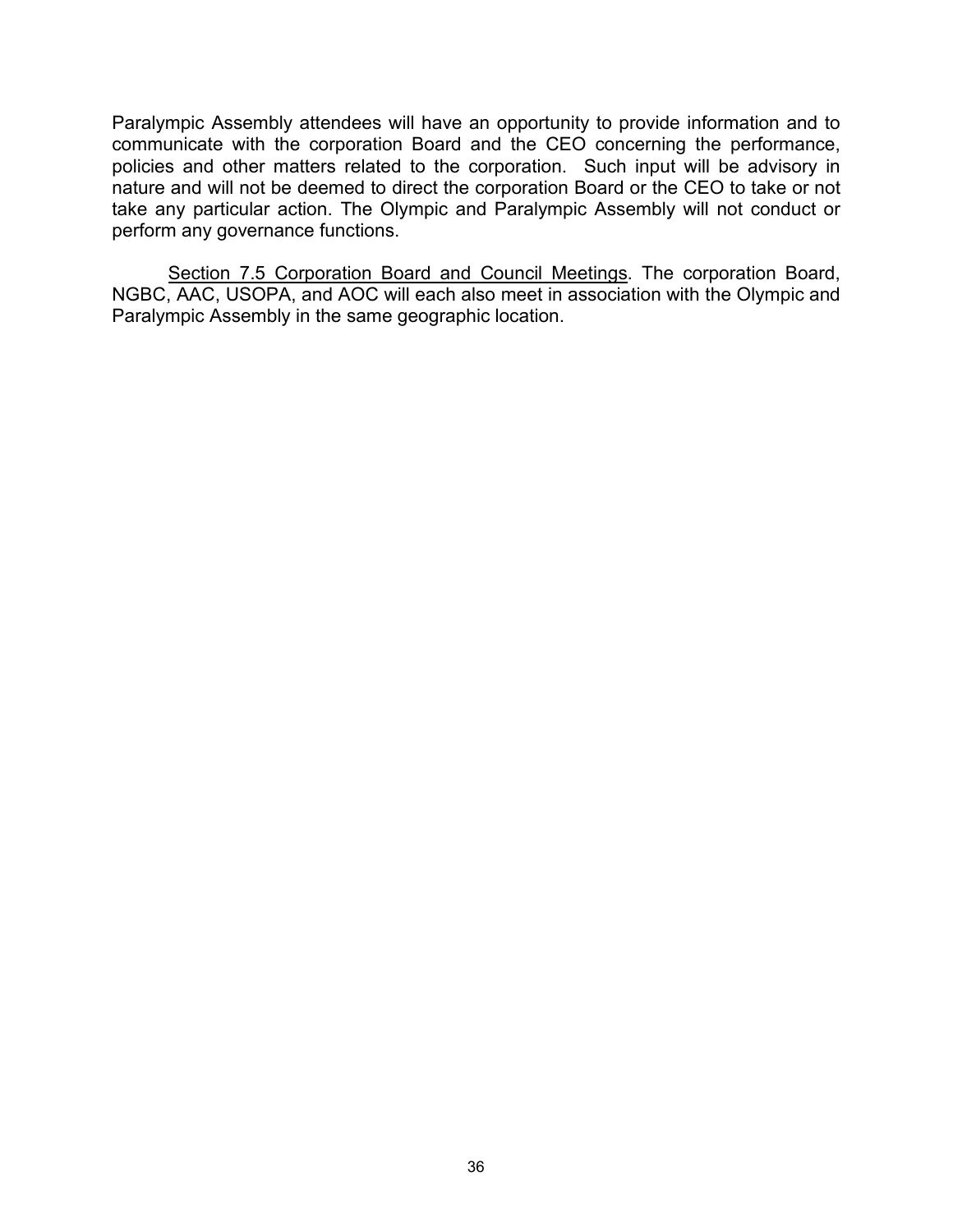#### **MEMBERS**

Section 8.1 Corporation Board Authority. The corporation Board has the power to elect properly qualified organizations to membership in each of the categories of membership listed in this Section 8, to transfer a member organization from one membership category to another and to terminate a member organization's membership. The corporation Board will specify the date upon which the rights and duties of new and transferred members will become effective. If no date is specified, such rights and duties will become effective immediately.

Also, the corporation Board has the power to certify qualified members as NGBs, to renew such certifications according to policies and procedures it may approve from time to time, and to review all matters relating to the continued certification of an NGB. In that regard, the corporation Board may take such action as it considers appropriate, including, but not limited to, placing conditions upon the continued certification of an NGB, placing an NGB on probation, suspending an NGB or decertifying an NGB, provided that notice of any such proposed action will be given to the NGB.

Section 8.2 General Membership Requirements. Organizations eligible for membership will be those that qualify for a category listed in Section 8.3 below. Organizations that are purely commercial or political in character are not eligible for membership.

#### Section 8.3 Membership Categories.

Section 8.3.1 Olympic Sport Organizations. Eligibility for membership as an Olympic Sport Organization will be limited to those amateur sports organizations that are recognized and certified by the corporation as the NGBs for sports that have competed on the program of the Olympic Games or competed in medal sports in the immediate past Olympic Games. The term "sports that have competed on the program" means sports that have been approved by the IOC to participate as medal sports at an upcoming Olympic Games. An Olympic Sport Organization that has participated in the immediate past Olympic Games is eligible to remain an Olympic Sport Organization until determined that it is not included on the program of the next Games. Each Olympic Sport Organization will be identified with a sport included on the program of the Olympic Games. In accordance with the IOC's Olympic Charter, the corporation will not recognize or certify more than one NGB in each sport. Olympic Sport Organizations will be United States members of IFs recognized by the IOC.

Section 8.3.2 Pan American Sport Organizations. Eligibility for membership as Pan American Sport Organizations will be limited to those amateur sports organizations that are recognized and certified by the corporation as the NGBs for sports that have competed on the program of the Pan American Games, but which are not competing at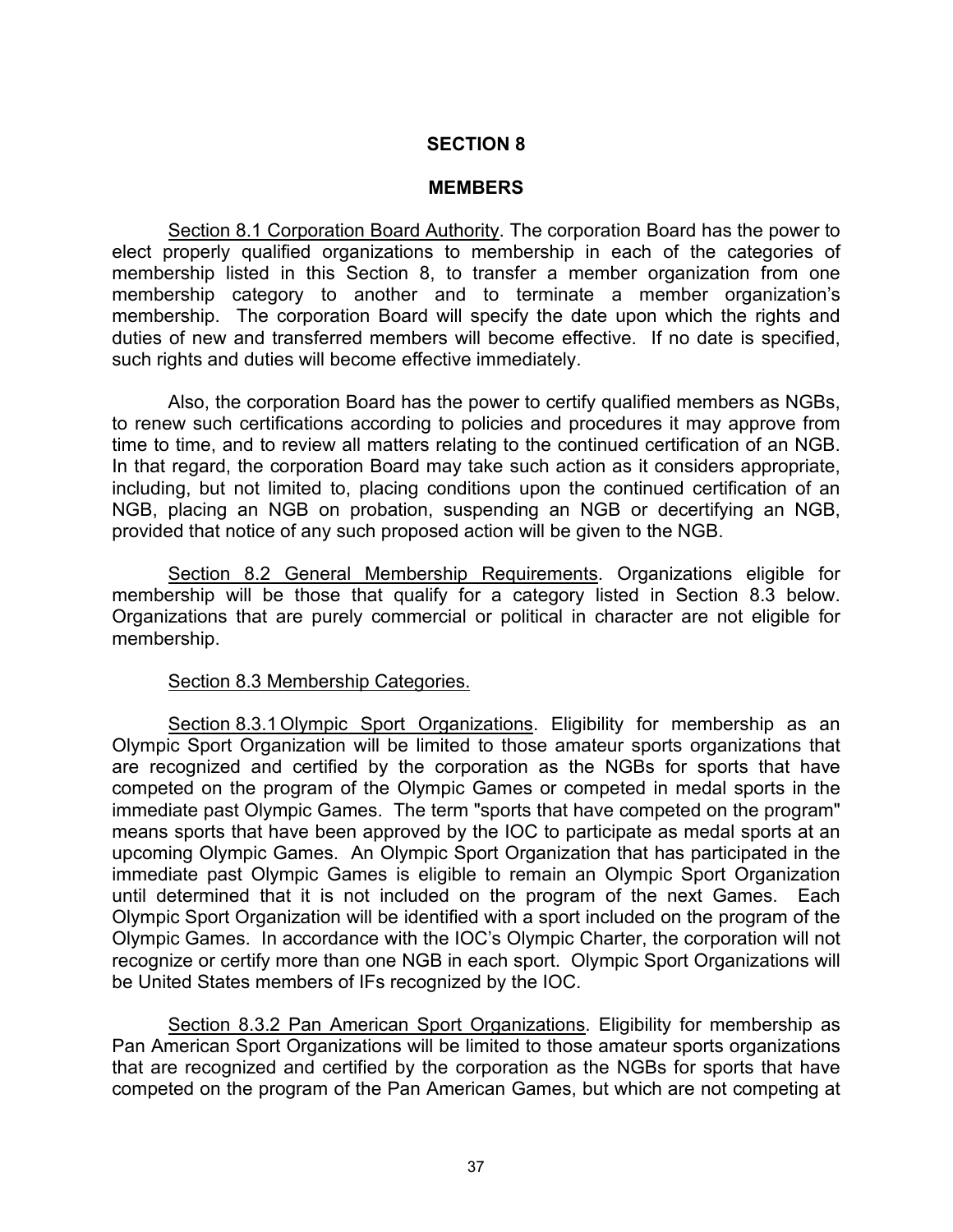the Olympic Games. The term "sports that have competed on the program" means sports that have been approved by Panam Sports to participate as medal sports at an upcoming Pan American Games or competed as medal sports in the immediate past Pan American Games. A Pan American Sport Organization that has participated in the immediate past Pan American Games is eligible to remain a Pan American Sport Organization until determined that it is not included on the program of the next Games. Each Pan American Sport Organization will be identified with a sport included on the program of the next Pan American Games. In accordance with the IOC's Olympic Charter, the corporation will not recognize or certify more than one Pan American Sport Organization in each sport. Pan American Sport Organizations will be United States members of IFs recognized by the IOC.

Section 8.3.3 Designation to Govern a Paralympic or ParaPan Am Sport. For any sport that is included on the program of the Paralympic Games or the ParaPan Am Games, the corporation is authorized to designate, where feasible and when such designation would serve the best interest of the sport, and with the approval of the affected NGB, an NGB recognized under Section 8.3.1 or 8.3.2 to govern such sport.

Section 8.3.4 Para Sport Organizations. Eligibility for membership as a Para Sport Organization will be limited to those amateur sports organizations that are not NGBs under Sections 8.3.1-8.3.3 above and are recognized and certified by the corporation as the NGBs to govern a sport that is included on the program of the Paralympic Games or the ParaPan Am Games. The term "sports that are included on the program" means sports that have been approved by the IPC to participate as medal sports at an upcoming Paralympic Games. A PSO, with the approval of the corporation, may govern more than one such sport. Subject to the terms of these Bylaws, any such PSO will comply with the criteria for NGBs applicable to Olympic and Pan American Sport Organization members, and will perform those duties, and have those powers that the corporation, in its sole discretion, determines are appropriate to meet the objects and purposes of the Act and these Bylaws. A PSO will be a member of each IF or International Sports Organization of the sport or sports it governs.

Section 8.4 NGB Certification Requirements. An Olympic, Pan American or Para Sport Organization, in order to fulfill its membership obligations and to be considered a member in good standing with the corporation must cooperate with and satisfy all aspects of the corporation's NGB Certification program as set out herein and in supporting USOPC policies. Any entity not so certified, and any entity decertified by the corporation will automatically be ineligible for membership.

## Section 8.4.1. Certification Standards.

To be certified, an NGB must satisfy these requirements:

- a) Governance and Compliance.
	- i. fulfill all responsibilities as an NGB as set forth in the Act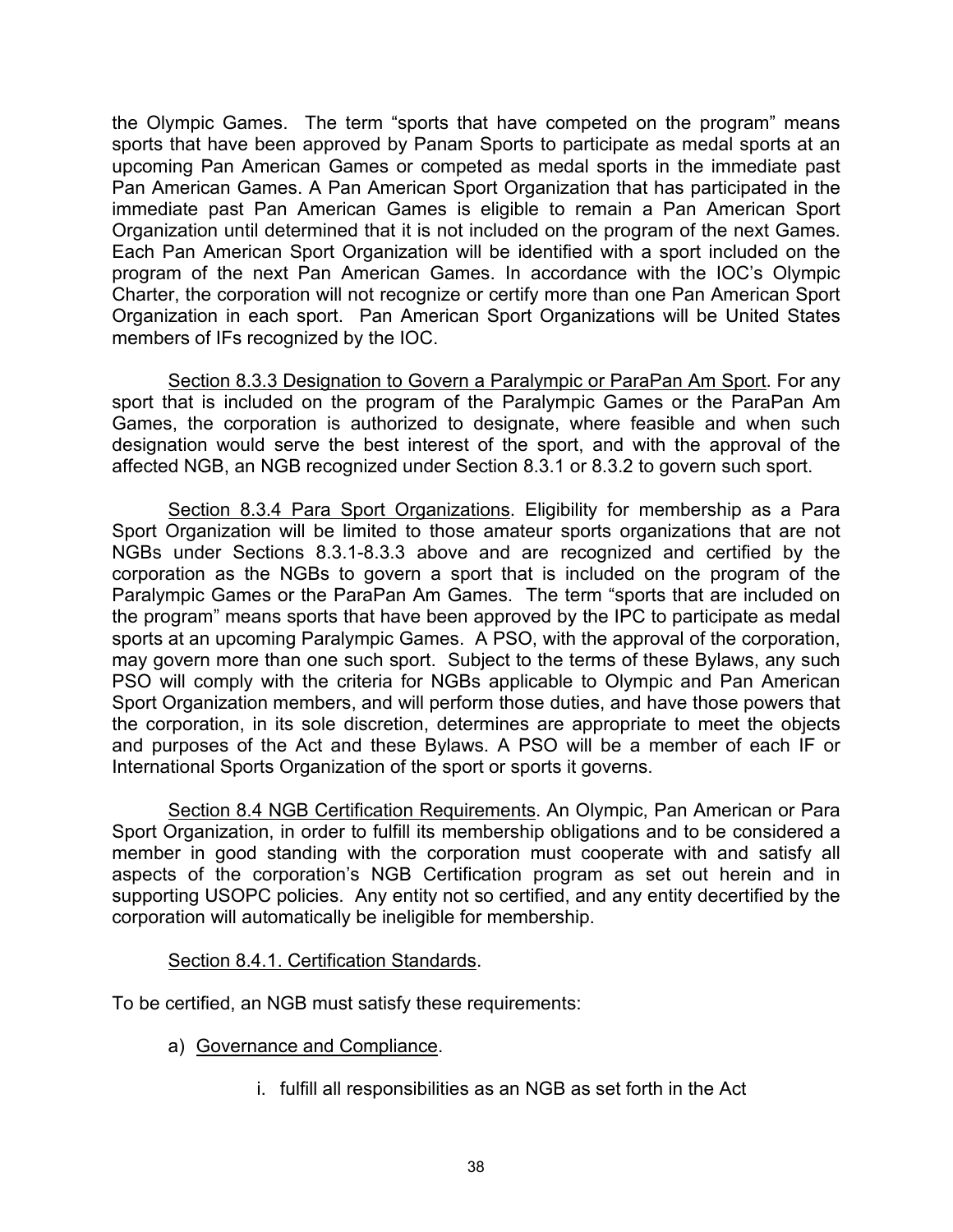- ii. adopt and maintain governance and athlete representation policies complying with the requirements of these Bylaws
- iii. adopt and maintain an Athletes Advisory Council as a part of its overall governance structure ("NGB AAC")
- iv. adopt and maintain appropriate good governance practices
- v. be recognized by the Internal Revenue Service as a taxexempt organization under the Internal Revenue Code
- vi. adopt and enforce a code of conduct for its employees, members, board of directors, and officers including clear conflicts of interest principles
- vii. adopt and enforce ethics policies and procedures
- viii. demonstrate an organizational commitment to diversity and inclusion
- ix. satisfy such other requirements as are set forth by the corporation
- b) Financial Standards and Reporting Practices.
	- i. demonstrate financial operational capability to administer its sport
	- ii. be financially and operationally transparent and accountable to its members and to the corporation
	- iii. adopt a budget and maintain accurate accounting records in accordance with accounting principles generally accepted in the United States of America (GAAP)
	- iv. submit its complete IRS Form 990 and audited financial statements, including management letter and budget, to the corporation annually
	- v. post on its website its current bylaws and other organic documents, its IRS Form 990 for the three most recent years, and its audited financial statements for the three most recent years
	- vi. satisfy such other requirements as are set forth by the corporation
- c) Athlete Safety.
	- i. comply with all applicable athlete safety and child protection laws
	- ii. comply with the policies and requirements of the USCSS
	- iii. maintain and enforce an athlete safety program consistent with the policy(ies) and standards directed by the corporation
	- iv. comply with the anti-doping policies of the corporation and with the policies and procedures of USADA
	- v. satisfy such other requirements as are set forth by the corporation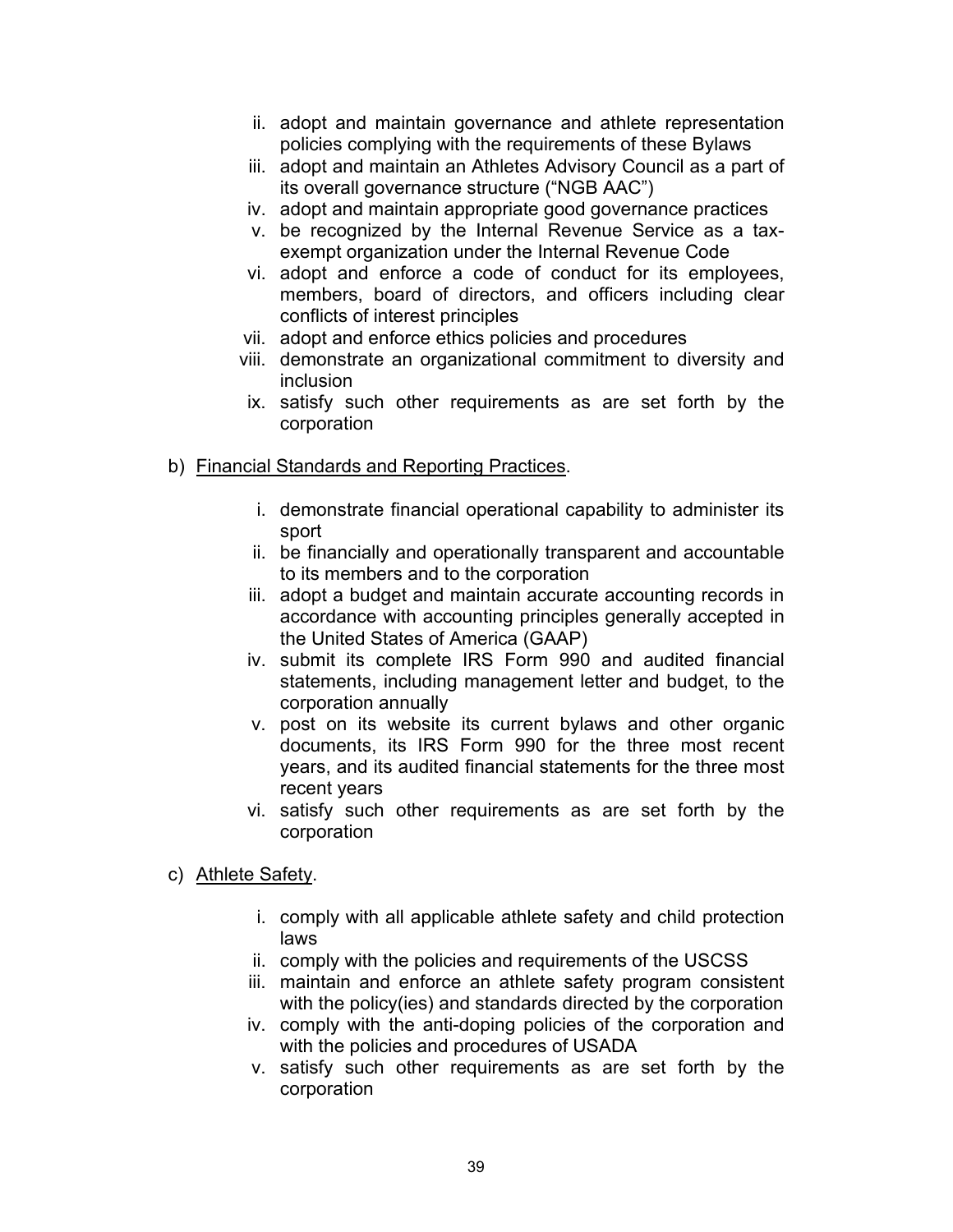# d) Sport Performance.

- i. maintain and execute on a strategic plan that is capable of supporting athletes in achieving sustained competitive excellence, and in growing the sport
- ii. establish clear athlete, team, and team official selection procedures approved by a Designated Committee (as that term is defined in Section 8.5.1 below) and by the corporation, for Delegation Event teams as applicable, and timely disseminate such procedures to the athletes and team officials
- iii. effectively conduct, in accordance with such selection procedures, a selection process, including any trials (as approved by the corporation), to select athletes for Delegation Event teams
- iv. competently and timely recommend to the corporation athletes, teams, and team officials for Delegation Event teams as applicable
- v. maintain and implement effective plans for successfully training Delegation Event athletes
- vi. satisfy such other requirements as are set forth by the corporation
- e) Operational Performance.
	- i. demonstrate managerial capability to administer its sport
	- ii. obtain and keep current insurance policies in such amount and for such risk management as appropriate
	- iii. actively seek, in good faith, to generate revenue in addition to any resources that may be provided by the corporation, sufficient to achieve financial sustainability
	- iv. maintain and enforce grievance procedures that provide for prompt and equitable resolution of grievances and fair notice and an opportunity for a hearing before declaring an individual ineligible to participate;
	- v. adopt a whistleblower and anti-retaliation policy;
	- vi. cooperate with the corporation in preventing the unauthorized use of the names and trademarks of the corporation, the words "Olympic," "Paralympic" and "Pan American," and their derivatives, as well as their symbolic equivalents
	- vii. satisfy such other requirements as are set forth by the corporation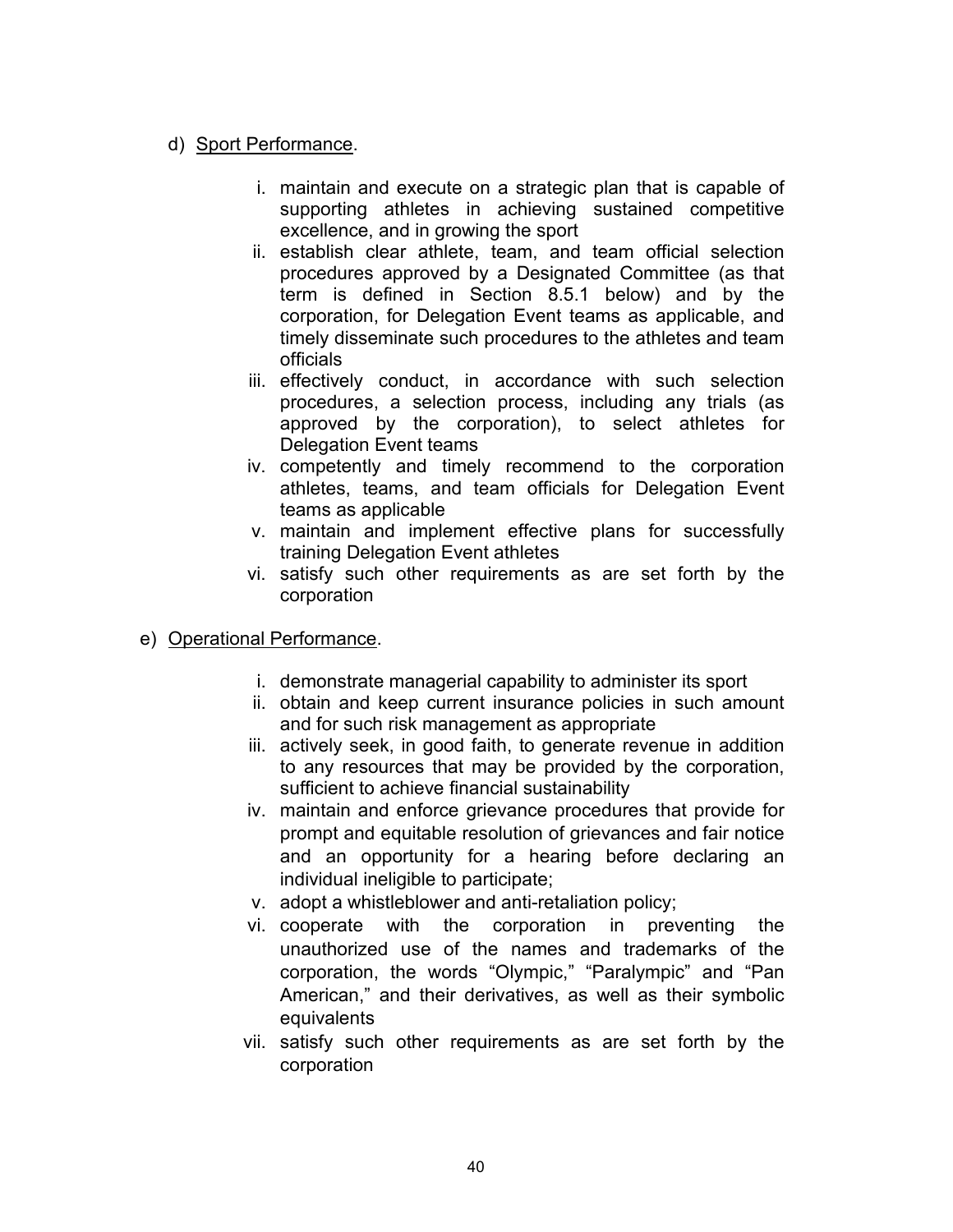These standards and the particular measures to be used in evaluating compliance with them will be set out in the corporation's NGB Audit Standards Policy approved by the corporation Board and administered by the corporation's Audit team.

Section 8.4.2 Certification Standards Exceptions. The corporation may provide limited exceptions to the foregoing standards as applied to an NGB that, as a result of its overall structure or other activities, cannot and need not reasonably be required to meet a particular standard. In the case of any such exceptions, the corporation will specify in writing the limited exceptions made and post the exceptions online for public access.

Section 8.4.3 NGB Audits. Every NGB must cooperate with and demonstrate its compliance with the certification requirements set out in these Bylaws and the corporation's NGB Audit Standards Policy as set out in the procedures connected to that policy. As well, every NGB must cooperate with the recurring certification renewal process administered under the corporation's Certification Renewal Policy.

Section 8.4.4 Phased Initiation of Section 8.4 Requirements. The specific requirements of this Section 8.4 and the NGB certification program generally will be phased in during calendar 2020 and become fully binding on NGBs beginning in calendar 2021, based on specifics set out in the NGB Audit Standards Policy and the NGB Certification Renewal Policy.

Section 8.5 Athlete NGB Representation - Boards, Designated Committees, Other Committees.

Section 8.5.1 Definitions. For the purposes of this Section 8.5, the term:

- a) "Actively Engaged Athlete representative" means an athlete who qualifies as a 10 Year or 10 Year+ Athlete representative, or who has been actively engaged in 24 months prior to election/selection in an NGB-sanctioned competition (as defined by the NGB AAC and approved by the NGB Athlete Representation Review Working Group as set out below), which may include events that categorize entrants in age-restricted classifications.
- b) "Designated Committee" means any NGB committee that makes recommendations or decisions directly impacting its elite athletes, including at least the following (by name or by function):
	- i. Allocation of USOPC- and/or NGB-provided resources
	- ii. Audit
	- iii. Budget/Finance
	- iv. Compensation
	- v. Ethics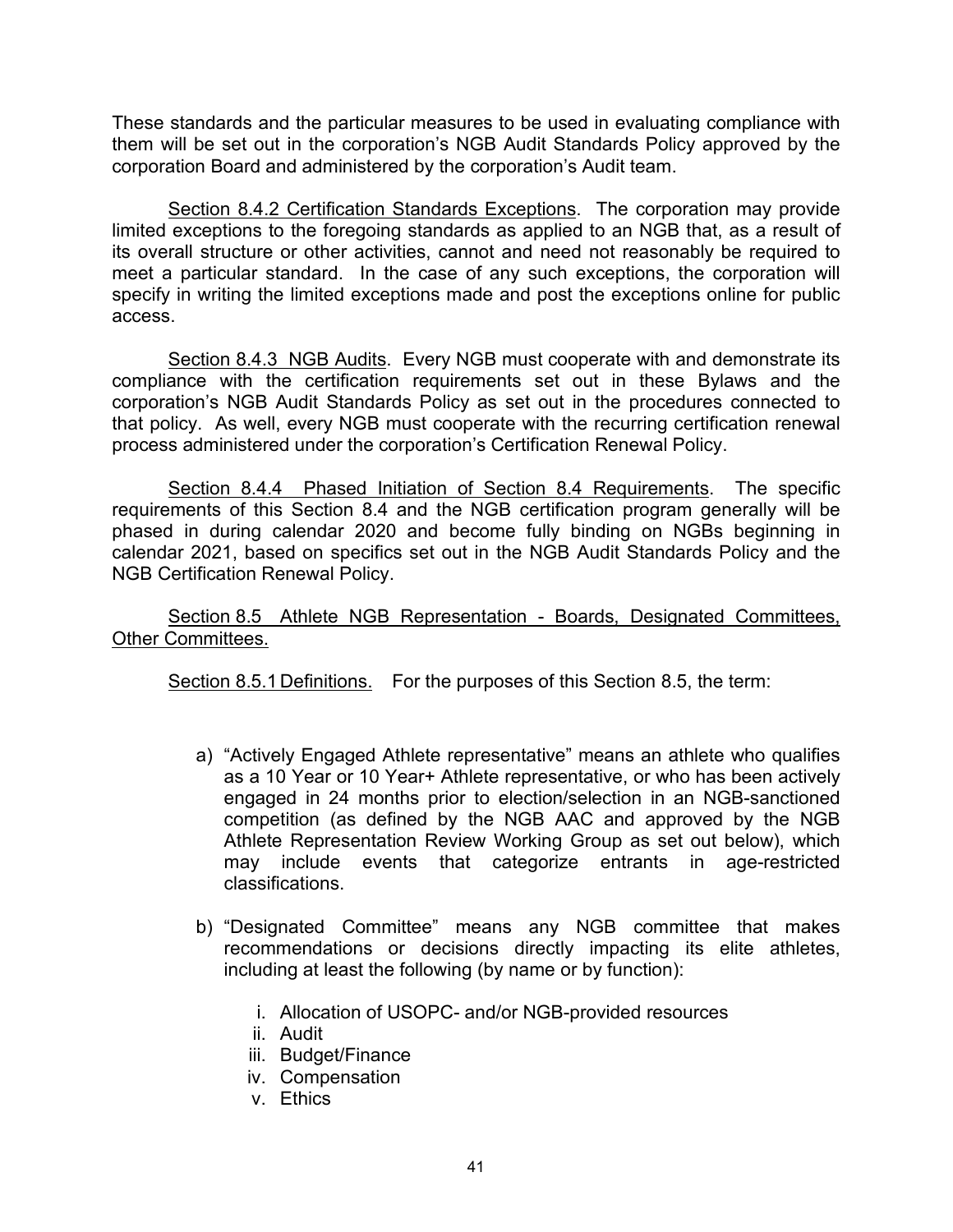- vi. Judicial and any hearing panel affecting any individual's participation in Protected Competition
- vii. Nominating and Governance, including Bylaws amendments
- viii. Selection of athletes, coaches and/or staff for Protected Competition, including development, approval and implementation of selection criteria
- e) "Other NGB Committee" means any NGB committee not contemplated by the definition of "Designated Committee" in these Bylaws
- f) "NGB Athlete Representation Review Working Group" means the following:
	- i. The working group's role is to review and approve (by majority vote) any deviations from the requirements of the USOPC Bylaws regarding athlete representation on NGB Boards, Designated Committees, and Other NGB Committees and to provide guidance and support where there are omissions or room for interpretation;
	- ii. the working group is made up of three people, including one representative each from the AAC leadership, NGBC leadership, and the relevant NGB's USOPC AAC representative, (or alternate in the event of conflict of interest). The Executive Director of the USOPC AAC will attend all working group meetings but not have a vote in working group decisions. A representative from the USOPC NGB Services team will provide administrative support to the working group.

Section 8.5.2 Athlete Representation Requirements. An NGB, in order to fulfill its membership obligations and to be considered a member in good standing with the corporation, will comply with the athlete representation requirements in this Section 8.5.

Section 8.5.3 Athlete Representation on NGB Boards.

- a) Composition and Eligibility.
	- i) Athlete representatives will equal at least 33.3% of all NGB boards of directors, executive Boards, and other governing Boards.
		- a. At least 20% will be 10 Year Athlete representatives; the remaining will be either 10 Year or 10 Year+ Athlete representatives.
		- b. At least half of these athlete representatives will have obtained 10 Year or 10 Year+ Athlete representative eligibility through competing at an event that, at the time of election/selection, is on a Delegation Event program.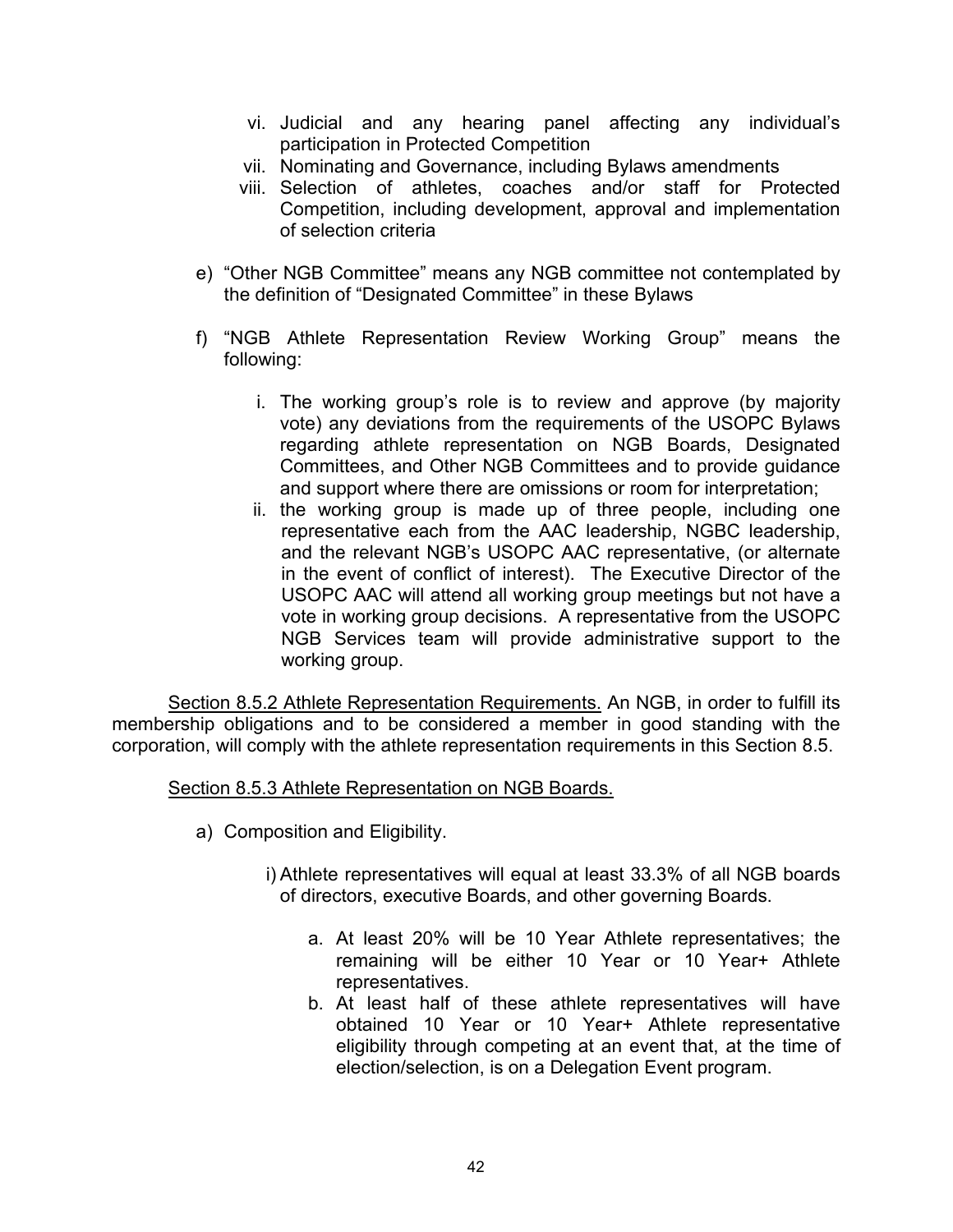- ii) The NGB's representative on the USOPC AAC will be on the NGB board, with voice and vote, and may be included as part of the 20% 10 Year Athlete representation.
	- a. The NGB's alternate on the USOPC AAC will be a nonvoting *ex officio* member of the NGB board, provided that if the alternate is included as a full member of the board with voice and vote, they will be included as part of the 20% 10 Year Athlete representation requirement.
	- b. Removal. Either the USOPC AAC or the NGB board may remove and replace this athlete representative through their respective policies and processes. If such removal occurs, the first removing body will promptly inform the other body, which must also remove and replace that athlete representative as soon as possible, but no longer than three months thereafter (subject always to applicable law). Immediate removal may be warranted for violations including but not limited to violations of anti-doping, SafeSport, fraud, or felony rules. The first removing body will also promptly inform the NGB Athlete Representation Review Working Group, who will ensure the removal from both bodies was appropriate and will work with the parties to determine the most expedient way to minimize any gap in athlete representation.
- iii) The applicable eligibility requirements and conflict of interest policies of all relevant stakeholders (i.e., NGB, USOPC AAC, and/or USOPA) apply in determining the eligibility of a candidate.
- a. Election.
	- i) All athlete representatives (10 Year and 10 Year+) will be directly elected by the pool of athletes who meet the requirements as 10 Year Rule Athlete representatives for that NGB.
	- ii) The NGB AAC and NGB nominating and governance committee will develop a process to jointly identify and vet candidates to serve as the 10 Year+ Athlete representatives.
- c) Higher Standards, Additions, Restrictions or Exceptions.
	- i) Any higher standard, addition, restriction or exception to the requirements of this section (including the need for proportional or weighted voting to achieve the necessary level of athlete representation in extraordinarily large legislative bodies such as "Houses of Delegates" or "Boards of Governors") will first be approved by the NGB AAC and then submitted to the NGB Athlete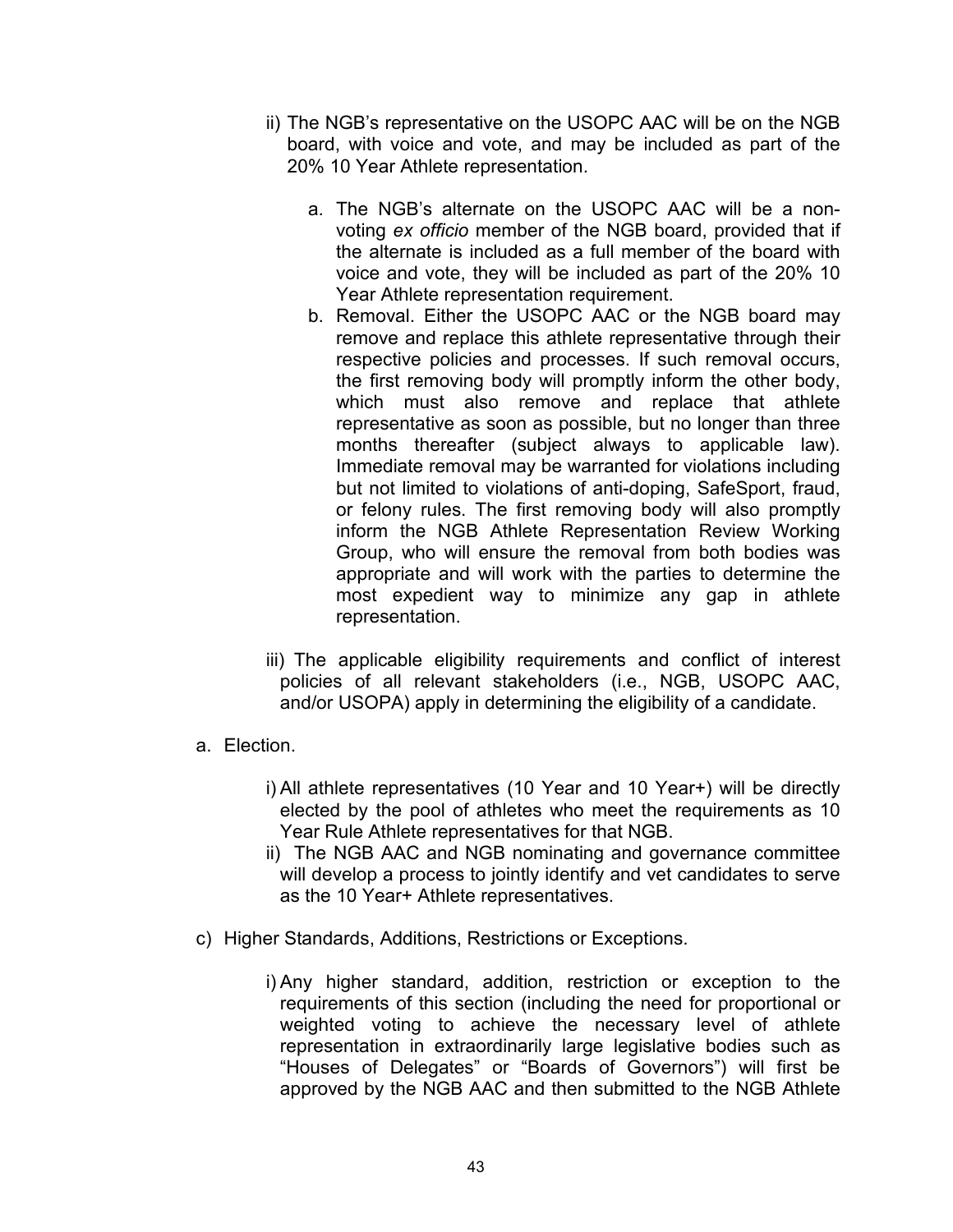Representation Review Working Group for review and approval.

## Section 8.5.4 Athlete Representation on NGB Designated Committees.

- a) Composition and Eligibility.
	- i. Athlete representatives will equal at least 33.3% of all NGB Designated Committees
		- a. At least half of those athlete representatives will be 10 Year Athlete representatives; the remaining will be either 10 Year or 10 Year+ Athlete representatives.
		- b. In the case of any committee overseeing selection of athletes, coaches, and/or staff for a Para sport Protected Competition, at least half of the athlete representatives (10 Year and 10 Year+) will have obtained 10 Year or 10 Year+ Athlete representative eligibility through competing in a Para sport event.
		- c. Selection.
			- i) All athlete representatives (10 Year and 10 Year+) will be selected by the NGB AAC.
			- ii) The NGB AAC and NGB nominating and governance committee will develop a process to jointly identify and vet candidates to serve as the 10 Year+ Athlete representatives.
		- d. Higher Standards, Additions, Restrictions or Exceptions.
			- i) Any higher standard, addition, restriction or exception to the requirements of this section (including the addition of a committee to the list of Designated Committees) will first be approved by the NGB AAC and then submitted to the NGB Athlete Representation Review Working Group for review and approval.

Section 8.5.5 Athlete Representation on Other NGB Committees.

- a) Composition and Eligibility.
	- i. Actively Engaged Athlete representatives will equal at least 33.3% of all Other NGB Committees.
- b) Selection.
	- i. All athlete representatives will be selected by the NGB AAC.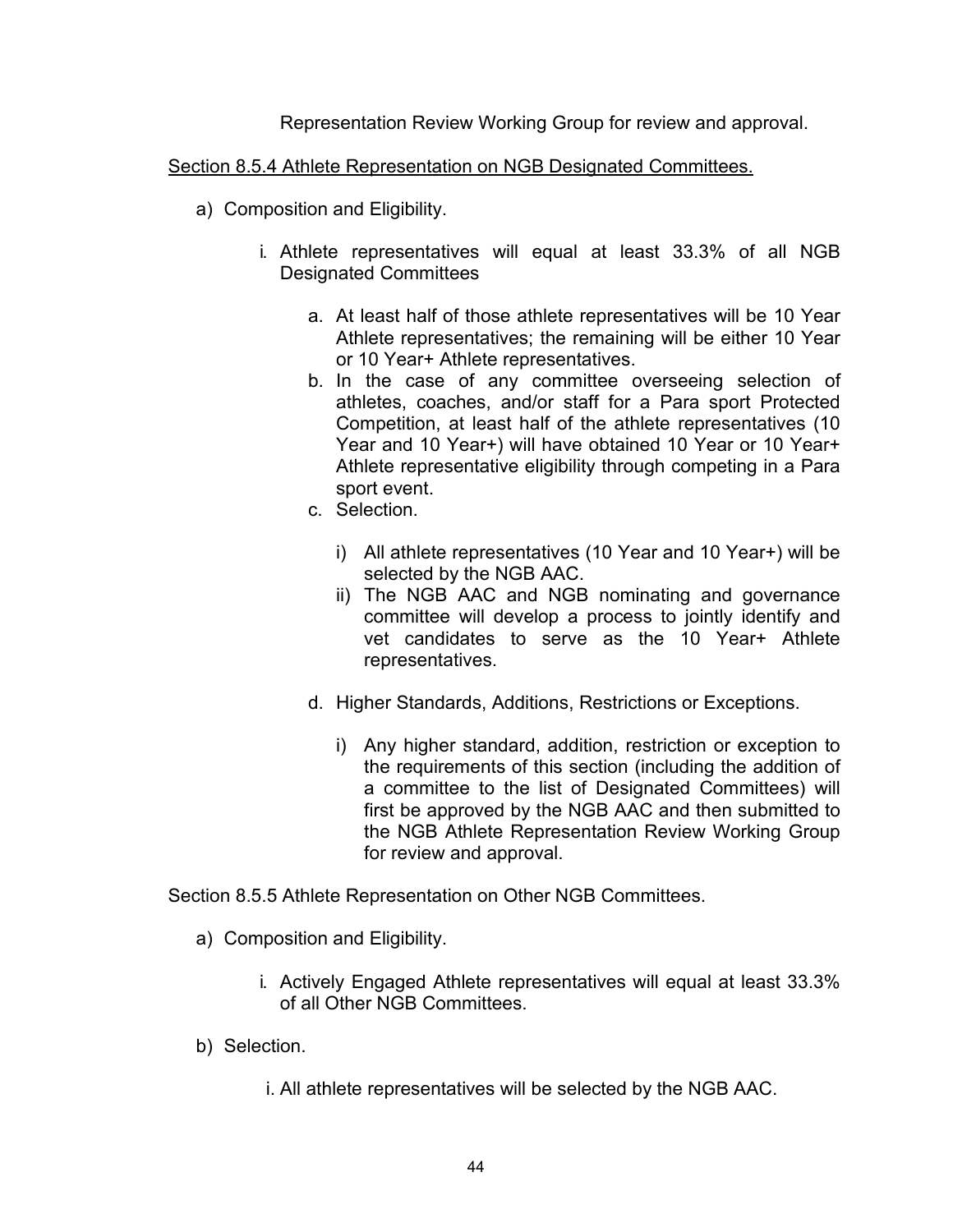- ii.The NGB AAC and NGB nominating and governance committee will develop a process to jointly identify and vet candidates to serve as Actively Engaged Athlete representatives
- c) Higher Standards, Additions, Restrictions or Exceptions.
	- i. Any higher standard, addition, restriction or exception to the requirements of this section (including the exclusion of a committee from these requirements, or the narrowing of the pool of athletes who serve as Actively Engaged Athlete representatives) will first be approved by the NGB AAC and then submitted to the NGB Athlete Representation Review Working Group for review and approval.

Section 8.6 Dues. The corporation Board will fix the amount of annual dues, if any, for each member organization of the corporation. Such dues will be fixed on an equitable basis and will be due and payable on the first day of January each year. A member's failure to pay its dues by the first day of February will suspend all membership privileges of the delinquent member, including participation in the Olympic and Paralympic Assembly, until all arrearages are paid. Membership will be terminated automatically if the delinquent member remains in arrears for dues by the first day of February of the next succeeding year.

Section 8.7 Attendance at the Olympic and Paralympic Assembly. Members in good standing will be entitled to attend the Olympic and Paralympic Assembly.

Section 8.8 Publication of Members. The corporation will publish on its website a list of its member organizations.

Section 8.9 General Procedures Applicable to Membership Matters. Except for changes in membership and recognition as an NGB as provided for in Sections 10 and 11 of these Bylaws, all questions relating to membership in the corporation, including termination of membership status, will be decided by the corporation Board.

Section 8.10 Applications for Membership. An amateur sports organization that desires to become a member of the corporation, or that desires to transfer membership from one membership group to another, will apply in writing to the corporation. Applications made under this Section will be of sufficient detail to demonstrate that the applicant meets the criteria for membership in the group for which application is made. Prior to action by the corporation Board on an application for membership, or for membership transfer, corporation staff will submit a written report with recommendations to the corporation Board showing the facts that relate to the proposed action. Prior to preparing their report to the corporation Board, the corporation will hold at least two public hearings concerning the application for membership. The corporation will publish on its website, not less than 30 days or more than 60 days prior to the date of each hearing, a notice of the time, place, and nature of such hearing. The corporation will send written notice, which will include a copy of the application, at least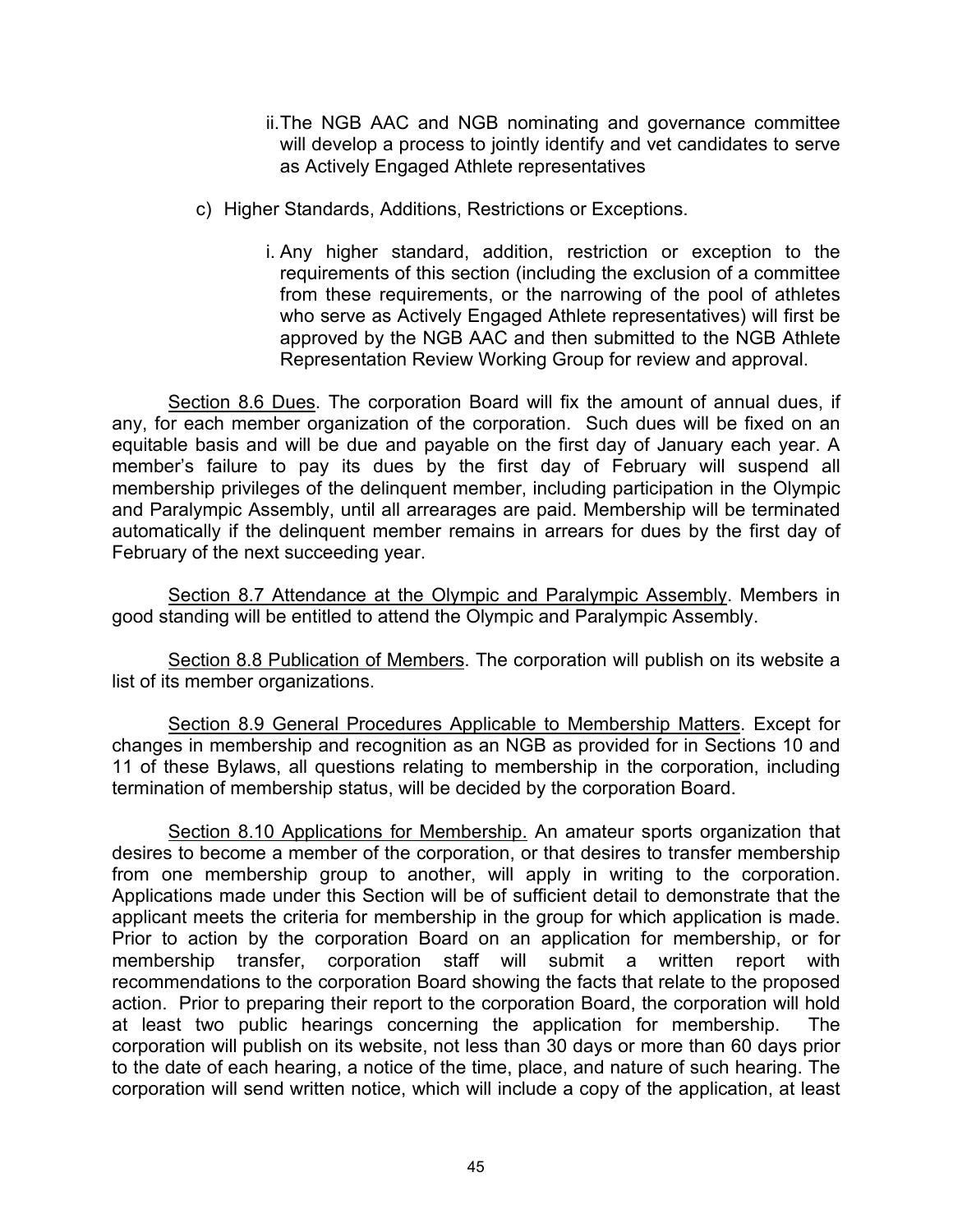30 days prior to the date of any such public hearing to all amateur sports organizations in that sport that are known to the corporation. At such hearing, the corporation will afford both the applicant organization and any other interested parties an opportunity to comment on the merits of the application, and corporation staff will summarize in the report to the corporation Board the comments so received.

Section 8.11 NGB Compliance; Decertification. Any action by the corporation to decertify or otherwise suspend or revoke the membership of an NGB pursuant to the provisions of Section 220521(d) of the Act and Section 8.1 of these Bylaws will be finally determined by the corporation Board. Such action may be taken as a result of a compliance review undertaken by the corporation or pursuant to other information known to, or provided by a third party to, the corporation.

Section 8.11.1 NGB Compliance. The corporation's NGB Compliance team will oversee matters involving potential or actual failures of any NGB to comply with the certification and membership requirements in these Bylaws. That team will work with the corporation's NGB Audit and Dispute Resolution teams as well as other elements of the organization, to inform its work. In addition to prosecuting NGB decertification actions, the corporation's NGB Compliance team may implement a consistent series of compliance steps for application across NGB compliance matters, and develop a standing set of recommended corporation compliance actions for application in particular matters. These may be published in corporation NGB compliance policies.

Section 8.11.2 Initiation of Decertification Action. Upon initiation of such an action, the corporation's NGB Compliance team will (i) issue a complaint to the NGB setting forth the legal and factual basis of non-compliance or other deficiency, and (ii) the remedy requested. The Chair, in consultation with AAC and NGBC leadership, will appoint an independent hearing panel of three individuals to hear the complaint. The hearing panel will consist of one member of the corporation Board (who will chair the panel), one individual who is a member of the NGBC, and one individual who is a member of the AAC. The hearing panel will not include any individual having a direct interest, either personally or by virtue of organizational affiliation, in the outcome of the proceeding.

Section 8.11.3 Hearing. A hearing will be held at which the NGB will be given a reasonable opportunity to present factual evidence and legal argument regarding the allegations of the complaint. Upon conclusion of the hearing, the hearing panel will prepare a report to the corporation Board on the organization's compliance, noncompliance, or deficiency. The report will also include a recommendation as to the action to be taken by the corporation Board.

Section 8.11.4 Report to the Corporation Board. The CEO will provide the hearing panel's report and recommendation, together with any report the CEO wishes to make, to the corporation Board. The NGB will also be furnished with a copy of the hearing panel's report and recommendation, and with a copy of the CEO's report, if any. The NGB may also present a written report to the corporation Board.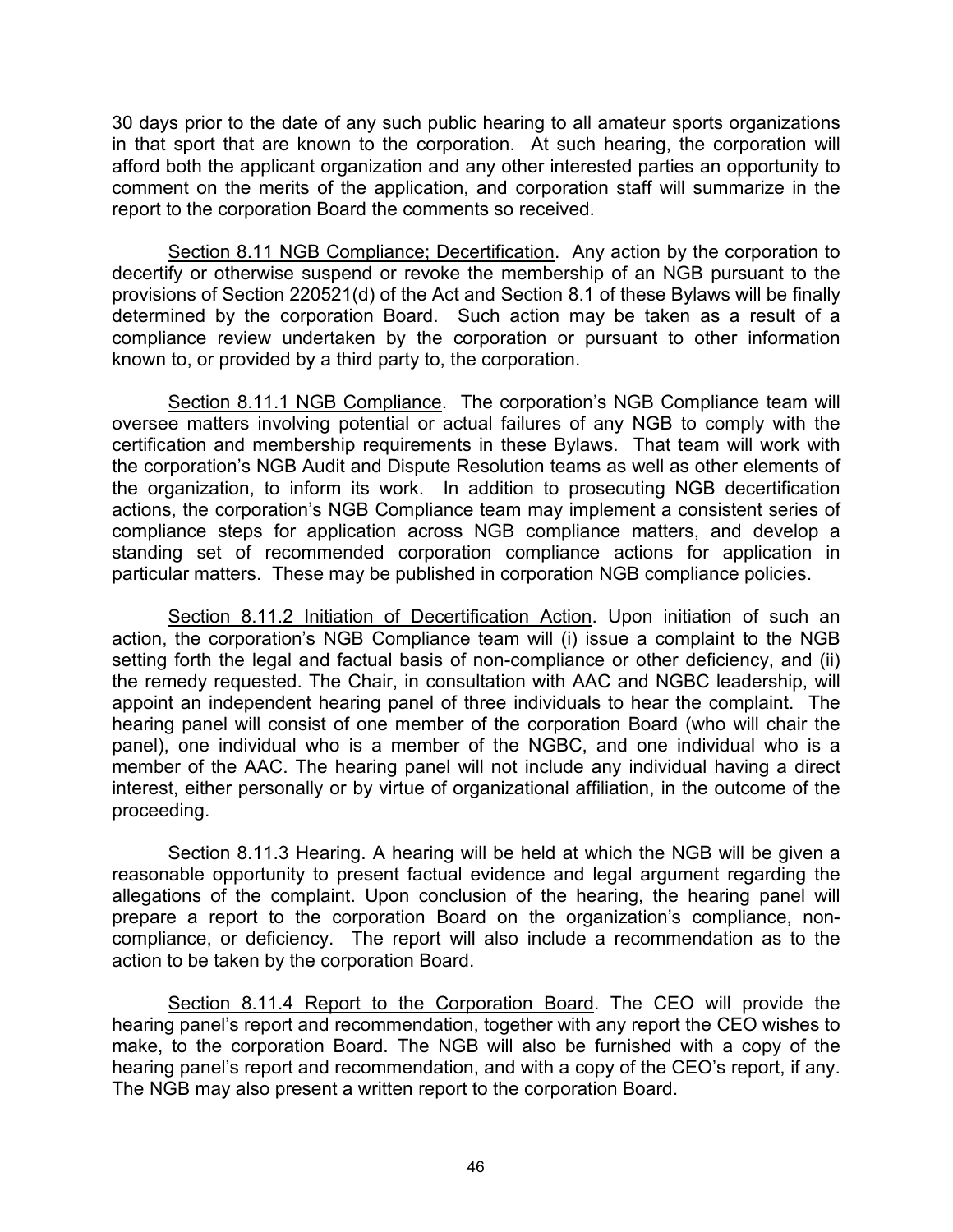Section 8.11.5 Corporation Board Consideration. The corporation Board will consider the matter relating to the NGB's certification and/or membership as soon as is practicable. The corporation Board will not hold a further hearing on the matter, but will only be required to consider the reports and recommendations provided to it. The corporation Board will then determine what action it will take concerning the NGB's membership and recognition. The action of the corporation Board will be final and binding on the NGB.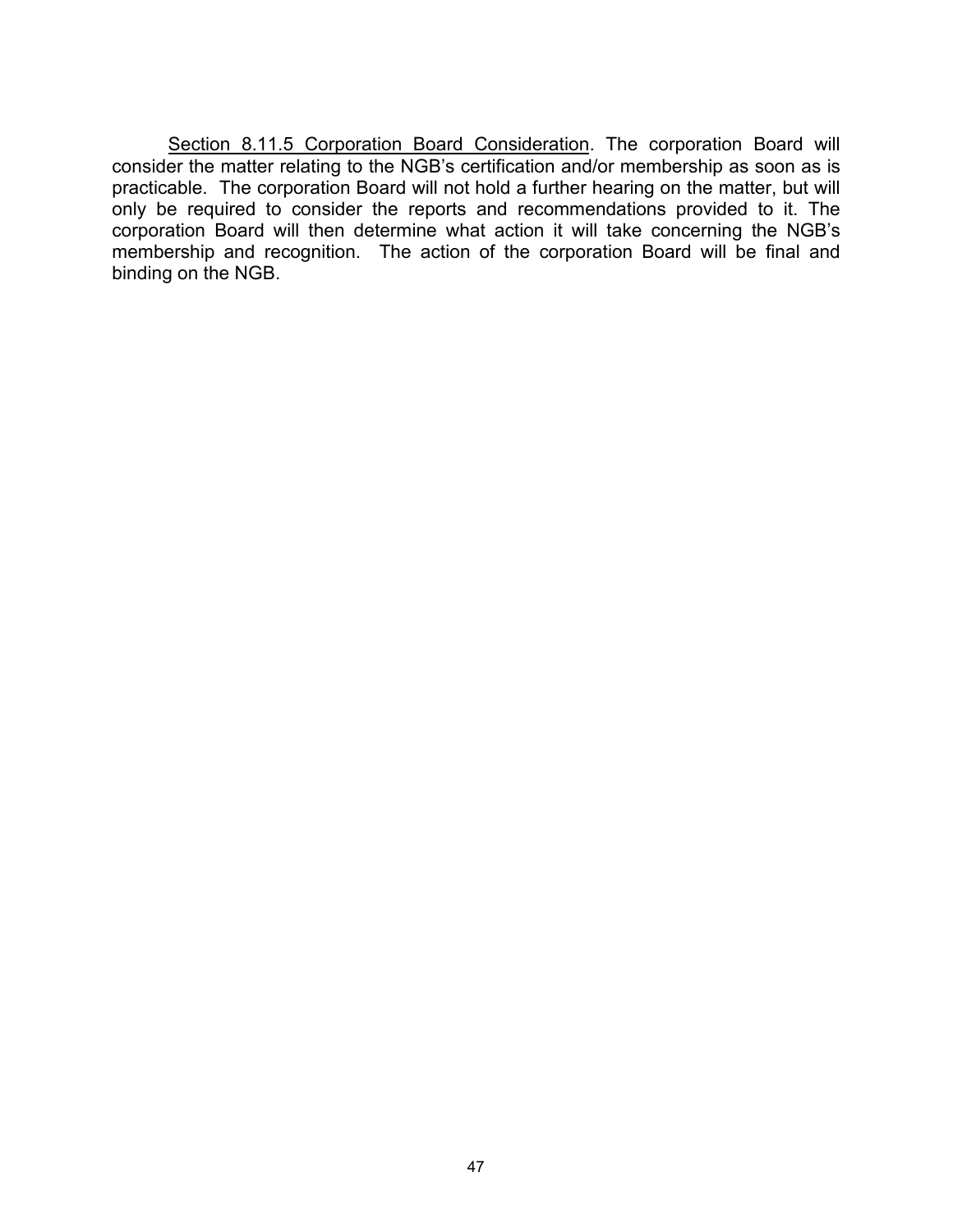### **ATHLETES' RIGHTS**

Section 9.1 Opportunity to Participate. No member of the corporation may deny or threaten to deny any amateur athlete the opportunity to participate in a Protected Competition nor may any member, subsequent to such competition, censure, or otherwise penalize, (i) any such athlete who participates in such competition, or (ii) any organization that the athlete represents. The corporation will, by all reasonable means, protect the opportunity of an amateur athlete to participate if selected (or to attempt to qualify for selection to participate) as an athlete representing the United States in any of the aforesaid competitions. In determining reasonable means to protect an athlete's opportunity to participate, the corporation will consider its responsibilities to the individual athlete(s) involved or affected, to its mission, and to its membership.

Any reference to athlete in this Section 9 will also equally apply to any coach, trainer, manager, administrator or other official.

Section 9.2 Manner of Filing a Complaint. Any athlete who alleges that they have been denied by a corporation member an opportunity to participate as established by Section 9.1 of these Bylaws, may seek to protect their opportunity to participate by filing a complaint with the corporation. A copy of the complaint will also be served on the respondent. The party filing the complaint will file with the corporation proof of service on the respondent. An athlete competing in a team sport, where the team as a whole is affected, may bring a claim on behalf of the team.

Section 9.3 The Complaint. The complaint must be in writing and filed on the form provided by the corporation. Such form will be set forth on the corporation's website. The complaint will contain at a minimum the following:

- a) the name and addresses of the parties;
- b) the factual and legal basis upon which the claimant alleges that his or her opportunity to participate has been denied;
- c) the competition that is the subject of the complaint; and
- d) the relief sought.

Section 9.4 Failure to Properly File. A complaint that is not filed in accordance with Sections 9.2 and 9.3 of these Bylaws will render the filing ineffective and the complaint will not be considered to have been properly filed.

Section 9.5 Administration. Complaints filed under this Section 9 will be administered by the corporation's dispute resolution team. When a complaint is filed, the dispute resolution team will promptly notify the Athlete Ombuds and the Chair of the AAC of the complaint and confirm that the complaint has been served on the respondent.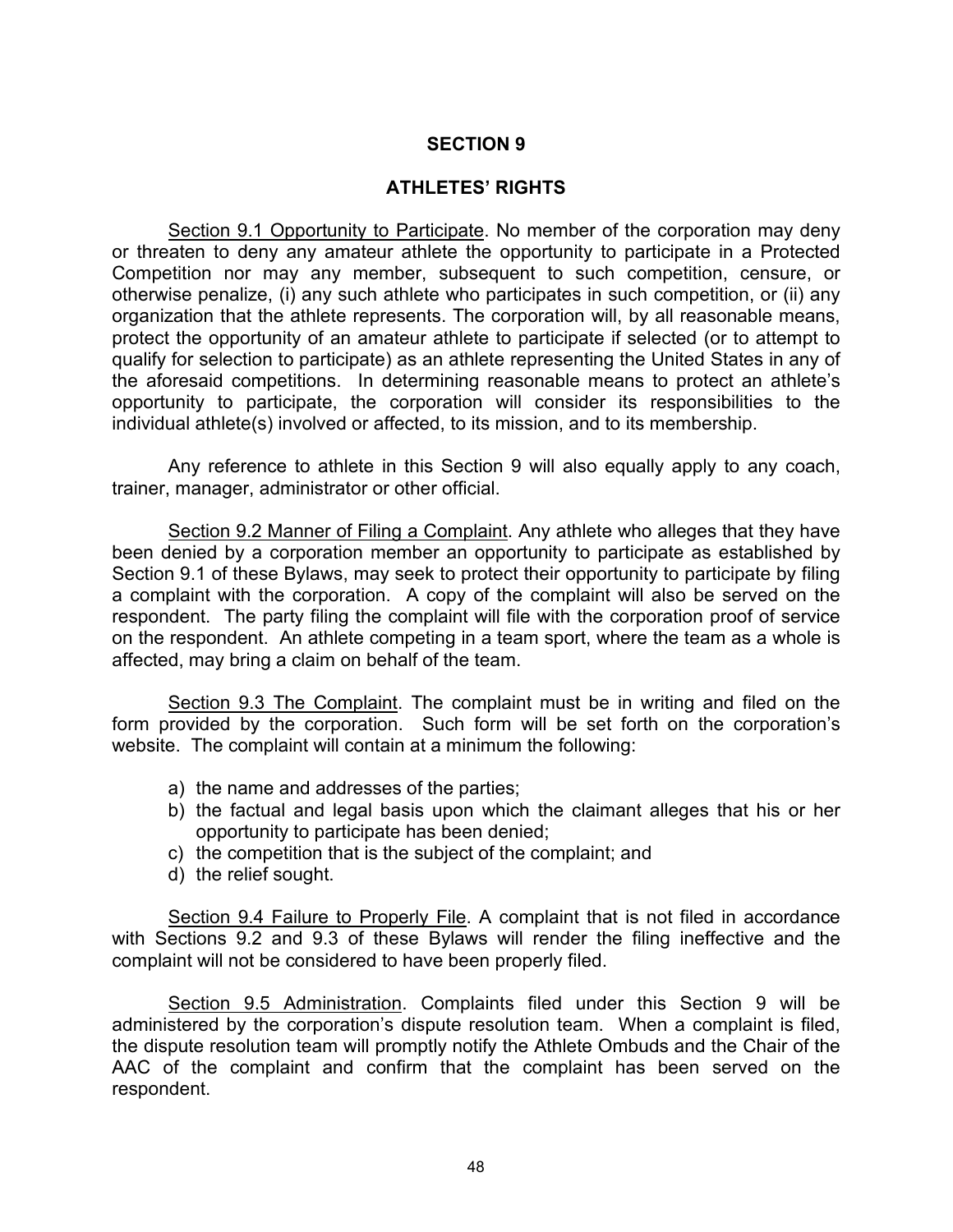Section 9.6 Action by the Corporation. Upon the filing of a complaint, the corporation Dispute Resolution team and the Athlete Ombuds will review the complaint, seek information from the parties as to the merits of the complaint, and determine whether the complaint can be informally resolved to the satisfaction of the parties. The parties will cooperate with the Dispute Resolution team in providing information regarding the complaint and in exploring resolution of the complaint.

Section 9.7 Arbitration. If the complaint is not settled to the athlete's satisfaction the athlete may file a claim with the arbitral organization designated by the corporation Board against the respondent for final and binding arbitration. If an impending competition requires immediate resolution of the complaint, an athlete may file a claim with the arbitral organization simultaneously with the filing of the complaint with the corporation.

The corporation has the right to participate in the arbitration proceeding, but it cannot be involuntarily joined by a party.

The arbitrator will render a reasoned award in writing. All such awards will be made public and may be published on the corporation's website.

Section 9.8 Affected Parties. In any arbitration brought pursuant to this Section 9, the athlete filing the claim will submit with the claim a list of all individuals the athlete believes may be adversely affected by the arbitration. The respondent will also promptly submit to the arbitrator a list of individuals it believes may be adversely affected by the arbitration, along with the relevant contact information for the individuals identified by the respondent and by the athlete. The arbitrator may also determine that individuals not listed by either the athlete or the respondent will be given notice. The arbitrator will then promptly determine which individuals must receive notice of the arbitration. The arbitrator will also approve the notice to be given. Unless determined otherwise by the arbitrator, the arbitrator will then be responsible for providing notice to those individuals. Any individual so notified of the claim, will have the option to participate in the arbitration as a party. If an individual is notified of the claim, then that individual will be bound by the decision of the arbitrator even though the individual chose not to participate.

Section 9.9 Expedited Procedures. Upon the request of a party, and provided that it is necessary to expedite the proceeding in order to resolve a matter relating to a competition that is so scheduled that compliance with regular procedures would not be likely to produce a sufficiently early decision to do justice to the affected parties, the arbitrator will hear and decide the claim within 48 hours of the filing of the claim. In such case, the arbitrator is authorized to hear and decide the claim under such procedures as are necessary, but fair to the parties involved.

Section 9.10 Time Bar. A claim against a respondent will be prohibited unless filed with the arbitrator not later than six months after the alleged date of denial.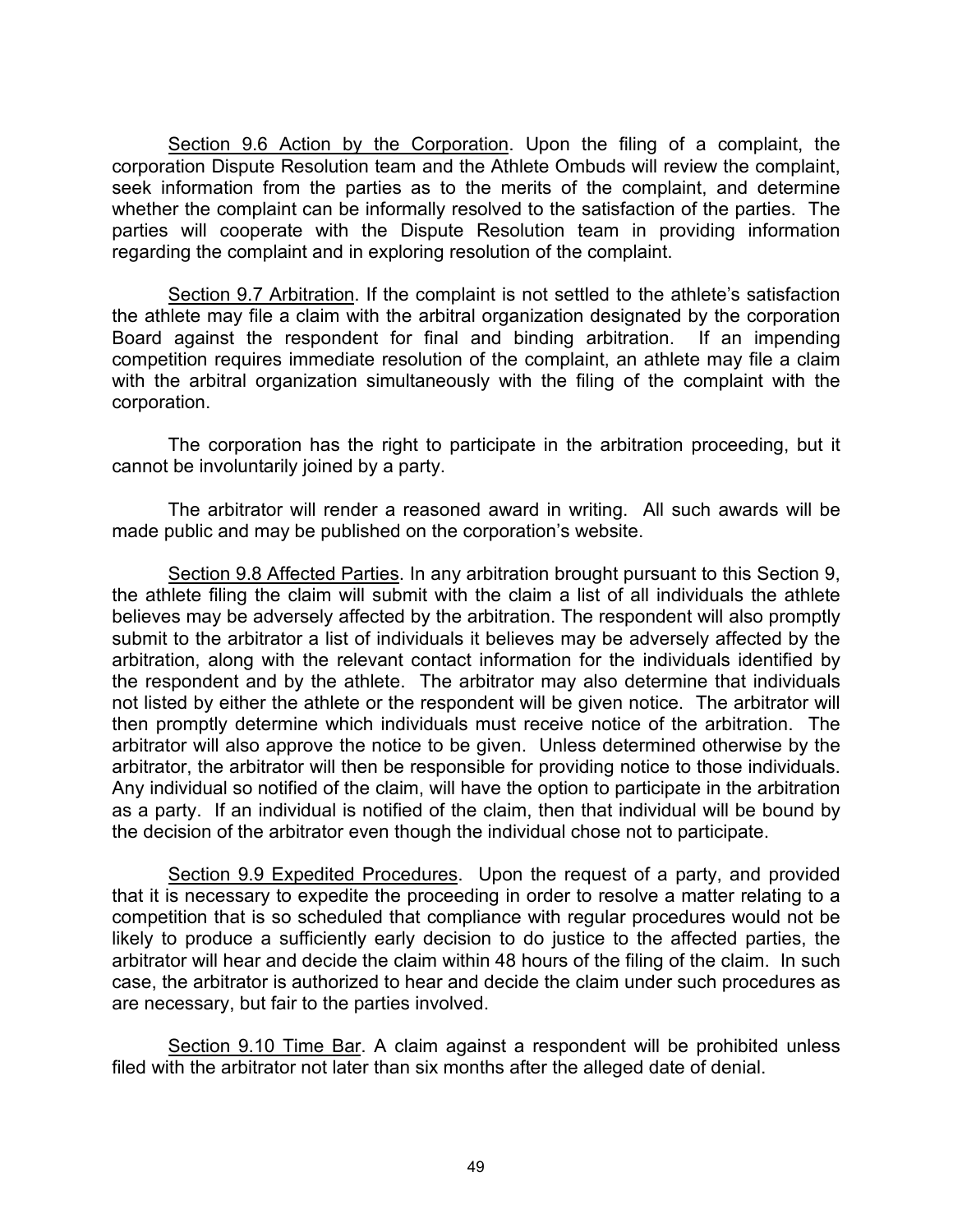Section 9.11 Anti-Doping Violations. A decision concerning an anti-doping rule violation adjudicated by USADA is not reviewable through, or the subject of, these complaint procedures.

Section 9.12 SafeSport Violation. A decision concerning a SafeSport rule violation adjudicated by the USCSS is not reviewable through, or the subject of, these complaint procedures.

Section 9.13 Field of Play Decisions. The final decision of a referee during a competition regarding a field of play decision (a matter set forth in the rules of the competition to be within the discretion of the referee) is not reviewable through or the subject of these complaint procedures unless the decision is (i) outside the authority of the referee to make or (ii) the product of fraud, corruption, partiality or other misconduct of the referee. For purposes of this Section, the term "referee" includes any individual with discretion to make field of play decisions.

Section 9.14 Complaints Regarding Compliance. No action taken by an athlete under this Section 9 will preclude, or act as a bar, to the filing of a complaint by the athlete under Section 10 of these Bylaws.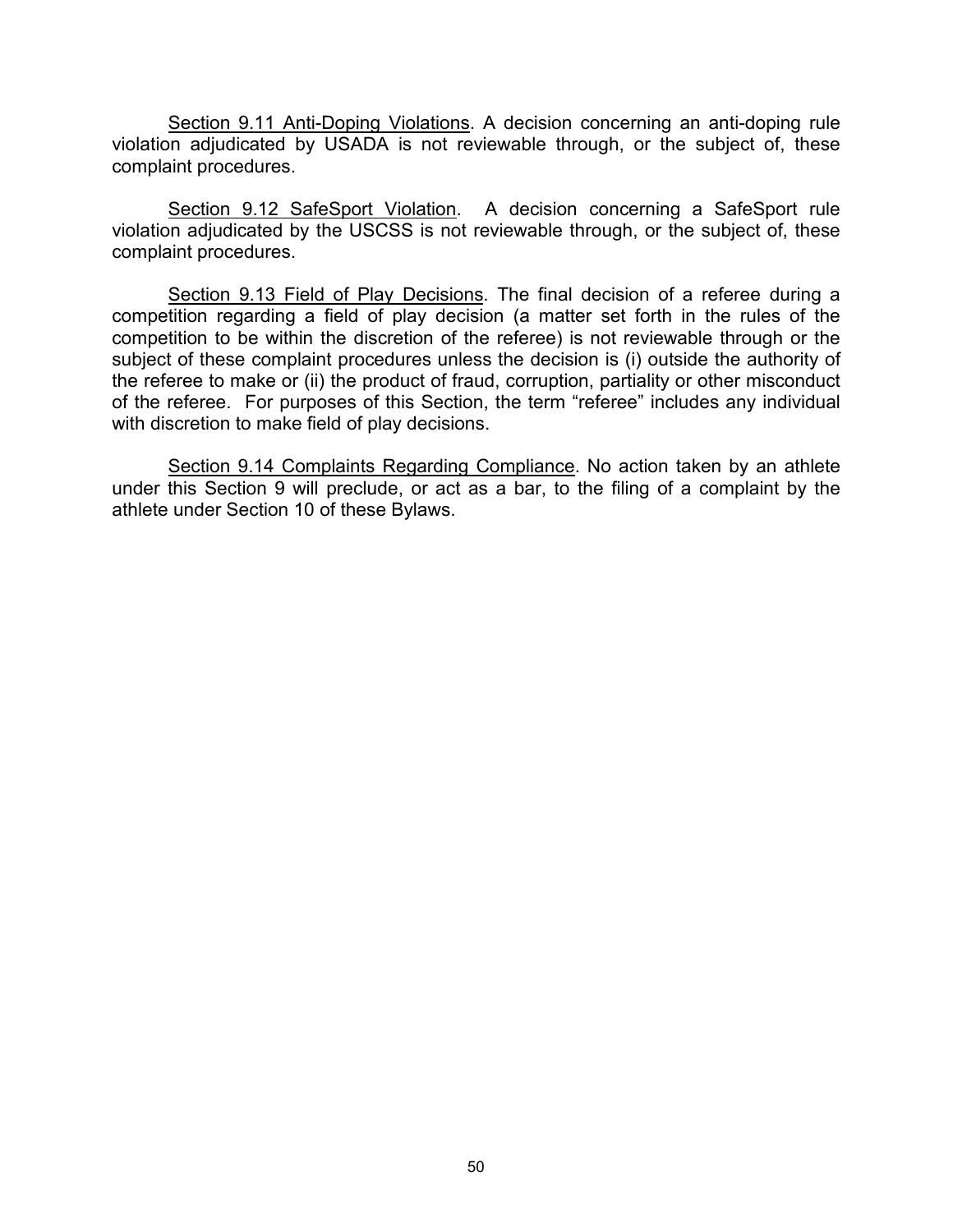# **COMPLAINTS OF NON-COMPLIANCE AGAINST AN NGB**

## Section 10.1 Complaints of NGB Non-Compliance.

Section 10.1.1 Request for Corporation Compliance Action. Any amateur sports organization or person that belongs to, or is eligible to belong to, an NGB may ask the corporation to investigate and take any appropriate compliance action against such NGB to compel satisfaction of the requirements of Section 8 of these Bylaws and Sections 220522-220525 of the Act by making a request to the corporation's compliance division and providing full factual details and bases for the request. The corporation will consider any such request and inform the requestor if it will pursue direct compliance action including possible filing of a complaint under Section 8.11.2 of these Bylaws.

Section 10.1.2 Formal Complaint. In any case where the corporation declines to pursue direct compliance action under Section 10.1.1 hereof or where an amateur sports organization or person that belongs to, or is eligible to belong to, an NGB itself otherwise wishes to compel such NGB to comply with the requirements of Section 8 of these Bylaws and Sections 220522-220525 of the Act, such party may file a written complaint with the corporation's Dispute Resolution team, with a copy to the corporation's legal division, and serving the complaint on the applicable NGB. The party filing the complaint will file with the corporation proof of service on the NGB.

Section 10.2 The Complaint. The complaint will be in writing and signed by the individual or the chief executive officer of the group or organization making the complaint. The complaint will set forth the factual allegations in numbered paragraphs, each paragraph containing a single factual allegation, and will contain, at a minimum, the following:

- a) the names and addresses of the parties;
- b) the jurisdictional basis of the complaint;
- c) any efforts already made to exhaust available NGB remedies;
- d) the alleged grounds of noncompliance;
- e) the supporting evidence or documentation forming the basis of the complaint; and
- f) the relief sought.

Section 10.3 Filing Fee. A complaint filed by an individual will be accompanied by a \$250 filing fee. A complaint filed by an organization will be accompanied by a \$500 filing fee. Such filing fee will be made payable to the corporation. The complainant may request that the filing fee be reimbursed for reasons of significant financial hardship or if there is otherwise just cause. If such request is made, the hearing panel will determine whether or not to reimburse the filing fee.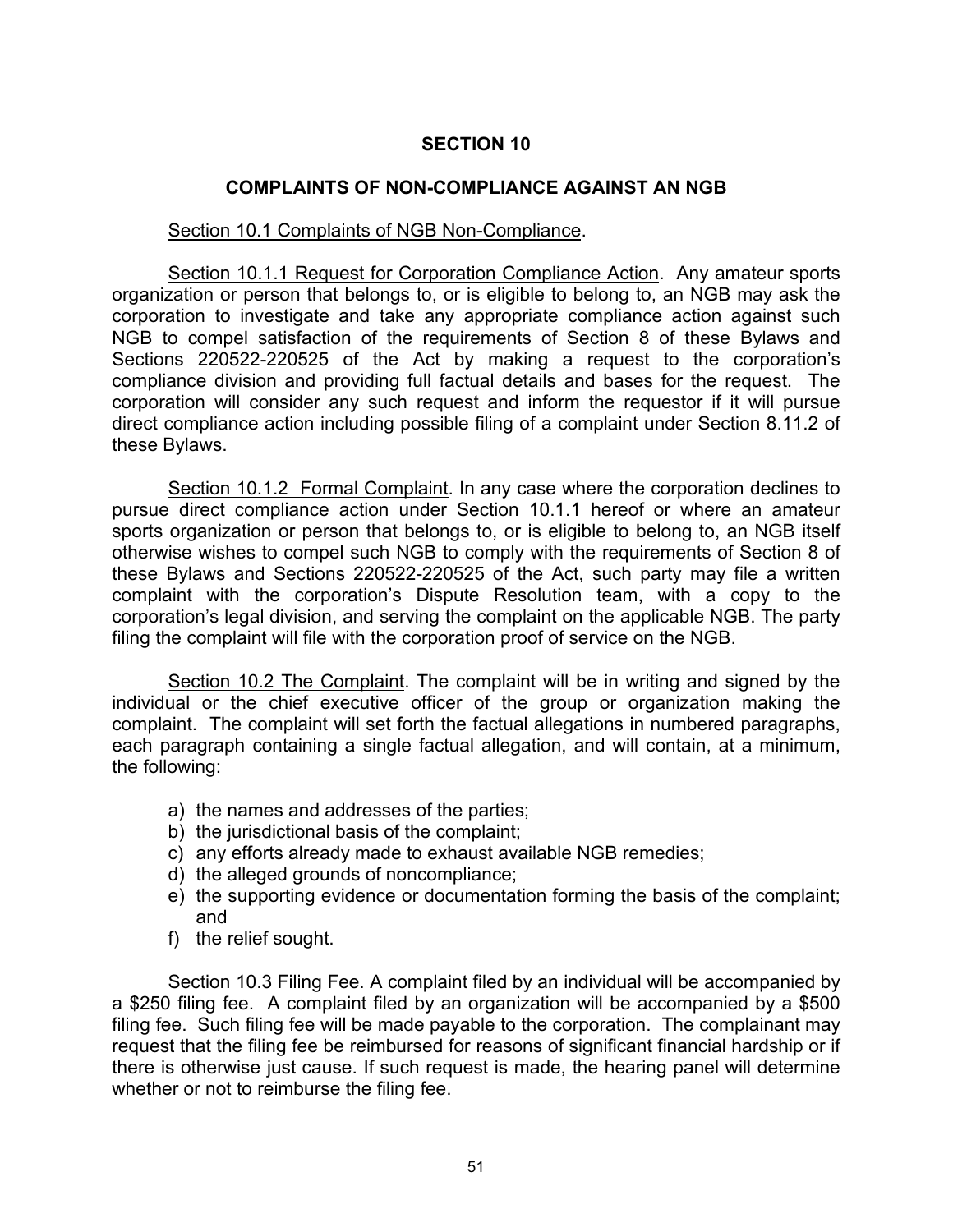Section 10.4 Failure to Properly File. A complaint that is not filed in accordance with Sections 10.2 and 10.3 of these Bylaws, or which is not accompanied by the designated filing fee as set forth in Section 10.3 of these Bylaws, will render the filing ineffective and the complaint will not be considered to have been properly filed.

Section 10.5 Administration. Complaints filed under this Section 10 will be administered by the corporation's dispute resolution division.

Section 10.6 Hearing Panel. A complaint properly filed under this provision will be heard by a corporation hearing panel. The hearing panel will consist of a panel of three individuals appointed by the Chair in consultation with AAC and NGBC leadership. The hearing panel will consist of one member of the corporation Board, one individual who is a member of the NGBC and one individual who is a member of the AAC. The Chair will also appoint the chair of the hearing panel. The hearing panel will not include any individual having a direct interest, either personally or by virtue of organizational affiliation, in the outcome of the proceeding.

If for any reason a hearing panel member is unable to perform their duties as a Panel member, and such vacancy occurs prior to commencement of a hearing on the merits, the Chair will appoint a substitute hearing panel member in consultation with the AAC and NGBC as appropriate. If such vacancy occurs after commencement of the hearing, the remaining hearing panel members may continue with the hearing and render a decision on the complaint, unless the parties agree to have a substitute hearing panel member appointed.

Section 10.7 Communication with the Hearing Panel. No party and no one acting on behalf of any party will communicate directly with a hearing panel member unless the communication is simultaneously provided to all hearing panel members and parties involved.

Section 10.8 Mediation. At the request of a party, the hearing panel may adjourn the proceeding to allow for mediation of the complaint. The hearing panel will set a deadline for completion of the mediation. The Chair will appoint a mediator, after consultation with the parties. The mediator will not be a member of the hearing panel associated with the mediation.

Section 10.9 Conduct of the Proceeding. The hearing panel will have the authority to rule on all motions and other matters raised in the proceeding. The hearing panel will set such timelines and other rules regarding the proceeding, and the conduct of the hearing, as it deems necessary.

Section 10.10 Time Computation. In computing any period of time, the last day of the period so computed will be included, unless it is a Saturday, a Sunday or a legal holiday, in which event the period runs until the end of the next day which is not one of the aforementioned days. The parties may modify any period of time by mutual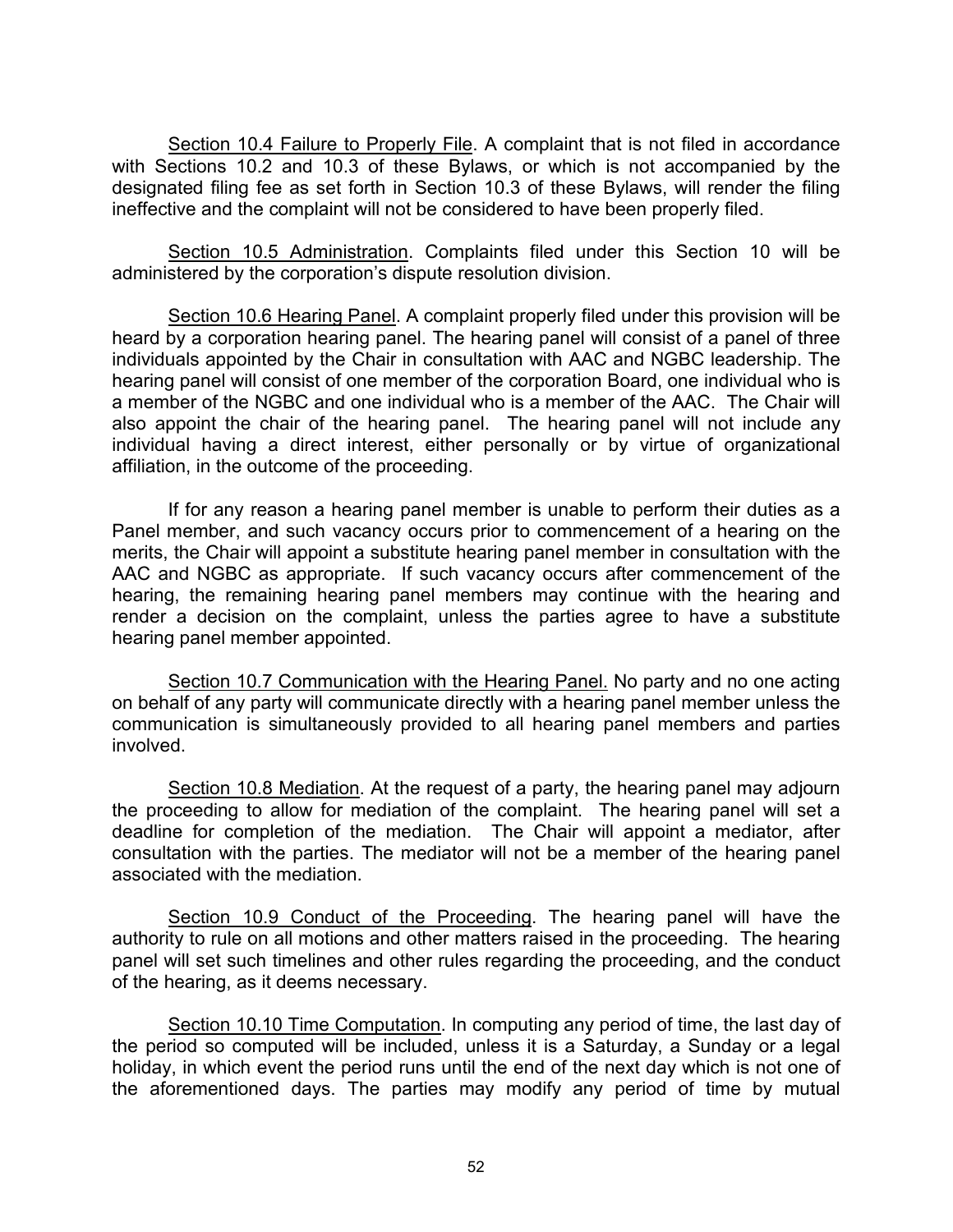agreement and consent of the hearing panel. The hearing panel may extend any period of time as it deems necessary.

Section 10.11 Exhaustion of Remedies. The complainant is encouraged to engage in applicable NGB grievance resources and remedies before filing a complaint under this Section 10. Based on all the facts before it, the hearing panel may determine that specific NGB resources and/or remedies should be carried out before the hearing panel will further consider the complaint.

Section 10.12 Motion to Dismiss. If the respondent contends that jurisdiction of the complaint is improper, that there is some other procedural or jurisdictional defect that would preclude a hearing on the merits, or that the complaint fails to state a claim upon which relief can be granted, it may move to dismiss the complaint. Such motion to dismiss will set forth the grounds for dismissal and will be filed within 30 days after receipt of the complaint by the respondent. The complainant will be given the opportunity to submit papers in opposition to the respondent's motion to dismiss. The hearing panel will determine whether or not to have argument on the motion to dismiss.

Section 10.13 Answer. If no motion to dismiss is filed, the respondent will file an answer within 30 days after receipt of the complaint by the respondent. If the hearing panel finds against the respondent with respect to its motion to dismiss, the respondent will file an answer to the complaint within 30 days after the hearing panel issues its decision on the motion to dismiss. If no answer is filed within the stated time, the respondent will be deemed to have agreed with the claim.

Section 10.14 Preliminary Hearing. Either on its own directive or at the request of a party, the hearing panel may schedule a preliminary hearing with the parties. The preliminary hearing may be conducted by telephone at the hearing panel's discretion. During the preliminary hearing, the parties and the hearing panel will discuss the future conduct of the proceeding, including clarification of the issues and claims, a schedule for the hearing and any other preliminary matter.

Section 10.15 Exchange of Information. Either on its own directive or at the request of a party, the hearing panel may direct the production of documents and other information. Further, the hearing panel may require that the parties (i) identify any witnesses the parties intend to call at the hearing and (ii) exchange copies of all exhibits the parties intend to submit at the hearing. The hearing panel will set due dates for the exchange of such information. The hearing panel is authorized to resolve any disputes concerning the exchange of information.

Section 10.16 Recording the Proceedings. Proceedings may be recorded by a court reporter upon the request of a party. The party making the request will pay for the services of the court reporter, or if the parties mutually agree, the cost may be equally divided between the parties. A party requesting a transcript will pay for the cost of the transcript. Any transcript ordered by a party will be made available to the hearing panel upon request of the panel.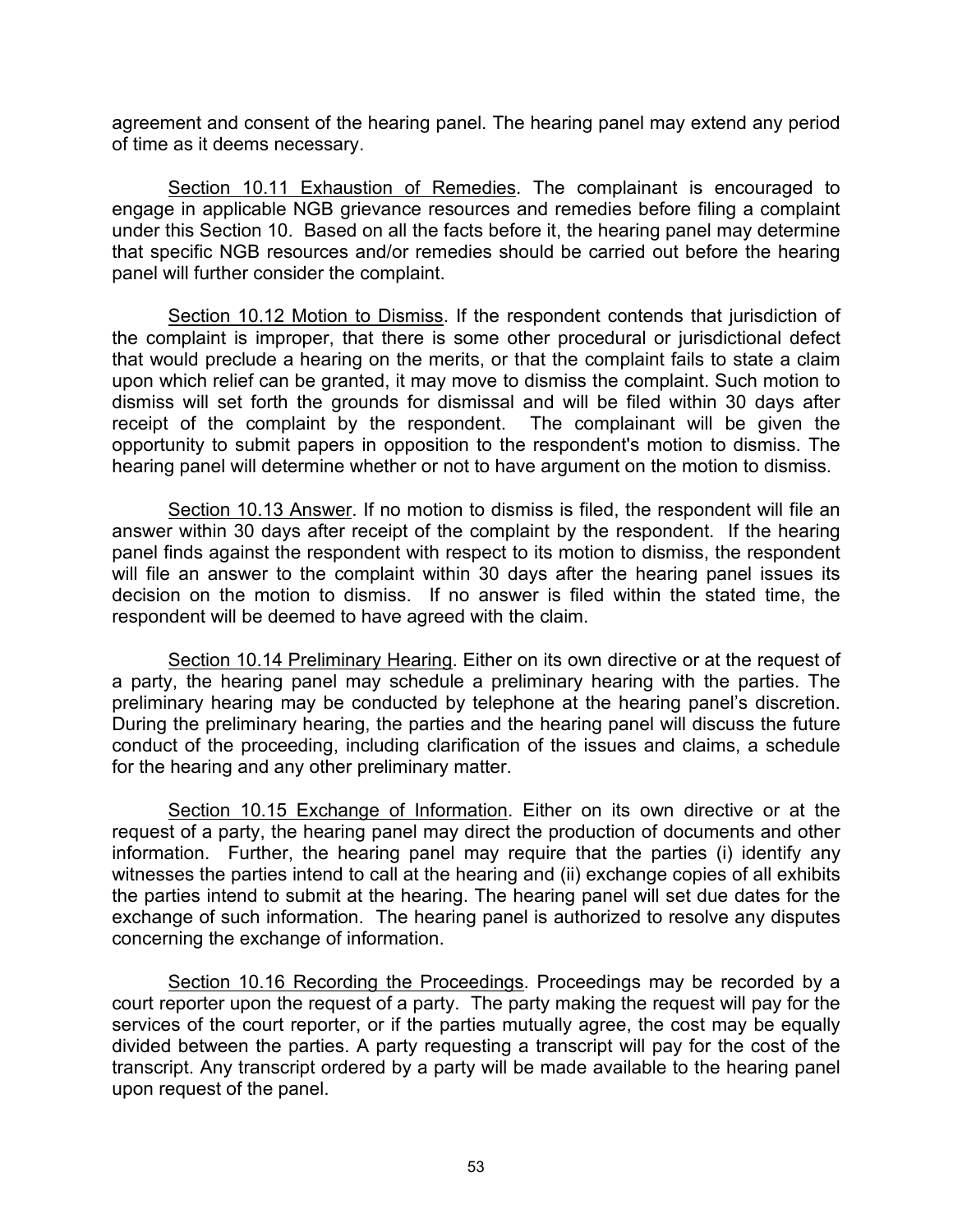Section 10.17 Hearing. Provided that the complaint is not dismissed, the hearing panel will hold a hearing on the merits of the complaint. The hearing panel will set such timelines and other rules regarding the hearing as it deems necessary.

At any hearing all parties will be given a reasonable opportunity to present oral or written evidence, to cross-examine witnesses, and to present such factual or legal claims as desired. Rules of evidence generally accepted in administrative proceedings will be applicable. The hearing panel will determine the admissibility, relevance, and materiality of the evidence offered and may exclude evidence it deems to be cumulative or irrelevant. The hearing panel will have the right to question witnesses or the parties to the proceeding at any time.

The burden of proof will be upon the complainant who will also initially have the burden of going forward with the evidence. The respondent will then have the burden of going forward with evidence in opposition to the complaint and in support of respondent's position.

The complainant must establish by a preponderance of the evidence that the NGB has failed to meet one or more of the criteria of Section 8 of these Bylaws and/or Sections 220522-220525 of the Act.

Section 10.18 Decision. A decision will be determined by a majority of the hearing panel. The hearing panel will issue a written reasoned decision of its findings. The decision will be made public and may be published on the corporation's website.

If the hearing panel determines that the NGB is in compliance with the requirements of Section 8 of these Bylaws and Sections 220522-220525 of the Act, it will so notify the corporation Board, the complainant and such NGB.

If the hearing panel determines that the NGB is not in compliance with the requirements of Section 8 of these Bylaws and/or Sections 220522 –220525 of the Act, it will so notify the corporation Board, the complainant and the NGB. Further, the hearing panel will make a recommendation to the corporation Board either to place the NGB on probation or to decertify the NGB. However, if the hearing panel finds that the NGB's non-compliance can readily be rectified, then, prior to making a recommendation to the corporation Board, the hearing panel may issue an order directing that the NGB take such action as is appropriate to correct the deficiency, and if such deficiency is corrected, the hearing panel may then make a finding of compliance.

Section 10.19 Action of the Corporation Board. Upon receipt of the hearing panel's notification of non-compliance, the corporation Board will determine whether:

a) to place the NGB on probation for a specified period of time, not to exceed 180 days, which it considers necessary to enable such NGB to comply with such requirements; or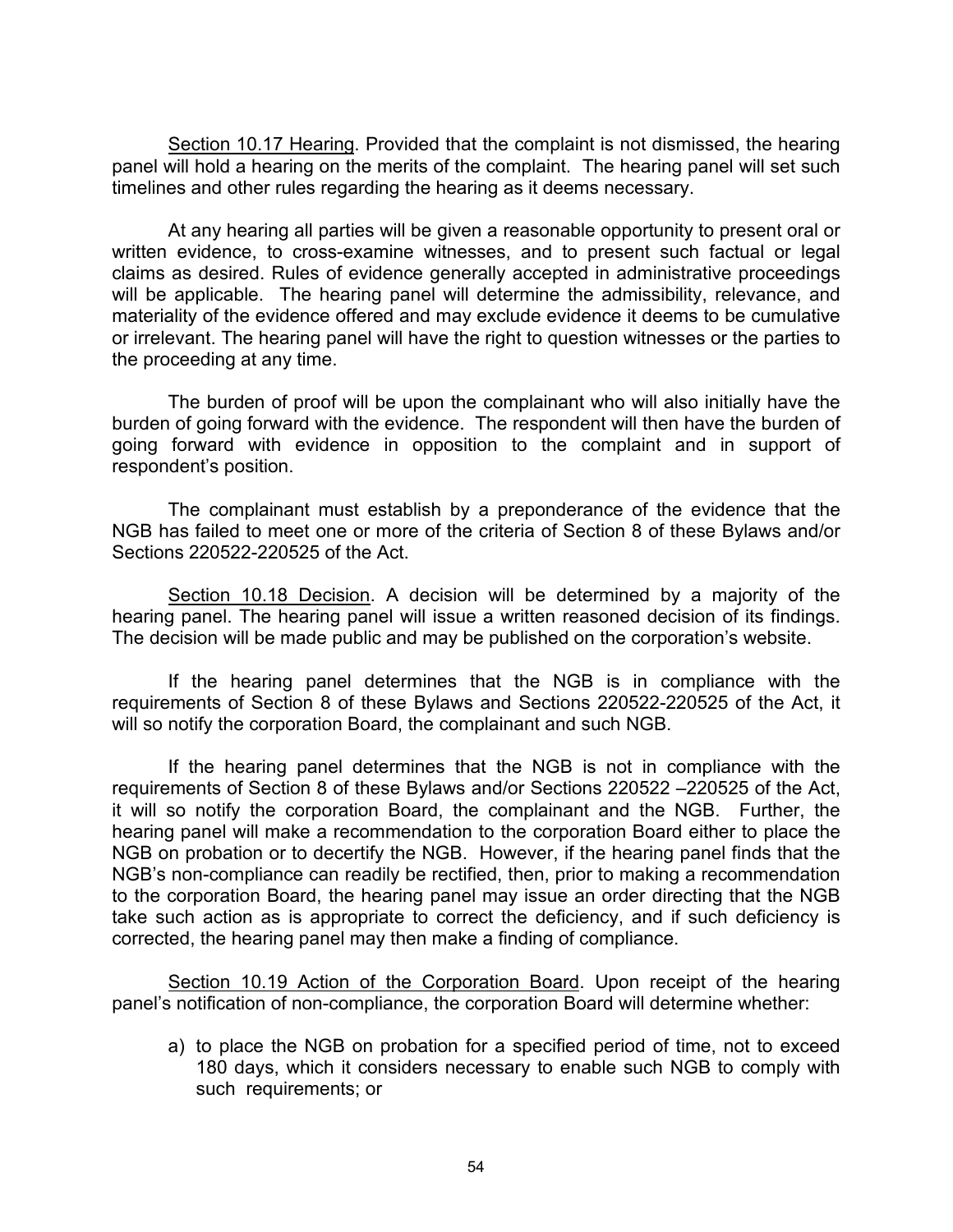b) to decertify the NGB.

In making this determination the corporation Board will consider the recommendation of the hearing panel, but is not bound by it.

Section 10.20 Probation. If an NGB is placed on probation, it will, at the conclusion of the probationary period, submit a report to the hearing panel as to whether or not it is in compliance. The hearing panel will then convene to consider the report.

If, after considering the report of the NGB, the hearing panel determines that such NGB is in compliance with the requirements of Section 8 of these Bylaws and Sections 220522-220525 of the Act, it will so notify the corporation Board and the NGB.

If, after consideration of the report of the NGB, the hearing panel determines that such NGB is not in compliance with the requirements of Section 8 of these Bylaws and/or Sections 220522-220525 of the Act, it will so notify the corporation Board and the NGB. If the hearing panel determines that the NGB has proven by clear and convincing evidence that, through no fault of its own, it needs additional time to comply with such requirements, the hearing panel may recommend to the corporation Board that the probationary period be extended.

If, at the end of the probationary period allowed by the corporation Board, the NGB has not complied with such requirements, the corporation Board will decertify the NGB.

Section 10.21 Arbitration. There will be no right of appeal to any other body of the corporation from a decision of the hearing panel or from a remedy imposed by the corporation Board. Any party that considers itself aggrieved by a decision of the hearing panel on the merits of the complaint or by a remedy imposed by the corporation Board may, within 30 days after such decision or imposition of remedy, file a demand for arbitration with the arbitral organization designated by the corporation Board. The corporation has the right to participate in the arbitration proceeding, but it cannot be involuntarily joined by a party.

A respondent will be entitled in a demand for arbitration to raise any jurisdictional or procedural objection to the complaint raised in its original motion to dismiss, but determined against it by the hearing panel that considered the jurisdictional or procedural challenge.

The arbitrator will render a reasoned award in writing. All such awards will be made public and may be published on the corporation's website. The arbitral award will be binding upon the parties, and unless the award is inconsistent with the terms of the Act, these Bylaws, or the rules of the IOC, upon the corporation.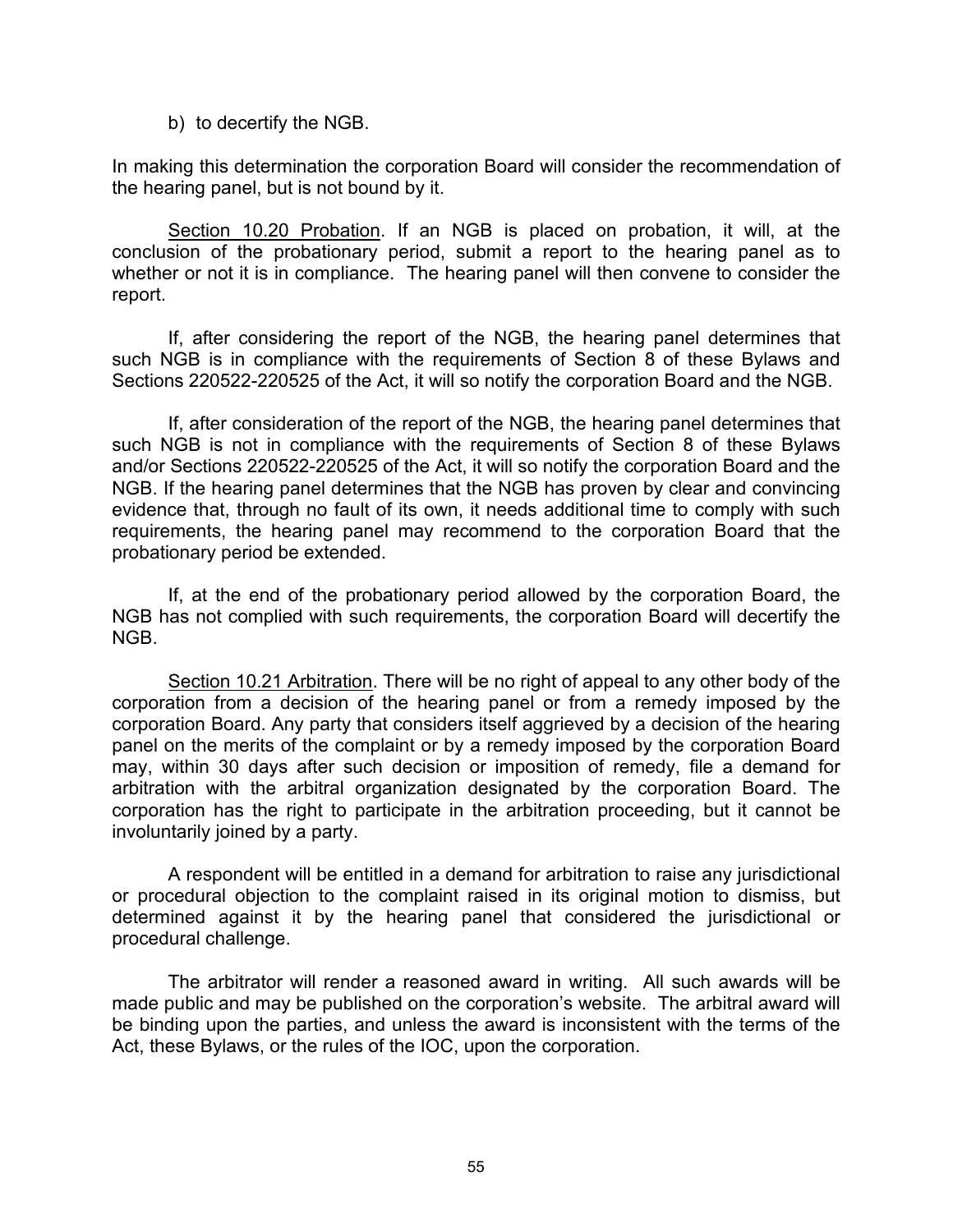## **APPLICATION TO REPLACE AN NGB**

Section 11.1 Manner of Filing the Application. Any amateur sports organization may seek to replace an incumbent as the NGB for a particular sport by filing with the corporation a written application for such recognition. A copy of the application will also be served on the applicable NGB. The party filing the application will file with the corporation proof of service on the NGB.

Section 11.2 Multiple Applications. If two or more organizations file applications for the same sport, the applications will be considered in a single proceeding. Each applicant will serve a copy of its application on the other applicant, and will file with the corporation proof of such service.

Section 11.3 Filing Period. An application under this Section 11 must be filed (i) within the one-year period after the final day of any Olympic Games in the case of a sport for which competition is held in the Olympic Games or Paralympic Games, or in both the Olympic and Pan American Games, or (ii) within the one-year period after the final day of any Pan American Games in the case of a sport for which competition is held in the Pan American Games or Parapan American Games and not in the Olympic Games.

Section 11.4 The Application. The application will be in writing and signed by the chief executive office of the organization making the application. The application will set forth the factual allegations in numbered paragraphs, each paragraph containing a single factual allegation, and will contain at a minimum the following;

- a) the names and addresses of the parties;
- b) the jurisdictional basis of the challenge; and
- c) the factual basis upon which, pursuant to the criteria of Section 8 of these Bylaws and Sections 220522-220525 of the Act, the applicant claims that it should replace the respondent;

A copy of the applicant's corporate formation and governance documents must be appended to the application.

Section 11.5 Filing Fee. An application filed by an applicant will be accompanied by a 500 dollar filing fee. Such filing fee will be made payable to the corporation.

Section 11.6 Failure to Properly File. An application that is not filed in accordance with Sections 11.1 through 11.4 of these Bylaws, and which is not accompanied by the designated filing fee as set forth in Section 11.5 of these Bylaws will render the filing ineffective and the application will not be considered to have been properly filed.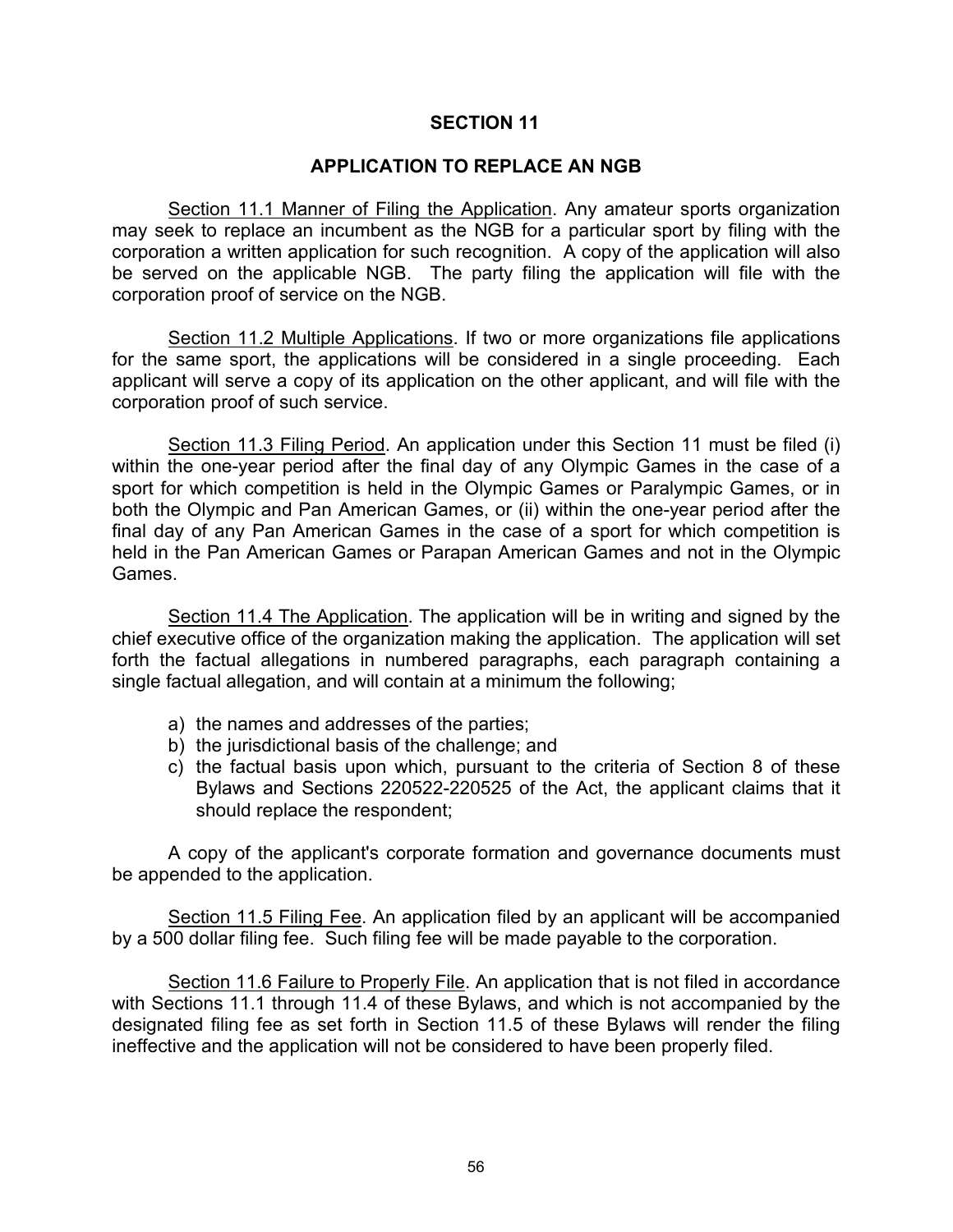Section 11.7 Administration. Applications filed under this Section 11 will be administered by the corporation's dispute resolution division.

Section 11.8 Hearing Panel. An application properly filed under this provision will be heard by a corporation hearing panel. The hearing panel will consist of three individuals appointed by the Chair in consultation with AAC and NGBC leadership. The hearing panel will consist of one individual who is a member of the corporation Board, one individual who is a member of the NGBC or Affiliate Organizations Council, and one individual who is a member of the AAC. The Chair will also appoint the chair of the hearing panel. The hearing panel will not include any individual having a direct interest, either personally or by virtue of organizational affiliation, in the outcome of the proceeding.

If for any reason a hearing panel member is unable to perform their duties as a panel member, and such vacancy occurs prior to commencement of a hearing on the merits, the Chair will appoint a substitute hearing panel member in consultation with AAC and NGBC leadership as appropriate. If such vacancy occurs after commencement of the hearing, the remaining hearing panel members may continue with the hearing and render a decision on the application, unless the parties agree to have a substitute hearing panel member appointed.

Section 11.9 Communication with the Hearing Panel. No party and no one acting on behalf of any party will communicate directly with a hearing panel member unless the communication is simultaneously provided to all hearing panel members and parties involved.

Section 11.10 Mediation. At the request of a party, the hearing panel may adjourn the proceeding to allow for mediation of the application. The hearing panel will set a deadline for completion of the mediation. The Dispute Resolution team will appoint a mediator, after consultation with the parties. The mediator will not be a member of the hearing panel. The parties will bear all costs associated with the mediation.

Section 11.11 Conduct of the Proceeding. The hearing panel will have the authority to rule on all motions and other matters raised in the proceeding. The hearing panel will set such timelines and other rules regarding the proceeding, and the conduct of the hearing, as it deems necessary.

Section 11.12 Time Computation. In computing any period of time, the last day of the period so computed will be included, unless it is a Saturday, a Sunday or a legal holiday, in which event the period runs until the end of the next day that is not one of the aforementioned days. The parties may modify any period of time by mutual agreement and consent of the hearing panel. The hearing panel may extend any period of time as it deems necessary.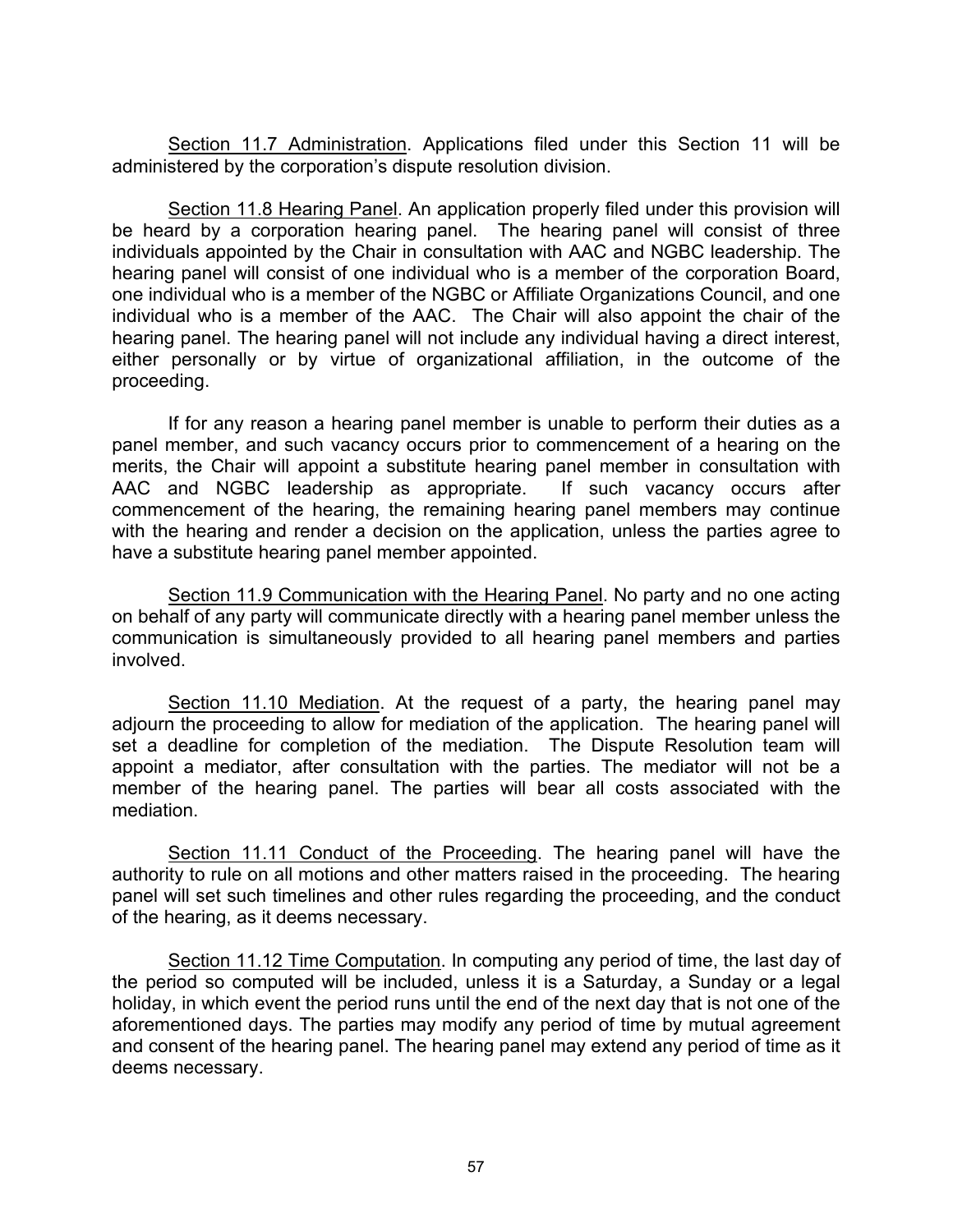Section 11.13 Motion to Dismiss. If the respondent contends that jurisdiction of the application is improper, that there is some other procedural or jurisdictional defect that would preclude a hearing on the merits, or that the application fails to state a claim upon which relief can be granted, it may move to dismiss the application. Such motion to dismiss will set forth the grounds for dismissal and will be filed within 30 days after receipt of the application by the respondent.

The applicant will be given the opportunity to submit papers in opposition to the respondent's motion to dismiss. The hearing panel will determine whether or not to have argument on the motion to dismiss.

Section 11.14 Answer. If there is no motion to dismiss, the respondent will file an answer within 30 days after receipt of the application by the respondent. If the panel finds against the respondent with respect to its motion to dismiss, the respondent will file an answer to the application within 30 days after the hearing panel issues its decision on the motion to dismiss. If no answer is filed within the stated time, the respondent will be deemed to have agreed with the claim.

Section 11.15 Preliminary Hearing. Either on its own directive, or at the request of a party, the hearing panel may schedule a preliminary hearing with the parties. The preliminary hearing may be conducted by telephone at the hearing panel's discretion.

During the preliminary hearing, the parties and the hearing panel should discuss the future conduct of the proceeding, including clarification of the issues and claims, a schedule for the hearing and any other preliminary matter.

Section 11.16 Exchange of Information. Either on its own directive, or at the request of a party, the hearing panel may direct the production of documents and other information. Further, the hearing panel may require that the parties (i) identify any witnesses the parties intend to call the hearing, and (ii) exchange copies of all exhibits the parties intend to submit at the hearing. The hearing panel will set due dates for the exchange of such information. The hearing panel is authorized to resolve any disputes concerning the exchange of information.

Section 11.17 Recording the Proceedings. Proceedings may be recorded by a court reporter upon the request of a party. The party making the request will pay for the services of the court reporter, or if the parties mutually agree, the cost may be equally divided between the parties. A party requesting a transcript will pay for the cost of the transcript. Any transcript ordered by a party will be made available to the hearing panel upon request of the panel.

Section 11.18 Hearing. Provided that the application is not dismissed, the hearing panel will hold a hearing on the merits of the application. The hearing panel will set such timelines and other rules regarding the hearing as it deems necessary.

The corporation will publish notice of the time and place of such hearing on its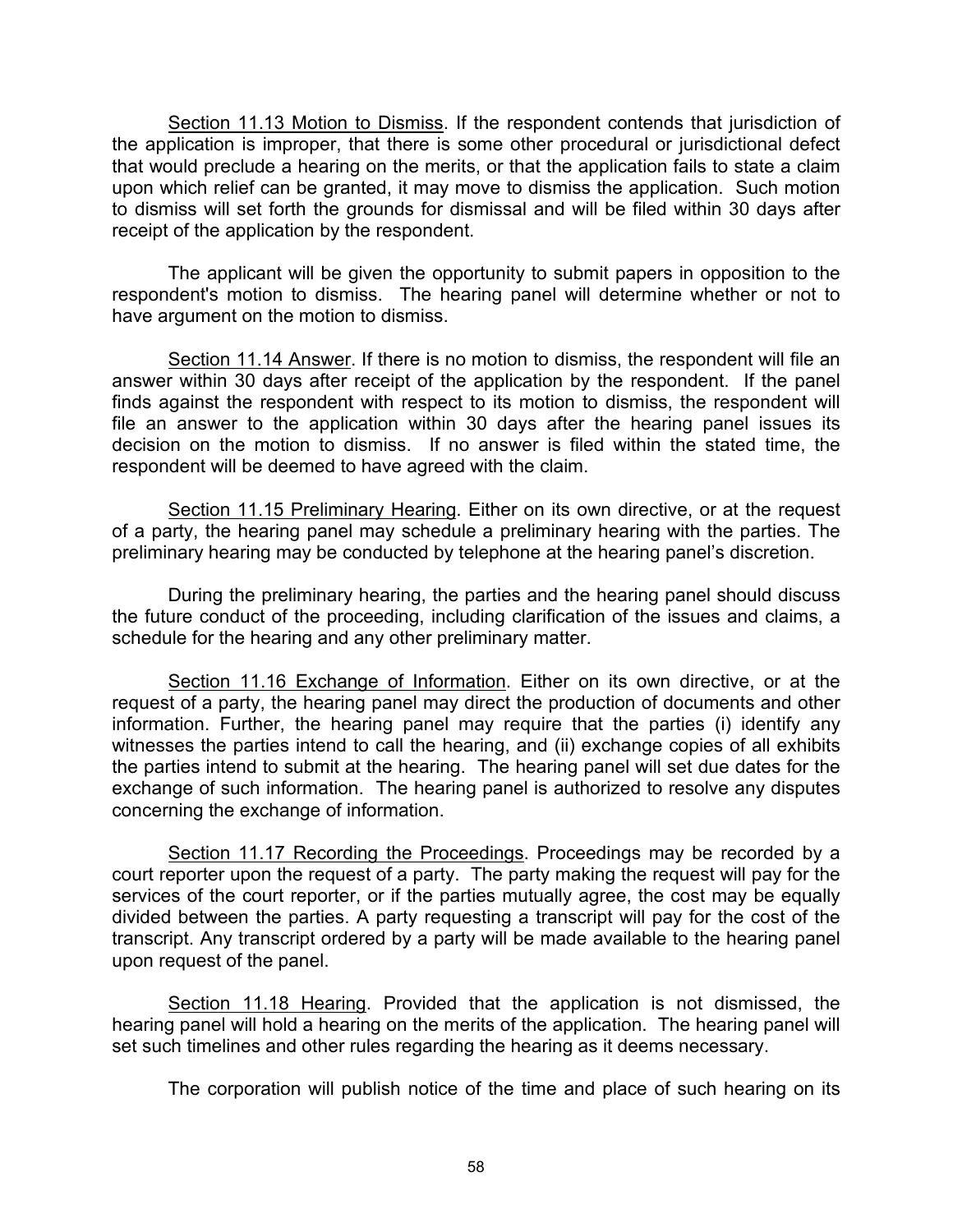website at least 30 days, but not more than 60 days, prior to the date of the hearing. The parties, at the direction of the hearing panel, will send written notice, including a copy of the application, at least 30 days prior to the date of the hearing to all amateur sports organizations known to the parties in that sport. The hearing will be open to the public.

At any hearing each party will be given a reasonable opportunity to present oral or written evidence, to cross-examine witnesses, and to present such factual or legal claims as desired. Rules of evidence generally accepted in administrative proceedings will be applicable. The hearing panel will determine the admissibility, relevance, and materiality of the evidence offered and may exclude evidence deemed by the hearing panel to be cumulative or irrelevant. The hearing panel will have the right to question witnesses or the parties to the proceeding at any time.

The burden of proof will be upon the applicant who will also initially have the burden of going forward with the evidence. The respondent will then have the burden of going forward with evidence in opposition to the challenge and in support of respondent's position.

The applicant must establish by a preponderance of the evidence that:

- a) it meets the criteria for recognition and certification as an NGB under Section 220522 of the Act; and
- b) (i) the NGB does not meet the criteria of Section 8 of these Bylaws or Sections 220522-220525 of the Act, or (ii) the applicant more adequately meets the criteria of Section 220522 of the Act, is capable of more adequately meeting the criteria of Section 8 of these Bylaws and Sections 220523- 220524 of the Act, and provides, or is capable of providing, a more effective national and international program of competition than the NGB in the sport for which it seeks recognition.

Section 11.19 Decision. A decision will be determined by a majority of the hearing panel. The hearing panel will issue a written reasoned decision of its findings. The decision will be made public and may be published on the corporation's website.

If the hearing panel determines that such NGB should continue as the NGB for its sport the hearing panel will so notify the corporation Board, the applicant and such NGB.

If the hearing panel determines that such NGB would have retained recognition and certification except for a minor deficiency in one of the requirements of Section 8 of these Bylaws or Sections 220522-220525 of the Act, the hearing panel will so notify the corporation Board, the applicant and the NGB. The hearing panel will also make a recommendation to the corporation Board to place the NGB on probation for a specified period of time not to exceed 180 days, pending compliance by the NGB.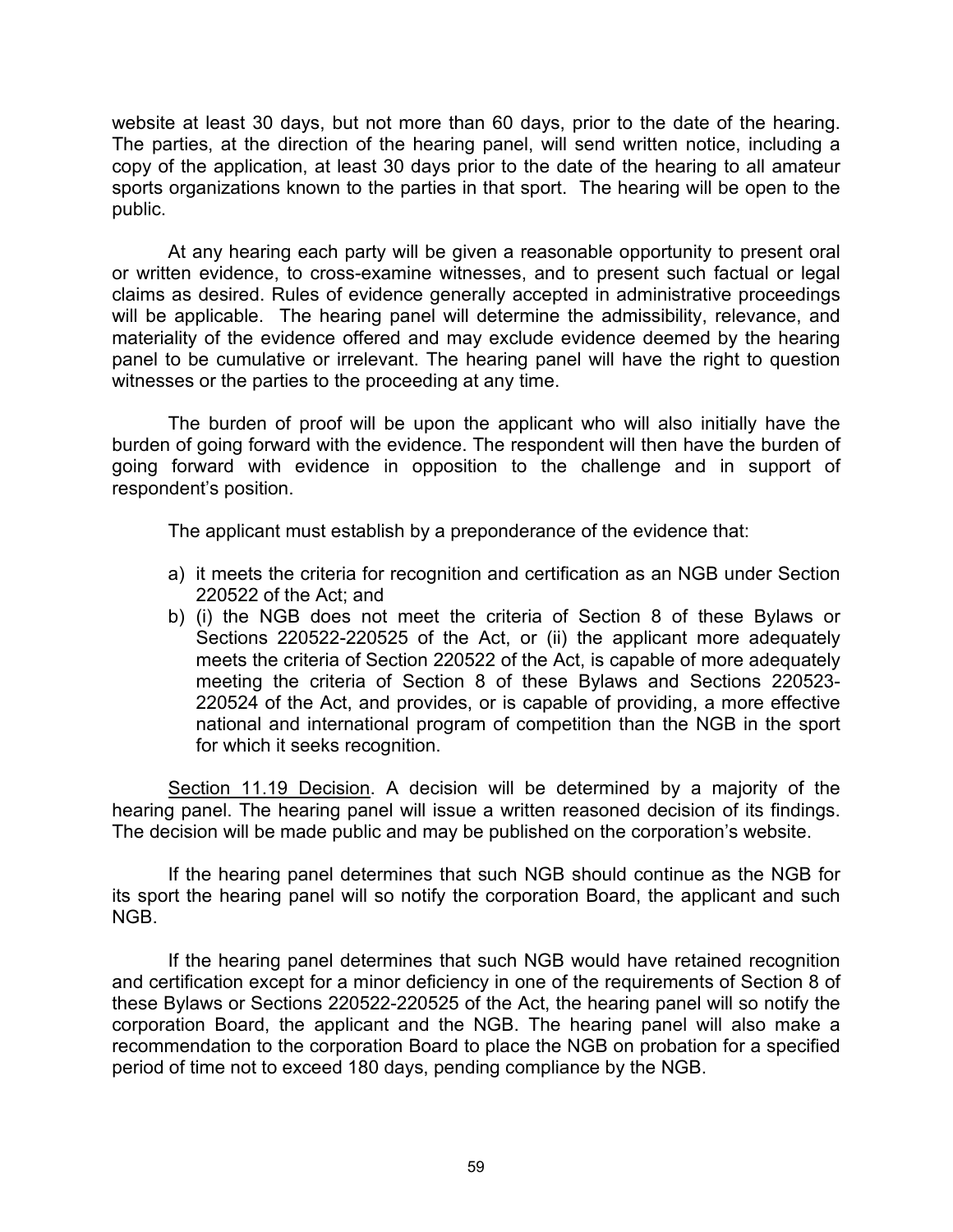If the hearing panel determines that the recognition and certification of such NGB should be revoked, it will so notify the corporation Board, the applicant, and such NGB. Further, the hearing panel will make a recommendation to the corporation Board either to (i) declare a vacancy in the NGB for that sport, or (ii) recognize and certify the applicant as the NGB.

Section 11.20 Action of the Corporation Board. Upon receipt of the hearing panel's notification (i) that the NGB would have retained recognition and certification except for a minor deficiency, or (ii) that the NGB's recognition and certification should be revoked, the corporation Board will convene and determine whether:

- a) to place such NGB on probation for a specified period of time not to exceed 180 days, which it considers necessary to enable such NGB to comply with such requirements; or
- b) to decertify and revoke the recognition of such NGB and declare a vacancy in the NGB for that sport; or
- c) to decertify and revoke the recognition of such NGB and recognize the applicant as the NGB for that sport.

In making its determination, the corporation Board will consider the recommendation of the hearing panel, but is not bound by it.

### Section 11.21 Probation.

If an NGB is placed on probation, it will, at the conclusion of the probationary period, submit a written report to the hearing panel as to whether or not it is in compliance. The NGB will provide a copy of that report to the applicant. The hearing panel will then convene to consider the report.

If, after considering the report of the NGB, the hearing panel determines that such NGB is in compliance with the requirements of Section 8 of these Bylaws and Sections 220522-220525 of the Act, the hearing panel will so notify the corporation Board, the applicant, and the NGB.

If, after consideration of the report of the NGB, the hearing panel determines that such NGB is not in compliance with the requirements of Section 8 of these Bylaws or Sections 220522-220525 of the Act, the hearing panel will so notify the corporation Board, the applicant, and the NGB.

If, at the end of the probationary period allowed by the corporation Board, the NGB has not complied with such requirements, the corporation Board will decertify and revoke the recognition of such NGB and either (i) recognize and certify the applicant as the NGB or (ii) declare a vacancy in the NGB.

Section 11.22 Arbitration. There will be no right of appeal to any other corporation body from a decision of the hearing panel or from a remedy imposed by the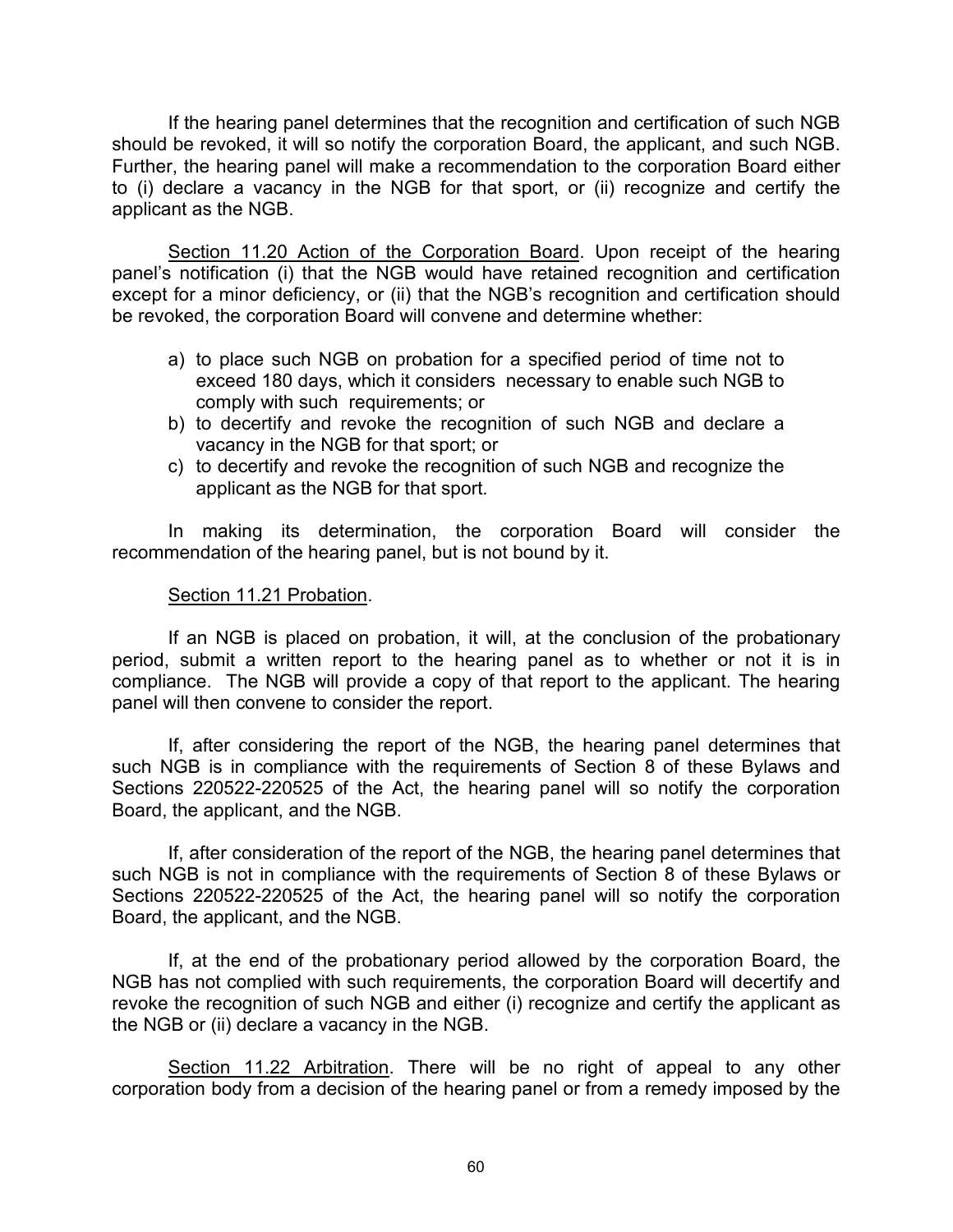corporation Board. Any party that considers itself aggrieved by a decision of the hearing panel on the merits of the hearing panel's decision concerning the application or by a remedy imposed by the corporation Board may, within 30 days after such decision or imposition of remedy, file a demand for arbitration with the arbitral organization designated by the corporation Board. The corporation has the right to participate in the arbitration proceeding, but it cannot be involuntarily joined by a party.

A respondent will be entitled in a demand for arbitration to raise any jurisdictional or procedural objection to the application raised in its original motion to dismiss, but determined against it by the hearing panel that considered the jurisdictional or procedural challenge.

The arbitrator will render a reasoned award in writing. All such awards will be made public and may be published on the corporation's website.

The arbitral award will be binding upon the parties thereto, and unless the award is inconsistent with the terms of the Act, these Bylaws, or the rules of the IOC, upon the corporation.

Section 11.23 Replacement of NGB. If the corporation Board upholds the application of an amateur sports organization to replace the incumbent as the NGB and there is no appeal, or if there is an appeal and the final arbitration award upholds the application of an amateur sports organization to replace the incumbent as the NGB:

- a) such applicant organization will be deemed elected to membership in the corporation, and the membership of the incumbent will be deemed terminated without further action of the corporation Board; and
- b) The incumbent will cease to exercise the authority of an NGB as specified in Section 220523 of the Act.

The corporation Board will, within 60 days after such award, recommend and support in any appropriate manner the new NGB to the appropriate international sports federation or organization for recognition by such federation or organization as the United States NGB in that sport, any provision to the contrary in Section 10 of these Bylaws notwithstanding. Such action will include, without limitation, formally advising such federation or organization of the decision of the corporation Board and recommending acceptance of such action by the federation or organization.

In the event that there is a significant delay in the acceptance of the new NGB as the United States member in such international federation or organization, the corporation Board will take any and all steps that may be necessary to protect the right of United States athletes to participate in international amateur athletic competition.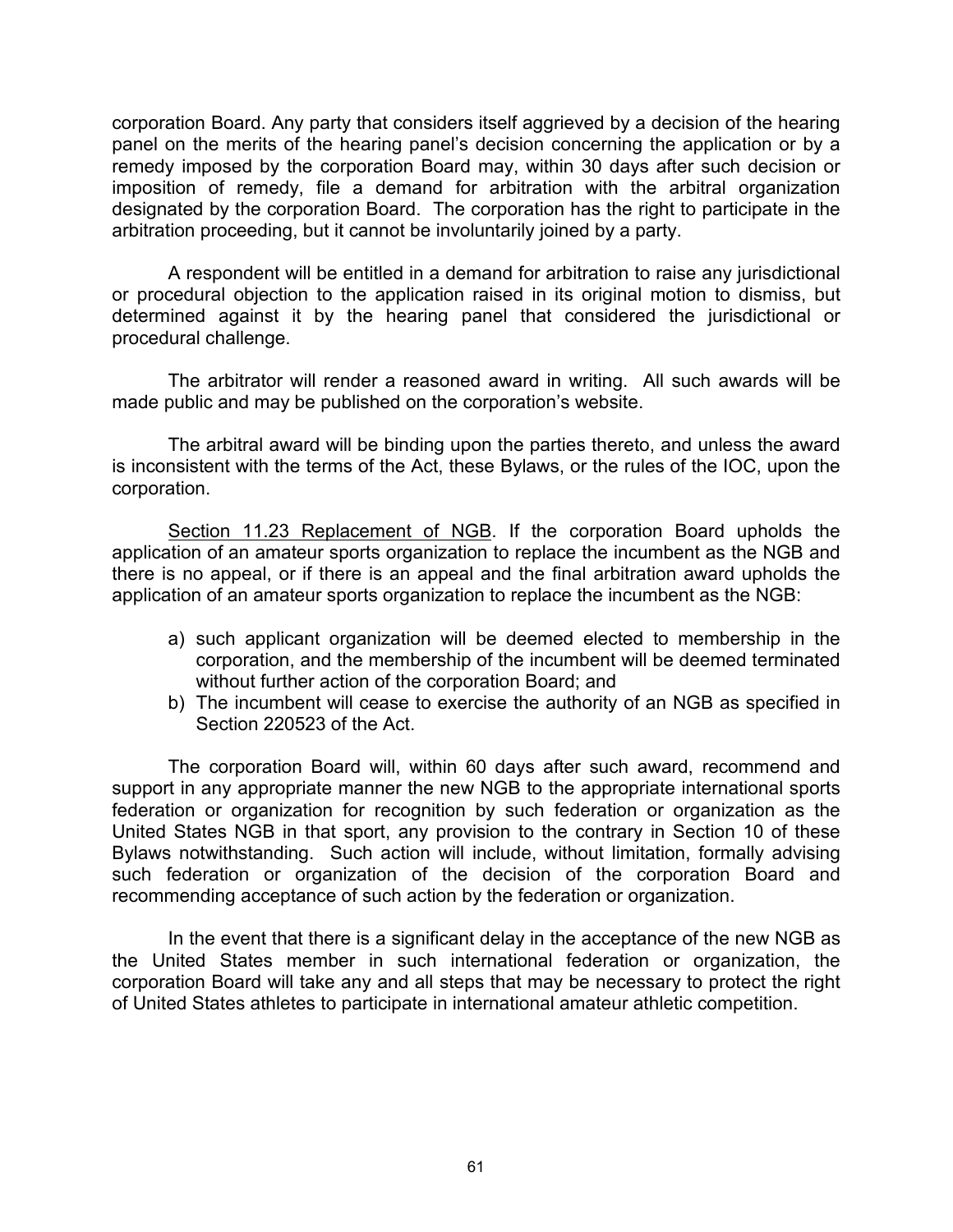### **CODE OF CONDUCT FOR VOLUNTEERS, STAFF AND MEMBER ORGANIZATIONS**

Section 12.1 Code of Conduct. The corporation Board will adopt a Code of Conduct for members of the corporation Board, committee and task force members, member organizations associated with the corporation, the CEO, all corporation employees and others who are associated with the corporation (the "Code"). The Code will establish minimum standards for the conduct of corporate personnel, including staff. All member organizations will comply with the requirements of the Code, when representing the corporation or participating in corporation activities or events. Violations of the Code will be handled in the manner specified in the Code. Amendments to the Code will require a recommendation of the Ethics Committee and the approval of two-thirds of the voting power of the directors present at a meeting of the corporation Board.

Section 12.2 Affirmative Obligation to Promote Ethical Conduct. All corporation personnel should promote ethical behavior and take steps to ensure that the corporation:

- a) encourages employees, corporation Board, committee, and task force members and others associated with the corporation to address ethical concerns, and to talk to supervisors, managers, and the Ethics team, when in doubt about the best course of action in a particular situation;
- b) encourages everyone associated with the corporation to report, on a confidential basis, violations of laws, rules, regulations or the Code to the Ethics team or the Ethics Committee; and
- c) informs corporation personnel that the corporation will not allow retaliation for reports made in good faith concerning ethical behavior or the violation of laws, rules, regulations, or the Code.

 Section 12.3 Written Standards. The corporation will develop, maintain, and distribute written standards of conduct, as well as written policies, procedures and protocols, that promote the corporation's commitment to compliance with such standards and address specific areas of potential infractions.

 Section 12.4 Compliance Officer. On matters of ethics, the Chief Ethics & Compliance Officer (for purposes of this Section 12, the "ethics officer") will report functionally to the Ethics Committee and operationally to the CEO or their designee and will be charged with the responsibility for developing, operating, and monitoring the corporation's ethics program, subject to oversight by the Ethics Committee.

Section 12.5 Education and Training. The corporation will develop and maintain regular and effective education and training programs for all affected corporation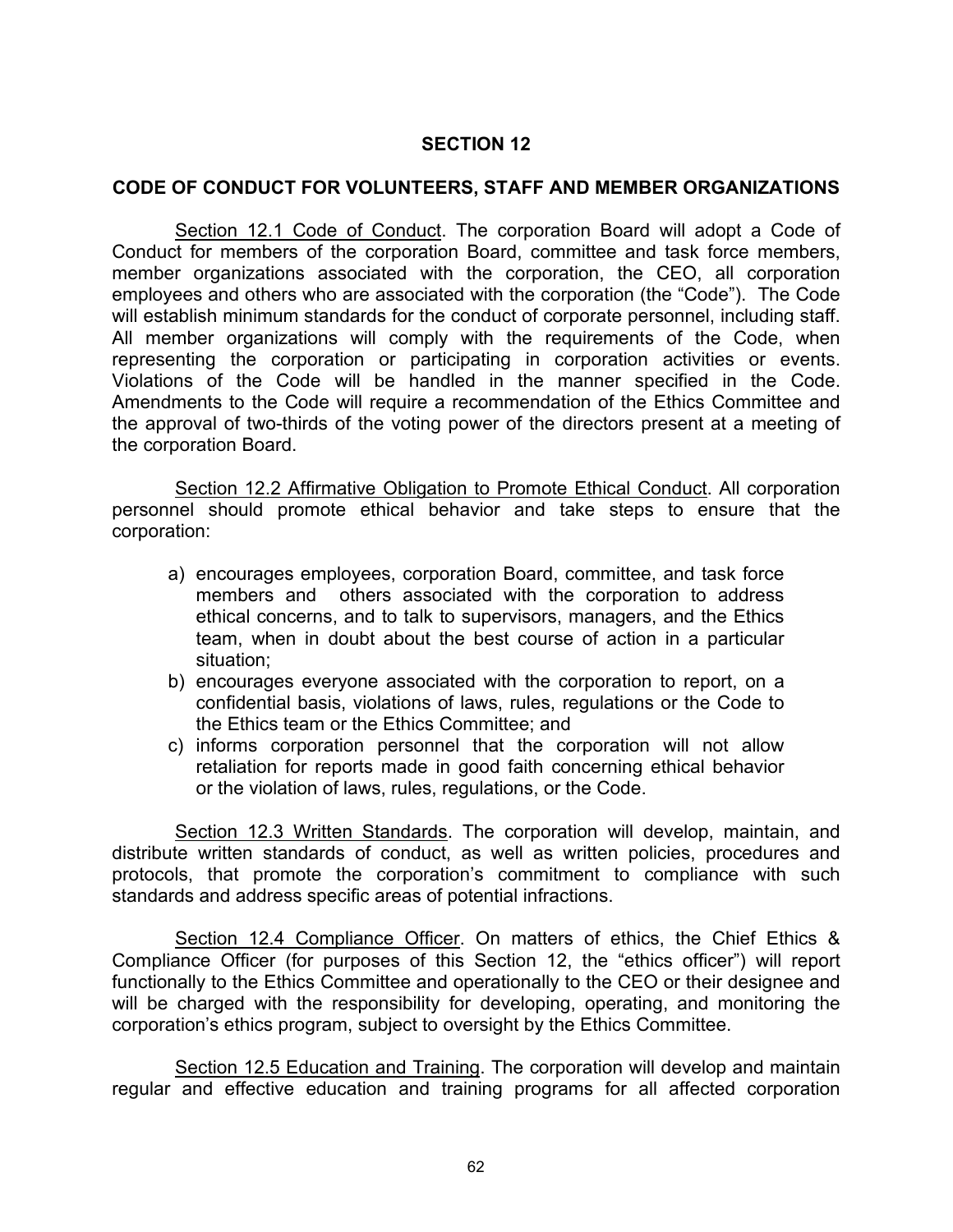employees, officers, directors, committee and task force members, and volunteers, and others associated with the corporation.

Section 12.6 Effective Communication. The corporation will ensure that an effective line of communication exists between the ethics officer and all corporation employees, officers, directors, committee members, and volunteers, and others associated with the corporation, including maintaining a process, such as a hotline or other reporting system, to receive complaints and the adoption of procedures to protect the anonymity of complainants and to protect complainants from retaliation based on their reporting of ethics or compliance issues.

Section 12.7 Monitoring. The corporation will use audits and other risk evaluation techniques to monitor compliance and identify problem areas affecting the corporation and its employees, officers, directors, committee and task force members, and volunteers, and others associated with the corporation.

Section 12.8 Investigation. The corporation will develop and maintain policies and procedures with respect to the investigation of identified systemic problems, which include direction regarding the prompt and proper response to detected offenses, such as the initiation of appropriate corrective action and preventive matters.

Section 12.9 Reporting Systems. The corporation will develop and maintain a system to respond to allegations of illegal, unethical, or improper activities and enforcement of appropriate disciplinary action against members of the corporation Board, committee and task force members, member organizations associated with the corporation, the CEO, all corporation employees and others who are associated with the corporation who have violated internal compliance policies, applicable statutes, regulations, or other corporation requirements.

Section 12.10 Member Organizations and Bid Cities. The corporation will require its member organizations and any bid city organizations to implement procedures that comply with the requirements of Sections 12.3 through 12.9 of these Bylaws.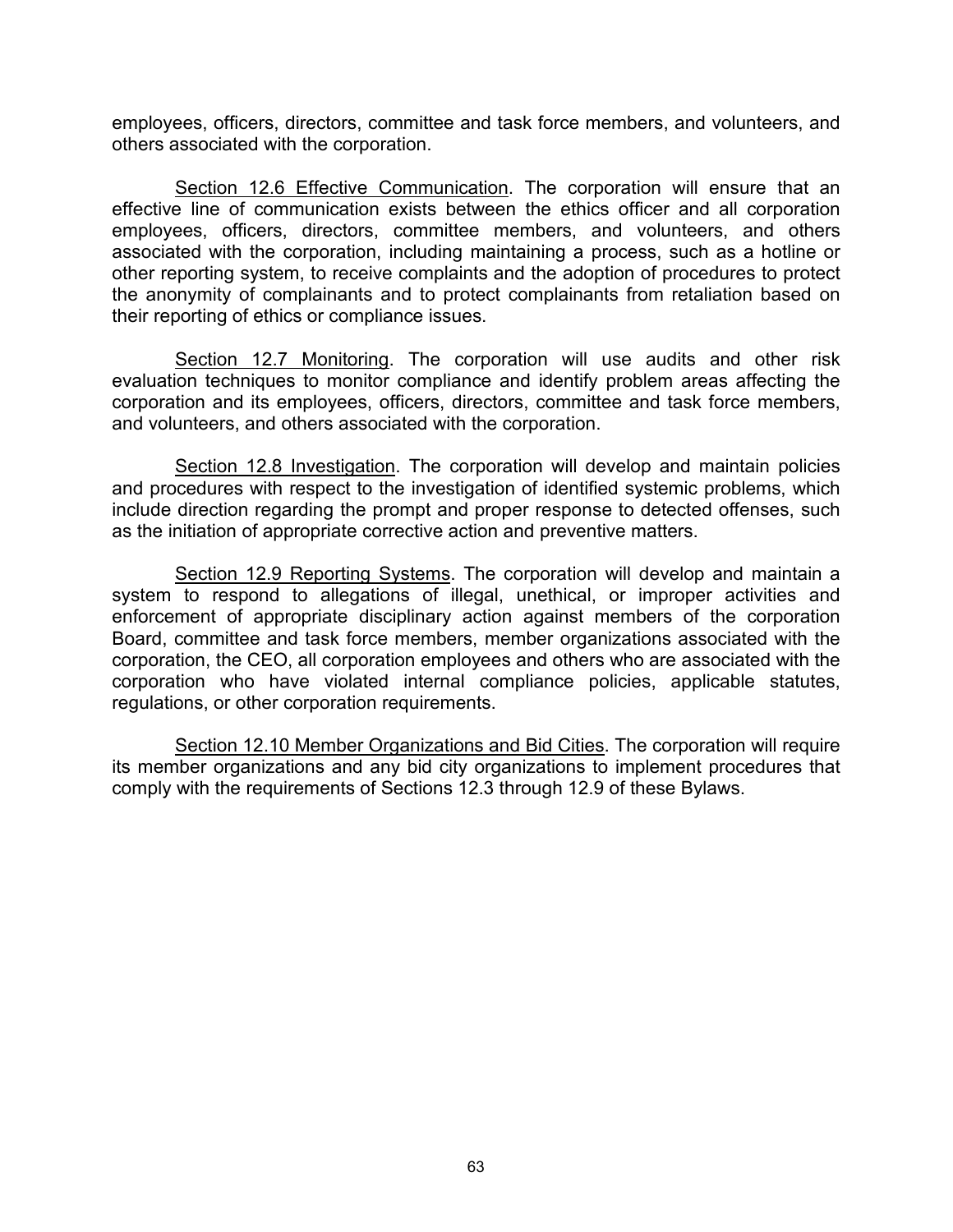## **THE OFFICE OF ATHLETE OMBUDS**

Section 13.1. Office Focus. The Office of Athlete Ombuds is charged with providing independent information, support, and guidance to athlete members of NGBs. The office may cooperate and coordinate with other parties, but is not charged with providing similar support to them. The corporation will not prevent or prohibit the Office of Athlete Ombuds from carrying out any duty or responsibility under these Bylaws or federal law.

Section 13.2 Confidential Information. The Office of Athlete Ombuds will keep information that is communicated or provided to them in any matter involving the exercise of their official duties confidential, except that the Office of Athlete Ombuds may use such information as necessary in resolving or mediating a dispute.

Section 13.3 Privilege. The Office of Athlete Ombuds will not be compelled to testify or produce evidence in any judicial or administrative proceeding with respect to any matter involving the exercise of their official duties. All related memoranda, work product, notes or case files of the Office of Athlete Ombuds are confidential and are not subject to discovery, subpoena, or other means of legal compulsion, and are not admissible in evidence in a judicial or administrative proceeding.

Section 13.4 Exceptions to Privilege. The privilege described in Section 13.3 of these Bylaws does not apply to information concerning:

- a) applicable federally mandated reporting requirements or Congressional subpoenae;
- b) a felony personally witnessed by any member of the Office of Athlete Ombuds;
- c) a situation where an individual is at imminent risk of serious harm, which is communicated to a member of the Office of Athlete Ombuds; and/or
- d) the general operation of the Office of Athlete Ombuds and the general processes employed.

Section 13.5 Office Statements. In light of the Office of Athlete Ombuds' independence pursuant to the Act, statements of any member of the Office of Athlete Ombuds will not be deemed to reflect the views or positions of the corporation as evidence in any legal or judicial proceeding.

Section 13.6 Athlete Legal Aid Program. The Office of Athlete Ombuds will oversee the management and implementation of the athlete legal aid program and corporation fund provided for use by athletes lacking adequate resources to effectively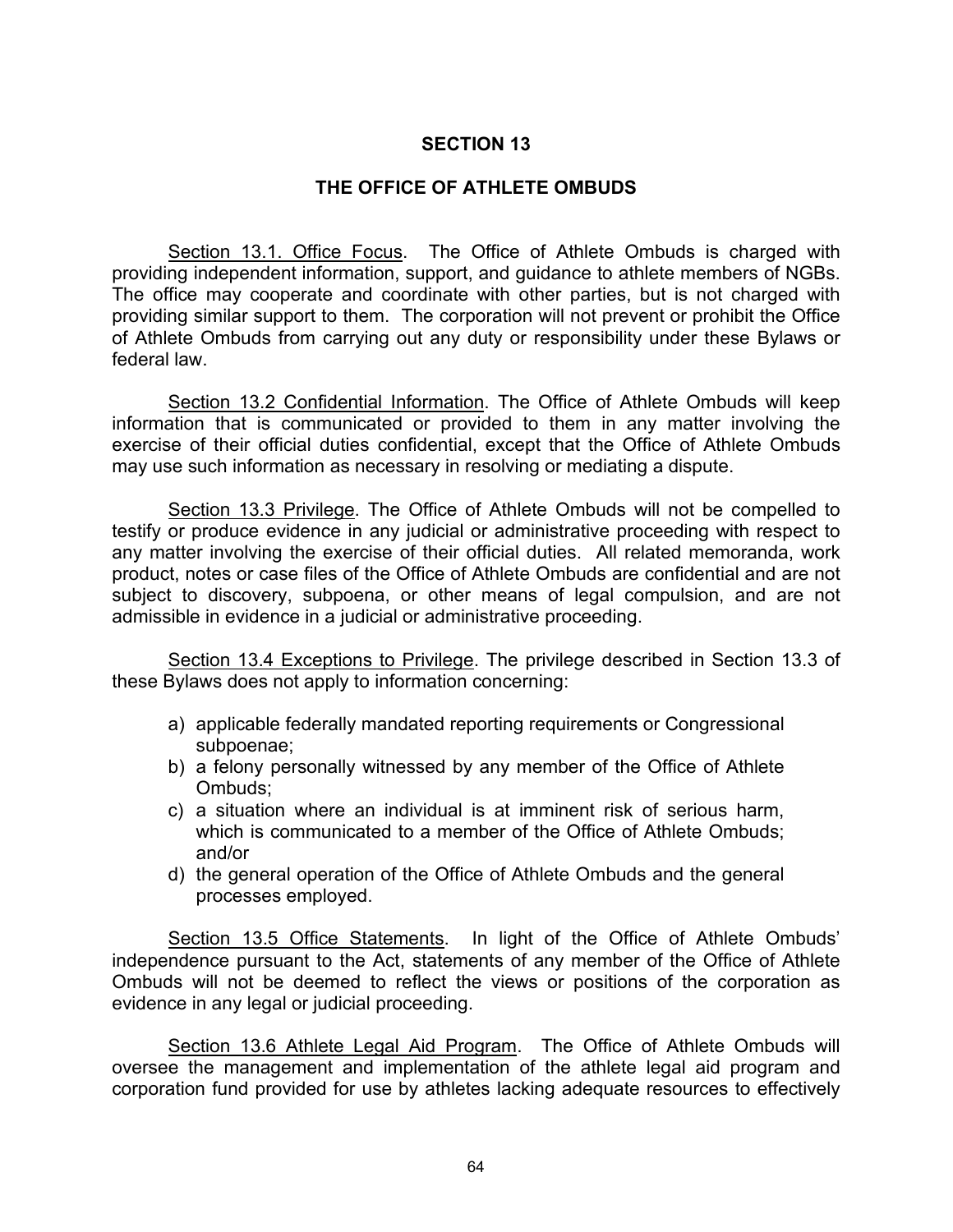participate in dispute resolution matters before anti-doping organizations, NGBs, the USCSS, or the corporation.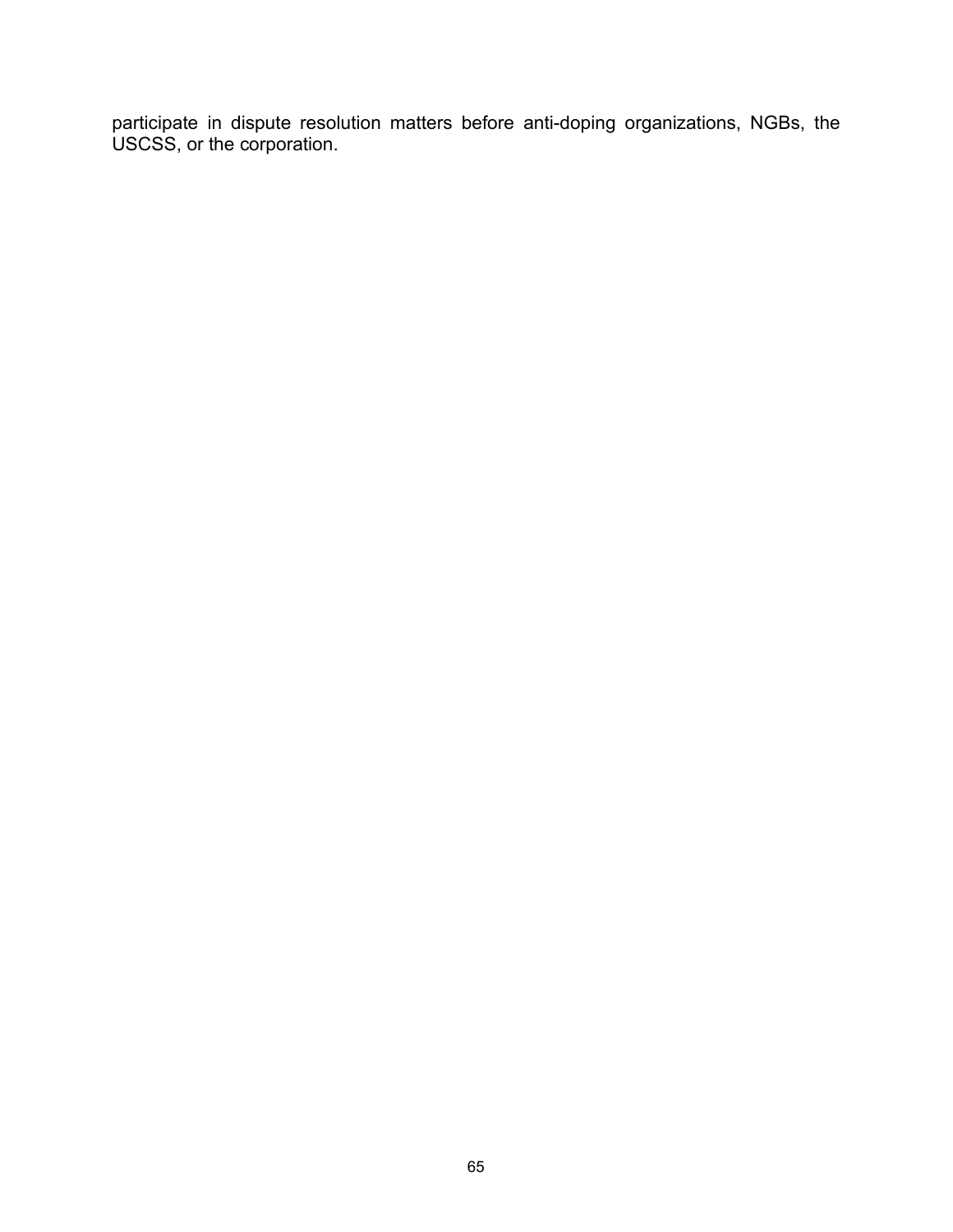## **ATHLETES' ADVISORY COUNCIL AND U.S. OLYMPIANS AND PARALYMPIANS ASSOCIATION**

Section 14.1 AAC Duties. There will be an AAC recognized by the corporation Board and composed of, and elected by, amateur athletes to ensure communication between the corporation and currently active athletes, to serve as a source of athlete opinion and advice to the corporation Board with regard to both current and contemplated policies of the corporation, and to help ensure a strong and effective athlete voice in corporation governance. The AAC will elect three members to the corporation corporation Board as set out in Section 3 of these Bylaws. AAC leadership will meet regularly with the corporation Board to discuss issues of importance to athletes and will contribute to the corporation annual report to Congress contemplated in Section 2 of these Bylaws. AAC leadership will also supervise and provide direction to professional AAC staff provided by the corporation.

Section 14.2 AAC Composition. The AAC will consist of at least (i) one athlete from each NGB elected by athletes having competed at the appropriate level in the sport governed by that NGB, (ii) two athletes elected from among athletes competing in winter Paralympic sports, elected by athletes having competed at the appropriate level in the winter Paralympic sports (iii) six athletes elected from among athletes competing in summer Paralympic sports, elected by athletes having competed at the appropriate level in the summer Paralympic sports and (iv) six athletes elected by the AAC to serve at-large on the AAC.

Section 14.3 AAC Leadership. The AAC will develop and maintain in its bylaws election procedures for its leadership team including a chair. These procedures must be based on elections of candidates solely from among AAC members, a full and fair opportunity for candidates to make their candidacies known and understood to all AAC members, and a full and fair vote conducted among all such members. All candidates for AAC leadership service must be qualified to serve under the terms of these Bylaws, in particular Section 3.7 hereof. The AAC will ensure that members of its leadership team serve terms of four years with an overall term limit of two such terms, with leadership team member terms staggered so that no more than two-thirds of leadership team member terms expire in the same year.

Section 14.4 AAC Operation. The AAC will meet regularly and in accordance with the budget approved by the corporation Board. The AAC will operate in accordance with bylaws adopted by the members of the AAC. AAC bylaws adoption and amendment will not require approval of the corporation Board, except in any case where they may conflict with the Act or these Bylaws, and/or where they would require increased funding or expenditures by the corporation.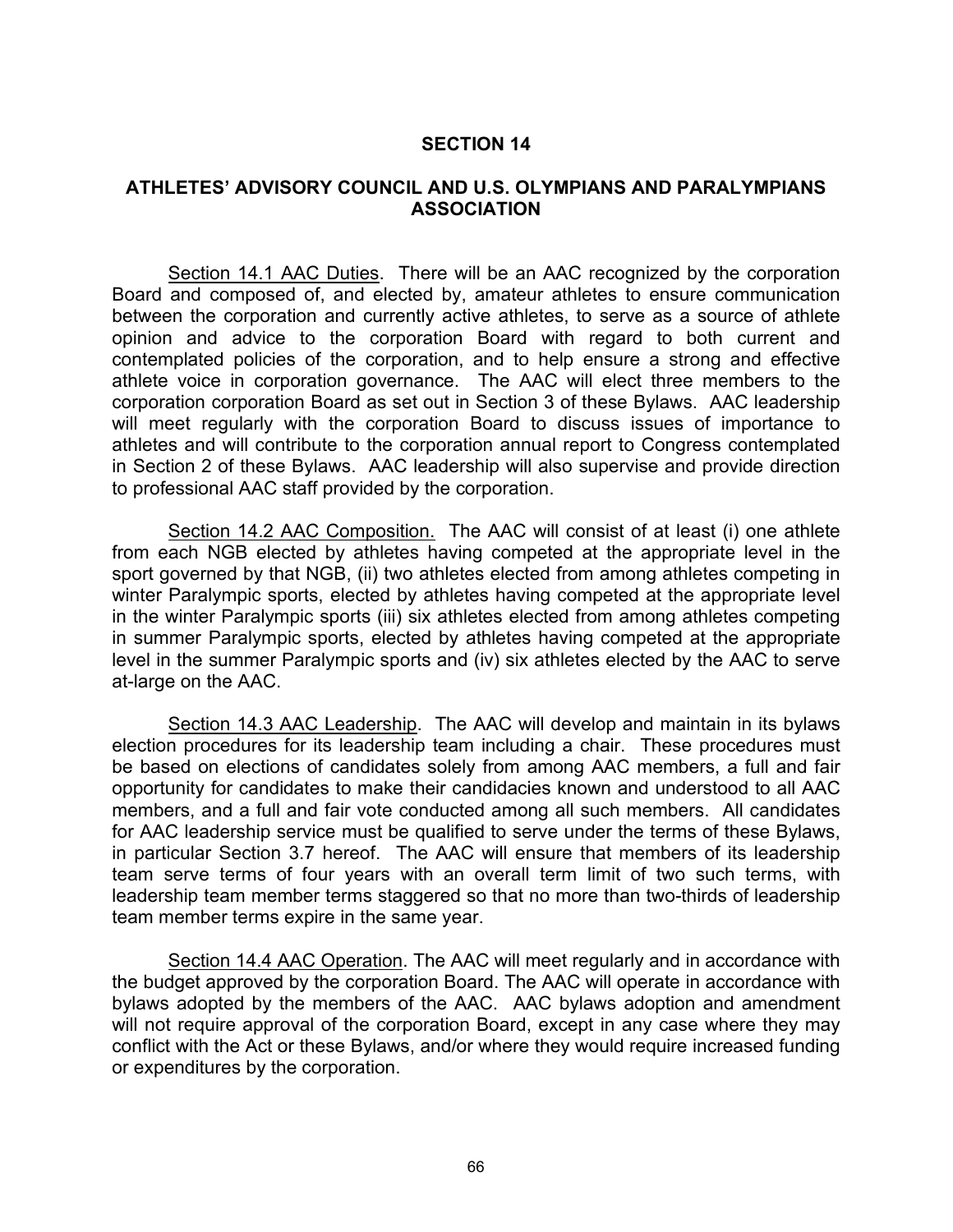Section 14.5 AAC Terms. Election to membership in the AAC will be made in accordance with provisions of the AAC Bylaws. Elected athletes will serve until their successors are elected unless removed for cause or not for cause pursuant to the AAC Bylaws, except as otherwise set forth in the corporation's Bylaws.

Section 14.6 Athlete Representation on Corporation Board and Committees. 10 Year athlete representatives will equal 100 percent of the AAC, at least 20 percent of the voting power of the corporation Board of the corporation and at least 20 percent of the membership and voting power of all corporation committees, task forces and other such groups operating under the authority of the corporation Board.

Section 14.7 AAC Qualifications. Athlete representatives to the AAC (i) representing Olympic and Pan American sports, must be directly elected by athletes from their NGB who meet the standard set forth in Section 14.6 of these Bylaws at the time of election, (ii) representing Paralympic or Parapan American Games sports, must be directly elected by athletes from NGBs designated to govern a Paralympic or Parapan American Games sport (or the corporation if overseeing a Paralympic or Parapan American Games sport) who meet the standard set forth in Section 14.6 of these Bylaws, and (iii) who are at-large members of the AAC must be directly elected by athletes serving on the AAC.

Section 14.8 AAC NGB Election Procedures. Each NGB will adopt and submit to the AAC, consistent with policies established by the AAC, a procedure whereby eligible athletes as defined in Section 14.6 of these Bylaws will elect an active athlete to represent the Olympic or Pan American sport governed by the NGB on the AAC. The NGBs designated to govern a Paralympic or Parapan American Games sport, collectively, with the corporation, will adopt and submit to the AAC, consistent with policies established by the AAC, a procedure whereby eligible athletes as defined in Section 14.6 of these Bylaws will elect eligible athletes to represent the Paralympic and Parapan American Games sports on the AAC.

Section 14.9 USOPA. There will be a U.S. Olympians and Paralympians Association recognized by the corporation Board and composed of US Olympians and Paralympians to foster Olympism and Olympic and Paralympic values in communities, develop camaraderie among members, honor those who have shared the unique experience of representing the United States of America in the Olympic Games or Paralympic Games, and help ensure a strong and effective retired athlete voice in corporation governance. USOPA will elect two members to the corporation Board as set out in Section 3 of these Bylaws.

Section 14.10 USOPA Composition. USOPA will consist of US Olympians and Paralympians, other members of US delegations to those events, and others demonstrating extraordinary commitment to the USOPA mission as set out in the USOPA Bylaws. For purposes of these Bylaws, USOPA members with voting rights to elect USOPA Leadership as contemplated in Section 14.11 below and At-Large athlete representatives to the corporation Board as contemplated in Section 3.5.2 above are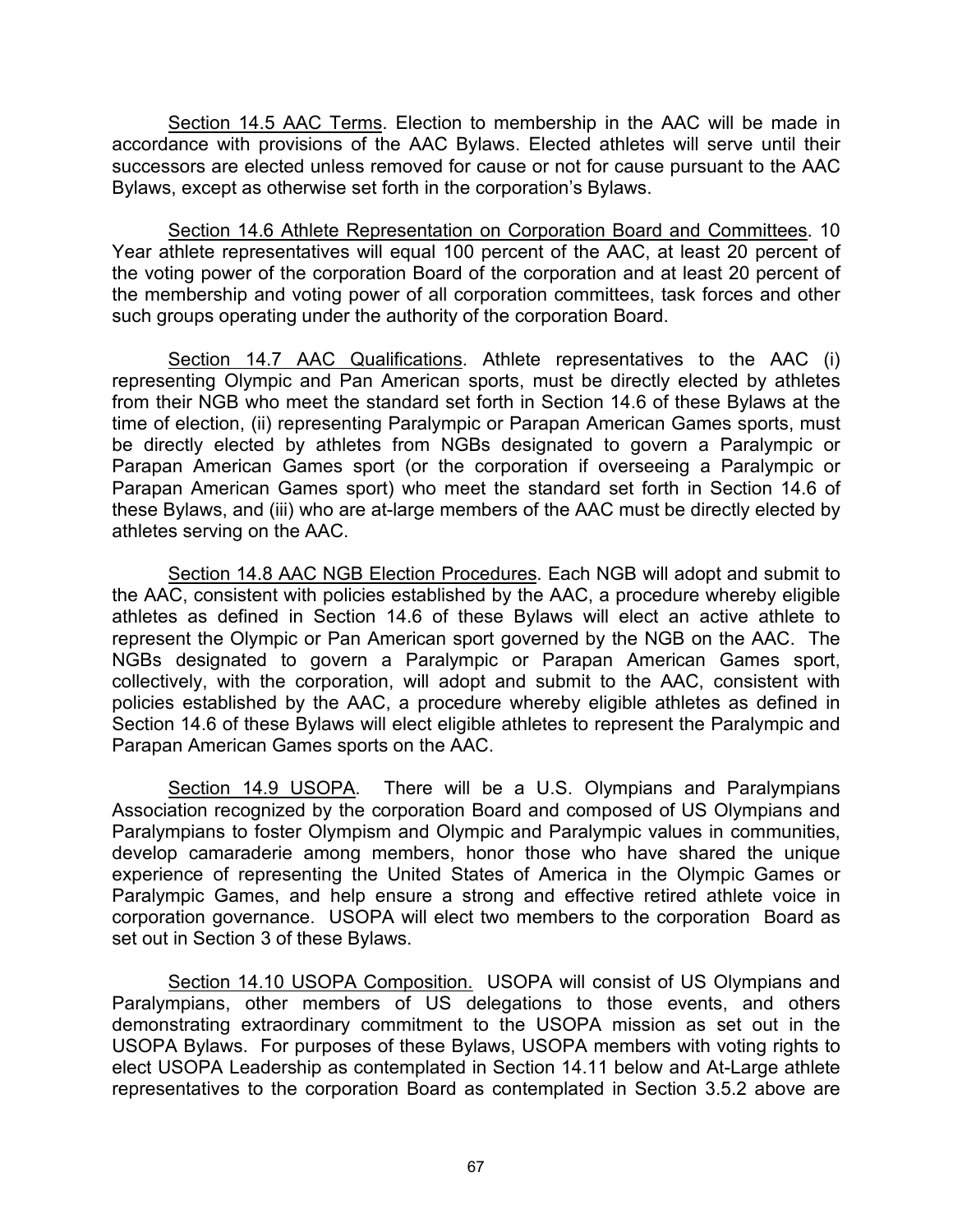US Olympians and Paralympians only, and are referred to by USOPA as "regular" members.

Section 14.11 USOPA Leadership. USOPA will develop and maintain in its bylaws election procedures for its leadership team including a chair. These procedures must be based on elections to a leadership team from among USOPA regular member candidates, a full and fair opportunity for candidates to make their candidacies known and understood to all USOPA members, and a full and fair vote conducted among all regular members. All candidates for USOPA leadership service must be qualified to serve under the terms of these Bylaws, in particular Section 3.7 hereof. USOPA will ensure that members of its leadership team serve terms of four years with an overall term limit of three such terms (including a maximum of two terms as USOPA President), with leadership team member terms staggered so that no more than two-thirds of leadership team member terms expire in the same year.

Section 14.12 USOPA Operation. USOPA will operate in accordance with USOPA bylaws adopted by the members of USOPA. USOPA bylaws adoption and amendment will not require approval of the corporation Board, except in any case where they may conflict with the Act or these Bylaws, and/or where they would require increased funding or expenditures by the corporation. USOPA will meet regularly and in accordance with the budget approved by the corporation Board.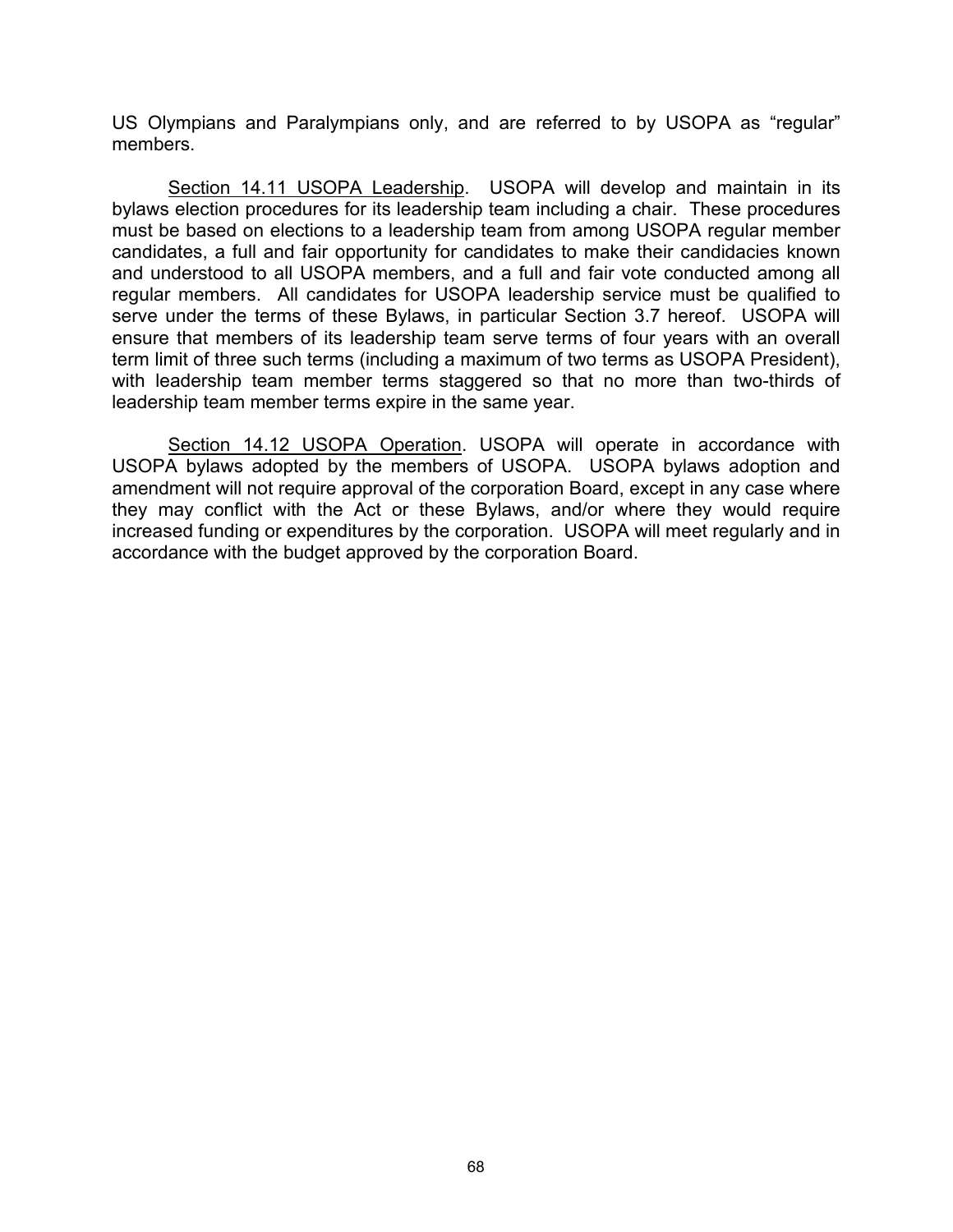#### **NATIONAL GOVERNING BODIES COUNCIL**

Section 15.1 Duties. There will be an NGBC recognized by the corporation Board and made up of representatives of NGBs selected by their corporation Boards of directors to ensure communication between the corporation and NGBs, and to serve as a source of NGB opinion and advice to the corporation Board with regard to both current and contemplated policies of the corporation. The NGBC will elect three members to the corporation Board as set out in Section 3 of these Bylaws. NGBC leadership will meet regularly with the corporation Board to discuss issues of importance to NGBs and will contribute to the corporation annual report to Congress contemplated in Section 2 of these Bylaws.

Section 15.2. Composition. The NGBC will include two members selected by each NGB.

Section 15.2 Term. Each member of the NGBC will serve until replaced by the NGB that appointed them, unless removed for cause or not for cause by the NGBC pursuant to fair procedures as provided for in the NGBC bylaws.

Section 15.3 Leadership. The NGBC will develop and maintain in its bylaws election procedures for its leadership team of up to six members including a chair. These procedures must be based on elections of candidates solely from among NGBC members, a full and fair opportunity for candidates to make their candidacies known and understood to all NGBC members, and a full and fair vote conducted among such members. All candidates for NGBC leadership service must be qualified to serve under the terms of these Bylaws, in particular Section 3.7 hereof. The NGBC will ensure that members of its leadership team serve terms of four years with an overall term limit of three such terms (including a maximum of one term as NGBC Chair and one term as NGBC Vice Chair), with leadership team member terms staggered so that no more than two-thirds of leadership team member terms expire in the same year.

Section 15.4 Operation. The NGBC will operate in accordance with NGBC bylaws adopted by the members of the NGBC. NGBC bylaws adoption and amendment will not require approval of the corporation Board, except in any case where they may conflict with the Act or these Bylaws, and/or where they would require increased funding or expenditures by the corporation. The NGBC will meet and conduct business as necessary in accordance with its bylaws and the budget approved by the corporation Board.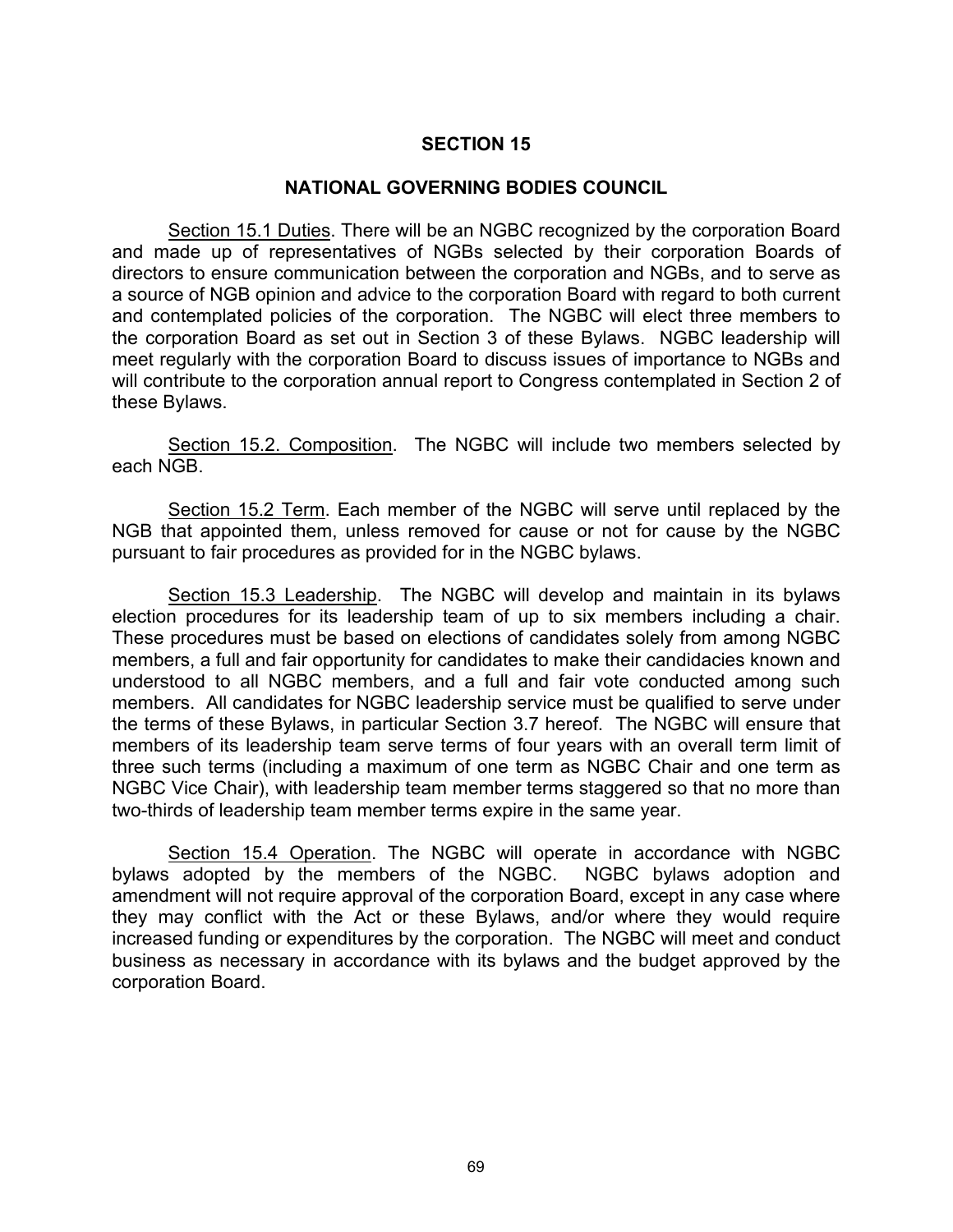#### **AFFILIATE ORGANIZATIONS**

Section 16.1 Corporation Board Authority. The corporation Board or its designee has the power to grant properly qualified organizations Affiliate status in each of the categories listed in this Section 16, to transfer an Affiliate Organization from one category to another and to terminate an Affiliate Organization's Affiliate status. The corporation Board or its designee will specify the date upon which the rights and duties of new and transferred Affiliates will become effective. If no date is specified, such rights and duties will become effective immediately.

Section 16.2 General Requirements. Organizations eligible for Affiliate status will be those that qualify for a category listed in Section 16.3 below and take some active part in the administration of one or more sports or competitions on the program of a Delegation Event, administer other sports that are widely practiced in the United States and/or are organizations (patriotic, educational, or cultural) that are engaged in efforts to promote the participation in, or preparation for, amateur athletic competition. Organizations that are purely commercial or political in character are not eligible for Affiliate status. Affiliate Organizations must not be members of the corporation, and will have the rights and obligations set out in this Section 16, in the Affiliate Organizations Council Bylaws, and in Affiliate Organization agreements and policies executed by the corporation from time to time.

Section 16.3 Affiliate Organization Categories. Subject to the general requirements of Section 16.2 above, the following categories of organizations may participate as Affiliate Organizations:

Section 16.3.1 Community-Based Multisport Organizations. Eligible for Affiliate status as Community-Based Multisport Organizations will be those national amateur sports organizations in the United States that are not Armed Forces or Education-Based Multisport Organizations and meet one or more of the following criteria: (i) directly or indirectly conduct a national program or regular national amateur athletic competition in two or more sports that are included on the official program of a Delegation Event on a level of proficiency appropriate for the selection of amateur athletes to represent the United States in unrestricted international amateur athletic competition; (ii) promote and encourage physical fitness and public participation in amateur athletic activities; (iii) encourage and provide assistance to amateur athletic activities for youth, women, and/or minorities; or (iv) encourage and provide assistance to amateur athletic programs and competition for amateur athletes with disabilities.

Section 16.3.2 Education-Based Multisport Organizations. Eligible for Affiliate status as Education-Based Multisport Organizations will be those sports organizations comprised of member educational institutions regularly conducting programs in sports that are included on the program of a Delegation Event on a level of proficiency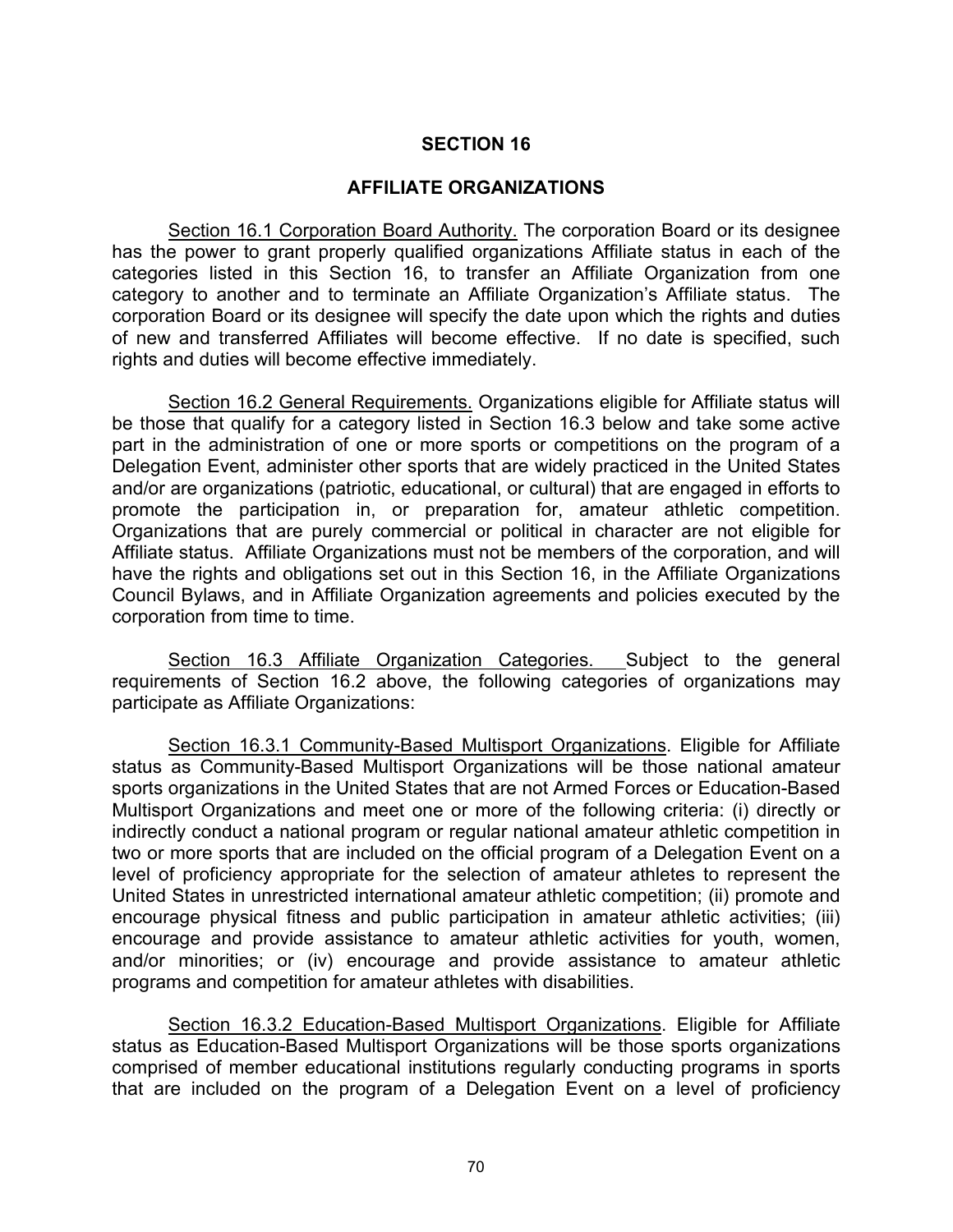appropriate for the selection of amateur athletes to represent the United States in athletic competition and that base the eligibility of athletes upon enrollment in an educational institution sanctioned by a national accrediting body.

Section 16.3.3 Armed Forces Organizations. Eligible for Affiliate status as Armed Forces Organizations will be the Military Service branches of the armed forces and the Department of Defense Armed Forces Sports Council, as recognized by the United States Government.

Section 16.3.4 Recognized Sport Organizations. Eligible for Affiliate status as Recognized Sport Organizations will be those national amateur sports organizations (i) that are not eligible for membership as an Olympic, Pan American or Para Sport Organization, (ii) that administer sports not considered to be disciplines of Delegation Event sports, (iii) that are widely practiced in this and other countries and continents, and (iv) whose international sports federation is recognized by the IOC as administering a Recognized Sport. Additionally, such sports organizations will:

- a) comply substantially with Sections 220522 through 220525 of the Act;
- b) be incorporated as a not-for-profit organization in the United States;
- c) be recognized by the Internal Revenue Service as a tax exempt organization under the Internal Revenue Code;
- d) administer and support an annual national championship of athletes from several different areas or regions of the United States;
- e) have an active athlete training and competition program financially supported by self-generated funds;
- f) have participated with a full contingent in two of the last three World Championships as sanctioned by its appropriate IF; and
- g) satisfy such other requirements as are set forth by the corporation.

Section 16.3.5 Other Sport Organizations. Eligible for Affiliate status as Other Sport Organizations will be those national sports organizations in the United States not eligible to be recognized in any of the other categories in this Section 16.3 that meet one or more of the following criteria: (i) foster the development of amateur athletic facilities for use by amateur athletes and assisting in making existing amateur athletic facilities available for use by amateur athletes; (ii) provide and coordinate technical information on physical training, equipment design, coaching and performance analysis; (iii) encourage and support research, development and dissemination of information in the areas of sports medicine and sports safety; or (iv) are recognized by the corporation Board in its discretion as organizations that should be included as attendees at the Olympic and Paralympic Assembly to advance the mission of the corporation.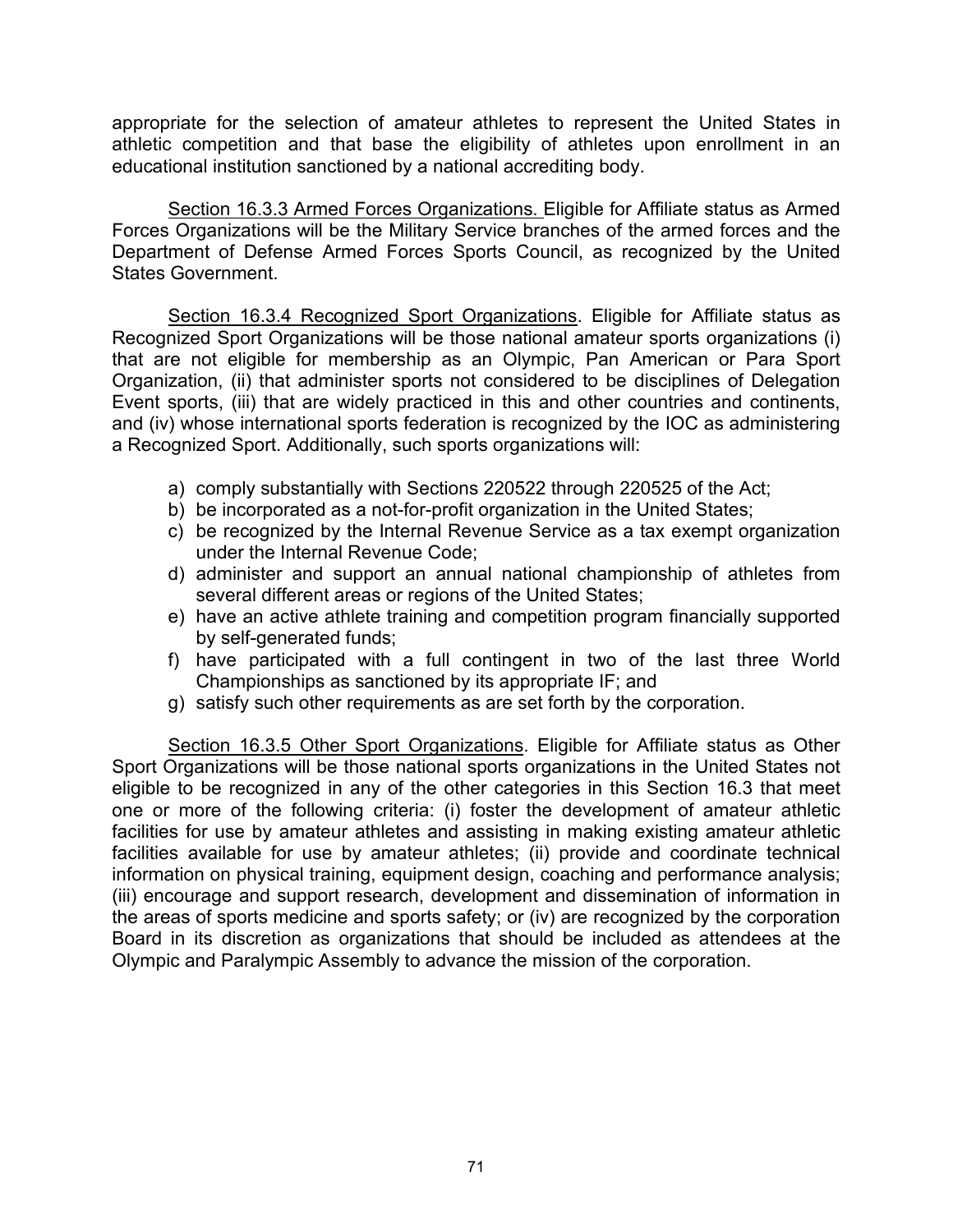Section 16.4 Dues. The corporation Board will fix the amount of annual dues, if any, for each Affiliate Organization. Such dues will be fixed on an equitable basis and will be due and payable on the first day of January each year. An Affiliate's failure to pay its dues by the first day of February will suspend all Affiliate privileges of the delinquent Affiliate, including participation in the Olympic and Paralympic Assembly, until all arrearages are paid. Affiliate status will be terminated automatically if the delinquent Affiliate remains in arrears for dues by the first day of February of the next succeeding year.

Section 16.5 Attendance at the Olympic and Paralympic Assembly. Affiliates will be entitled to attend the Olympic and Paralympic Assembly.

Section 16.6 Publication of Affiliates. The corporation will publish on its website a list of its Affiliate Organizations.

Section 16.7 General Procedures Applicable to Affiliate Matters. All questions relating to Affiliate status in the corporation including termination of Affiliate status, will be decided by the corporation Board or its designee.

Section 16.8 Applications for Affiliate Status. An amateur sports organization that desires to become an Affiliate of the corporation, or that desires to transfer from one category to another, will apply in writing to the corporation. The process for submitting such an application, for review of applications by the corporation Board or its designee, and for decisions on granting Affiliate status will be set out in policies and procedures executed by the corporation from time to time.

## Section 16.9 Affiliate Organizations Council.

Section 16.9.1 Composition. There will be an Affiliate Organizations Council whose members will be one representative of each of the Affiliate Organizations selected by their corporation Board of directors or such other governing corporation Board to ensure effective communication between the corporation and such Affiliate Organizations.

Section 16.9.2 Term. Each member of the Affiliate Organizations Council will serve until replaced by the Affiliate Organization that appointed them, unless removed for cause or not for cause by the Affiliate Organizations Council pursuant to fair procedures as provided for in the Affiliate Organizations Council bylaws.

Section 16.9.3 Operation. The Affiliate Organizations Council will operate in accordance with bylaws adopted by the members of the Affiliate Organizations Council and approved by the corporation Board. The Affiliate Organizations Council will elect its own officers from among its members and will meet and conduct business in accordance with its bylaws and the budget approved by the corporation Board. All such Affiliate Organizations Council officers are subject to the qualifications criteria and resolution process set out in Section 3.7 of these Bylaws.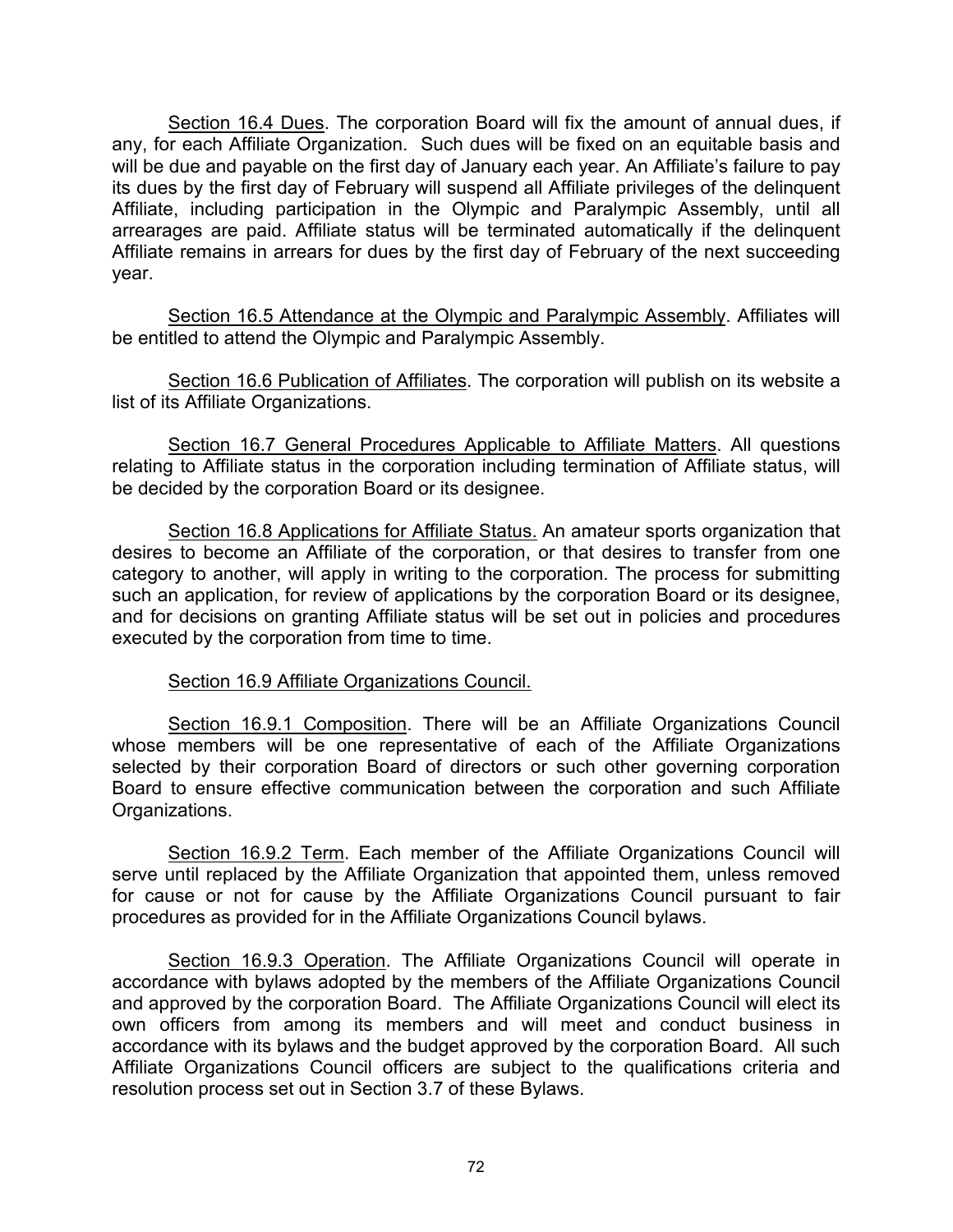The provisions of this Section 16 were legislated in late 2020; they are anticipated to be implemented during 2021.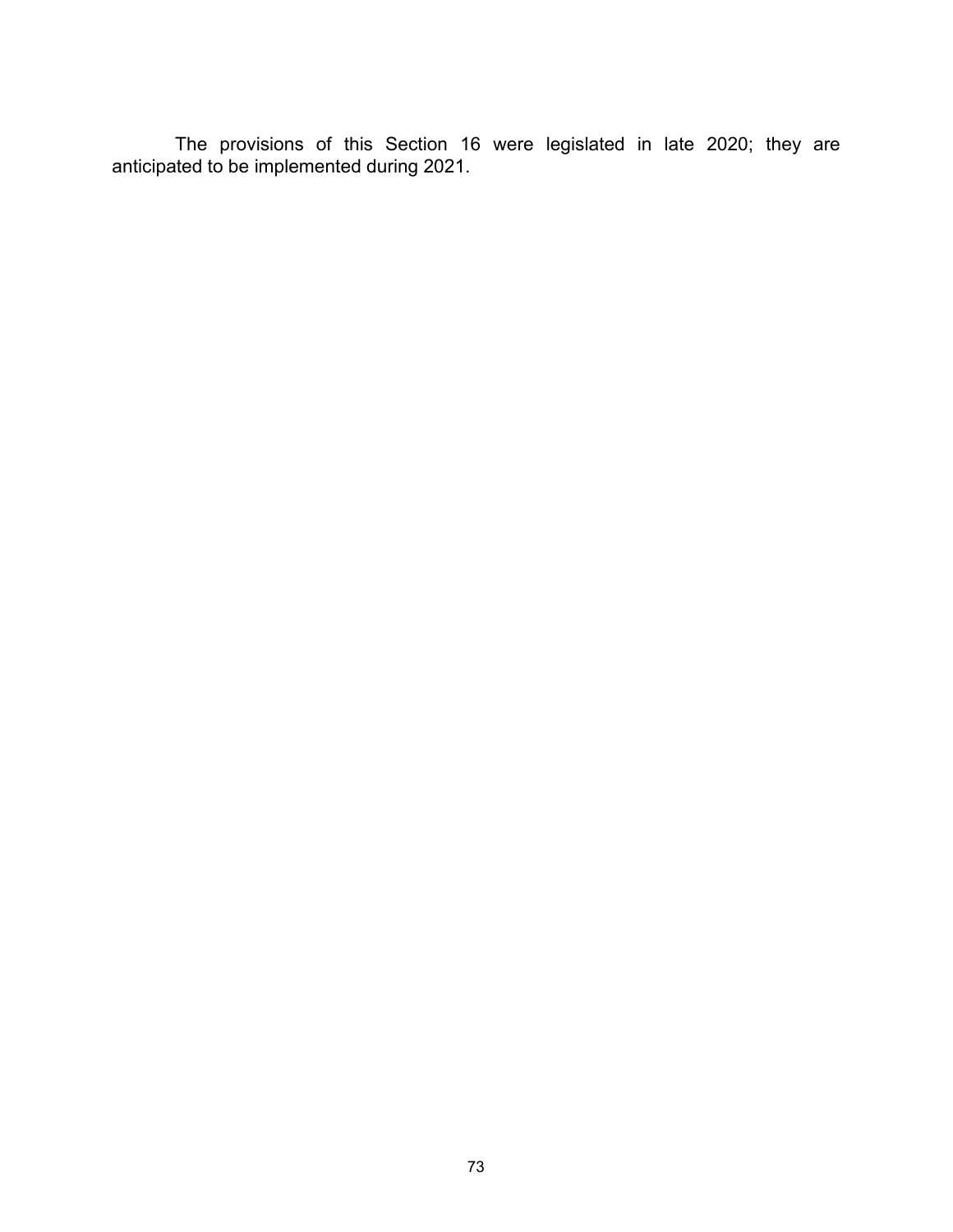#### **INDEMNIFICATION**

Section 17.1 Indemnification Right. The corporation will indemnify each of its present or former directors, officers, employees, committee members or official representatives, or any person who is or was serving another corporation or other entity in any capacity at the request of the corporation, against all expenses actually and reasonably incurred by such person (including, but not limited to, judgments, costs and counsel fees) in connection with the defense of any pending or threatened litigation to which such person is, or is threatened to be made, a party because such person is or was serving in such capacity. This right of indemnification will also apply to expenses of litigation that is compromised or settled, including amounts paid in settlement, if the corporation will approve such settlement as provided in Section 17.2 of these Bylaws. Such person will be entitled to be indemnified if they acted in good faith and in a manner they reasonably believed to be in, and not opposed to, the best interests of the corporation. The termination of any litigation by judgment, order, settlements, conviction, or upon a plea of nolo contendere or its equivalent, will not, of itself, create a presumption that the person did not act in good faith and in a manner reasonably believed to be in, and not opposed to, the best interests of the corporation.

Section 17.2 Determination of Payment. Any amount payable as indemnification under this Section 17 will be determined and paid by the corporation pursuant to a determination by a majority vote of a quorum of the corporation Board, consisting of members of the corporation Board who have not incurred expenses in connection with the litigation for which indemnification is sought, that such person seeking indemnification has met the standards of conduct set forth in this Section 17. If such a quorum is not obtainable, or even if obtainable, a quorum of disinterested directors so directs, such determination will be made either:

- a) by the corporation Board upon the opinion in writing of independent legal counsel that indemnification is proper in the circumstances because the applicable standard of conduct set forth in this Section 17 has been met; or
- b) by a majority vote of the members of the corporation Board upon a finding that the person seeking indemnification has met the applicable standard of conduct set forth in this Section 17.

Section 17.3 Advance Payment of Litigation Expenses. Any expenses incurred by such person in connection with the defense of any litigation may be made by the corporation in advance of a final disposition of such litigation upon receipt of an undertaking by such person to repay such amount if it is determined under Section 17.2 of these Bylaws that such person is not entitled to be indemnified under this Section 17.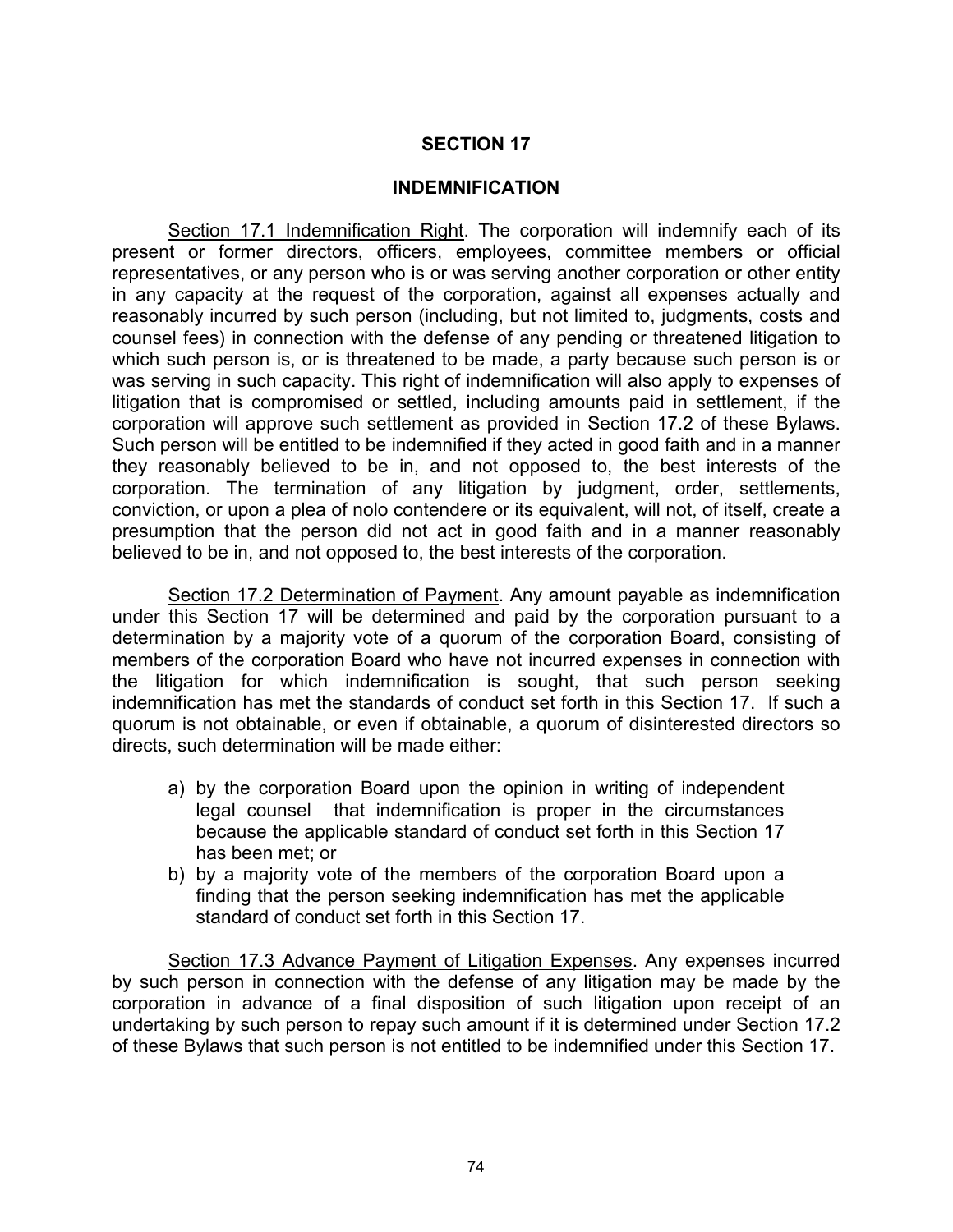Section 17.4 Other Rights. The right of indemnification under this Section 17 will be in addition to, and not exclusive of, all other rights to which such person may be entitled.

Section 17.5 Insurance. The corporation Board may, at its discretion, authorize the purchase of insurance on behalf of any persons indemnifiable under this Section 17. Such insurance may include provisions for indemnification of such persons for expenses of a kind not subject to indemnification under this Section 17. Any repeal or modification of this Section 17 will be prospective only and will not adversely affect any right or protection of a director, officer, employee, fiduciary and agent of the corporation under this Section 17, as in effect immediately prior to such repeal or modification, with respect to any liability that would have accrued, but for this Section 17, prior to such repeal or modification.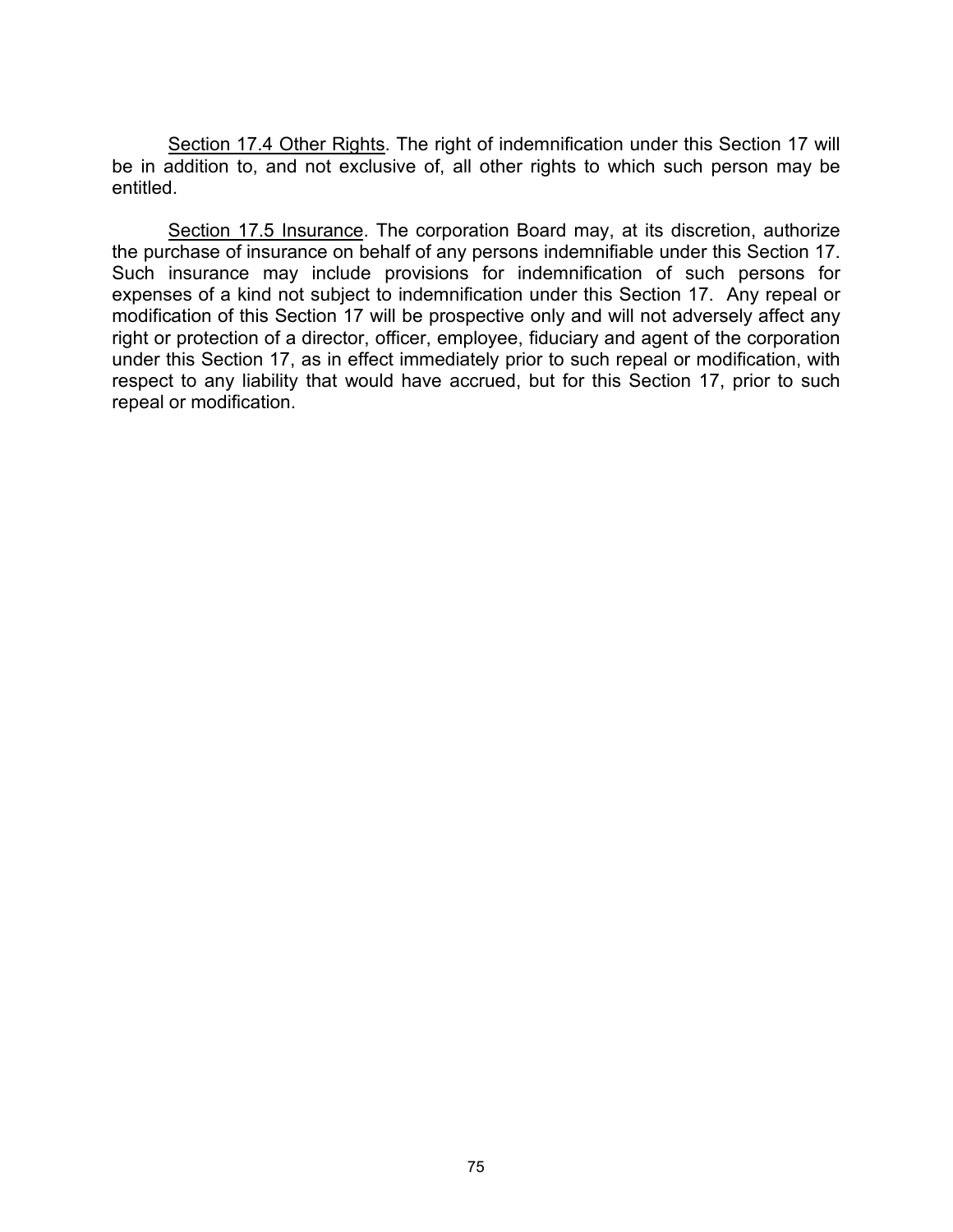### **ORGANIZATION OF DELEGATION EVENTS IN THE UNITED STATES**

Section 18.1 Games Organization. The organization of Delegation Events is governed by the rules of the IOC, Panam Sports and the IPC. Selection of the host cities for the Olympic Games will be made in accordance with IOC rules. Selection of the host cities for the Pan American Games and Parapan American Games will be made in accordance with special provisions in Panam Sports rules. Selection of the host cities for the Paralympic Games will be made in accordance with IPC rules.

Section 18.2 Bid Procedures. Any United States city interested in bidding for the privilege of organizing a Delegation Event in the United States will follow the procedures established by the corporation Board.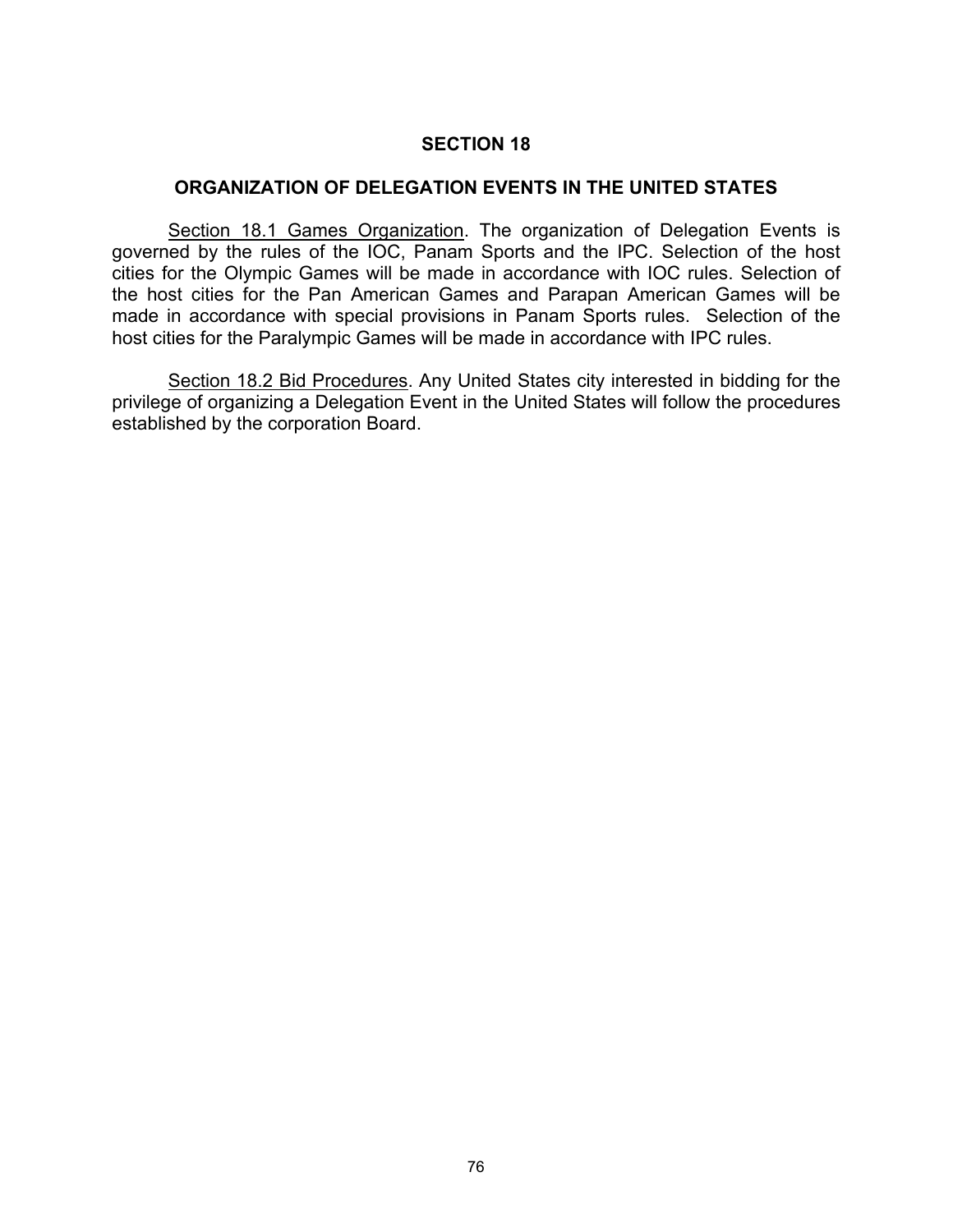#### **DELEGATION EVENT-RELATED MATTERS**

Section 19.1 Chef de Mission. The corporation Board will appoint a Chef de Mission, who will function as the liaison officer between the Local Organizing Committee for each Delegation Event, and the members of the United States official delegation at the site of such event.

Section 19.2 Games Administrative Board. There will be a Games Administrative Board of the corporation which will have final authority at the site of the Games with respect to all matters regarding policy, protocol, discipline, and similar matters, except with regard to team selection issues and Code of Conduct violations, which are otherwise governed by the Code of Conduct and Grievance Procedures for the Games or Section 9 of these Bylaws. The Games Administrative Board will consist of the chair, the CEO, the Chef de Mission, the chair of the AAC, and the chair of the NGBC. In the case of (i) their unavailability or (ii) an actual or apparent conflict of interest as to a particular matter before the Games Administrative Board, any member may designate an alternate to serve for a limited time. Failing such a designation by the member him or herself, the Chair may designate an alternate for any absent member, who will exercise all of the privileges of that absent member for a limited time. The Chair will chair meetings of the Games Administrative Board, which may be held in-person or via teleconference.

Section 19.3 Games Trials. The corporation has the exclusive jurisdiction over all matters pertaining to the participation of the United States in Delegation Events, including, but not limited to, the authority (i) to approve or disapprove selection procedures recommended by NGBs and (ii) to conduct trials. Also, the corporation has the exclusive right to control the use of Olympic, Paralympic and Pan American marks, images and designations in the United States related to those trials. All such trials will be the property of the corporation. An NGB will enter into an agreement with the corporation to manage the trials on behalf of the corporation, unless the corporation otherwise assents in writing that such agreement is not required. For the sake of clarity, the foregoing will in no way prohibit an NGB from holding a regional, national, or other events as part of an approved selection process, provided that (i) the event is in no way branded with any Olympic, Paralympic or Pan American mark and (ii) no athlete earns an automatic nomination to a Delegation Event team by participating in the event.

Section 19.4 Trials Administrative Board. There will be a Trials Administrative Board of the corporation which will have final authority with respect to all matters regarding trials policy, protocol, discipline, and similar matters, except with regard to team selection issues and Code of Conduct violations, which are otherwise governed by the Code of Conduct and Grievance Procedures for the Games or Section 9 of these Bylaws. The Trials Administrative Board will consist of the Chair, the CEO, the Chef de Mission, the chair of the AAC, and the chair of the NGBC. In the case of (i) their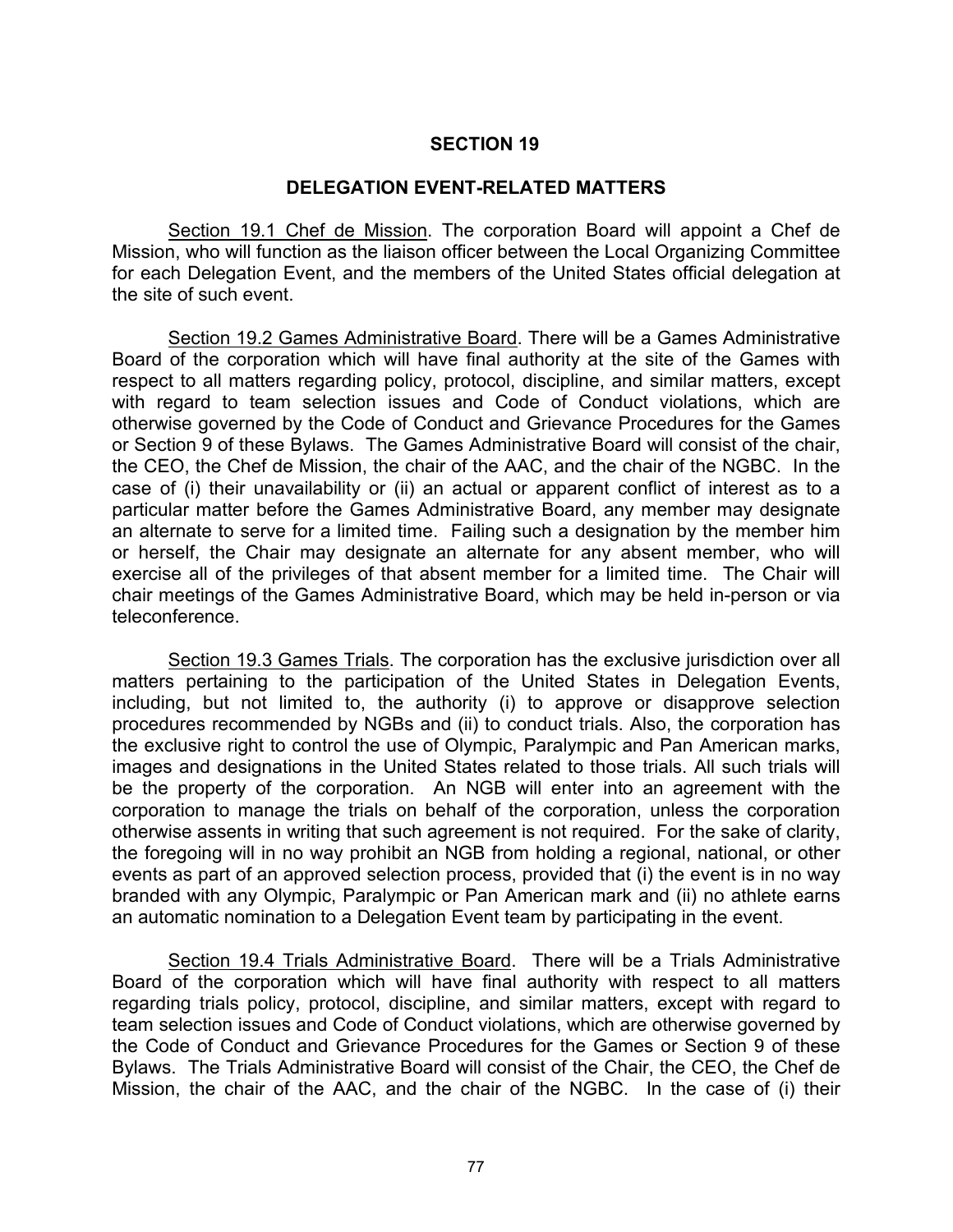unavailability or (ii) an actual or apparent conflict of interest as to a particular matter before the Trials Administrative Board, any member may designate an alternate to serve for a limited time. Failing such a designation by the member him or herself, the Chair may designate an alternate for any absent member, who will exercise all of the privileges of that absent member for a limited time. The Chair will chair meetings of the Trials Administrative Board, which may be held in person or via teleconference.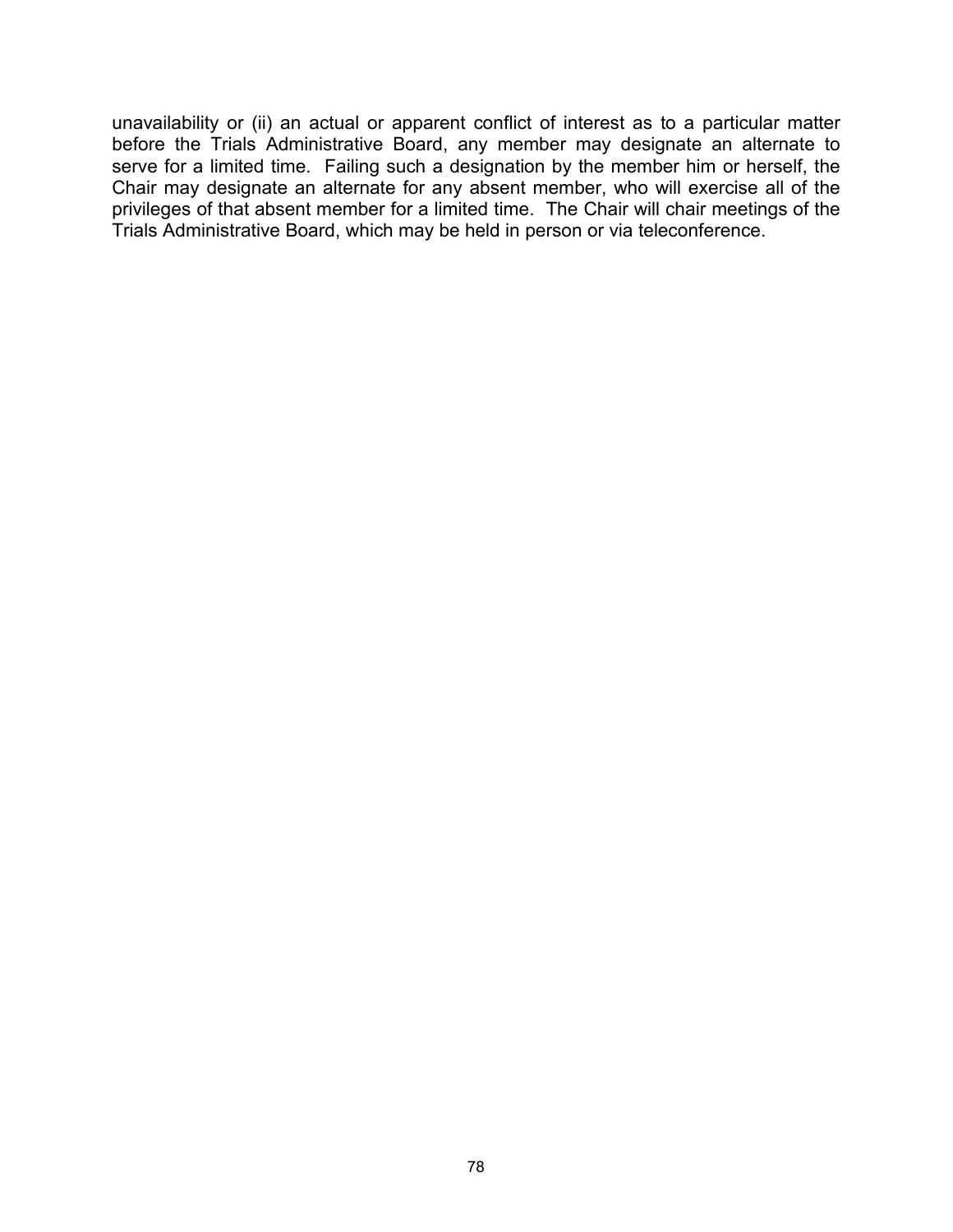#### **FINANCIAL MATTERS**

Section 20.1 Fiscal Year. The fiscal year of the corporation will commence January 1 and end on December 31 each year.

Section 20.2 Accounts, Books, Minutes. The corporation will keep correct and complete books and records of account and will keep minutes of the proceedings of its corporation Board and committees. All books and records of the corporation may be inspected by any director, or such director's authorized agent or attorney, for any proper purpose at any reasonable time.

Section 20.3 Financial Audit. The accounts and financial reports of the corporation will be audited annually by an independent firm of auditors.

Section 20.4 Conveyances and Encumbrances. The assignment, conveyance or encumbrance or sale, exchange, lease or other disposition of any of the real property of the corporation or all or substantially all of the other property and assets of the corporation will only be authorized by the corporation Board if the purpose of such assignment, conveyance or encumbrance or sale, exchange, lease or other disposition of any of the real property of the corporation or all or substantially all of the other property and assets of the corporation complies with the purposes and restrictions on the powers of the corporation set forth in the Act and these Bylaws.

Section 20.5 Designated Contributions. The corporation may accept any designated contribution, grant, bequest or devise consistent with its general tax exempt purposes as set forth in the Act and these Bylaws, and a restricted gifts policy adopted by the corporation Board. The corporation will acquire and retain sufficient control over all donated funds (including designated contributions) to assure that such funds will be used to carry out the corporation's tax exempt purposes.

Section 20.6 Loans to Directors and the Chair Prohibited. No loans will be made by the corporation to the Chair or any other director or to any corporation committee or task force members. Any Chair, director, committee or task force member, who assents to or participates in the making of any such loan will be liable to the corporation for the amount of such loan until it is repaid.

Section 20.7 Individual Liability. No individual officer, director or member of a committee of the corporation will be personally liable in respect of any debt or other obligation incurred in the name of the corporation or any of its committees pursuant to authority granted directly or indirectly by the corporation Board.

Section 20.8 Bonding. All officers, directors, and employees handling funds of the corporation will be bonded or insured in such amounts as may be determined from time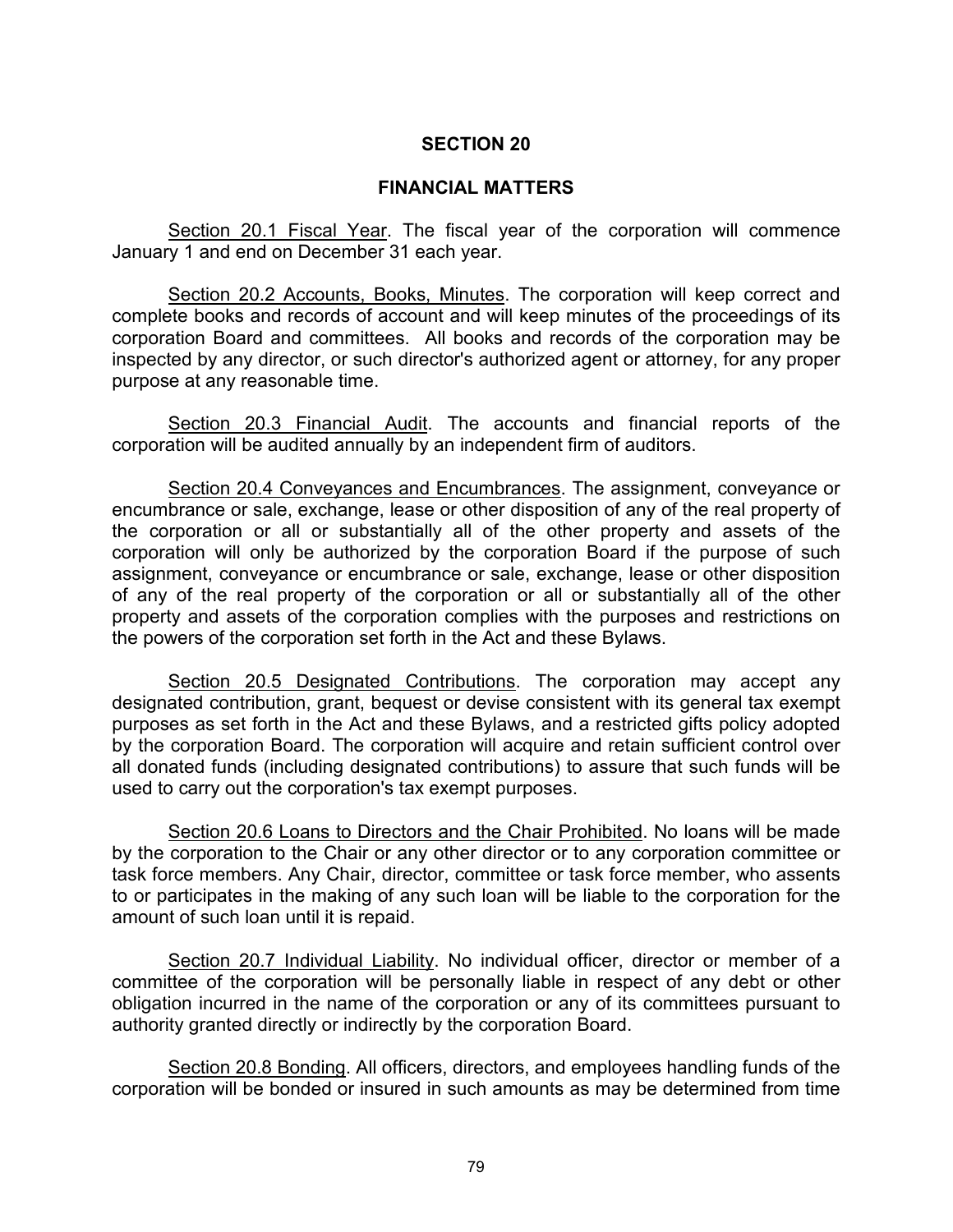to time by the CEO. The expense of furnishing such bonds will be paid by the corporation.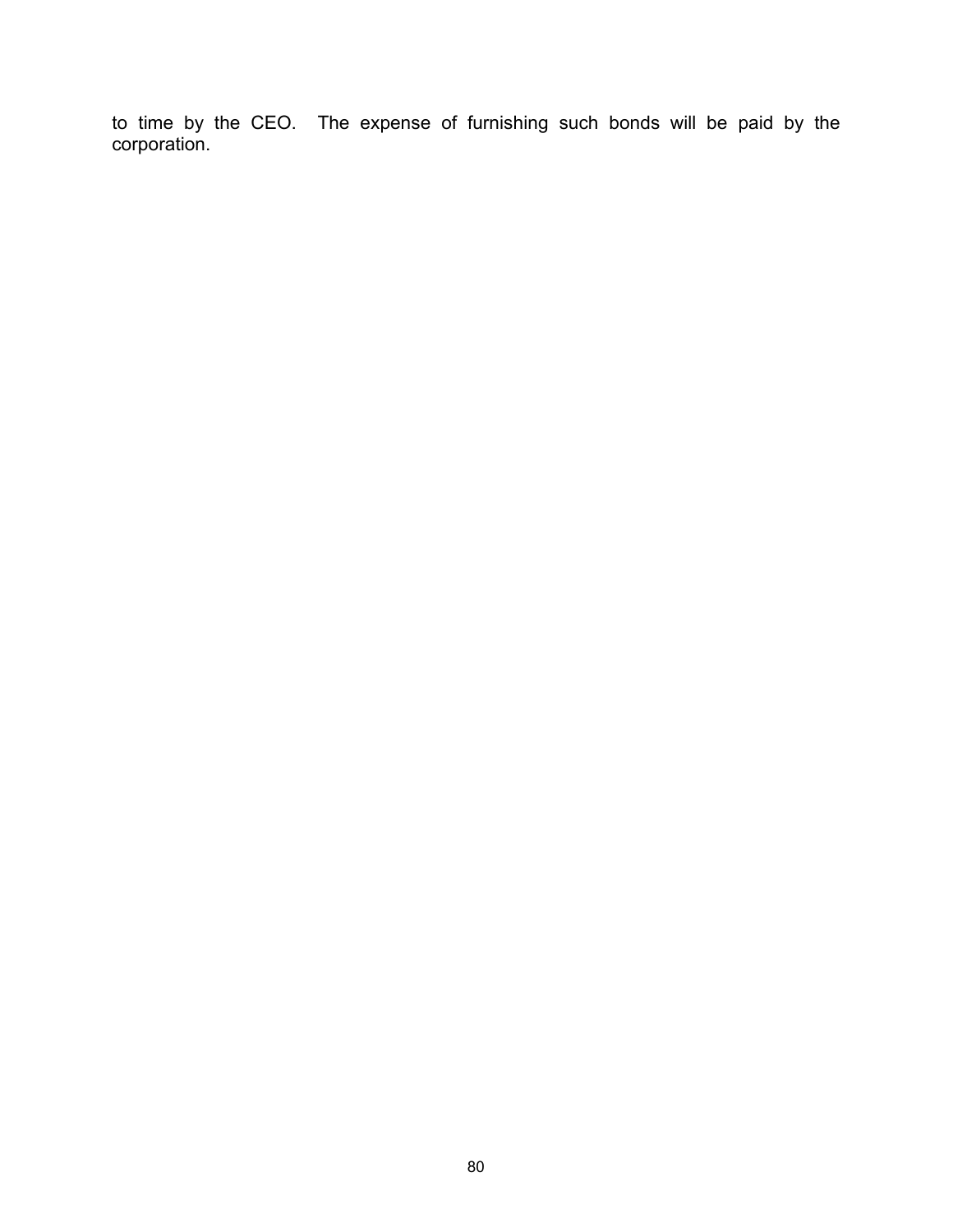#### **IRREVOCABLE DEDICATION AND DISSOLUTION**

Section 21.1 Charitable Purposes. The property of the corporation is irrevocably dedicated to charitable purposes, and no part of the net income or assets of the corporation will inure to the benefit of private persons.

Section 21.2 Dissolution. Upon the dissolution or winding up of the corporation, its assets remaining after payment, or provision for payment, of all debts and liabilities of this corporation, will be distributed to a nonprofit fund, foundation, or corporation which is organized and operated for charitable purposes and which has established its tax exempt status under Section 501(c)(3) of the Internal Revenue Code, as amended. The use and disposition on dissolution or winding up of real or personal property owned or used by the corporation in any and all States and Territories which are part of the United States of America will be limited to the purposes stated in the foregoing paragraph in such a manner as to satisfy the requirements of the laws of such States for exemption of such property from property taxation in such States.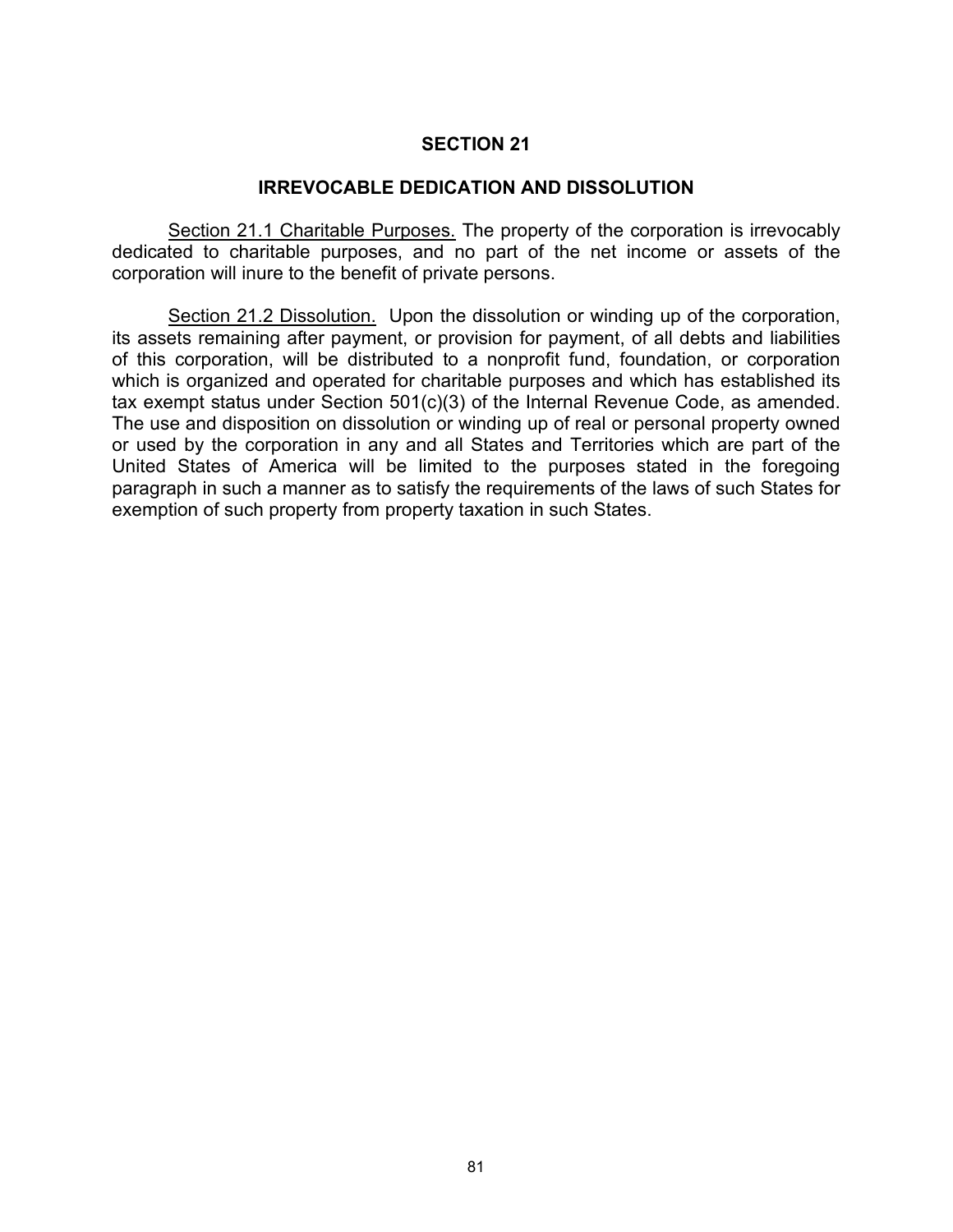#### **MISCELLANEOUS**

Section 22.1 Severability and Headings. The invalidity of any provision of these Bylaws will not affect the other provisions hereof, and in such event these Bylaws will be construed in all respects as if such invalid provision were omitted. The descriptive headings of Sections used in these Bylaws are inserted for convenience only and are not intended to and do not have any operative effect.

Section 22.2 Saving Clause. Failure of literal or complete compliance with any provision of these Bylaws in respect of dates and times of notice, or the sending or receipt of the same, or errors in phraseology of notice of proposals, which in the judgment of the members at meetings held do not cause substantial injury to the rights of members, will not invalidate the actions or proceedings of the members at any meeting.

Section 22.3 Compliance with Laws. Nothing contained in the Bylaws will require the corporation to violate, contravene, or abrogate its duties under any US law, including, but not limited to the Act and the Internal Revenue Code.